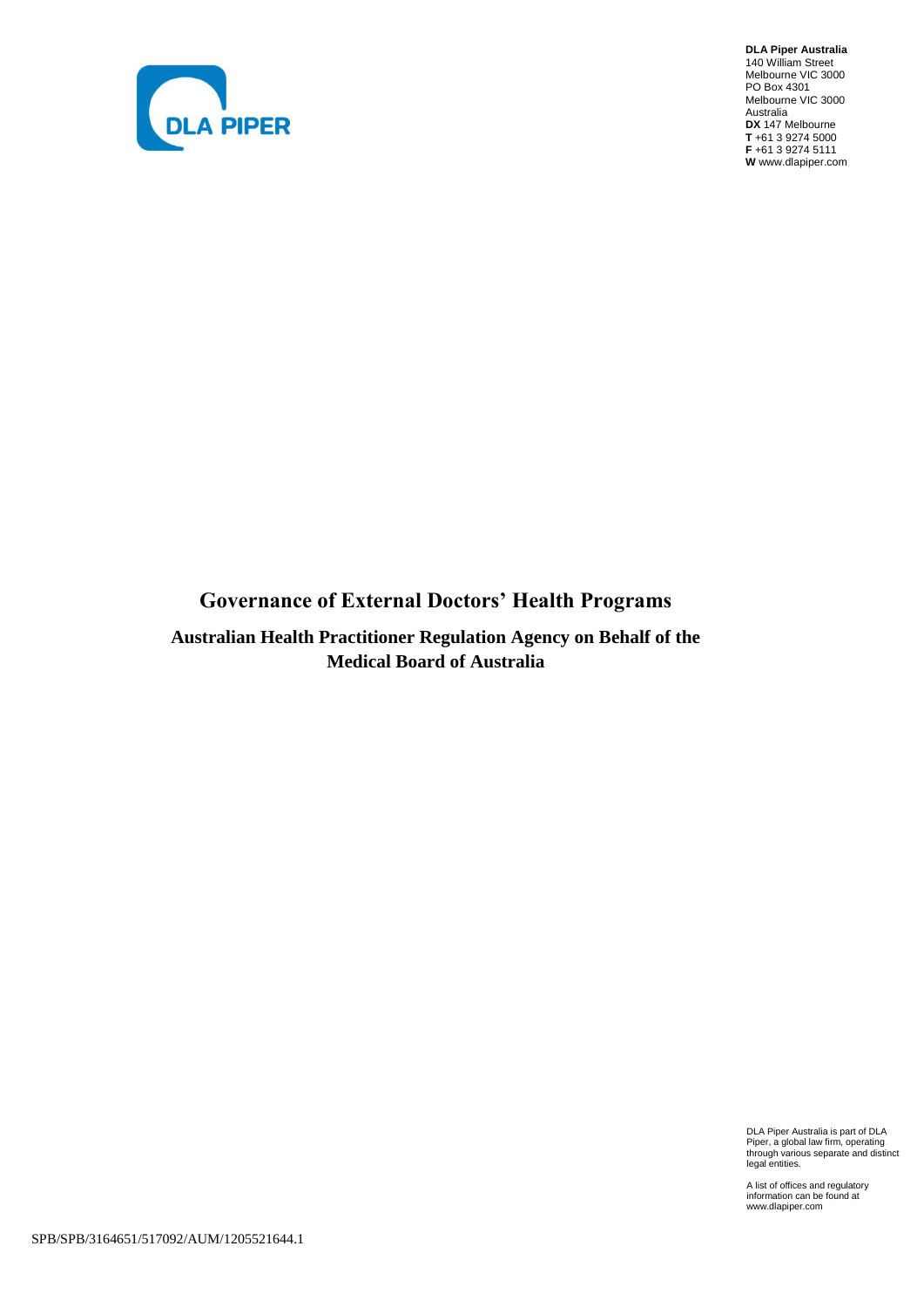# **CONTENTS**

| 1.  |                                                                            |  |
|-----|----------------------------------------------------------------------------|--|
| 2.  |                                                                            |  |
| 3.  |                                                                            |  |
| 4.  |                                                                            |  |
| 5.  |                                                                            |  |
| 6.  |                                                                            |  |
| 7.  |                                                                            |  |
| 8.  | RECOMMENDED PRINCIPLES TO UNDERPIN BOARD SUPPORT  23                       |  |
| 9.  |                                                                            |  |
| 10. |                                                                            |  |
| 11. |                                                                            |  |
| 12. |                                                                            |  |
| 13. |                                                                            |  |
| 14. |                                                                            |  |
|     | <b>ATTACHMENT 1 - THE HEALTH PROFESSIONAL WORKFORCE IN AUSTRALIA  74</b>   |  |
|     |                                                                            |  |
|     | <b>ATTACHMENT 3 - DOCTORS' HEALTH PROGRAMS AND SERVICES IN AUSTRALIA81</b> |  |
|     |                                                                            |  |
|     | ATTACHMENT 5 - DOCTORS HEALTH NETWORKS IN USA AND CANADA 95                |  |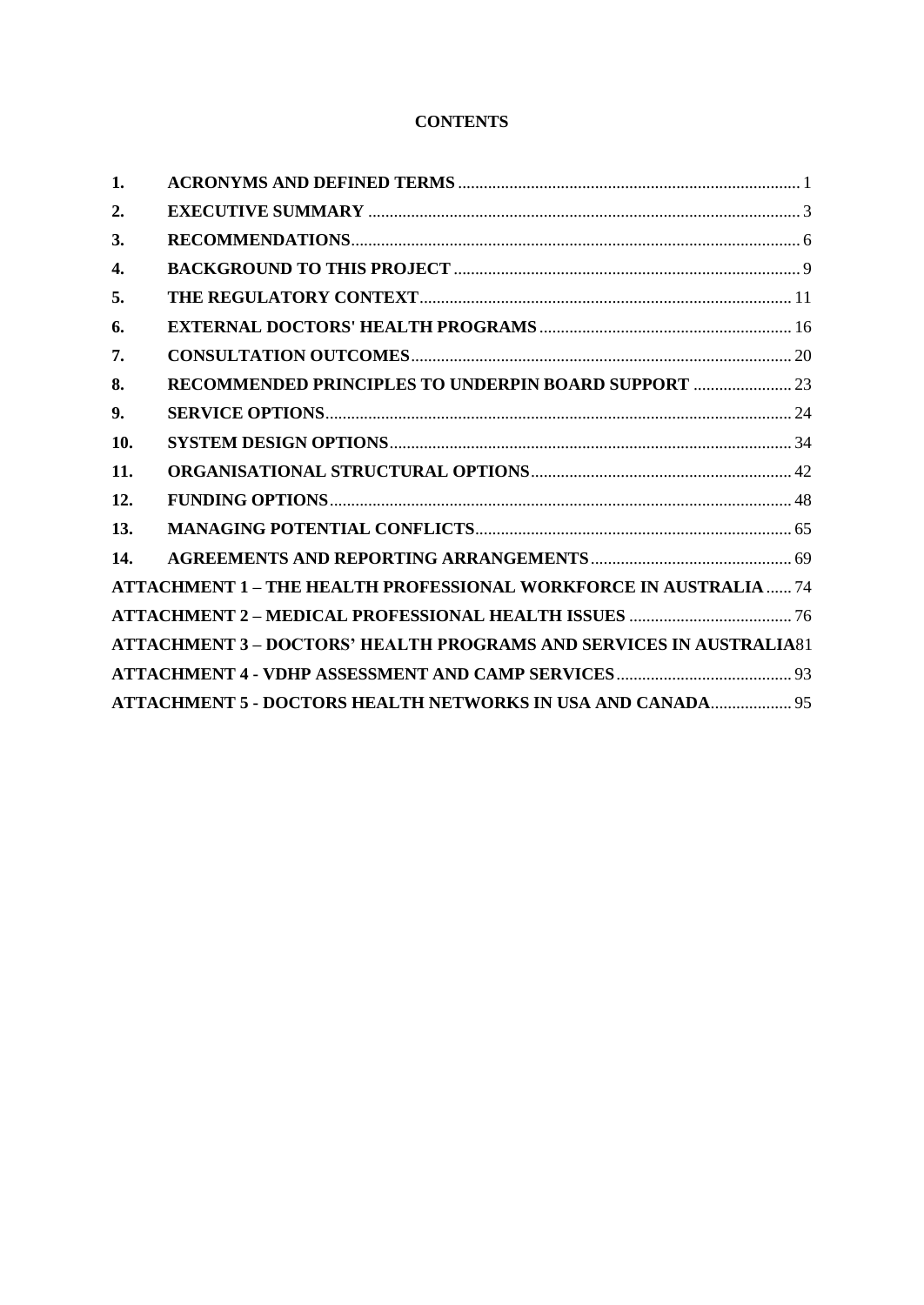## <span id="page-2-0"></span>**1. ACRONYMS AND DEFINED TERMS**

The following terms are used in this report:

*Board* means the Medical Board of Australia,

*Doctor* means a person who is registered under the National Law in the medical profession.

*External doctors' health organisation* means an organisation that is dedicated to supporting doctors and medical students to access quality medical care and that operates independently of regulatory authorities.

*External doctors' health program* means a health program offered to doctors and medical students by an external doctors' health organisation.

*Health practitioner* has the same meaning as in the National Law.

*Medical practitioner* has the same meaning as in the National Law.

*Medical professional* means a medical practitioner or student, as defined in the National Law.

*Medical student* means a person whose name is entered in a register kept under section 229 of the National Law by the Board.

*National Law* means the Health Practitioner Regulation National Law as set out in the Schedule to the *Health Practitioner Regulation National Law Act 2009* (Qld) and applied as a law of each participating jurisdiction.

*Network* means the Australasian Doctors' Health Network.

*Lead jurisdictions* means jurisdictions in which we recommend external doctors' health organisations are funded by the Board to provide services in neighbouring jurisdictions.

*Supported jurisdictions* means jurisdictions in which we recommend Board-funded services are provided by organisations located in neighbouring jurisdictions.

| ACT          | <b>Australian Capital Territory</b>                               |
|--------------|-------------------------------------------------------------------|
| <b>AHPRA</b> | <b>Australian Health Practitioner Regulation Agency</b>           |
| <b>AMA</b>   | <b>Australian Medical Association</b>                             |
| <b>AMSA</b>  | <b>Australian Medical Students' Association</b>                   |
| BMA          | <b>British Medical Association</b>                                |
| <b>CAMP</b>  | Case management, aftercare and monitoring program run by the VDHP |
| CLG          | Company limited by guarantee                                      |
| <b>CPHN</b>  | Canadian Physician Health Network                                 |
| <b>FSPHP</b> | Federation of State Physician Health Programs                     |

The following acronyms are used in this report: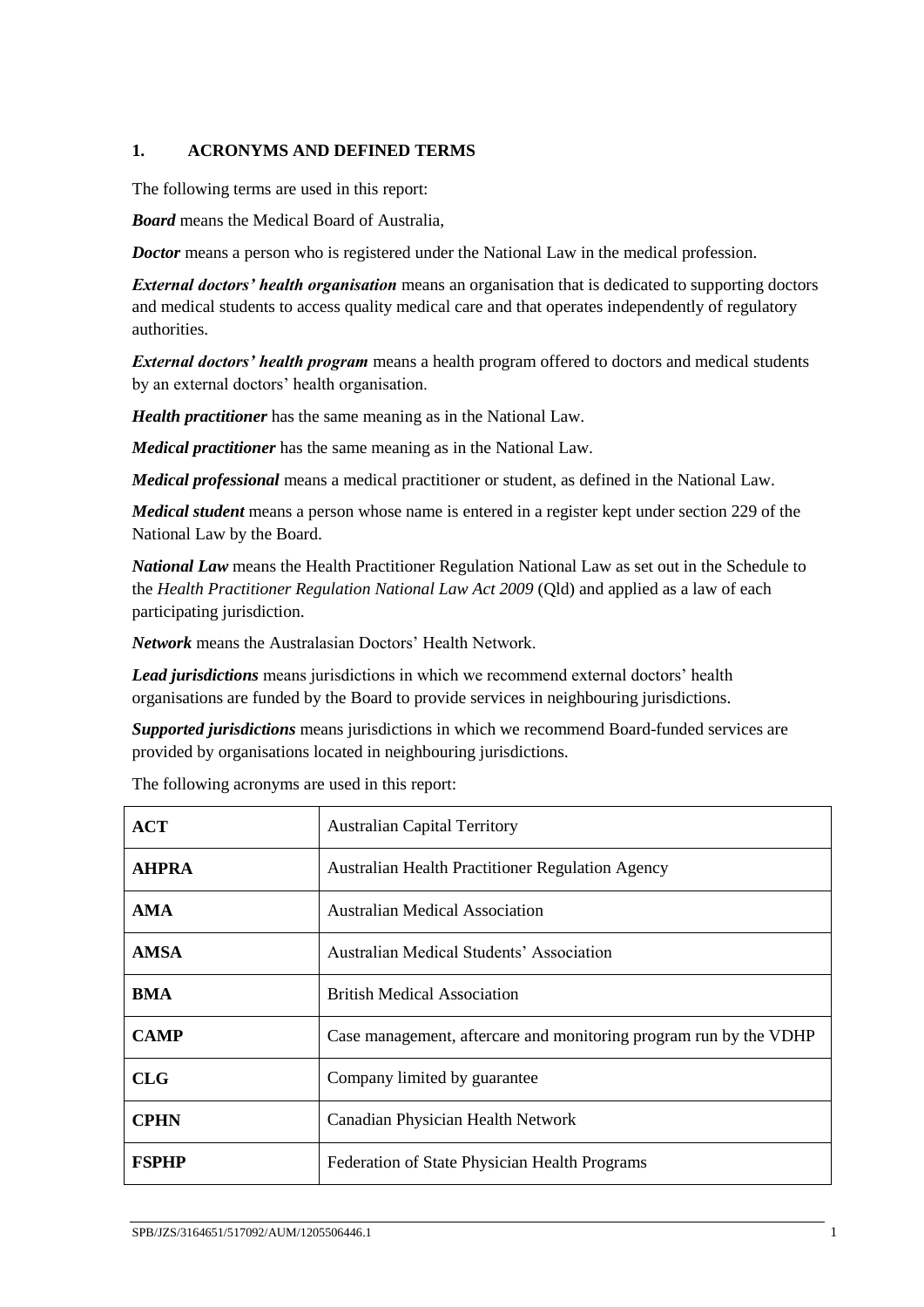| <b>GMC</b>  | <b>General Medical Council</b>               |
|-------------|----------------------------------------------|
| <b>GP</b>   | General practitioner                         |
| <b>GPRA</b> | General Practice Registrars Australia        |
| <b>NHS</b>  | <b>National Health Service</b>               |
| <b>NRAS</b> | National Regulation and Accreditation Scheme |
| <b>NSW</b>  | <b>New South Wales</b>                       |
| <b>NT</b>   | Northern Territory                           |
| <b>PHP</b>  | Practitioner Health Programme                |
| Qld         | Queensland                                   |
| <b>SA</b>   | South Australia                              |
| UK          | <b>United Kingdom</b>                        |
| <b>USA</b>  | <b>United States of America</b>              |
| <b>VDHP</b> | Victorian Doctors' Health Program            |
| <b>WA</b>   | Western Australia                            |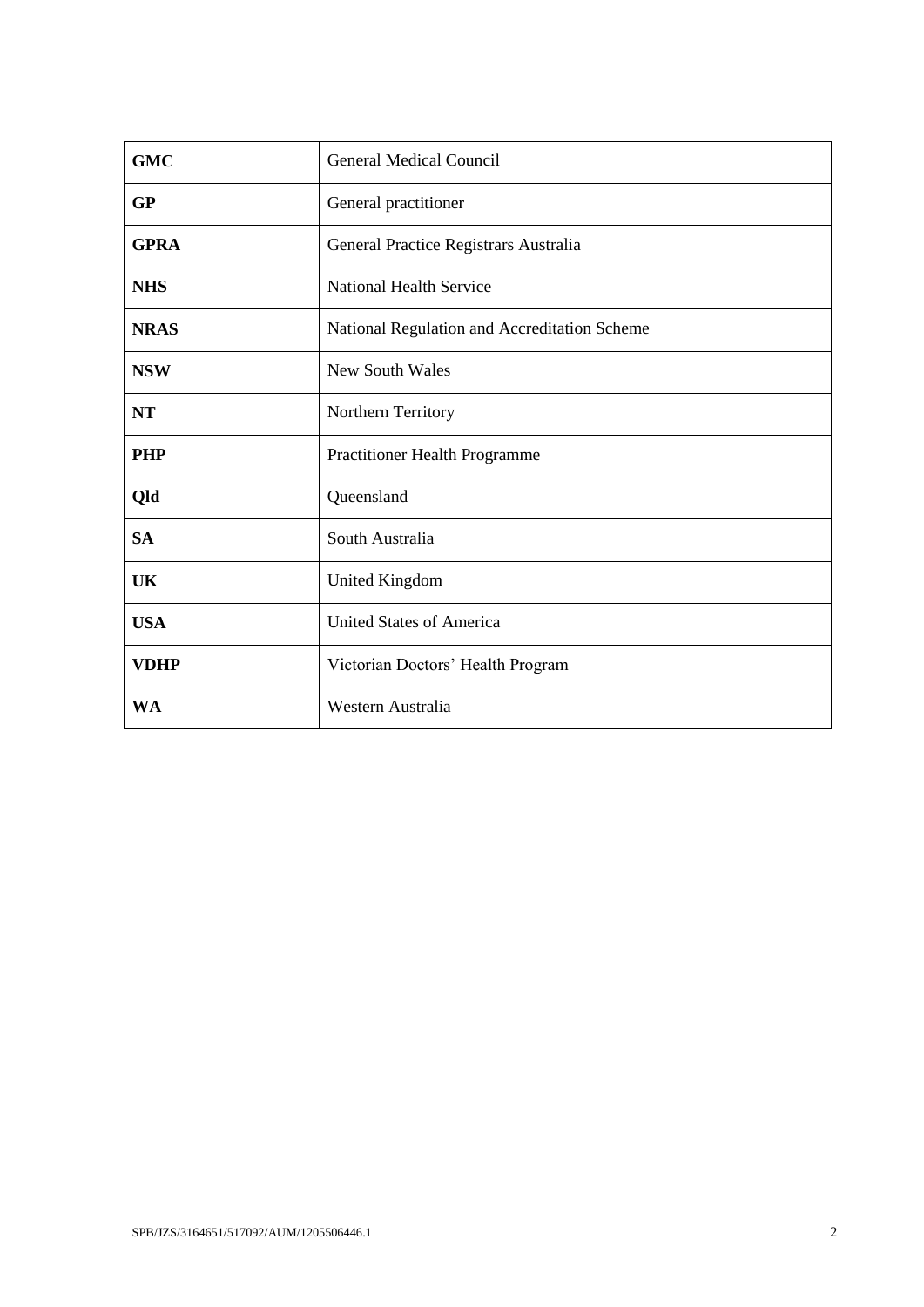# <span id="page-4-0"></span>**2. EXECUTIVE SUMMARY**

Organisations dedicated to supporting doctors and medical students (collectively, referred to in this report as medical professionals) to access quality medical care have been established in all Australian States and Territories except Tasmania and the Northern Territory (**"NT"**).

The structure of these organisations, which are operationally independent of the Australian Health Practitioner Regulation Agency (**"AHPRA"**) and the Medical Board of Australia (**"Board"**) varies, but all have the basic objective of providing a point of contact to facilitate access to the health care system by doctors and medical students.

In this report we emphasise the operational independence of these organisations from AHPRA and the Board by referring to them as 'external doctors' health organisations' and to the programs they offer as 'external doctors' health programs'.

External doctors' health organisations and programs are mostly run by volunteers, with significant support in some jurisdictions from branches of the Australian Medical Association (**"AMA"**). In Victoria and South Australia (**"SA"**) State medical boards also provided significant funding prior to the introduction of the National Registration and Accreditation Scheme for health practitioners (**"NRAS"**) in July 2010.

In 2013, following representation from the Australian Health Workforce Ministerial Council, the Board decided to provide funding for external doctors' health programs. It has continued to provide some funding for existing programs pending development of a sustainable national arrangement.

This report was commissioned by the Board and provides advice on structural, service and contractual arrangements to underpin the Board's funding of external doctors' health programs. In preparing this report, DLA Piper undertook a broad consultation and review process.

The Board's functions in respect of external doctors' health programs are defined by, and must be exercised having regard to the objectives and guiding principles set out in, the National Law. The recommendations of this report take into account the need to ensure external doctors' health programs do not, and are not perceived to, impair appropriate regulatory action by the Board.

Consultation with a range of stakeholders confirmed the current need for programs dedicated to the health and wellbeing of medical professionals. It was suggested that demand for services from certain groups of medical professionals is growing and there is a need for more resources to implement appropriate preventive and remedial strategies, although some programs also reported a reduction in presentations in recent years, which some attribute to the mandatory notification provisions introduced into the legislative framework in 2010.

The report contains a description of the range of services currently provided through the six established external doctors' health programs and the organisational arrangements in place. It also describes the very strong commitment expressed by stakeholders to the existing jurisdiction-based organisational model, based on the belief that the local standing of program leaders, the respect with which they are regarded within their local medical communities and their knowledge of local service systems are all critical to the sustainability and effectiveness of external doctors' health programs.

We propose a number of principles to underpin the Board's approach to organisational and program support, based on the objectives of protecting the public, promoting accountability, transparency, efficiency, effectiveness and fairness and supporting medical professionals to take personal and professional responsibility for their health.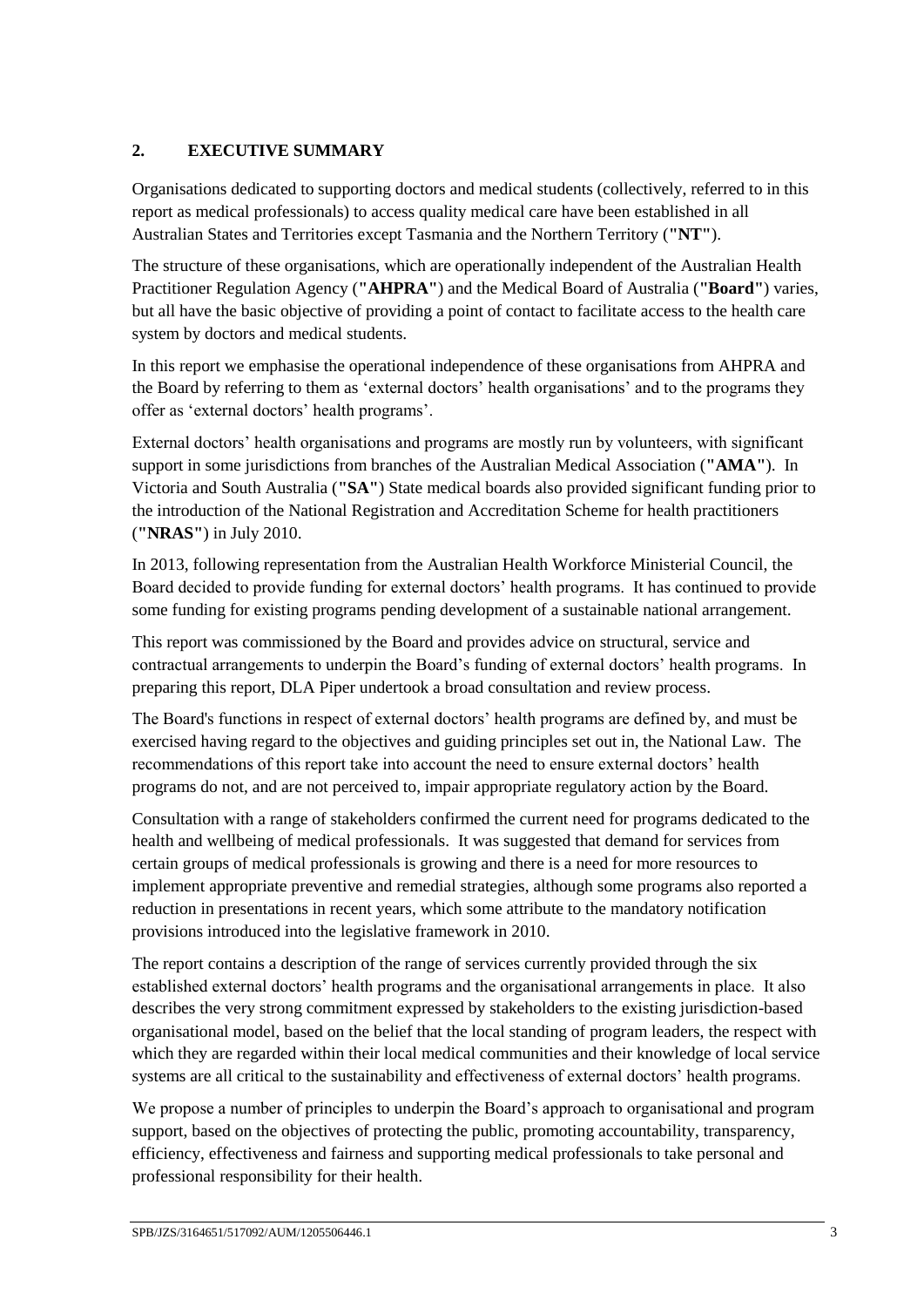We have analysed the services currently provided by external doctors' health programs in Australia and in other relevant jurisdictions and recommend a suite of core services to be provided in all Australian jurisdictions, encompassing advice and referral, education and awareness, administration and general advocacy.

We have noted the Board's objective of achieving equity of access to services for medical professionals in all jurisdictions, the good clinical outcomes reported by Victorian Doctors' Health Program (**"VDHP"**) and the clear support in comparable internationals settings for case management approaches for medical professionals with drug, alcohol or mental health problems. We have also noted the Board's concern to ensure that case management programs do not displace its proper regulatory role. On balance, we recommend continued funding of the VDHP case management program for three years, to enable a detailed evaluation of experience in Victoria and in other jurisdictions in which such programs have not been offered. The objective would be to establish whether there is system-level evidence of the expected outcomes of the Victorian case management program such as earlier presentation of ill doctors, better therapeutic success rates and improved public safety. If such outcomes are confirmed, we recommend the Board considers funding of case management and related services across all jurisdictions.

If the Board decides not to fund case management programs, we see no barrier in principle to such programs being conducted by external doctors' health organisations utilising alternative sources of funding, but we believe it will be extremely difficult if not impossible for funding to be sourced at sufficient levels to ensure service sustainability and equity.

We were impressed with the quality of general practice services established in SA, but in the context of limited resources and the availability of alternative services, we recommend that the Board funds external doctors' health organisations to provide education and network development activities that enable medical professionals to routinely access experienced general practitioners (**"GPs"**) working in established general practices, as an alternative to funding development of stand-alone services.

The relatively small overall size of the service system favours a single national provider with service delivery tailored to the specific needs of each jurisdiction. This would be our recommendation in the absence of established organisations with substantial engagement of medical leaders in six jurisdictions. There was a strong preference by these organisations and the medical professionals engaged in their leadership for a continuing multi-organisational network, enabling management and governance to remain closely integrated with service delivery locally. Although the compliance costs and complexity of this arrangement are likely to be higher than those that would be incurred with a single national provider, we have concluded that the best approach to maintain this criticallyimportant engagement is to support the existing organisations and to formalise the structure and roles of the Australasian Doctors' Health Network (**"Network"**) to enable national coordination and standardisation of service provision where possible. Higher compliance costs will be offset to some extent by the continuing volunteer input of a significant number of medical professionals in all jurisdictions.

We recommend that services in the smaller jurisdictions are supported organisationally from adjacent jurisdictions by formally allocating responsibility and funding to organisations in NSW, Victoria and SA for service provision in the ACT, Tasmania and the NT respectively. The ACT service is already in place, is highly valued and should be supported, rather than replaced, by the NSW organisation. We also recommend that the Network is allocated responsibility for providing a number of shared services that can be provided efficiently and effectively from a national base.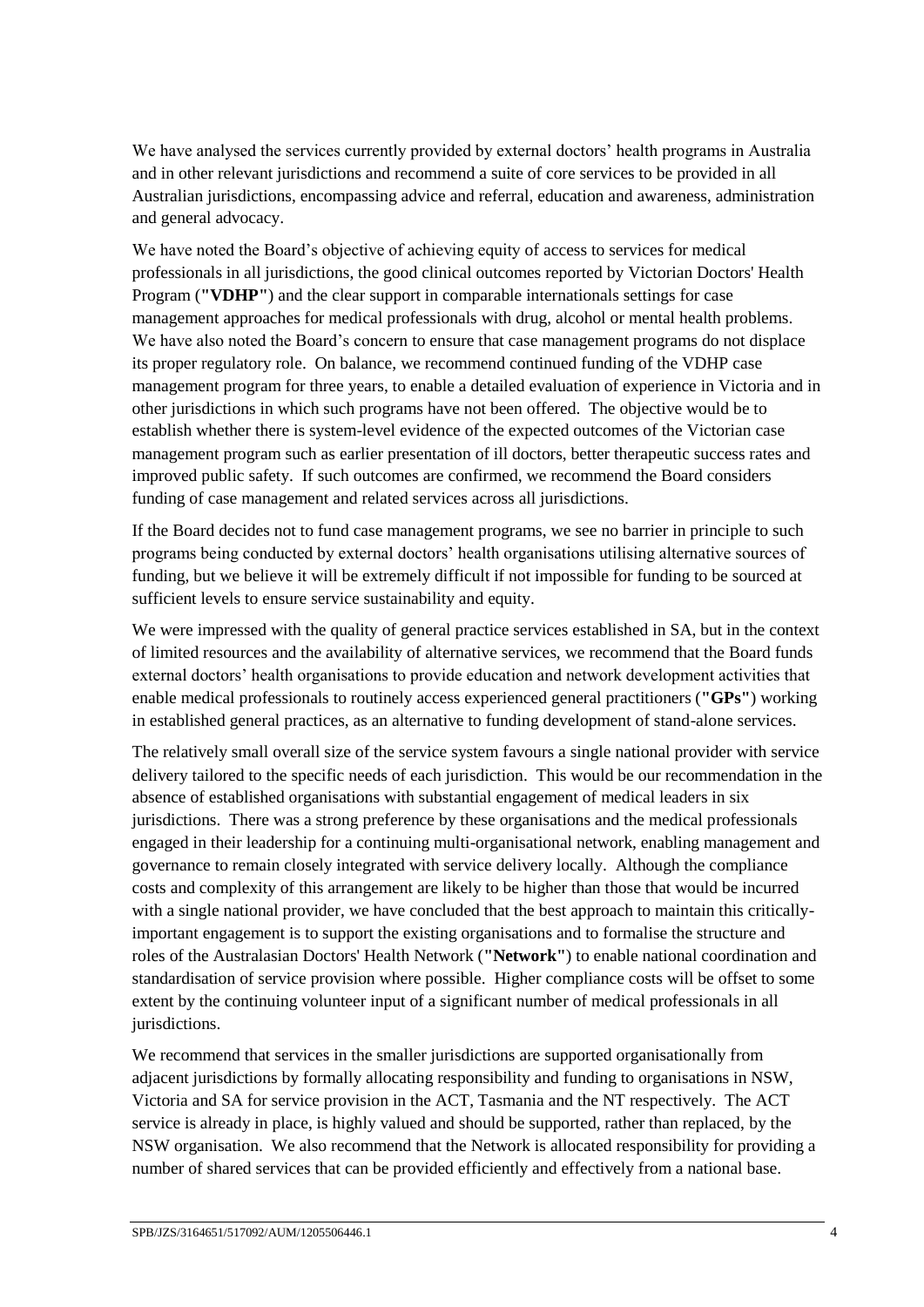We have provided advice about the appropriate organisational structures that will support this service system configuration.

To the extent that they were accounted for, we have analysed the costs of existing service provision by all external doctors' health organisations and developed a funding model for provision of the recommended suite of core services in all jurisdictions and case management services for an initial period in Victoria, together with funding models that would apply if case management services were available in all or no jurisdictions.

Recognising the potential for actual or perceived conflicts between the regulatory role of the Board and the health and wellbeing roles of Board-funded external doctors' health organisations, we have outlined the clinical governance and compliance obligations that will need to be implemented to ensure Board and public confidence in external doctors' health programs, particularly if they deliver case management and related services. In particular, we recommend development of a national Board-approved clinical governance framework including protocols for decision-making about entry to case management programs and at critical points in the management pathway, and a national performance framework to guide reporting to the Board. Further, we recommend a binding protocol detailing communication obligations of all parties is incorporated into the agreements between the Board and funded organisations.

We have provided an overview of the type and contents of agreements between the Board and external doctors' health programs. The complexity and administrative burden of a multiorganisational service system will need to be reduced by standardising agreements between the Board and each funded organisation. We also recommend that organisations report to the Board via the Network, to streamline reporting arrangements and allow collation and analysis of performance information, with exception reporting direct to the Board.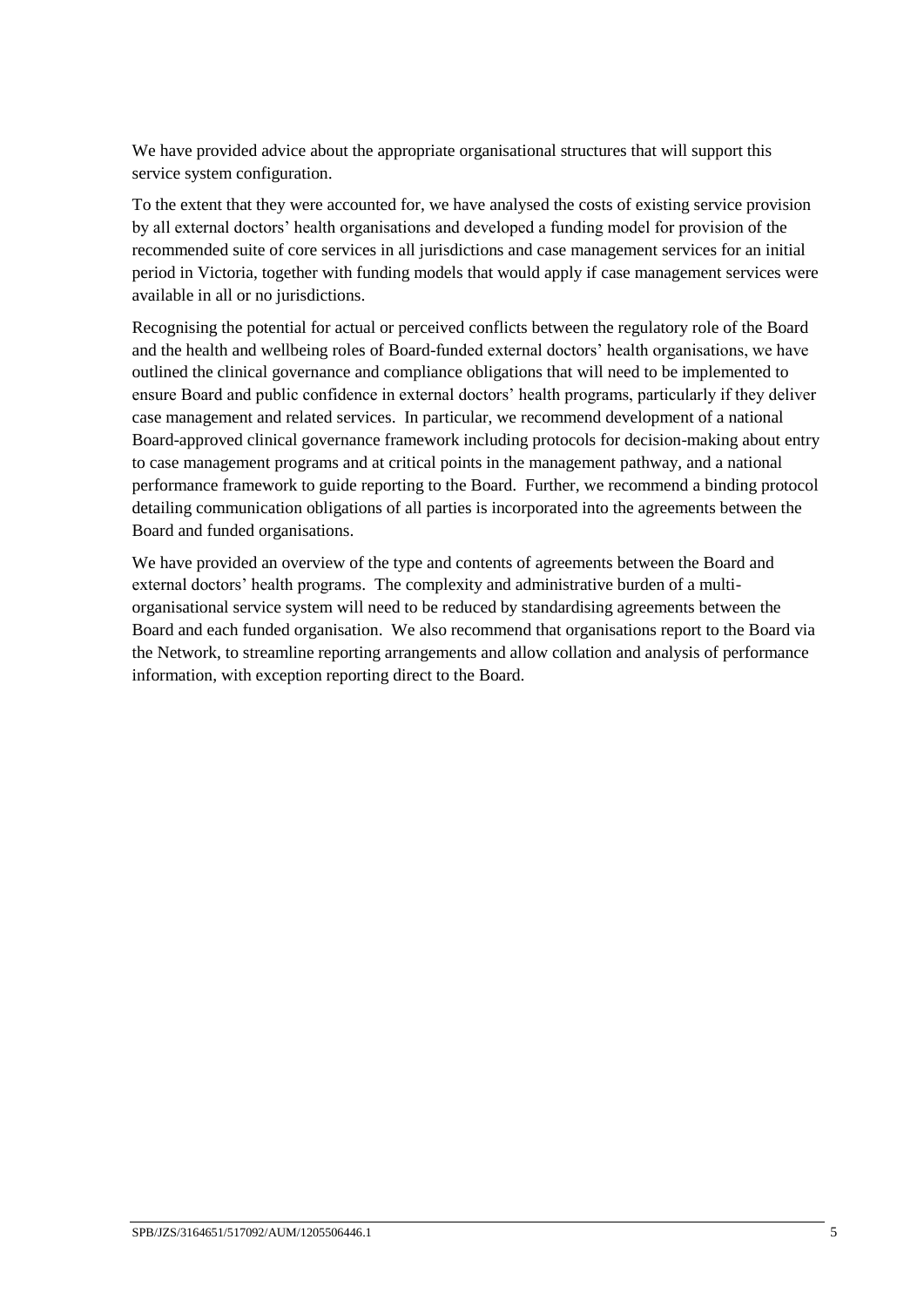## <span id="page-7-0"></span>**3. RECOMMENDATIONS**

#### *Principles*

### **Recommendation 1**

That the Board adopts the principles proposed in this report as the basis for its support of external doctors' health programs.

*Services*

### **Recommendation 2**

That the Board funds the provision in all jurisdictions of a standard suite of core services for medical professionals, including advice and referral, education and awareness, administration and general advocacy.

### **Recommendation 3**

That the Board:

- funds the continuing provision of case management and related services by the VDHP for a period of three years;
- commissions an independent evaluation to determine whether the availability of those services achieves the expected outcomes of earlier presentations, better therapeutic success rates and improved public safety; and
- when the outcomes of that evaluation are available, reconsiders the costs and benefits of funding equivalent services in all jurisdictions.

#### **Recommendation 4**

That the Board notes that while there is no barrier in principle to external doctors' health programs providing case management and related services funded from non-Board sources if the Board decides not to fund those services, the availability of funding is likely to be limited and the sustainability of services is therefore likely to be very uncertain under such circumstances.

#### **Recommendation 5**

That because of very high establishment and operating costs the Board does not fund general practices dedicated to the care of medical professionals, but instead supports external doctors' health programs to provide education and network development activities that enable medical professionals to routinely access experienced GPs working in established general practices.

#### **Recommendation 6**

That when the outcomes of the BMA/GMC pilot program are available, the Board further considers whether peer support should be included in the suite of funded services and if so, the appropriate scope of such services.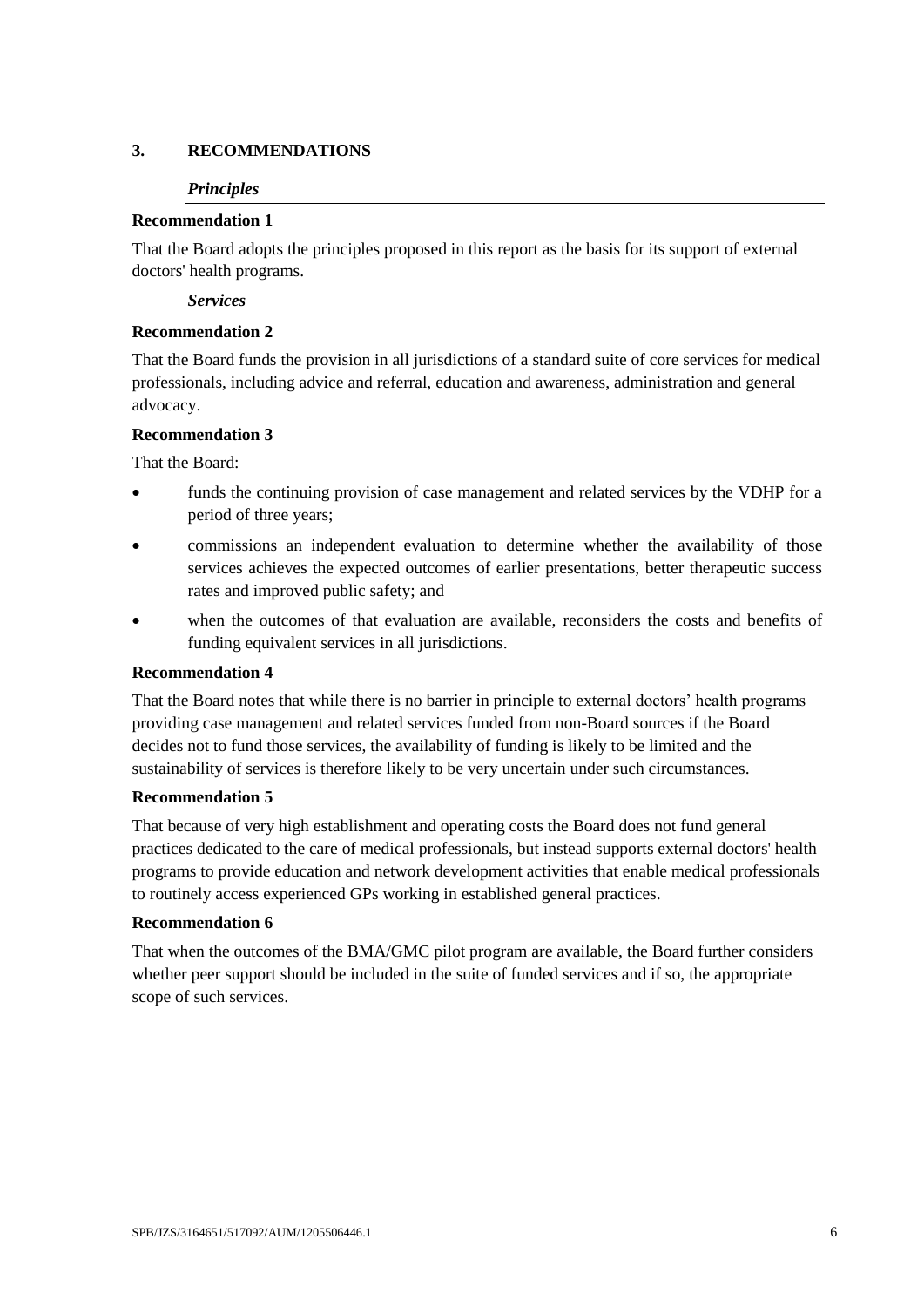# *System design and organisational structures*

### **Recommendation 7**

That the Board funds the delivery of external doctors' health programs through a national service system based on the existing doctors' health organisations in NSW, Queensland, SA, Victoria and WA, with:

- NSW invited to assume organisational responsibility for services in the ACT;
- SA invited to assume organisational responsibility for services in the NT;
- Victoria invited to assume organisational responsibility for services in Tasmania; and
- all organisations maintaining their not-for-profit status.

### **Recommendation 8**

That the Board funds the Network to assume the ongoing leadership, advocacy, capacity-building and support roles defined in this report.

### **Recommendation 9**

That as a condition of funding, the Board requires the Network and all organisations that deliver Board-funded external doctors' health programs to incorporate, with a preference for a company limited by guarantee structure.

### **Recommendation 10**

That membership of organisations that provide external doctors' health programs is open to individuals and relevant professional organisations, but that AHPRA is not a member of any organisation.

#### **Recommendation 11**

That membership of the Network is open to the incorporated jurisdictional doctors' health programs and other interested organisations (including, for example, the AMA, AMSA, the professional colleges and other professional groups).

## **Recommendation 12**

That the Board requires organisations that deliver Board-funded doctors' health programs, and the Network, to establish:

- skills-based, volunteer boards of governance of between five and nine directors, including a meaningful quota of directors on each board who are not health professionals and at least one director on each Board who has expertise in community advocacy; and
- appropriate mechanisms to protect directors and officers from liability.

## **Recommendation 13**

That directors of external doctors' health programs and the Network are not remunerated, but that their reasonable expenses, including professional development expenses, are supported.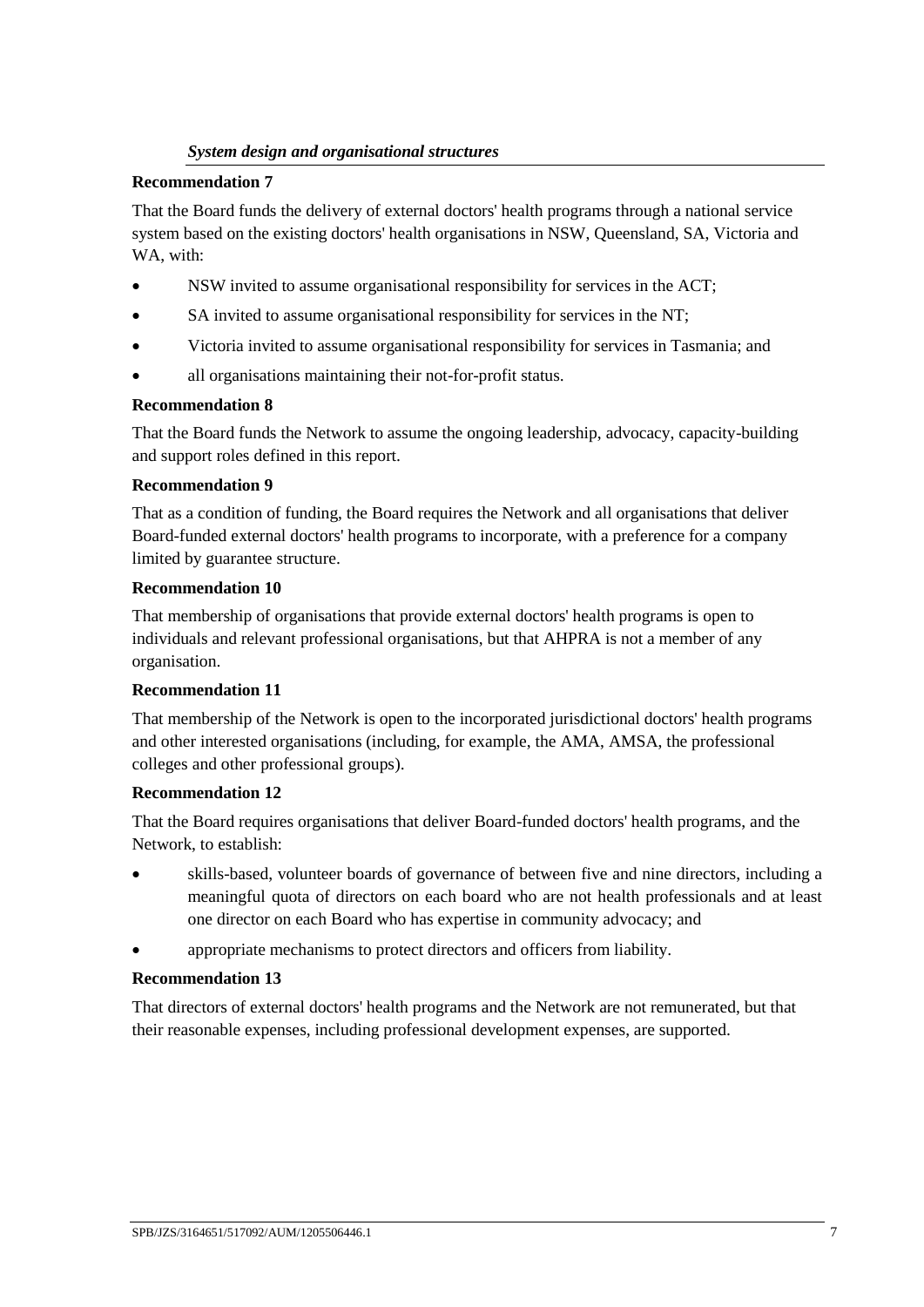## *Funding*

#### **Recommendation 14**

#### That the Board:

- funds external doctors' health programs for the first three years in accordance with the distribution presented in Table 13 of this report to a total of \$1.7 million in year one with an appropriate escalation for inflation in subsequent years; and
- notes the higher cost of providing case management and related services to all jurisdictions in the future.

#### *Managing potential conflicts*

### **Recommendation 15**

That the Board:

- requests the Network to develop a national clinical governance framework that meets the specifications defined in this report;
- requires implementation of the framework as a condition of funding of external doctors' health programs; and
- as a condition of funding, requires organisations to seek its consent before providing additional services not funded by the Board, such consent to not be withheld unreasonably.

#### **Recommendation 16**

That a protocol detailing the communication obligations of the Board and external doctors' health programs is developed and included in the agreements between the relevant parties.

#### **Recommendation 17**

That the Board requires external doctors' health programs to refer individuals seeking specific advice about the National Law to their own legal advisers and/or indemnity insurers.

#### *Agreements and reporting arrangements*

#### **Recommendation 18**

That the Board enters into standardised three-year funding and service agreements with each external doctors' health organisation, defining mutual obligations and incorporating a national clinical governance framework, a national performance framework and a protocol defining expectations of communication between the Board and each program.

#### **Recommendation 19**

That the primary reporting relationship of external doctors' health programs to the Board is via the Network, in accordance with an agreed performance framework, but that reporting is also required direct to the Board in the circumstances identified in this report.

#### **Recommendation 20**

That Board personnel meet at least annually with the board of the Network to exchange relevant program information and discuss program effectiveness and safety (within the constraints of confidentiality and privacy).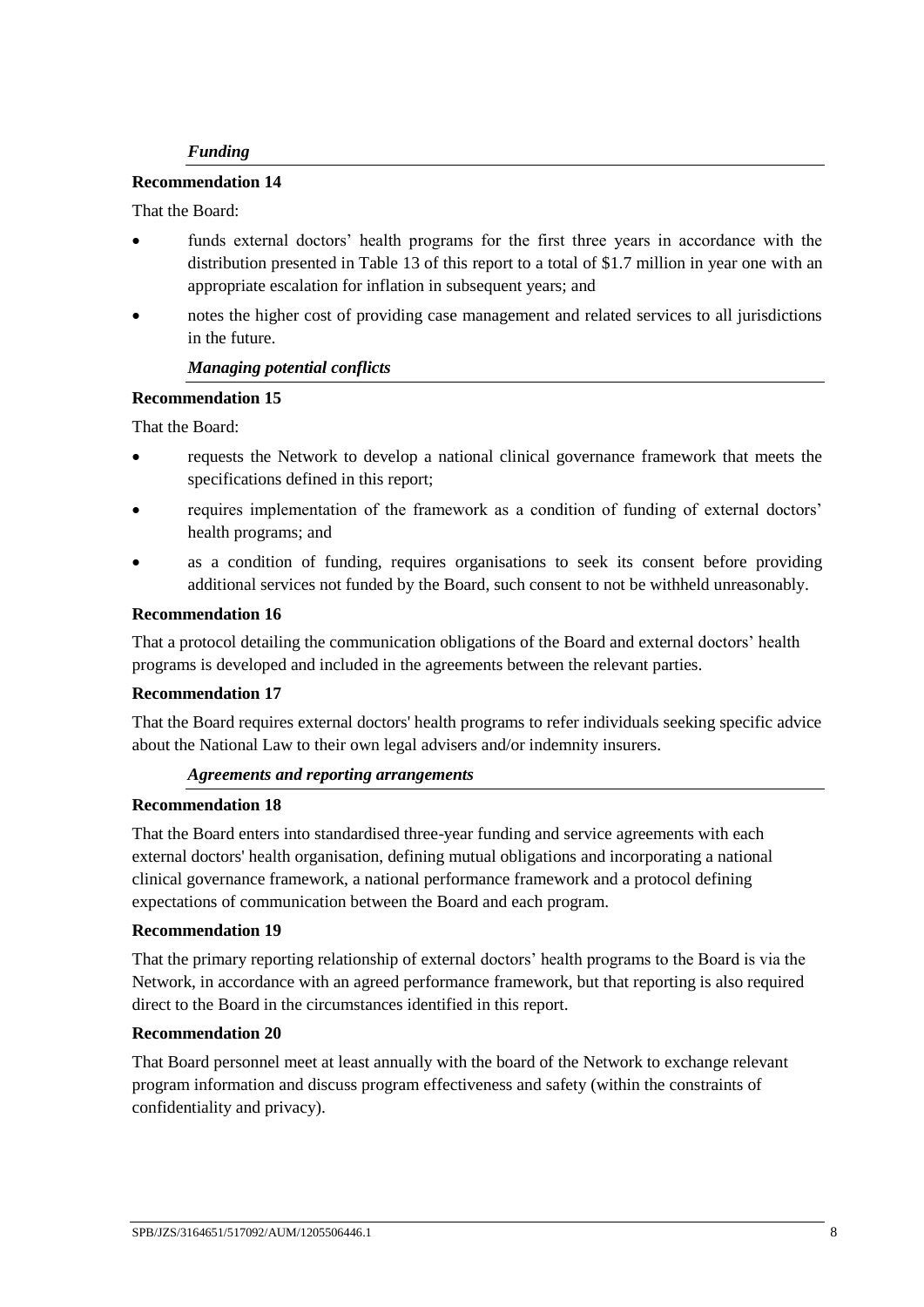# <span id="page-10-0"></span>**4. BACKGROUND TO THIS PROJECT**

Organisations dedicated to supporting doctors and medical students to access quality medical care have been established in all Australian States and Territories except Tasmania and the NT.

In this report we emphasise the operational independence of these organisations from AHPRA and the Board by referring to them as 'external doctors' health organisations' and to the programs they offer as 'external doctors' health programs'.

The structure of these organisations and the programs they offer vary across jurisdiction, but all have the basic objective of providing a point of contact to facilitate access to the health care system by doctors and medical students.

Historically, all external doctors' health organisations have relied on volunteer doctors to deliver programs and/or for organisational leadership. Some have received significant in-kind support from state branches of the AMA and other donors and sponsors such as medical societies, medical indemnity insurers and pharmaceutical companies.

Before the introduction of NRAS in July 2010, the State medical boards in Victoria and SA also funded doctors' health programs in those States. From 1 July 2010, State and Territory medical boards were abolished, AHPRA was established and the Board assumed responsibility for regulating all medical practitioners and students in Australia. AHPRA administers NRAS and provides administrative support to the Board and other national boards<sup>1</sup>.

In late 2011, the Australian Health Workforce Ministerial Council asked the Board to continue the financial support previously provided to the VDHP by the former Medical Board of Victoria, and consider expanding the program nationally. The Board consulted widely on this issue. There was general support for the Board to fund external doctors' health programs but little support for an increase in registration fees to pay for those programs. There was also a lack of consensus on:

- the range of services that should be offered by external doctors' health programs; and
- the appropriate configuration of the service system.

In 2013 the Board decided to fund external doctors' health programs in Australia. It has provided some funding for existing programs pending development of a sustainable national arrangement.

On behalf of the Board, AHPRA commissioned DLA Piper to advise on the following matters:

- The organisational structure/s for external doctors' health programs.
- Minimum services that health program/s should provide.
- A fair and equitable funding model for each proposed organisational model.
- The type of agreement (e.g. contract, memorandum of understanding etc.) that AHPRA, on behalf of the Board should enter into with the external doctors' health program/s and what elements the agreement should include, including the definition of accountabilities for the external doctors' health program/s.

-

<sup>1</sup> The relationship between the Board and AHPRA is governed by a "Health Profession Agreement" which defines the services to be provided by AHPRA to the Board to enable it to carry out its functions, the fees payable by health practitioners and the annual budget of the Board. AHPRA employs all staff and supports the Board by providing administrative assistance and policy advice and entering into contracts with external providers.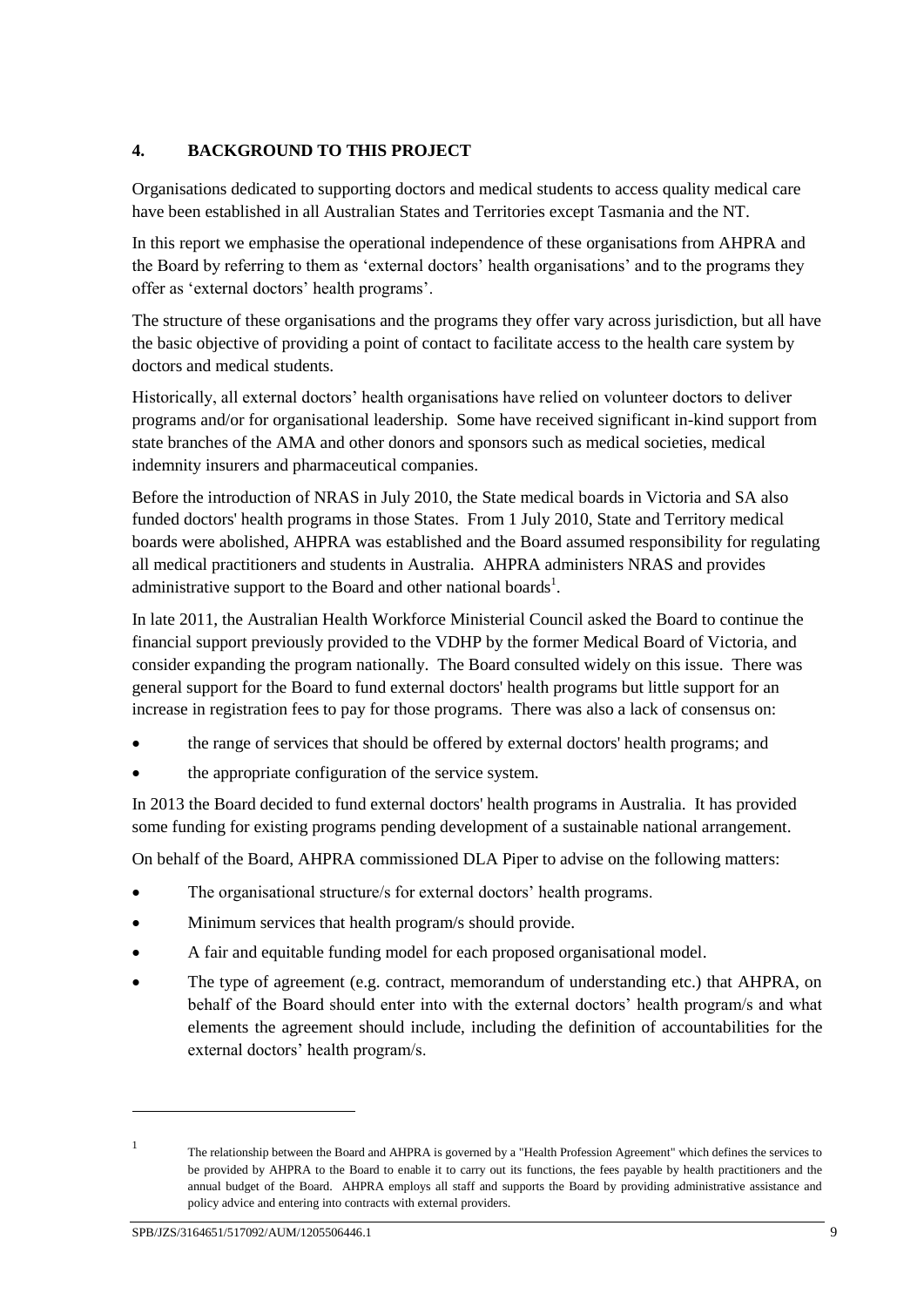- Options for the reporting relationships between the Board/AHPRA and the external doctors' health program/s.
- How the proposed organisational, governance and accountability arrangements address any real or perceived community concerns about the conflict between the Board's regulatory role to protect the public and the funding.

In commissioning this project, AHPRA emphasised the need for:

- clear delineation between the regulatory role of the Board in managing impaired medical professionals and the role of external doctors' health programs in supporting medical professionals and promoting their health; and
- equitable access for all medical professionals.

In developing the structure and funding options requested by the Board, DLA Piper:

- reviewed the relevant legislation;
- undertook a high level review of the national and international literature relating to doctors' health and doctors' health programs;
- consulted with:
	- the leaders of all doctors health programs in Australia;
	- other senior health practitioners with an interest and experience in doctors' health and doctors' health programs;
	- representatives of the Australian Medical Students' Association (**"AMSA"**);
	- the AMA, at both national and jurisdictional levels;
	- representatives of the Board; and
- convened a workshop with the Network.

Mr Michael Rhook assisted with the development of funding options.

This report describes the process undertaken by DLA Piper, and its recommendations.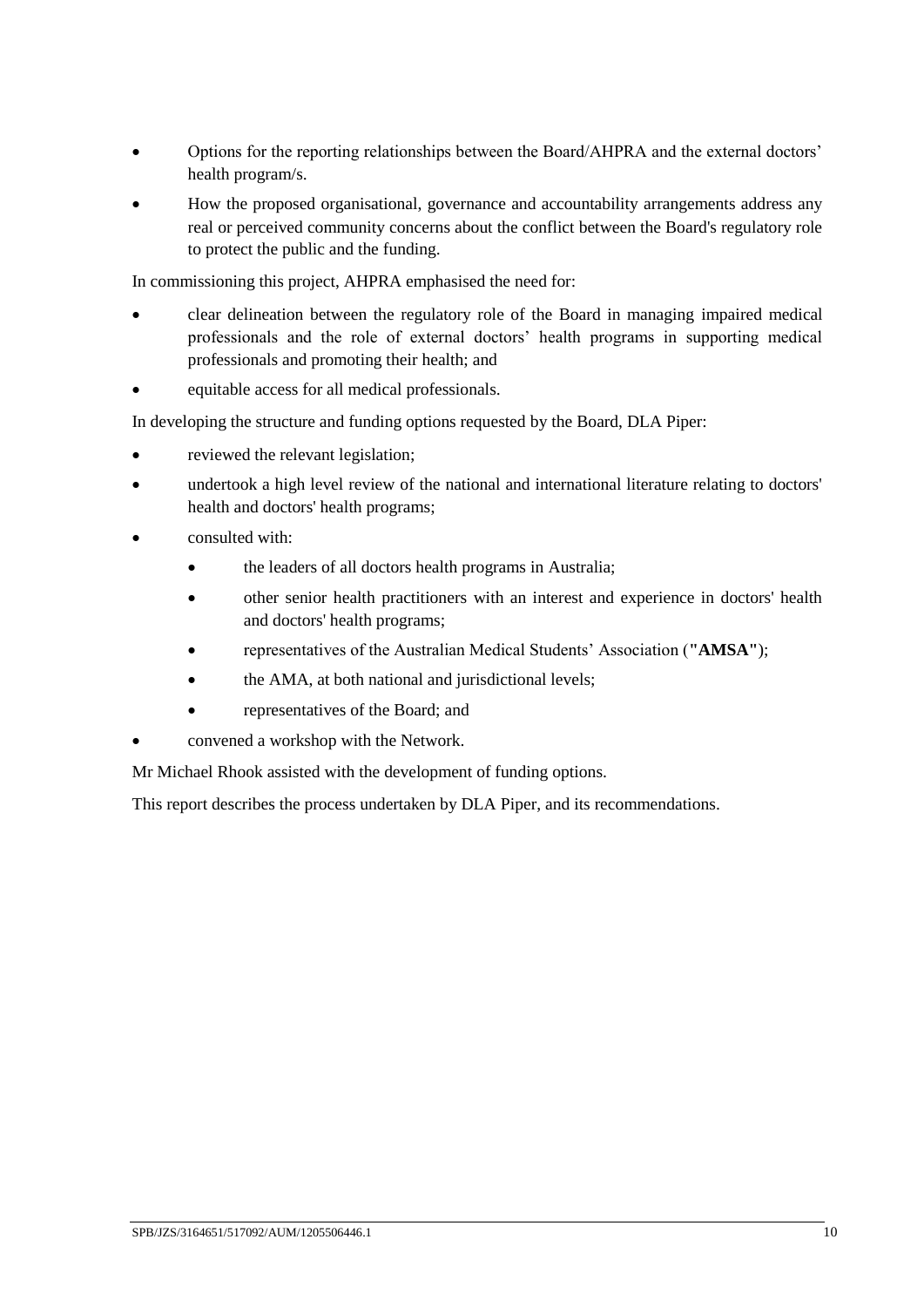## <span id="page-12-0"></span>**5. THE REGULATORY CONTEXT**

#### **5.1 Functions of the Board**

The *Health Practitioner Regulation National Law* as in force in each State and Territory (**"National Law"**) establishes the NRAS and the Board.

The National Law sets out the objectives of the NRAS, which include:

*"To provide for the protection of the public by ensuring that only health practitioners who are suitably trained and qualified to practise in a competent and ethical manner are registered."*<sup>2</sup>

The National Law also sets out guiding principles for the NRAS as follows<sup>3</sup> —

- *"(a) the scheme is to operate in a transparent, accountable, efficient, effective and fair way;*
- *(b) fees required to be paid under the scheme are to be reasonable having regard to the efficient and effective operation of the scheme;*
- *(c) restrictions on the practice of a health profession are to be imposed under the scheme only if it is necessary to ensure health services are provided safely and are of an appropriate quality."*

Any entity exercising functions under the National Law is required to exercise those functions having regard to the objectives and guiding principles of the NRAS set out in the Act.<sup>4</sup>

Section 35(1) of the National Law sets out the functions of the Board, which include:

- registering medical professionals;
- developing standards, codes and guidelines for the medical profession;
- investigating notifications and complaints; and
- where necessary, conducting panel hearings and referring serious matters to Tribunal hearings.

The National Law establishes a range of registration categories under which a doctor can practise medicine in Australia. The Board can also grant student registration to medical students undertaking an approved program of study. The Board has power to check an applicant's identity<sup>5</sup> and criminal history<sup>6</sup> and/or investigate an applicant<sup>7</sup> and may refuse, suspend or impose conditions on registration and accept undertakings from registrants $8$ .

<sup>2</sup> Section 3(2)(a), Health Practitioner Regulation National Law.

<sup>3</sup> Section 3(3), Health Practitioner Regulation National Law.

<sup>4</sup> Section 4, Health Practitioner Regulation National Law.

<sup>5</sup> Section 78, Health Practitioner Regulation National Law.

<sup>6</sup> Section 79, Health Practitioner Regulation National Law.

<sup>7</sup> Section 80(1)(a), Health Practitioner Regulation National Law.

<sup>8</sup> Section 156, Health Practitioner Regulation National Law.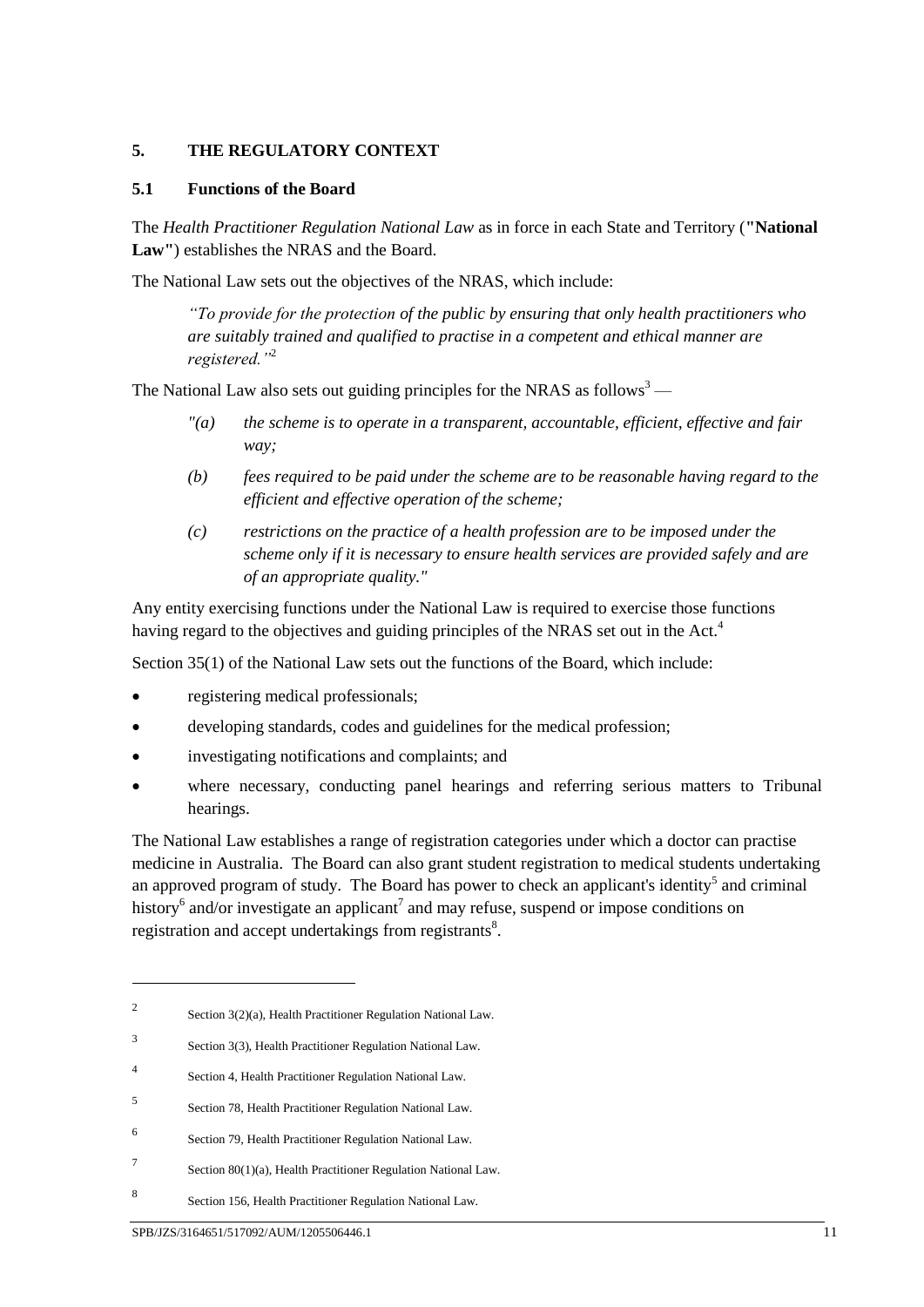#### **Board functions in relation to medical professionals with health concerns**

In addition to its regulatory role, the Board's functions under section 35(2) also include:

*"at the Board's discretion, to provide financial or other support for health programs for registered health practitioners and students".*<sup>9</sup>

'Health program' is defined in the National Law to mean:

*"a program providing education, prevention, early intervention, treatment or rehabilitation services relating to physical or mental impairments, disabilities, conditions or disorders, including substance abuse or dependence."* 10

The Board's functions in respect of external doctors' health programs are therefore defined by the National Law and must be exercised having regard to the objectives and guiding principles set out above.

In performing its regulatory functions with respect to the NRAS, the Board is required to take into account impairment or other health issues affecting medical professionals. Impairment is defined in the National Law as follows:

*"Impairment*, *in relation to a person, means the person has a physical or mental impairment, disability, condition or disorder (including substance abuse or dependence) that detrimentally affects or is likely to detrimentally affect—*

- *(a) for a registered health practitioner or an applicant for registration in a health profession, the person's capacity to practise the profession; or*
- *(b) for a student, the student's capacity to undertake clinical training—*
	- *(i) as part of the approved program of study in which the student is enrolled; or*
	- *(ii) arranged by an education provider."*<sup>11</sup>

In particular:

- The Board may decide an individual is not a suitable person to be registered as a medical practitioner if in its opinion, "the individual has an impairment that would detrimentally affect the individual's capacity to practise the profession to such an extent that it would or may place the safety of the public at  $risk$ <sup> $n12$ </sup>.
- A registered medical practitioner who applies to renew his or her registration must complete a statement that includes a declaration that he or she does not have an impairment $^{13}$ .
- Registered medical practitioners and medical students are required to notify the Board within 7 days after becoming aware of a relevant event, including if the practitioner's right

 $\overline{Q}$ Section 35(1)(n), Health Practitioner Regulation National Law.

<sup>10</sup> Section 5, Health Practitioner Regulation National Law.

<sup>11</sup> Section 5, Health Practitioner Regulation National Law.

<sup>12</sup> Section 55(1)(a), Health Practitioner Regulation National Law.

<sup>13</sup> Section 109(1)(a)(i), Health Practitioner Regulation National Law.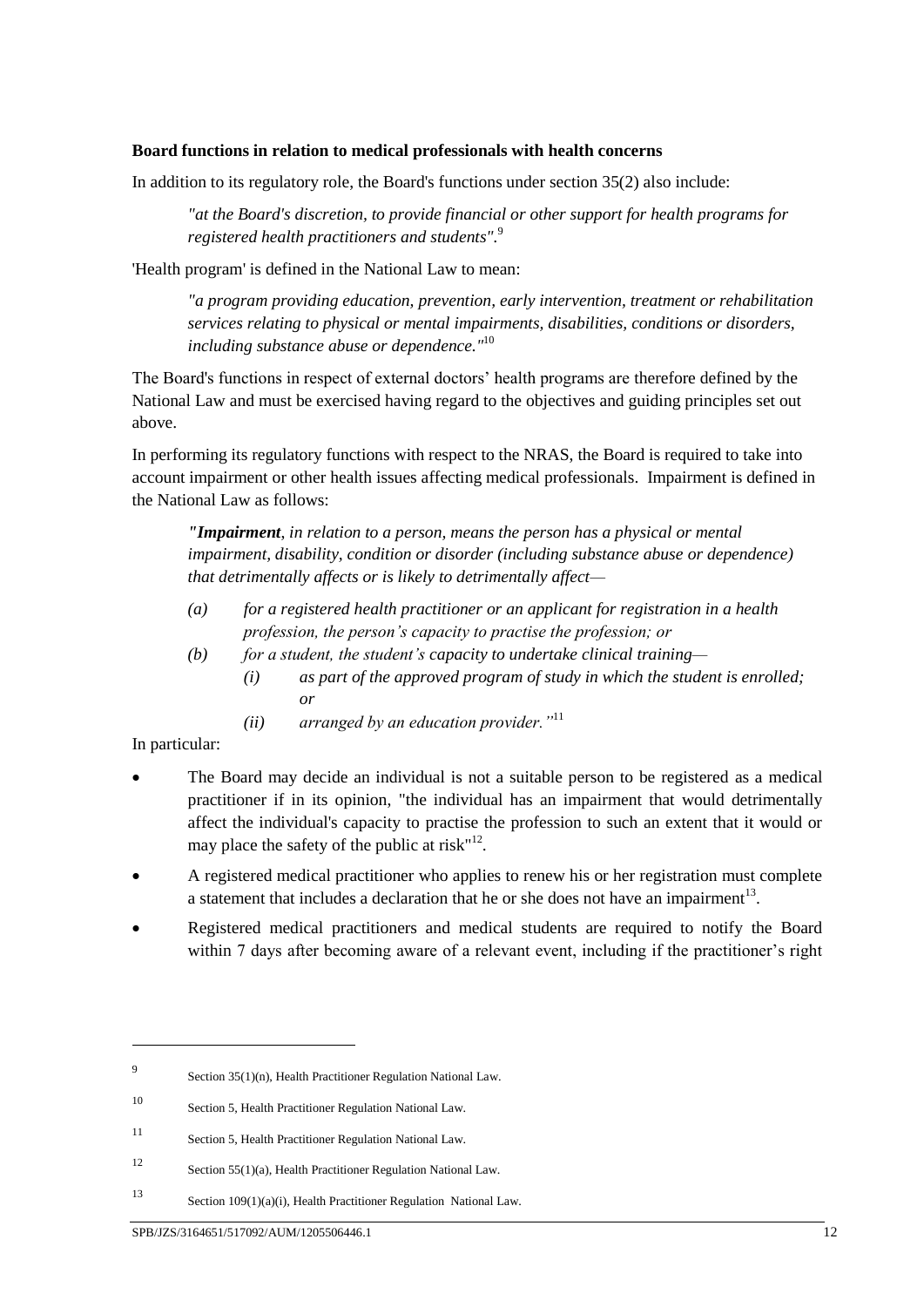to practise at a hospital or another facility at which health services are provided is withdrawn or restricted because of the practitioner's health $14$ .

- The Board may investigate a registered medical practitioner or medical student registered by the Board if it decides it is necessary or appropriate because the Board has received a notification or for any reason believes the practitioner or student has or may have an impairment<sup>15</sup>.
- The Board may take immediate action in relation a medical practitioner's or medical student's registration if it reasonably believes that because of the practitioner's performance, health or conduct, or because of the student's impairment, the practitioner or student poses a serious risk to persons and it is necessary to take immediate action to protect public health or safety<sup>16</sup>.

It should be noted that the terms 'illness' and 'impairment' are not synonymous. Illness is the term used to describe the existence of a physical or psychiatric disease state and can include addictive disease, injury and cognitive change. In relation to medical professionals, impairment as defined in the National Law only exists if an illness detrimentally affects or is likely to detrimentally affect a medical practitioner's capacity to practise his or her profession or a medical student's capacity to undertake clinical training.

# **5.2 Mandatory notification of notifiable conduct**

The Board's regulatory role is supported by provisions in the National Law that require health practitioners, as soon as practicable after forming a reasonable belief in the course of practising their profession that a medical practitioner has engaged in notifiable conduct or a medical student has an impairment that in the course of the student undertaking clinical training may place the public at substantial risk of harm, to notify  $AHPRA<sup>17</sup>$ .

'Notifiable conduct' is defined for this purpose as follows:

*"Notifiable conduct, in relation to a registered health practitioner, means the practitioner has—*

- *(a) practised the practitioner's profession while intoxicated by alcohol or drugs; or […]*
- (c) *placed the public at risk of substantial harm in the practitioner's practice of the profession because the practitioner has an impairment."*<sup>18</sup>

Division 3 of Part 8 also establishes provisions for voluntary notification on the grounds that a registered medical practitioner or medical student has, or may have, an impairment. This Division does not require the notifier to form a reasonable belief that the public may be at risk of harm.

The Board has broad powers to respond to notifications received about the health of registered medical practitioners and medical students.

<sup>14</sup> Section 130, Health Practitioner Regulation National Law.

<sup>15</sup> Section 160(1), Health Practitioner Regulation National Law.

<sup>16</sup> Section 156(1), Health Practitioner Regulation National Law.

<sup>17</sup> Section 141, Health Practitioner Regulation National Law.

<sup>18</sup> Section 5, Health Practitioner Regulation National Law.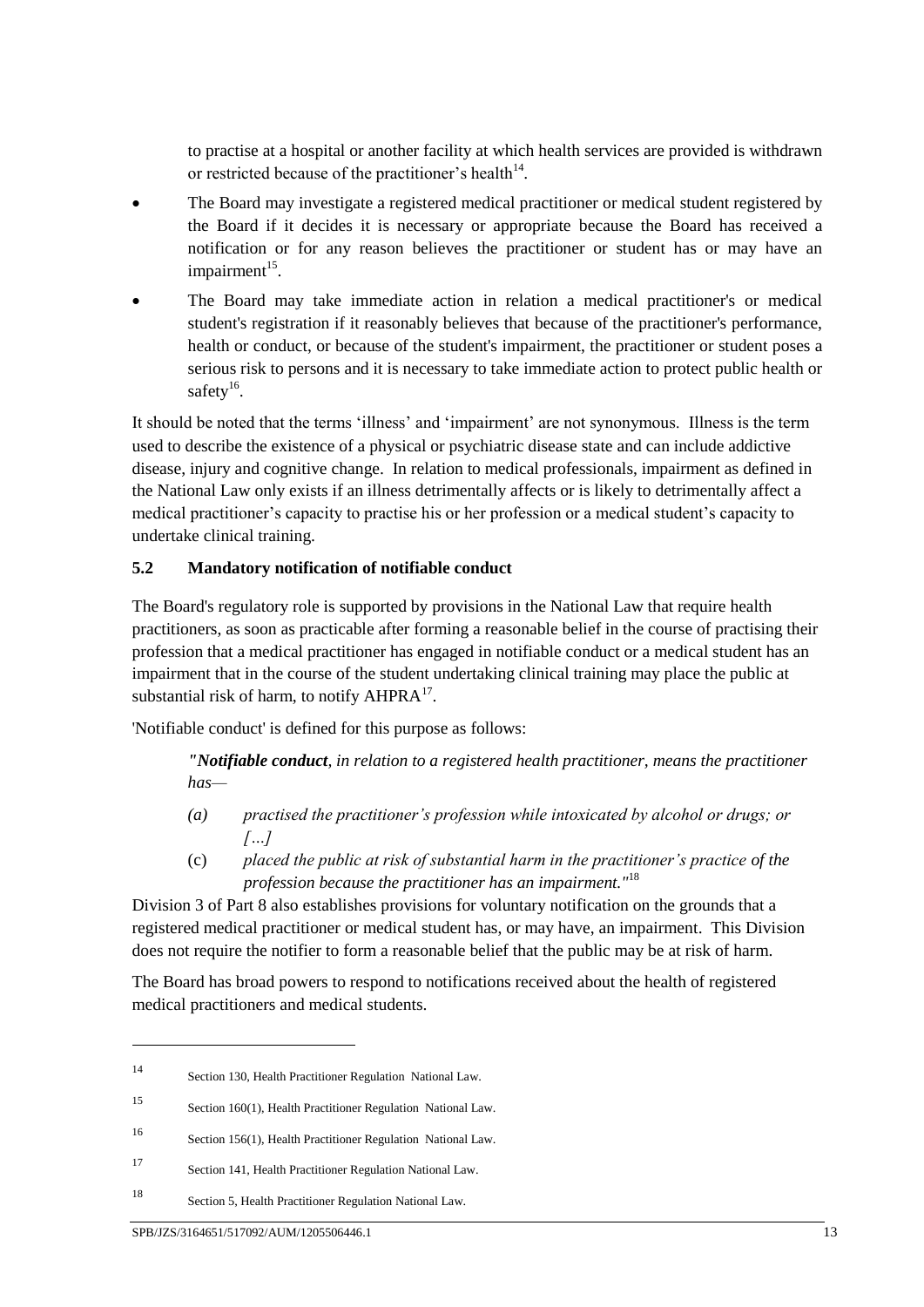Two States have created exceptions to the mandatory notification obligation for health practitioners who form a reasonable belief that there has been notifiable conduct when treating other health practitioners:

- In Western Australia (**"WA"**), the mandatory notification obligation does not apply to a health practitioner who forms the reasonable belief in the course of providing health services to another health practitioner<sup>19</sup>.
- In Queensland, the mandatory notification obligation is subject to an amendment which will commence on a day to be fixed by proclamation<sup>20</sup>. When the amendment commences, a health practitioner who forms the reasonable belief as a result of providing a health service to another health practitioner will not be subject to a mandatory notification obligation, although this exception will only apply where the health practitioner reasonably believes that the notifiable conduct relates to an impairment which will not place the public at substantial risk of harm and is not professional misconduct.

Registered health practitioners in all jurisdictions are also exempt from the requirement to make a mandatory notification in certain other circumstances, which are listed in s. 141 of the National Law<sup>21</sup>.

# **5.3 Implications for Board funding of external doctors' health programs**

It is clear that there is potential for tensions to arise between the Board's regulatory functions, particularly as they relate to medical professionals who have an impairment, and its function of supporting external doctors' health programs.

In particular the regulatory role of the Board, supported by the mandatory notification obligation imposed on treating doctors in the majority of States and Territories, has the potential to impede the effectiveness of external doctors' health programs, by deterring medical professionals with health problems from using those programs. Further, public confidence in the integrity of the Board's regulatory approach could be undermined if there is any perception that the Board supports independent organisations to provide health services to medical professionals who should be, but are not, under the Board's regulatory supervision.

Breen noted that prior to the introduction of the National Law, reporting was required in Victoria only if an impaired doctor continued to practise against advice, whereas the National Law is worded in the past tense so that no exception can be made for an impaired doctor who seeks help and voluntarily ceases to practise while receiving care<sup>22</sup>. He described the notification provisions in the National Law as highly regressive and likely to deter doctors from seeking help.

The VDHP has reported, however, that despite initial anxieties that mandatory reporting requirements would make doctors and medical students less likely to seek help, there has been no significant change to the number or nature of contacts both by phone and in person<sup>23</sup>.

<sup>19</sup> *Health Practitioner National Law (WA) Act 2010*, s. 5(7)

<sup>20</sup> *Health Ombudsman Act 2013* Part 23, s. 326.

<sup>21</sup> See the Board's "Guidelines for mandatory notifications" published at www.medicalboard.gov.au.

<sup>22</sup> Breen K. Doctors' health: can we do better under national registration? Med J Aust 2011; 194 (4): 191.

<sup>23</sup> Jenkins, K & Dunkley, K. Will I be reported for seeking help? Vicdoc March 2011: 31.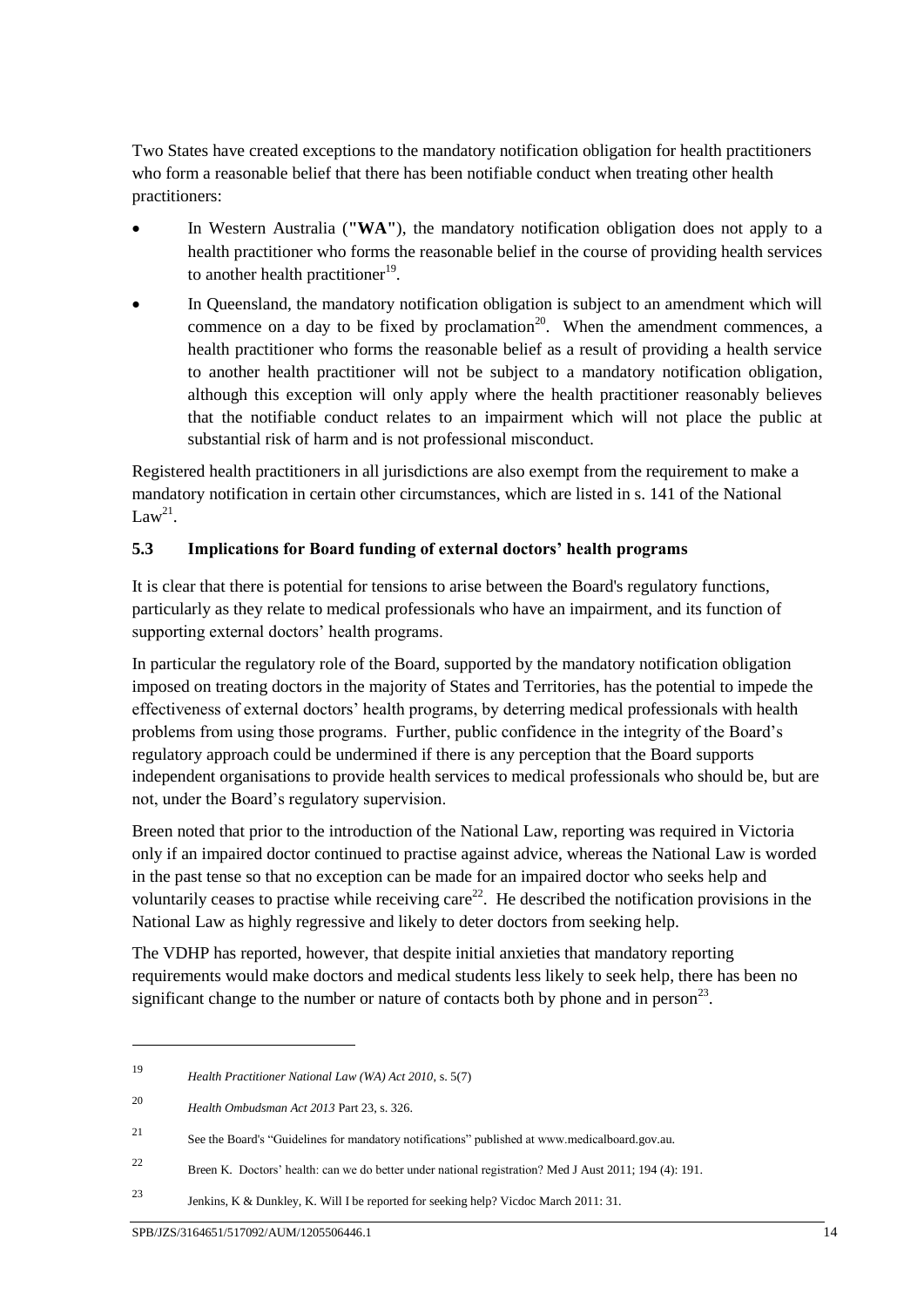Others argue that if impaired doctors feel deterred by mandatory reporting laws, "we are entitled to conclude that there was, and continues to be, significant non-compliance with the ethical obligations that arguments against mandatory reporting depend on"<sup>24</sup>.

This issue underpins a number of the issues discussed below in relation to the service model and governance of external doctors' health programs.

-

<sup>24</sup> Parker M. Mandatory reporting, doctors' health and ethical obligations. Med J Aust 2011; 194 (4): 205.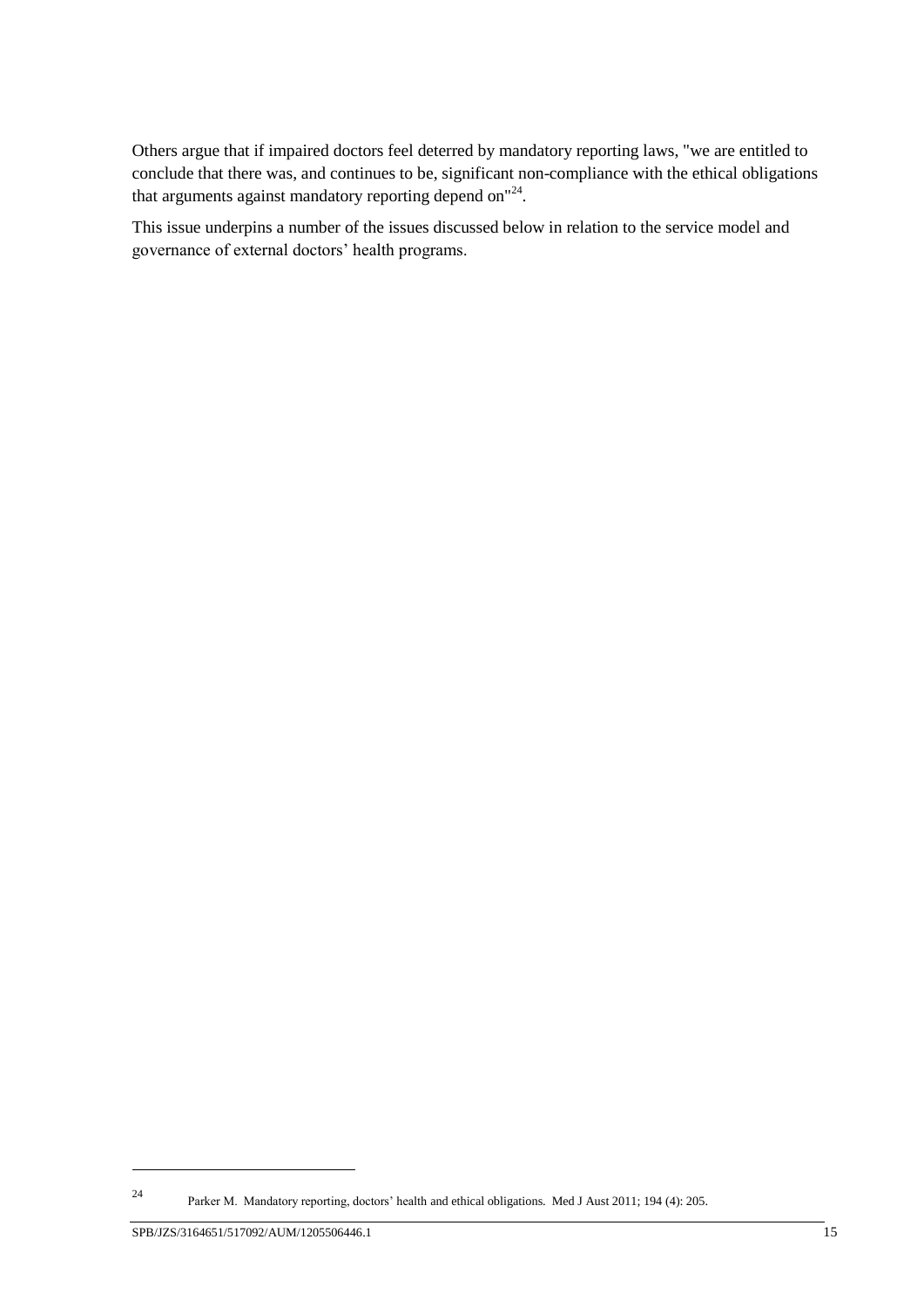# <span id="page-17-0"></span>**6. EXTERNAL DOCTORS' HEALTH PROGRAMS**

### **6.1 Rationale for external doctors' health programs**

*"The physician who doctors himself has a fool for a patient."*

<span id="page-17-1"></span>Sir William Osler, 1849-1919

At 30 September 2011 there were 87,790 doctors registered in Australia, with 73,980 working as clinicians<sup>25</sup>. In 2010, there were 15,397 medical students in Australia<sup>26</sup>.

The composition of the medical professional workforce in Australia is further discussed at Attachment 1.

Doctors who manage their own health and wellbeing appropriately have a greater prospect of positively influencing the health behaviours of their patients<sup>27</sup>. Doctors who suffer ill health may progress to impairment as defined in the National Law, which by definition means there is some actual or potential detrimental effect on their capacity to practice their profession.

While doctors suffer from the same range of health issues as the general community<sup>28</sup>, they have also been shown to be physically healthier than the average person in the community. Various studies conducted in the United Kingdom and Australia have found the standardised mortality of doctors to be low, an outcome often attributed to the generally high socio-economic status and high education status of doctors<sup>29 30 31</sup>.

It is widely believed, however, that workplace practices and common personal characteristics predispose medical professionals to specific health and wellbeing risks. A high prevalence of psychological distress has repeatedly been reported amongst medical professionals, often attributed to the demanding nature of medical practice and the often obsessive, conscientious and committed personalities of medical professionals. The correlation of psychological distress with diagnosed mental illness, however, is not entirely clear.

The rate of drug misuse by doctors is reported to be the same as that of the general population, but because they have access to prescription drugs, doctors are more likely to misuse them<sup>32</sup>.

<sup>25</sup> AIHW 2013. Medical workforce 2011. National health workforce series. Cat. no. HWL 49. Canberra: AIHW.

<sup>26</sup> Health Workforce Australia 2012, Australia's Heath Workforce Series - Doctors in focus, Health Workforce Australia: Adelaide.

<sup>27</sup> Oberg EB, Frank E. Physicians' health practices strongly influence patient health practices. J R Coll Physicians (Edinb) 2009;39(4):290-1.

<sup>28</sup> Kay M, Mitchell G, Del Mar C. Doctors do not adequately look after their own physical health. Medical Journal of Australia 2004;181(7):368-370.

<sup>29</sup> Carpenter L, Swerdlow A, Fear N. Mortality of doctors in different specialties: findings from a cohort of 20,000 NHS consultants. OccupEnviron Med1997; 54: 388-395.

<sup>30</sup> Schlicht SM, Gordon IR, Ball JR, Christie DG. Suicide and related deaths in Victorian doctors. Med J Aust1990; 153: 518-521.

<sup>31</sup> Clode, D. (2004) The Conspiracy of Silence: Emotional health among medical practitioners, Royal Australian College of General Practitioners, South Melbourne.

<sup>32</sup> Wolters Kluwer Health: Lippincott Williams & Wilkins (2013, October 4). "Self-medication": Why doctors abuse prescription drugs. ScienceDaily. Retrieved January 17, 2014, from http://www.sciencedaily.com/releases/2013/10/131004124937.htm.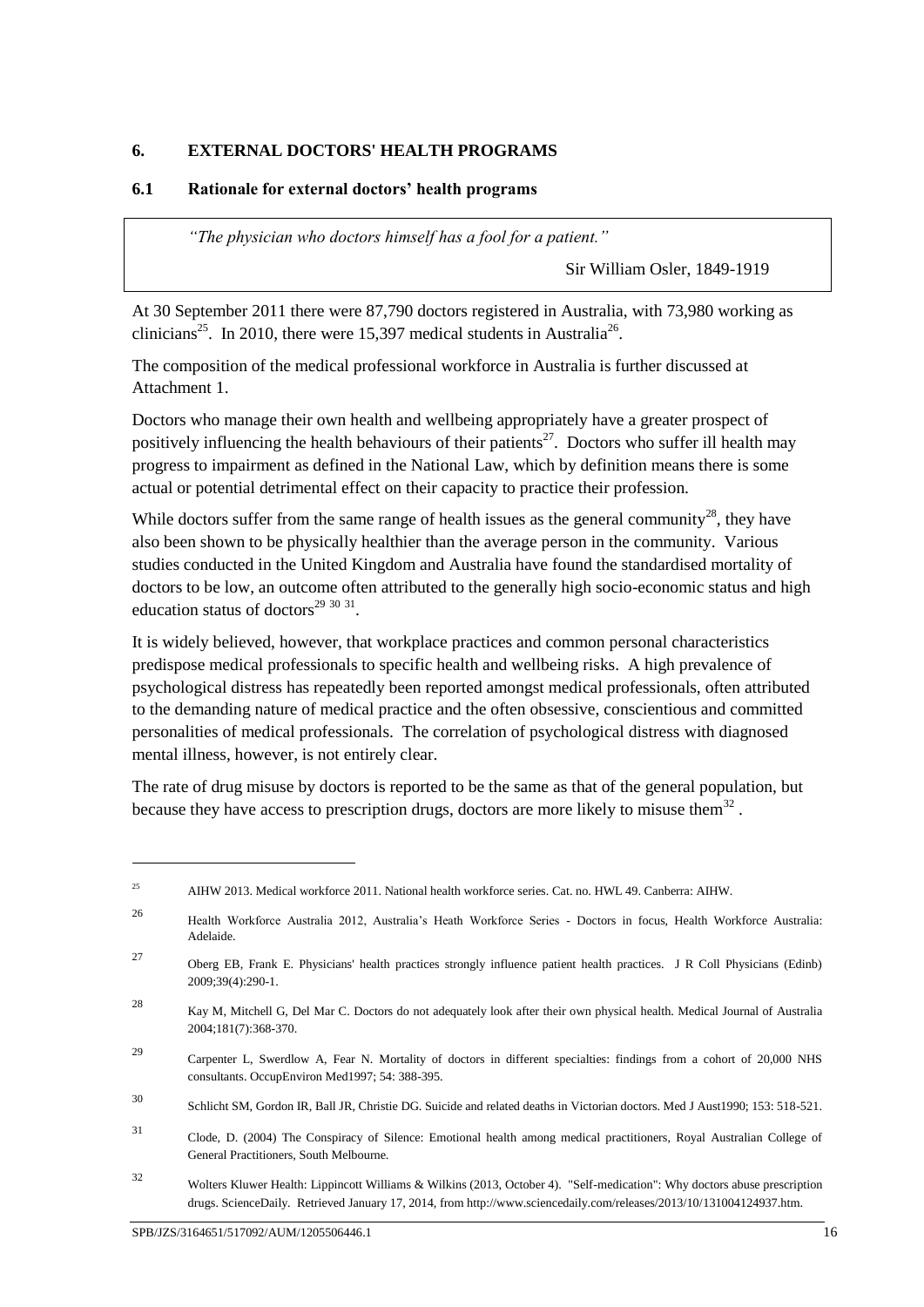While it is difficult to make a compelling case for the provision of external doctors' health services on the basis of the health status of the medical profession, the main issue of concern is the difficulty medical professionals experience accessing health care. The case for developing more accessible services is strengthened by the fact that doctors' health practices strongly influence patients' health practices (see footnot[e 27](#page-17-1) above).

Professional colleges<sup>33 34 35</sup> and other professional and regulatory bodies<sup>36 37</sup> encourage doctors to have their own GP, but a number of surveys have confirmed that a significant proportion of medical professionals do not have an established therapeutic relationship with a GP and/or do not always seek advice when they are unwell $^{38}$   $^{39}$   $^{40}$ .

A framework describing the barriers to health care access experienced by GP respondents to a survey is reproduced below (Table 1). A more detailed discussion about the health and healthseeking behaviour of medical professionals is included in Attachment 2.

<sup>33</sup> Royal Australasian College of Physicians. Health of doctors. Position statement, May 2013 accessed on 26 December 2013 at http://www.racp.edu.au/page/afoemevent&eventid=16AC340C-0314-0503-705319B51C4EB671.

<sup>34</sup> Anaesthesia Continuing Education Coordinating Committee. Welfare of Anaesthetists Special Interest Group. Personal Health Issues and Strategies. Accessed on 1 January 2014 at http://www.anzca.edu.au/fellows/special-interest-groups/welfare-ofanaesthetists/introduction.html#resources.

<sup>35</sup> Royal Australasian College of Surgeons. Surgical Competence and Performance. A guide to aid the assessment and development of surgeons.

<sup>36</sup> Australian Medical Association. Health and wellbeing of doctors and medical students – 2011 accessed on 26 December 2013 at https://ama.com.au/node/6551.

<sup>37</sup> Medical Board of Australia. Good medical practice: a code of conduct for doctors in Australian accessed on 2 January 2014 at http://www.medicalboard.gov.au/Codes-Guidelines-Policies.aspx.

<sup>38</sup> Markwell A and Wainer Z. The health and wellbeing of junior doctors: insights from a national survey. Med J Aust 2009 Oct 19;191(8):441-4.

<sup>39</sup> Davidson S. and Schattner P. Doctors' health-seeking behaviour: a questionnaire survey. MJA 2003; 179: 302–305.

<sup>40</sup> Hillis J. et. al. Painting the picture: Australasian medical student views on wellbeing teaching and support services. Med J Aust. 2010 Feb 15;192(4):188-90.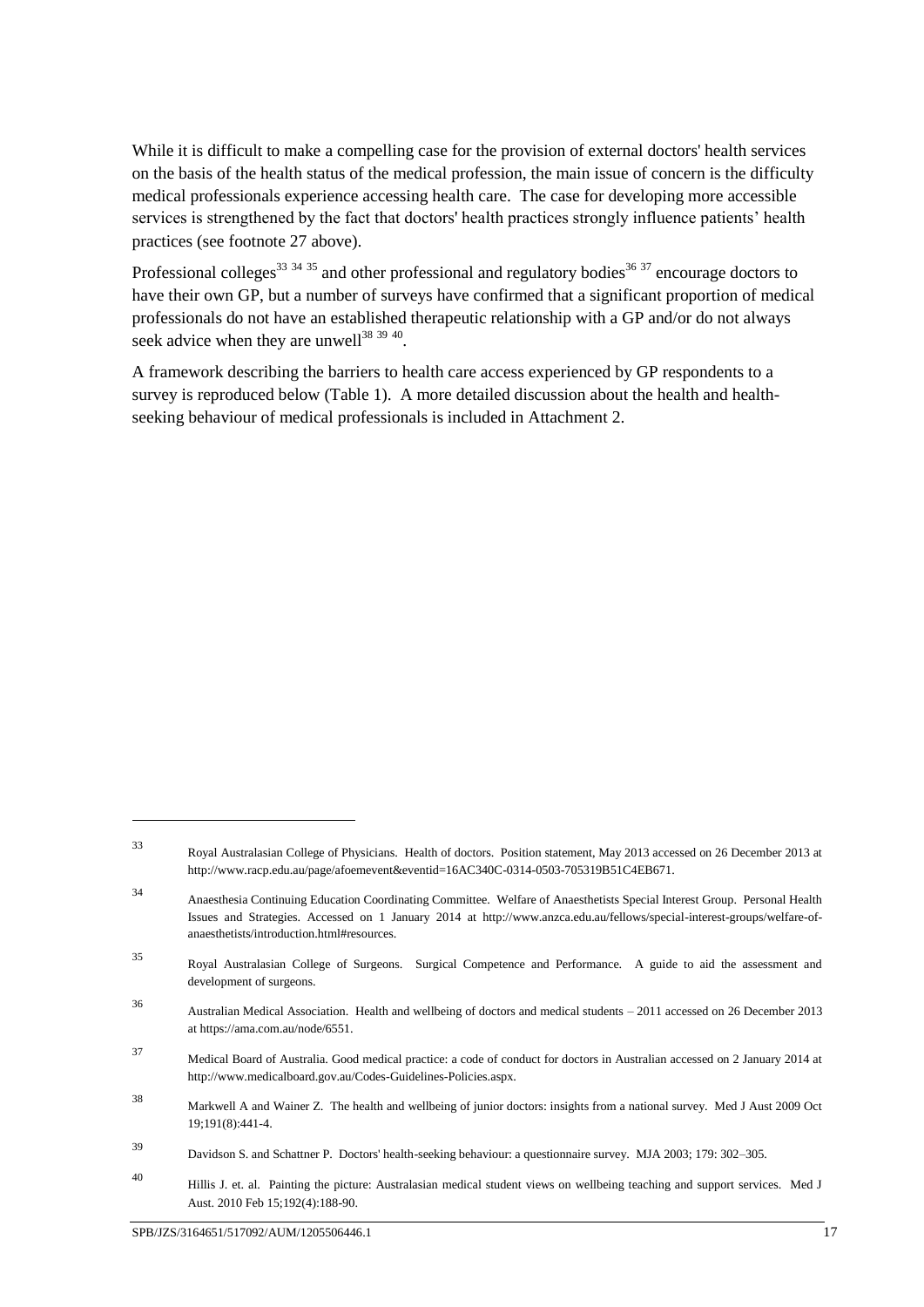| <b>Patient barriers</b>       |                                                                |  |  |  |
|-------------------------------|----------------------------------------------------------------|--|--|--|
| No GP                         | Difficult to choose GP                                         |  |  |  |
|                               | Difficult if no rapport                                        |  |  |  |
| Lack of time                  | Concern about inconvenience for their patients                 |  |  |  |
|                               | Concern about inconvenience for self                           |  |  |  |
|                               | Failure to prioritise time                                     |  |  |  |
| Trivialising illness          | Never get "sick enough"                                        |  |  |  |
|                               | Don't want to waste GP's time                                  |  |  |  |
| Mental health issues          | Embarrassing                                                   |  |  |  |
|                               | More concern about confidentiality                             |  |  |  |
|                               | GP may not be best option for care                             |  |  |  |
| <b>Provider barriers</b>      |                                                                |  |  |  |
| Poor quality care             | Authoritarian approach                                         |  |  |  |
|                               | Poor communication                                             |  |  |  |
|                               | Over investigation                                             |  |  |  |
|                               | Negative experience                                            |  |  |  |
| Lack of confidentiality       | Professional gossip                                            |  |  |  |
|                               | Aware of others breaching confidentiality                      |  |  |  |
|                               | More difficult with practice partner                           |  |  |  |
| <b>Professional barriers</b>  |                                                                |  |  |  |
| Corridor consultations        | More convenient to consult a medical friend                    |  |  |  |
| Self-care and health literacy | Reduced need for health care because healthy                   |  |  |  |
|                               | Already good with preventive health care                       |  |  |  |
|                               | Effective self-care/treatment                                  |  |  |  |
|                               | Awareness of negative consequences of documentation of illness |  |  |  |

Table 1: Examples of health access barriers for  $GPs<sup>41</sup>$ 

Source: Kay M. et. al. Developing a framework for understanding doctors' health access: a qualitative study of Australian GPs. Australian Journal of Primary Health 2012;18:158-165.

## **6.2 Characteristics of external doctors' health programs and other services**

To address concerns about the barriers medical professionals experience in accessing health care, external doctors' health programs have been established in all Australian jurisdictions except the NT

<sup>1</sup> 

<sup>41</sup> Kay M. et. al. Developing a framework for understanding doctors' health access: a qualitative study of Australian GPs. Australian Journal of Primary Health 2012;18:158-165.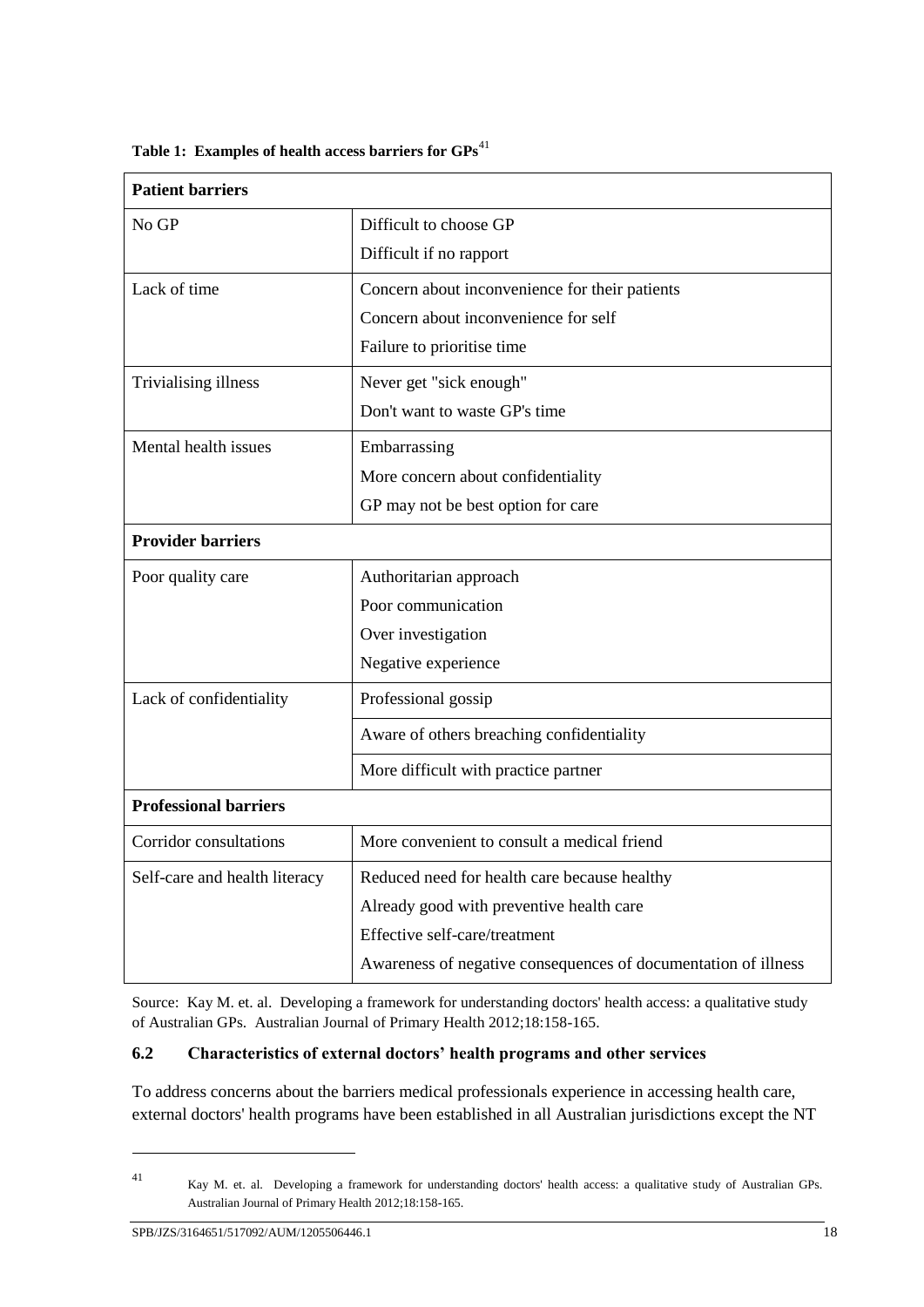and Tasmania. While all have the objective of offering a point of entry to the health care system for doctors needing advice and/or care, they vary significantly in their structure and the programs and services they offer.

A description of the five external doctors' health programs currently operating in Australia, together with descriptions of a number of health and wellbeing services offered to doctors by other professional organisations, is included at Attachment 3.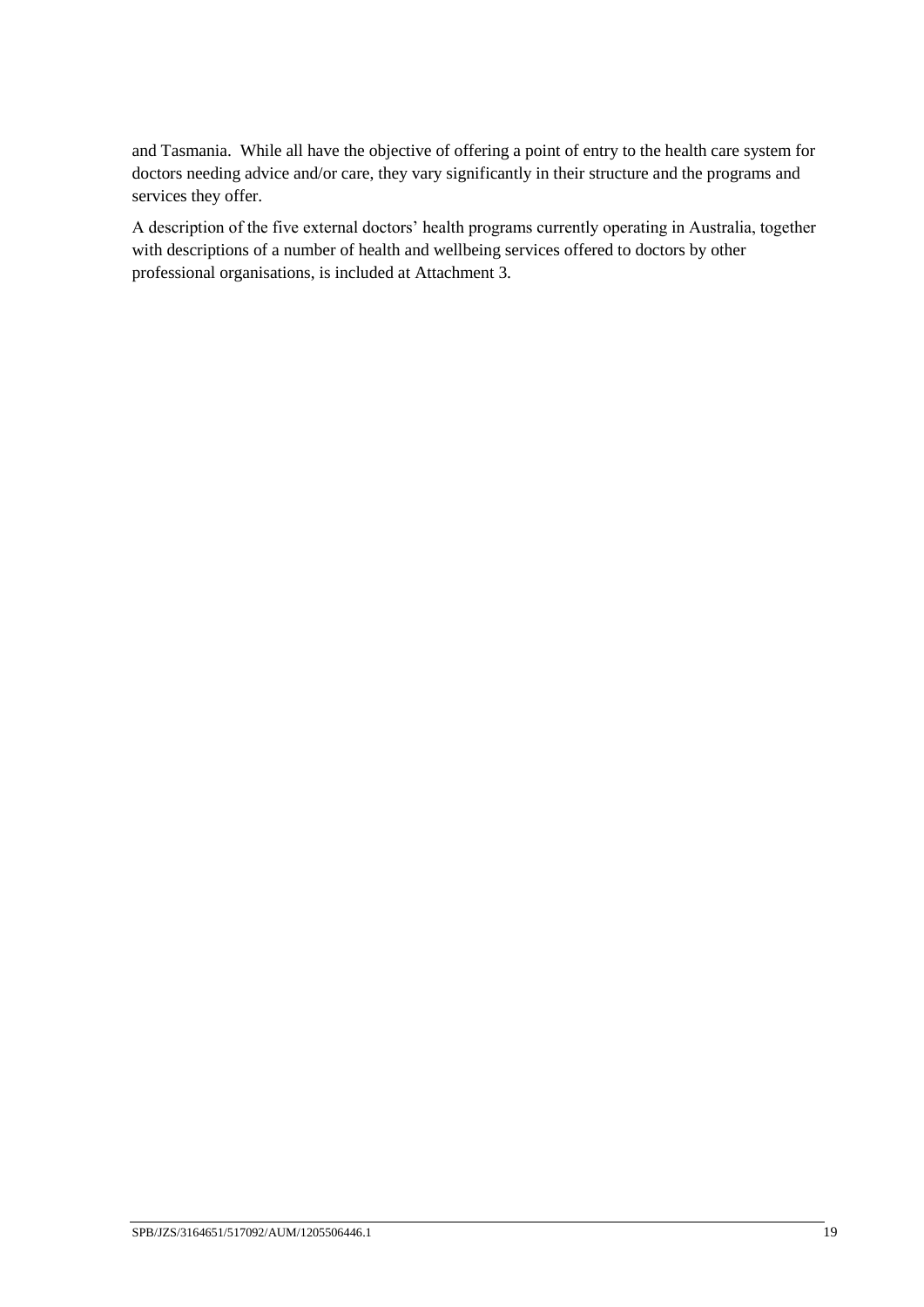# <span id="page-21-0"></span>**7. CONSULTATION OUTCOMES**

The following themes emerged from the stakeholder consultation conducted as part of this project. It should be noted that the comments set out in this section reflect statements made and views expressed by stakeholders. Except where specifically stated, they are neither endorsed nor discounted by the authors of this report.

# **7.1 Demand issues**

While most callers to doctors' health programs are medical professionals with concerns about their own health and wellbeing, a significant proportion of calls are received from family members, colleagues, educators and employers of medical professionals

Specific groups in medicine face higher barriers to accessing health care or are especially vulnerable to poor health and wellbeing and do not currently have good access to doctors' health programs. These include rural doctors, women in medicine, indigenous doctors and international medical graduates.

Medical students generally have poor knowledge of doctors' health programs and their access is consequently limited.

Older doctors with physical health problems represent a small but possibly increasing caseload.

The quality of public sector workforce management varies significantly and public health care organisations vary in their understanding of and concern for doctors' health and wellbeing.

Distressed young doctors are forming an increasing proportion of the caseload of some programs.

Investigations by the Board create great uncertainty and stress for medical professionals. The approach to investigations appears to vary between jurisdictions. Medical professionals who are under investigation require significant support and advocacy.

# **7.2 Impact of mandatory notification provisions of National Law**

Many stakeholders suggested that the mandatory notification obligation included in the National Law creates a significant barrier to engagement by some medical professionals with health providers.

Some external doctors' health programs have experienced a decrease in activity over the past 2-3 years, which some stakeholders attribute to the mandatory notification provisions of the National Law, but this is not universal - activity levels of other programs have continued at historical levels.

Some programs are experiencing an increasing number of inquiries from doctors and employers about their responsibilities with respect to the mandatory notification provisions of the National Law.

# **7.3 Service provision**

The 24 hour, 7 day a week telephone access to a senior, experienced medical practitioner offered by doctors' health programs is critical to service integrity and quality.

Some programs use a paging system or answering service, with calls answered and immediately transferred to an on-call medical practitioner. In other programs, the on-call doctor carries a mobile phone and answers calls directly. The use of an answering service screens participating doctors from inappropriate calls (e.g. members of the public seeking access to a GP) and appears to be acceptable to callers.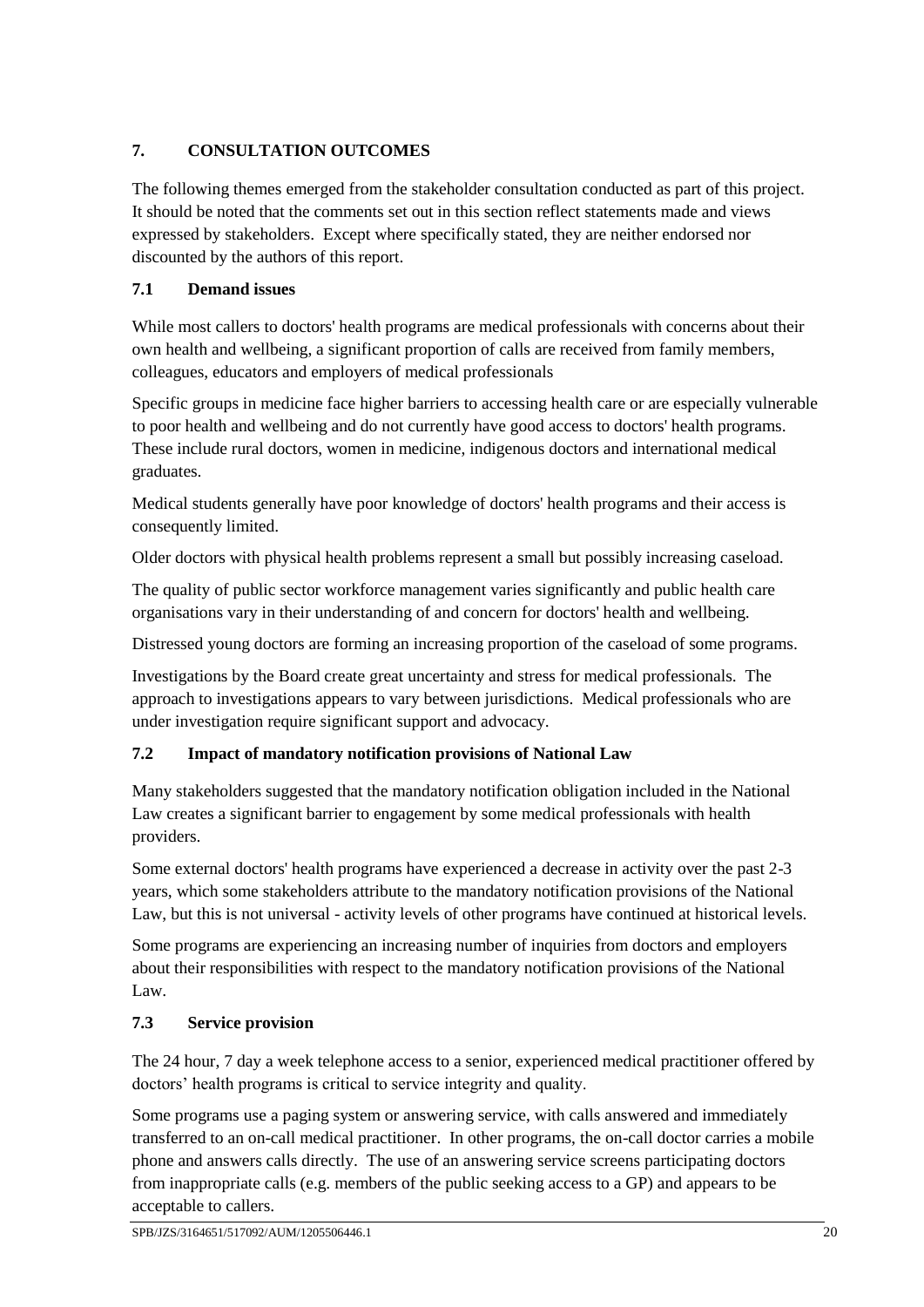Some callers only require an initial one-off telephone consultation, but most are referred for a faceto-face consultation with a general or specialist clinician. Most programs provide the referral but not the subsequent consultation and generally advocate that medical professionals' health should be 'normalised' and medical professionals should be supported to access 'mainstream' health services rather than provided with dedicated 'doctor only' services. The exceptions are SA, which has developed a dedicated general practice clinic as an option that is used by some doctors, and Victoria, which offers both an initial face-to-face consultation for a relatively high proportion of callers and specialist case management, follow up and return to work services for a limited number of medical professionals for whom such services are deemed appropriate.

Most programs maintain a formal or informal 'list' of doctors with an interest and expertise in the care of medical professionals. In one jurisdiction, doctors are required to be credentialed to be included on the list.

All programs emphasised the importance of provision of clinical services by doctors who have a strong and transparent commitment to privacy and confidentiality and provide very high quality care.

All programs provide educational services to medical schools, employers and professional groups, but advised that their capacity to do so is limited by lack of funding.

A number of the programs conduct 'doctors-for-doctors' training, to equip doctors to provide quality services to their colleagues. The continuing professional development points generally available for such training support participation.

The NSW organisation provides website support for all other organisations delivering doctors' health programs nationally.

Some stakeholders reported that in the past external doctors' health programs had a closer relationship with, and at times received referrals from, their jurisdictional medical boards. This practice has ceased with the advent of the NRAS.

# **7.4 Resource issues**

Stakeholders generally agreed that the costs of external doctors' health programs should be borne by the medical profession as a whole, and therefore supported continuing funding of programs by the Board<sup>42</sup>. Many stakeholders suggested, however, that where high quality 'mainstream' services are available medical professionals should be educated about and referred to them, and resources should be applied to providing dedicated services for the medical profession only if clear service gaps are identified.

All stakeholders identified a shortage of resources as significantly limiting their ability to provide important services.

Only two organisations engage doctors who provide face-to-face assessment, follow up and case management and return to work services (Victoria) and face-to-face assessment and treatment services (SA). In most jurisdictions, doctors who provide on-call services are not remunerated for those services.

<sup>1</sup> 

<sup>42</sup> The NRAS is funded by practitioners' registration fees and there is no cross subsidisation between professions and no ongoing government funding nor subsidies.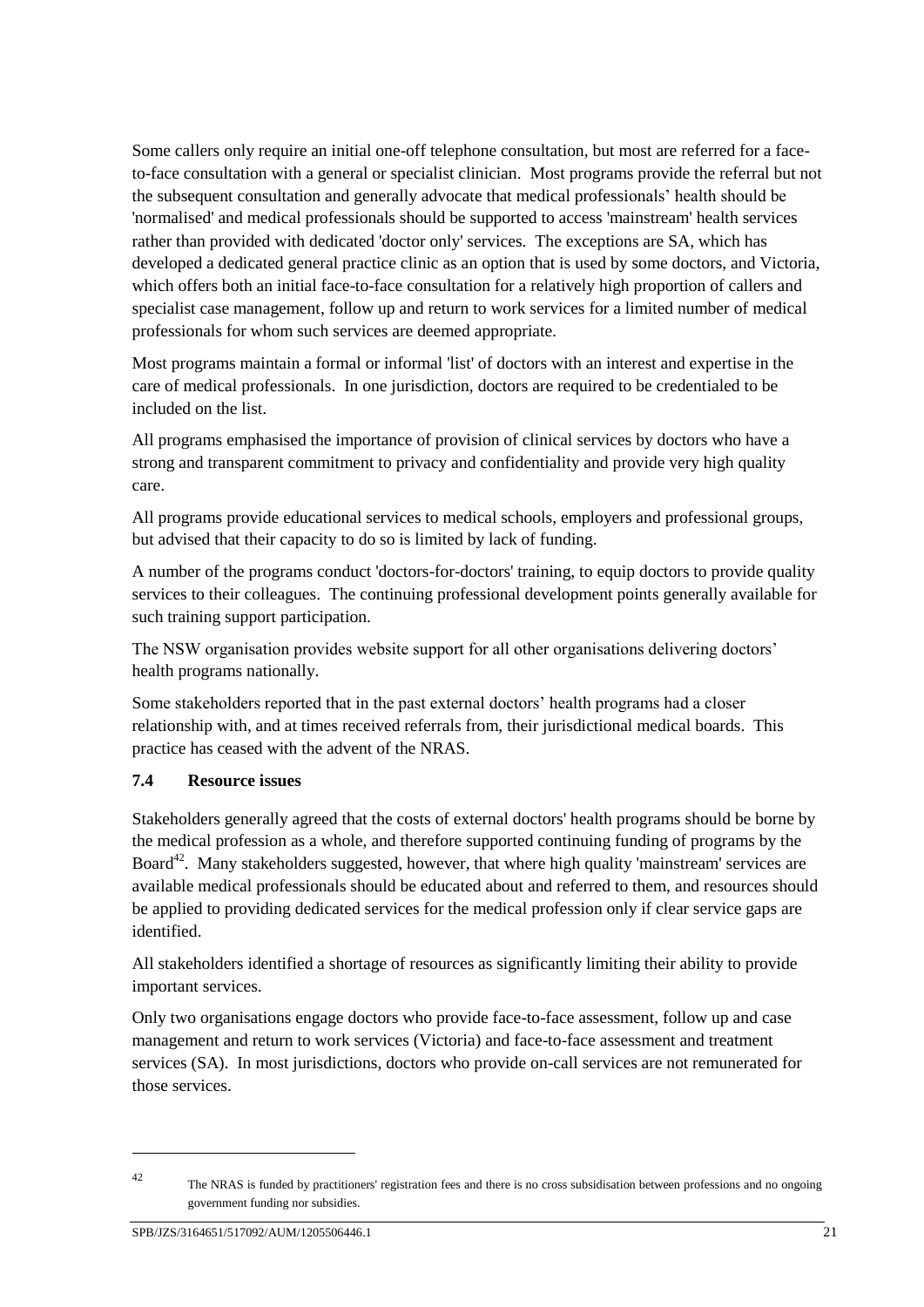Most stakeholders reported limited administrative resources and many reported insufficient resources to maintain basic activity statistics or evaluate their services or programs.

In a number of jurisdictions, State branches of the AMA provide considerable practical support. Some programs are also supported by pharmaceutical companies, medical indemnity providers and other donors and sponsors.

# **7.5 Leadership and governance**

There is a very strong commitment to continuing State and Territory-based doctors' health programs that are led by recognised and respected clinicians and have strong knowledge of and linkages with local health care systems.

Where organisations delivering doctors' health programs have incorporated, there is a board of management or governance composed mainly or entirely of medical professionals.

Only two organisations (Victoria and SA) employ a medical director.

Most organisations have limited formal clinical governance arrangements in place. Meetings of participating doctors are convened in some circumstances to discuss difficult cases.

All stakeholders emphasised the importance of program leadership by doctors who are known and respected within their jurisdiction.

Nationally, there is a high degree of collaboration and there is universal agreement that the Network should be funded and supported.

The biennial national conference is viewed as an important opportunity for demonstrating sectoral leadership, networking and knowledge-sharing.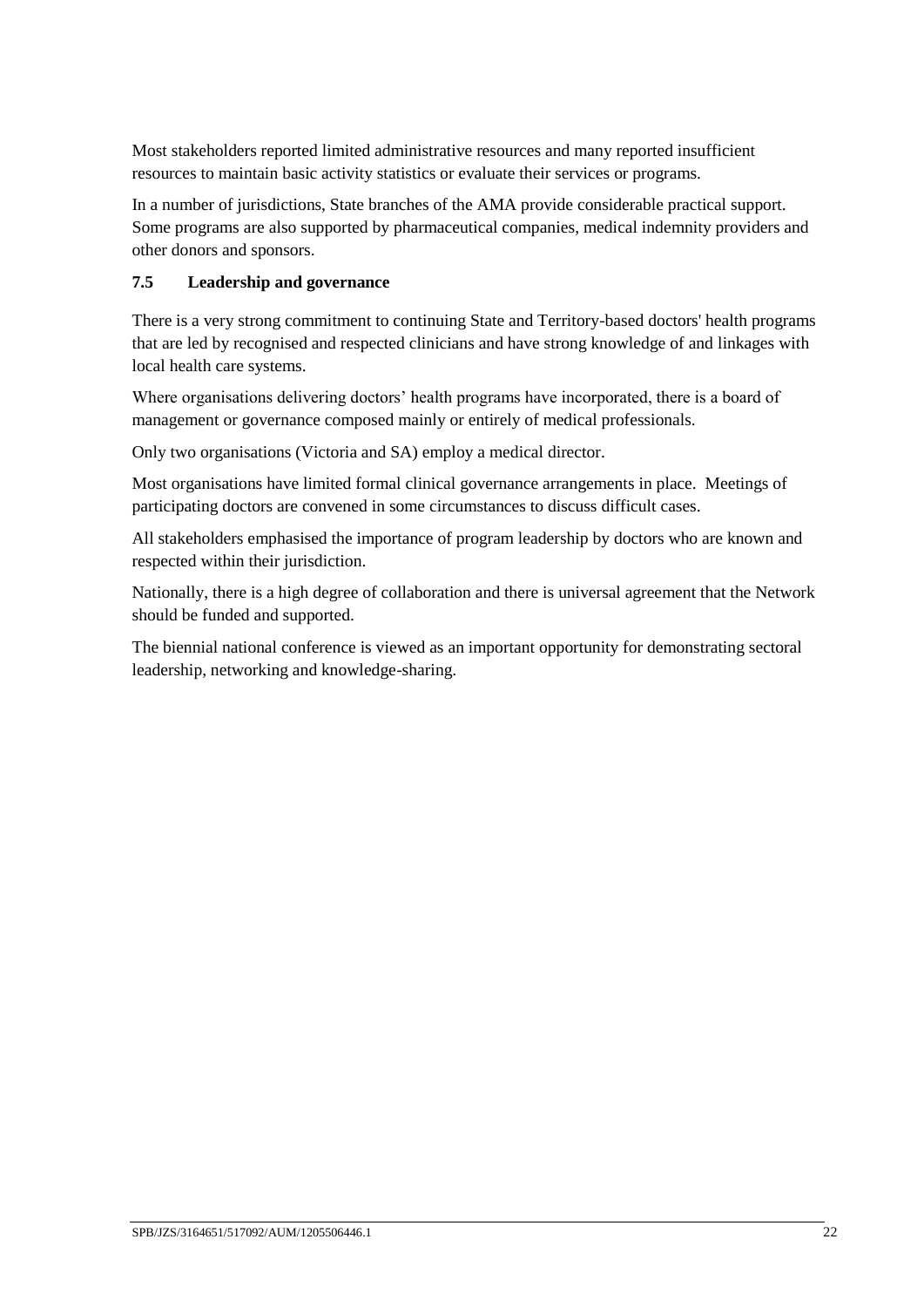# <span id="page-24-0"></span>**8. RECOMMENDED PRINCIPLES TO UNDERPIN BOARD SUPPORT**

On the basis of our review of the literature and consultation and having regard to the objectives and the guiding principles set out in the National Law, we recommend the Board adopts the following principles as the basis for its support of external doctors' health programs.

- 1. To promote the objective of protecting the public, external doctor's health programs should encourage early identification and effective management of health issues affecting medical professionals. To do this, external doctors' health programs should:
	- (a) be structurally and operationally independent of the Board and other regulatory bodies;
	- (b) provide or facilitate non-discriminatory access to high quality health care services; and
	- (c) actively raise awareness amongst medical professionals of the health issues that affect the profession, and available services.
- 2. To promote the objectives of accountability, transparency, efficiency, effectiveness and fairness, external doctors' health programs should:
	- (a) operate within robust accountability and governance frameworks;
	- (b) provide a clearly defined range of services to clearly defined standards;
	- (c) encourage voluntary contributions by peers; and
	- (c) be regularly evaluated for their effectiveness.
- 3. To support medical professionals to take personal and professional responsibility to maintain their own health and to seek appropriate assistance to manage poor health, external doctors' health programs should:
	- (a) as far as possible ensure that doctors who provide health care to medical professionals are senior, have experience in treating medical professionals and do not have close professional or personal relationships with the medical professionals they treat;
	- (b) value and protect confidentiality and privacy (subject to statutory reporting requirements);
	- (c) ensure medical professionals are treated as patients, not colleagues; and
	- (d) support medical practitioners who are ill to continue to practise their profession safely within the limits of their capabilities.

## **Recommendation 1**

That the Board adopts the principles proposed in this report as the basis for its support of external doctors' health programs.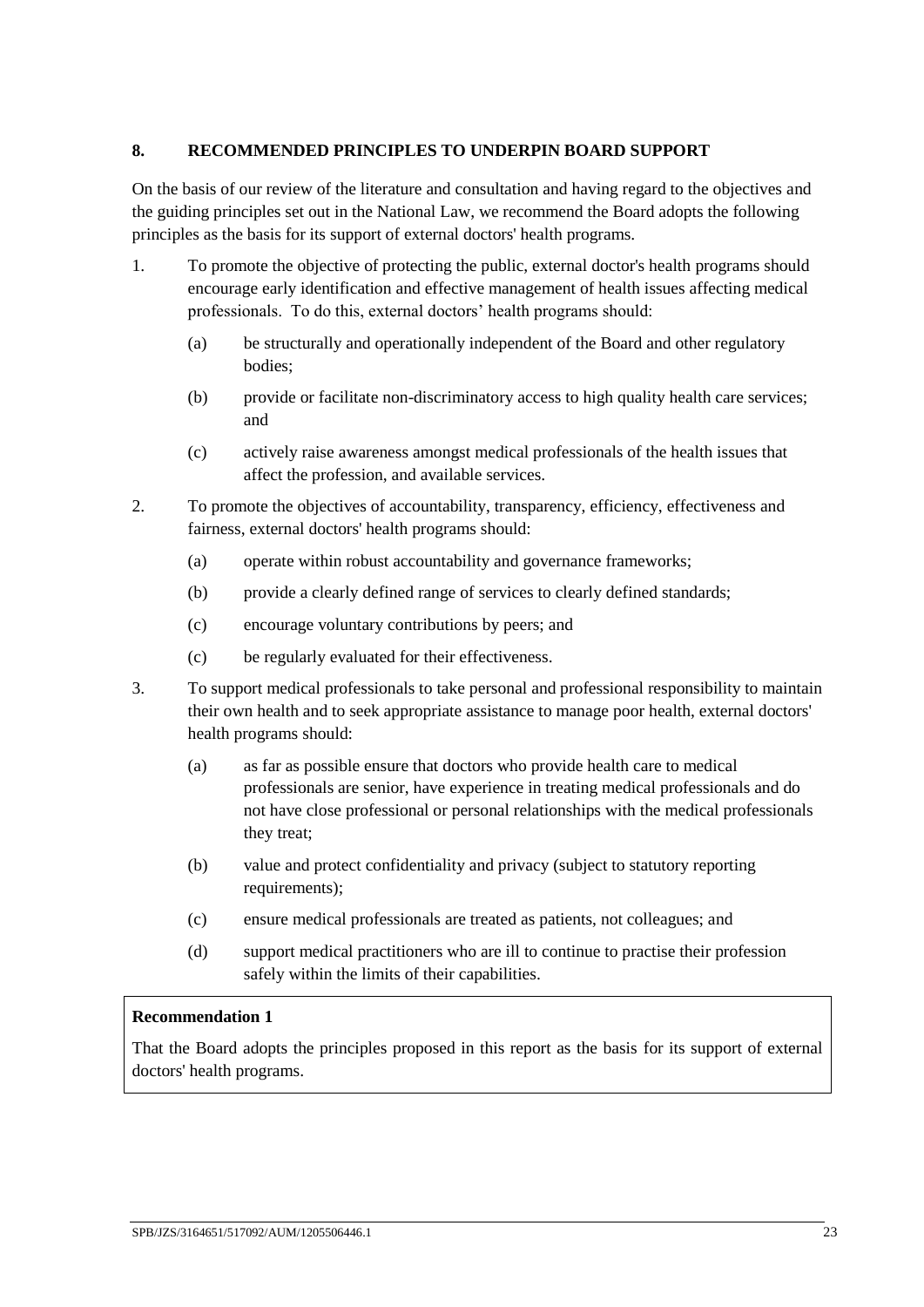# <span id="page-25-0"></span>**9. SERVICE OPTIONS**

## **9.1 Core services**

Typically, doctors' health programs in Australia and other relevant jurisdictions including the United Kingdom (**"UK"**), United States of America (**"USA"**) and Canada offer a range of services that can be classified under the following broad headings:

- Advice and referral
- Direct care (general practice, case management and related services)
- Education and awareness
- Advocacy and peer support
- Administration.

A limited or broad range of services may be offered under one or more of these headings.

We have identified services that are generally common to all external doctors' health programs in Australia and internationally, and for which we believe there is a strong rationale for Board funding on an equitable basis across jurisdictions.

We therefore recommend that the Board funds provision of the following services for access by medical professionals in all jurisdictions.

# *Advice and referral*

- provision of information and advice (via the internet, through distribution of published material and in response to direct inquiry) about the services offered and the protocols that apply to their delivery;
- initial access (via telephone or in person) to an experienced doctor for the purpose of a high level assessment and advice on health care and wellbeing options;
- referral to an appropriate doctor for urgent or routine care this may be a GP or a specialist including a specialist in mental health or drug and alcohol care;
- referral for psychological counselling; and
- development, maintenance and publication of a list of GPs and specialists (including mental health and drug and alcohol specialists) interested and with expertise (and in some cases 'credentialed') in the provision of services to medical professionals.

# *Education and awareness*

- publications about doctors' health and health programs;
- internet sites and links to relevant third party sites;
- clinical tools to assist doctors to manage medical professionals as patients;
- tools to assist medical professionals to recognise and appropriately manage their own health care needs;
- promotion of programs and services;
- training for medical students, employers, professional groups and other stakeholders about doctors' health, the importance of health promotion, illness prevention and appropriate health care for medical professionals; and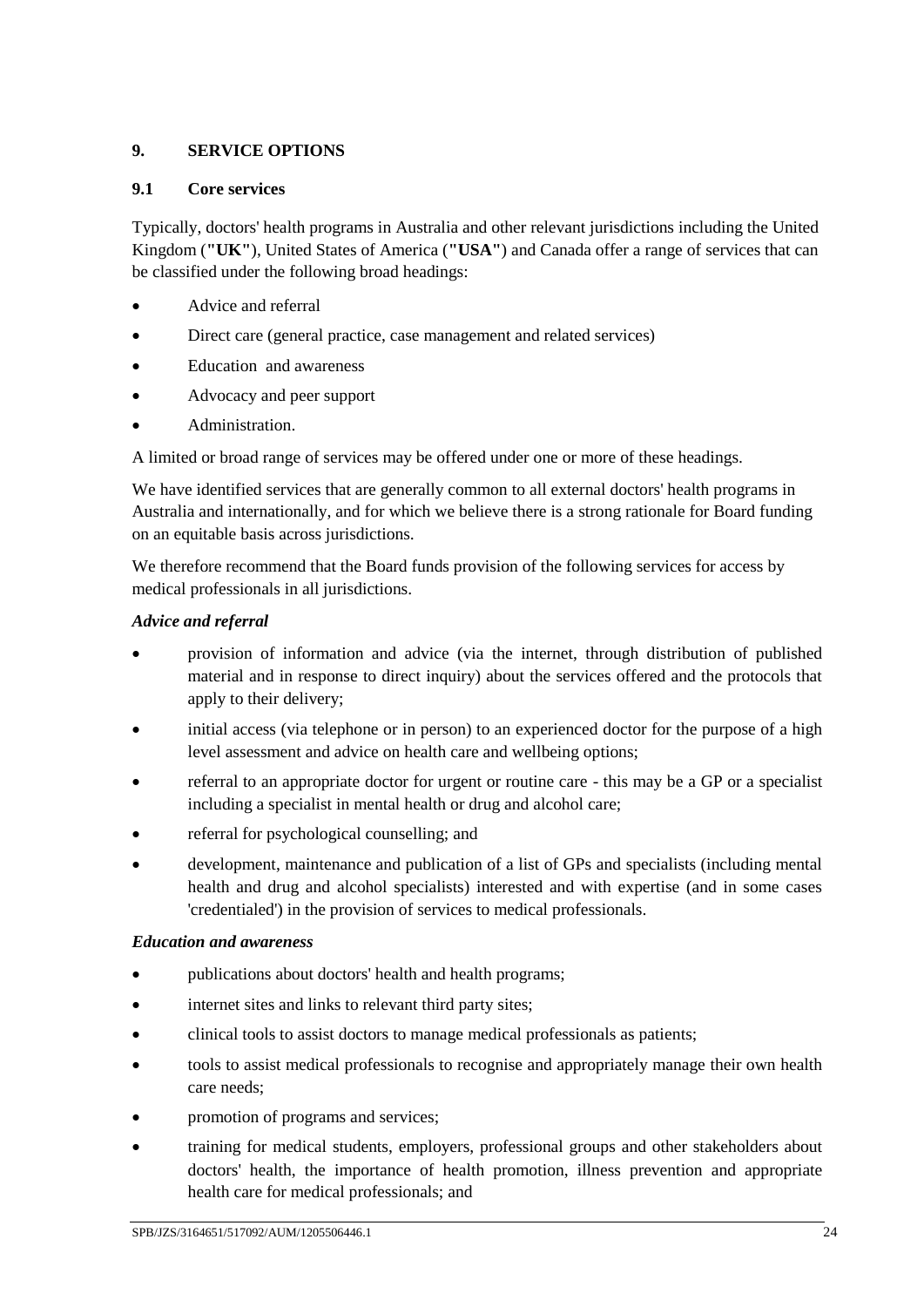training for doctors on the management of medical professionals as patients.

# *Administration*

- liaison with other doctors' health services;
- maintenance of stakeholder networks; and
- monitoring, evaluating and reporting on program performance.

### *Advocacy*

 liaison with and provision of expert advice to policy makers, jurisdictional stakeholders and regulatory bodies on doctors' health issues.

Active strategies to improve service access by medical professionals located in rural areas and in jurisdictions which are not currently serviced or are under-serviced, and to target services to currently under-serviced groups of medical professionals will need to be implemented to achieve the Board's objective of equitable access.

# **Recommendation 2**

That the Board funds the provision in all jurisdictions of a standard suite of core services for medical professionals, including advice and referral, education and awareness, administration and general advocacy.

### **9.2 Direct care**

Some Australian external doctors' health programs also provide the following services:

- Initial face-to-face assessment followed by:
	- case management, rehabilitation and return to work services; and/or
	- referral to appropriate health care providers;
- General practice services.

Below, we discuss whether these services should be funded by the Board and/or provided by external doctors' health programs.

## *Case management, rehabilitation and return to work services*

Victoria is currently the only Australian jurisdiction in which an external doctors' health program offers an initial face-to-face consultation with a senior doctor followed by referral for specialist services when needed and, where appropriate, direct provision of case management, rehabilitation and return to work services.

The aim of the VDHP Case Management, Aftercare and Monitoring Program (**"CAMP"**) is to restore the medical professional to optimal health. The nature of CAMP services is described at Attachment 4.

To receive CAMP services, medical professionals are required to enter into an agreement with VDHP to comply with a comprehensive range of therapeutic measures, which may include primary monitoring by a VDHP clinician, attendance at a peer support group, workplace monitoring and chemical monitoring.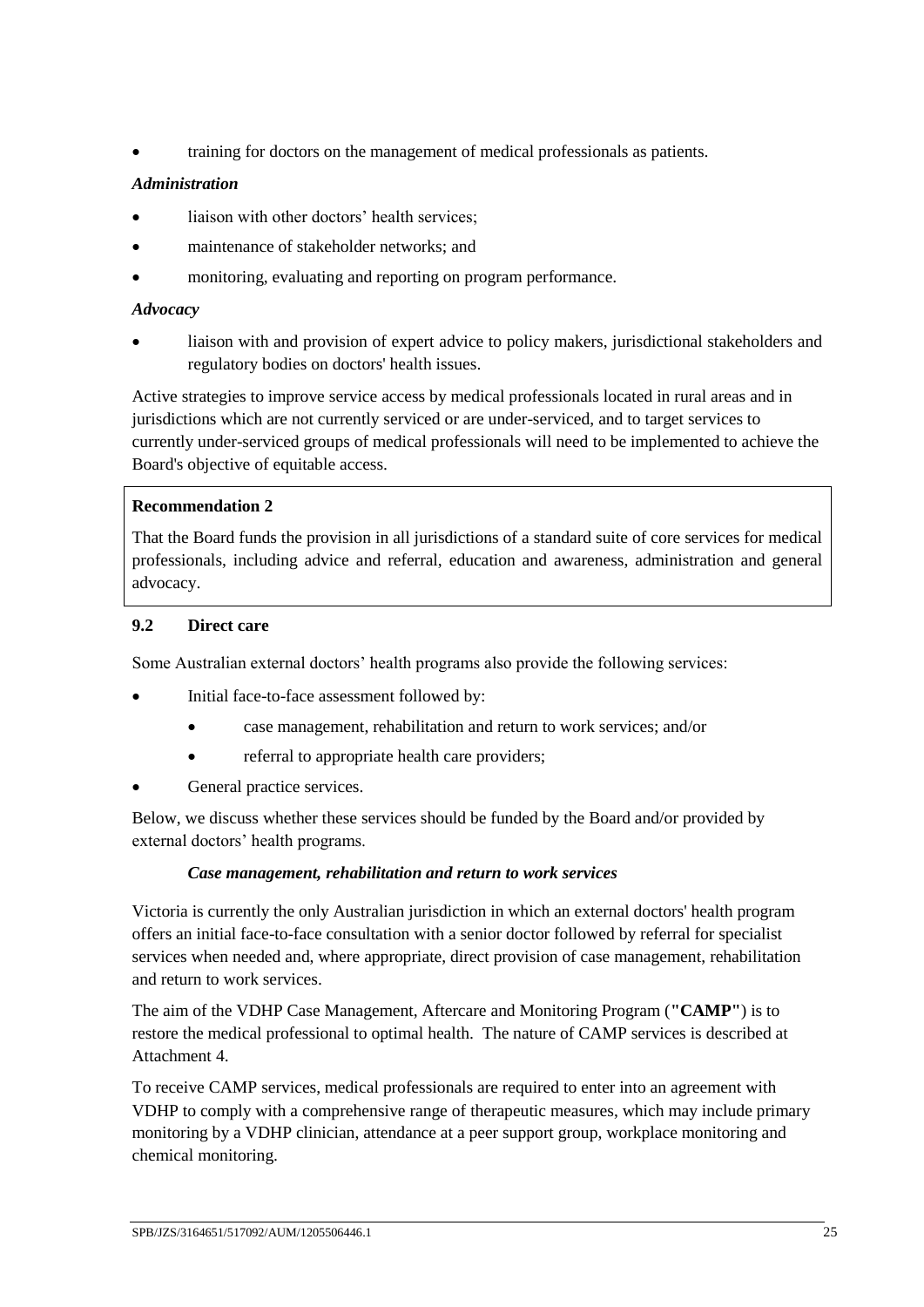The VDHP also:

- conducts a weekly support group the Caduceus Group. This group is exclusively for medical professionals with substance use problems. It meets weekly at an inner city location and is facilitated by professional counsellors; and
- works with medical professionals to facilitate a return to work program. With permission, the VDHP liaises with the medical professional's employer and/or colleagues to help them develop a return to work plan. This may involve a graduated return to work, a 'back to work conference' in the workplace and/or the appointment of a workplace monitor.

The VDHP offers these services to medical professionals if deemed clinically appropriate, regardless of whether they have been, or are subsequently, brought to the attention of the Board through selfnotification or under the voluntary or mandatory notification provisions of the National Law.

Neither the VDHP nor any other external doctors' health program provides therapeutic mental health or drug and alcohol services directly. Instead, clients of all programs are referred to private providers for these services. In Victoria, the providers of these services liaise with the VDHP's case managers and senior doctors in accordance with agreed protocols.

The VDHP is keen to receive funding for its case management and related services on the basis that:

- the services have been shown to be highly effective;
- the availability of these services under a health, rather than a regulatory, framework:
	- encourages earlier presentation for care by medical professionals, thereby reducing the likelihood of progression of illness to a point where the medical professional's career and/or patient safety are threatened;
	- leads to better health outcomes for medical professionals because intervention is likely to occur earlier and in a health rather than a regulatory context; and
	- improves public safety, because programs that offer these services implement early and reliable mechanisms to ensure unwell participants do not work in a manner that would expose the public to risk;
- case management services that are not dedicated to medical professionals are most unlikely to be acceptable to many medical professionals for the reasons described earlier in this report; and
- many medical professionals who are unable to work because of ill health do not have the financial means to self-fund case management services.

The question for this project is whether such services should be funded by the Board and/or provided by external doctors' health programs.

If the Board funds such services, the principle of equity will require them to be available to medical professionals across Australia, not just in Victoria.

Although the Board encourages those medical professionals who are subject to its regulatory oversight to seek assistance and support, which may include support from external doctors' health programs<sup>43</sup>, it has emphasised its strong view that external doctors' health programs should not

<sup>1</sup> 

<sup>43</sup> Medical Board of Australia. Information on the management of impaired practitioners and students. Accessed on 2 January 2014 at http://www.medicalboard.gov.au/Notifications.aspx.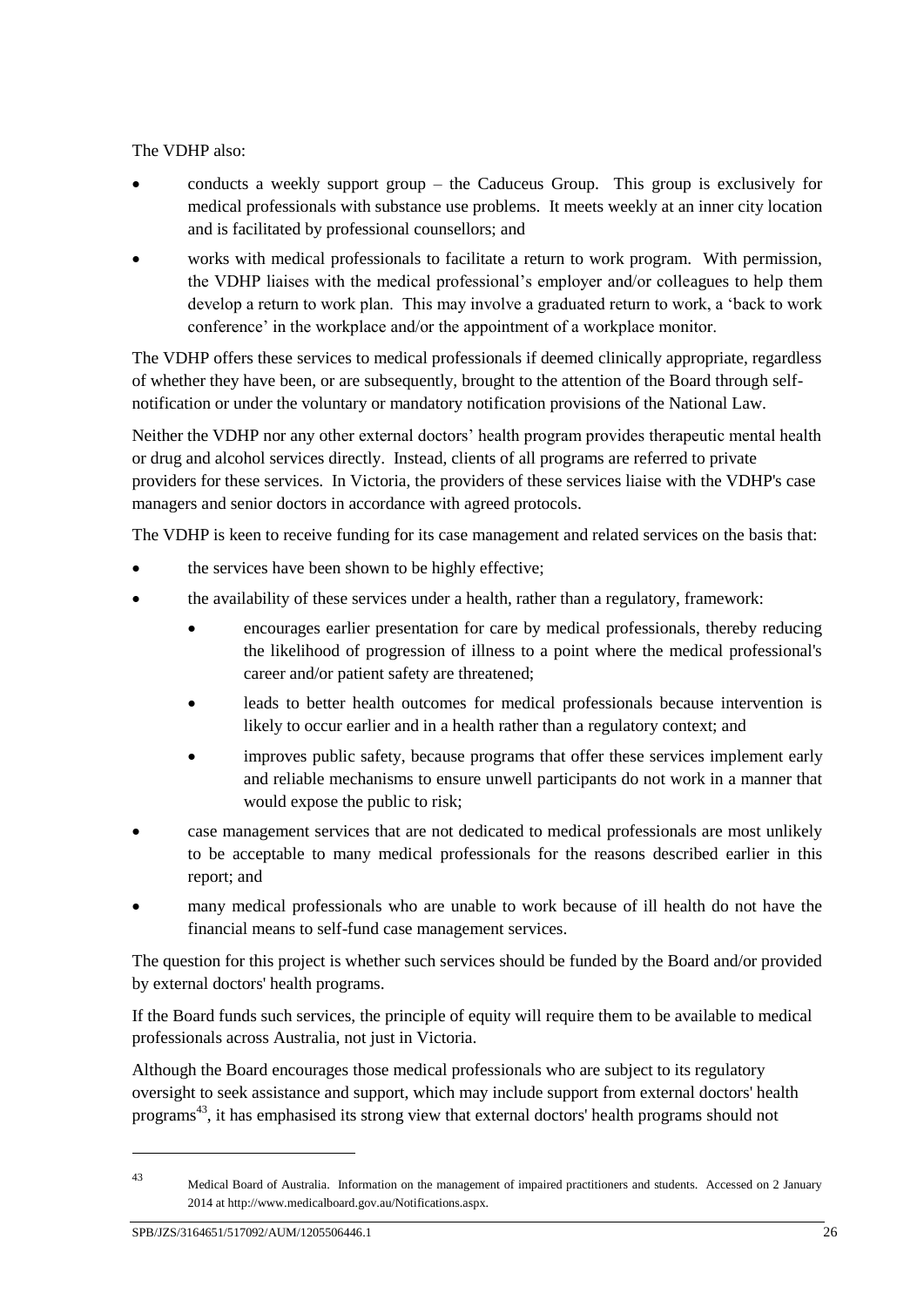monitor impaired medical professionals on its behalf. Consultation with Board representatives confirmed that the Board adopts a regulatory rather than a health-oriented approach when dealing with impaired medical professionals and also highlighted a concern that case management and related services could be offered inappropriately to medical professionals without notification of those professionals to the Board in accordance with the National Law.

We have therefore considered three options in relation to the provision of case management and related services:

- 1. Subject to formal evaluation of the impact of case management and related services, the Board funds provision of case management and related services in all jurisdictions.
- 2. The Board does not fund case management and related services but external doctors' health programs have the option of providing such services utilising funds from other sources (e.g. insurance, Medicare, out-of-pocket payments by clients etc.).
- 3. The Board does not fund case management and related services and, because of the risk of inappropriate substitution of Board regulatory oversight of impaired doctors, does not support Board-funded external doctors' health programs accessing external sources of funding and providing such services.

As noted earlier in this report, health practitioners who work for doctors' health programs and/or provide therapeutic care to medical professionals referred by those programs are subject to a statutory obligation to notify the Board if they form a reasonable view that a medical professional who presents for care has engaged in notifiable conduct, and the Board has not otherwise been notified.

Noting the distinction between illness and impairment, as discussed earlier in this report, we believe that Board support for case management and related services is not inconsistent with the regulatory role of the Board, provided that the National Law's requirements for mandatory notification are reliably met. Specifically, such services are appropriately provided to medical professionals:

- who are ill but have not met the threshold for mandatory notification to the Board, and therefore may not be known to the Board; or
- who are or will be, because of mandatory notification obligations in the National Law, under the regulatory supervision of the Board but would also benefit from case management and related services.

Although operating in different and not necessarily comparable regulatory contexts, there are a number of examples in the USA, Canada and the UK of external doctors' health programs providing case management and related services that are formally supported by regulatory authorities.

We found evidence pointing to the success of case management and rehabilitation of impaired doctors by external doctors' health programs<sup> $44,45$ </sup>. We were unable, however, to locate any studies that evaluated whether jurisdictions in which case management and related services are available achieve overall better outcomes (of earlier presentation for treatment, improved treatment outcomes and improved public safety) than jurisdictions in which such services are not offered. We believe it

1

<sup>44</sup> Brewster J.M. et. al. Characteristics and outcomes of doctors in a substance dependence monitoring programme in Canada: prospective descriptive study. BMJ 2008; 337.

<sup>45</sup> Wile; Frei; Jenkins. Drs & med stds case mgd by an Aust Drs Health Pgm. Aust Psych 2011 (19) 3: 202-204.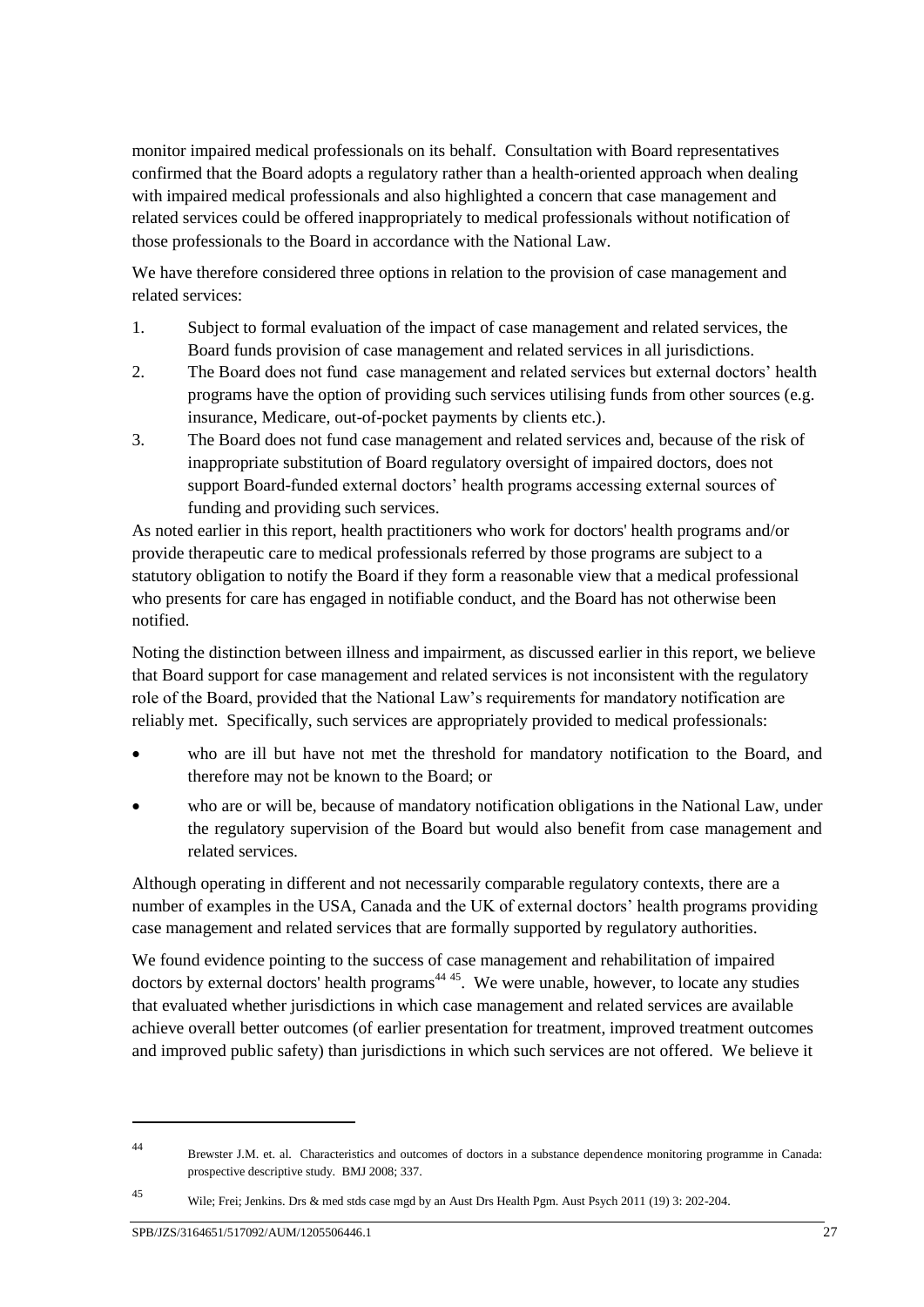would be possible to design an appropriate study, but it would require access to sensitive data held by the Board and external doctors' health programs.

While only small numbers of medical professionals require case management services, they are usually required for a prolonged period of up to five years. On the basis of numbers of doctors receiving case management and related services in Victoria, where such services are wellestablished, we predict that nationally, approximately 180 medical professionals could benefit from such services at any time.

Following careful consideration, we have reached the following conclusions:

- some medical professionals who are affected by serious illness are likely to benefit from specialist case management, rehabilitation and return to work services;
- external doctors' health programs are appropriate organisations to provide such services;
- the impact of such services on system-level outcomes has not been established;
- if the provision of such services is funded by the Board, access to them should be available equitably to medical professionals across Australia;
- patient safety must remain the priority external doctors' health programs that deliver case management and related services must comply strictly and transparently with the notifiable conduct provisions in the National Law;
- medical professionals who are under Board regulatory supervision may benefit from case management and related services, and referrals between the Board and external doctors' health programs would therefore be appropriate in some circumstances; and
- to maintain the confidence of the public and the Board, if external doctors' health programs funded by the Board provide case management and related services they should operate in accordance with explicit, transparent and accountable protocols addressing:
	- criteria and processes for acceptance of medical professionals into case management programs;
	- monitoring and supervision arrangements;
	- discharge arrangements; and
	- the circumstances under which relapses and other non-compliance must be reported to the Board.

We note that stakeholders consulted for this project other than those associated with the VDHP expressed some concern about the cost and complexity of providing such services. On this basis, we suggest that it would be reasonable for the Board to adopt option 1 above and continue to fund the VDHP to provide case management and related services while an independent evaluation is implemented to determine whether, in the Australian context, the availability of these services achieves the expected system-level outcomes of:

- earlier presentations;
- better therapeutic success rates; and
- overall improved public safety.

This will require a robust research design, systematic data collection and comparison between jurisdictions with and without dedicated case management and related services.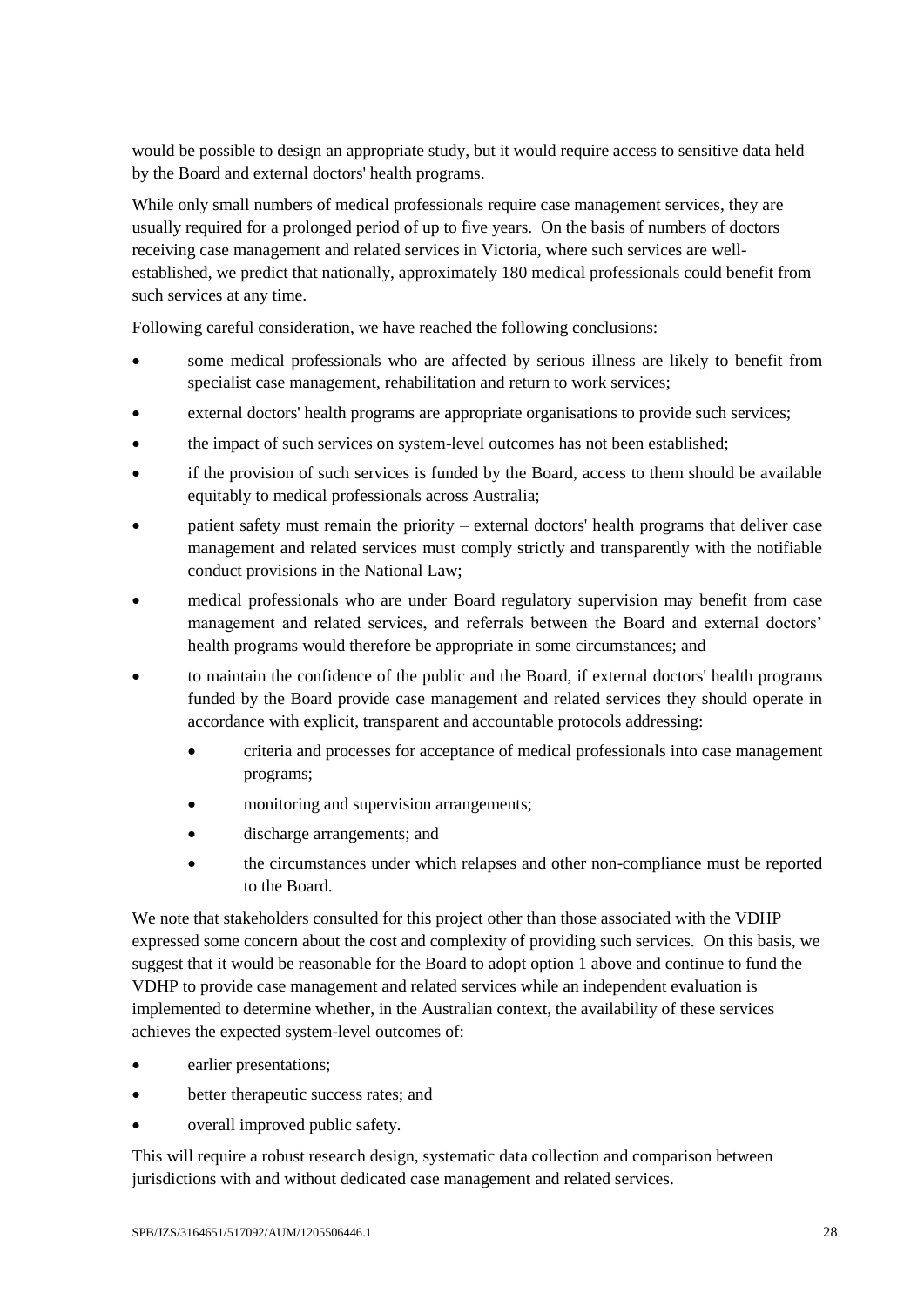Later in this report, we describe the governance arrangements and communication protocols that we believe will be necessary to maintain public and Board confidence in such programs, if the Board elects to fund them.

### **Recommendation 3**

That the Board:

- funds the continuing provision of case management and related services by the VDHP for a period of three years;
- commissions an independent evaluation to determine whether the availability of those services achieves the expected outcomes of earlier presentations, better therapeutic success rates and improved public safety; and
- when the outcomes of that evaluation are available, reconsiders the costs and benefits of funding equivalent services in all jurisdictions.

In light of our conclusion that it is appropriate for case management and related services to be funded by the Board, we also see no barrier in principle to those services being provided by external doctors' health programs utilising funding from alternative sources, if the Board elects not to fund them and subject to any system-level evaluation confirming no net detriment to public safety. We suggest, however, that it should be a condition of receipt of any Board funding that clearly defined and transparent governance and compliance arrangements are implemented for all services provided by external doctors' health programs, not only those that are funded by the Board. This will be necessary to maintain public confidence, noting that the public is unlikely to make a distinction between services that are funded by the Board and those that are not, if governance or compliance problems arise.

We believe there will be significant practical problems, however, in providing case management and related services in the absence of Board funding. We note that potential sources of funding for these services include user-pays, grants from organisations such as medical indemnity insurers and various forms of personal insurance held by medical professionals. During consultation for this project stakeholders advised that it will be extremely difficult if not impossible for external doctors' health programs to access the resources necessary to offer case management and related services either equitably or sustainably, in the absence of Board funding. We have been informed that many medical professionals that access services currently are either un- or under-insured and have limited or no capacity to work. The low case numbers, variable demand and specialist nature of the services mean that the fixed costs for service availability are relatively high. Opportunities for reimbursement for case management through Medicare are limited. Most external doctors' health programs have not commenced providing such services because of concerns about service sustainability without an adequate and reliable source of funding.

## **Recommendation 4**

That the Board notes that while there is no barrier in principle to external doctors' health programs providing case management and related services funded from non-Board sources if the Board decides not to fund those services, the availability of funding is likely to be limited and the sustainability of services is therefore likely to be very uncertain under such circumstances.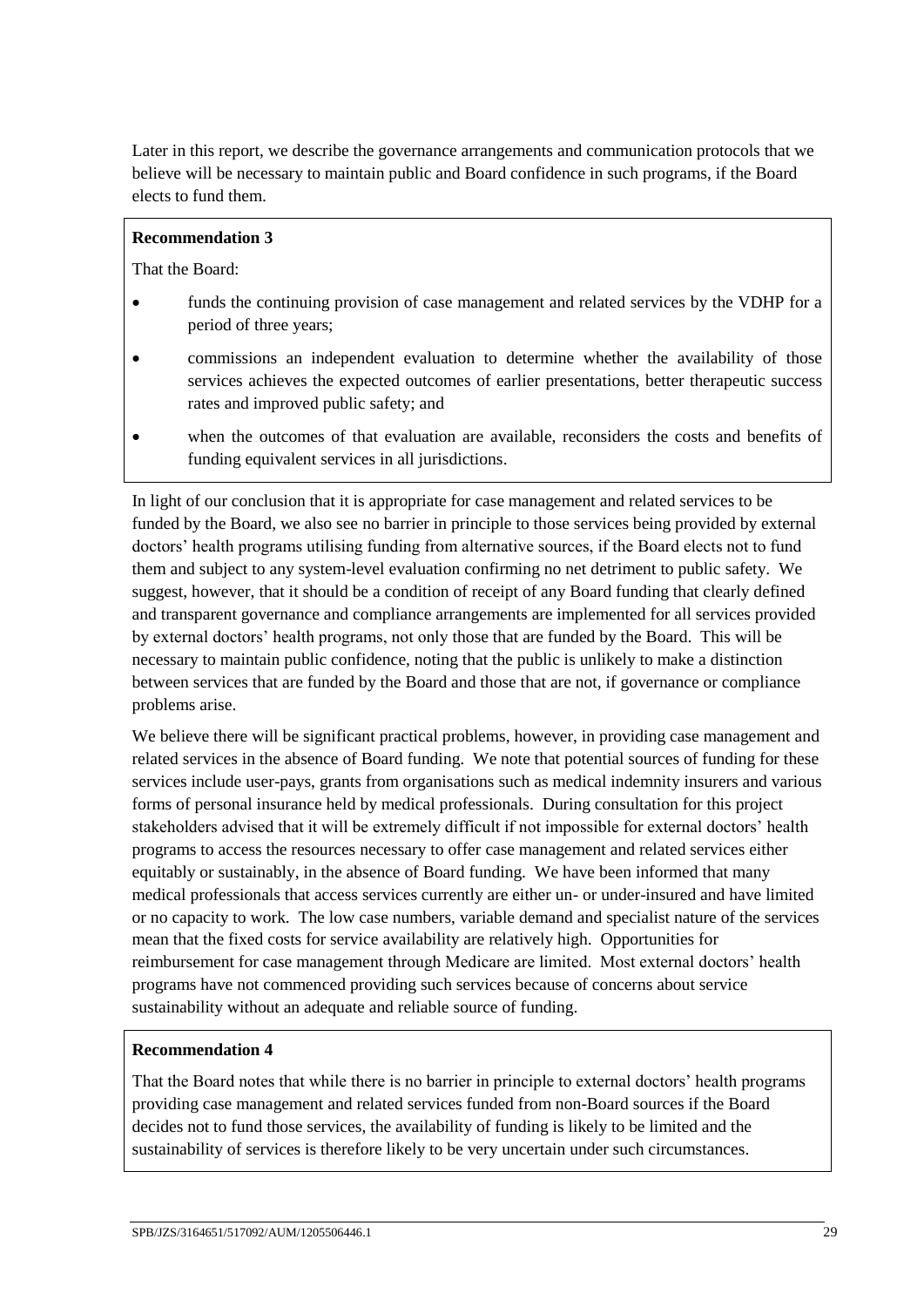# *Face-to-face assessment and referral*

The infrastructure including consulting rooms and administrative support needed to provide case management and related services also supports the provision of initial face-to-face assessment of most Victorian clients by a senior clinician. This service is not offered in other States and Territories but according to VDHP stakeholders it often allows identification of needs that are not apparent during telephone-based consultations.

If the Board elects not to fund case management and related services, it would be inefficient for external doctors' health programs to establish the infrastructure necessary to provide other face-toface services. In those circumstances, a solely telephone-based referral and follow up service is likely to be most appropriate in all jurisdictions.

# *Dedicated general practice services*

We were impressed by the energy and enthusiasm with which the leadership group of Doctors' Health SA has established and operated a dedicated general practice for SA medical professionals.

The model of care is well-documented and appears to be robust, and the practice appears to be wellgoverned. Evaluation suggests that the practice is valued by the doctors who attend it.

Practice costs are, however, extremely high. The annual operating expenditure to 30 June 2013 (excluding depreciation) of Doctors' Health SA Limited was almost \$340,000. In calendar year 2013 there were 143 new patients and 214 follow up patients. Sales of \$32,837 were recognised in the annual accounts – we have assumed this represents Medicare billings assigned to the practice plus gap payments received from individual patients (the standard gap payment is \$30.00 for an initial 30 minute consultation and  $$60.00$  for a longer subsequent consultation<sup>46</sup>). The net annual cost to the program, therefore, of providing a dedicated general practice clinic for 4 sessions per week, together with the associated activities of the program including training doctors, establishing and maintaining a list of credentialed GPs, conducting a telephone crisis line and provision of general education about doctors' health was approximately \$300,000. Assuming all services other than the general practice clinic could be provided for a cost of \$180,000, based on the budget submitted by Doctors' Health SA, the net cost (for new and returning patients) of conducting the general practice clinic is estimated to have exceeded \$330 per patient visit.

We think it is inevitable that a dedicated general practice with a small client base and a doctor-only model of care will incur very high costs, particularly when the service is not intended to provide ongoing care, as is the case in SA. Trends in general practice are clearly towards the development of large, multidisciplinary practices, partly driven by the significant requirements for infrastructure investment in rooms, communication resources, practice management and information technology and partly driven by the introduction of Medicare-billable items that support multidisciplinary care. The publication: *General Practice Activity in Australia 2009-10*, for example, reported only 15% of participating GPs practised in practices that employed less than 2 full time equivalent GPs. The proportion of GPs working in solo practice who participated in the BEACH study more than halved between 2000-01 and 2009-10, and the proportion in smaller practices of 2-4 GPs also decreased<sup>47</sup>.

1

<sup>46</sup> http://www.doctorshealthsa.com.au/gp-clinic-appointments/.

<sup>47</sup> Australian Institute of Health and Welfare. General practice activity in Australia 2000-01 to 2009-10: 10 year data tables. Accessed on 3 January 2014 at http://www.aihw.gov.au/publication-detail/?id=6442472440.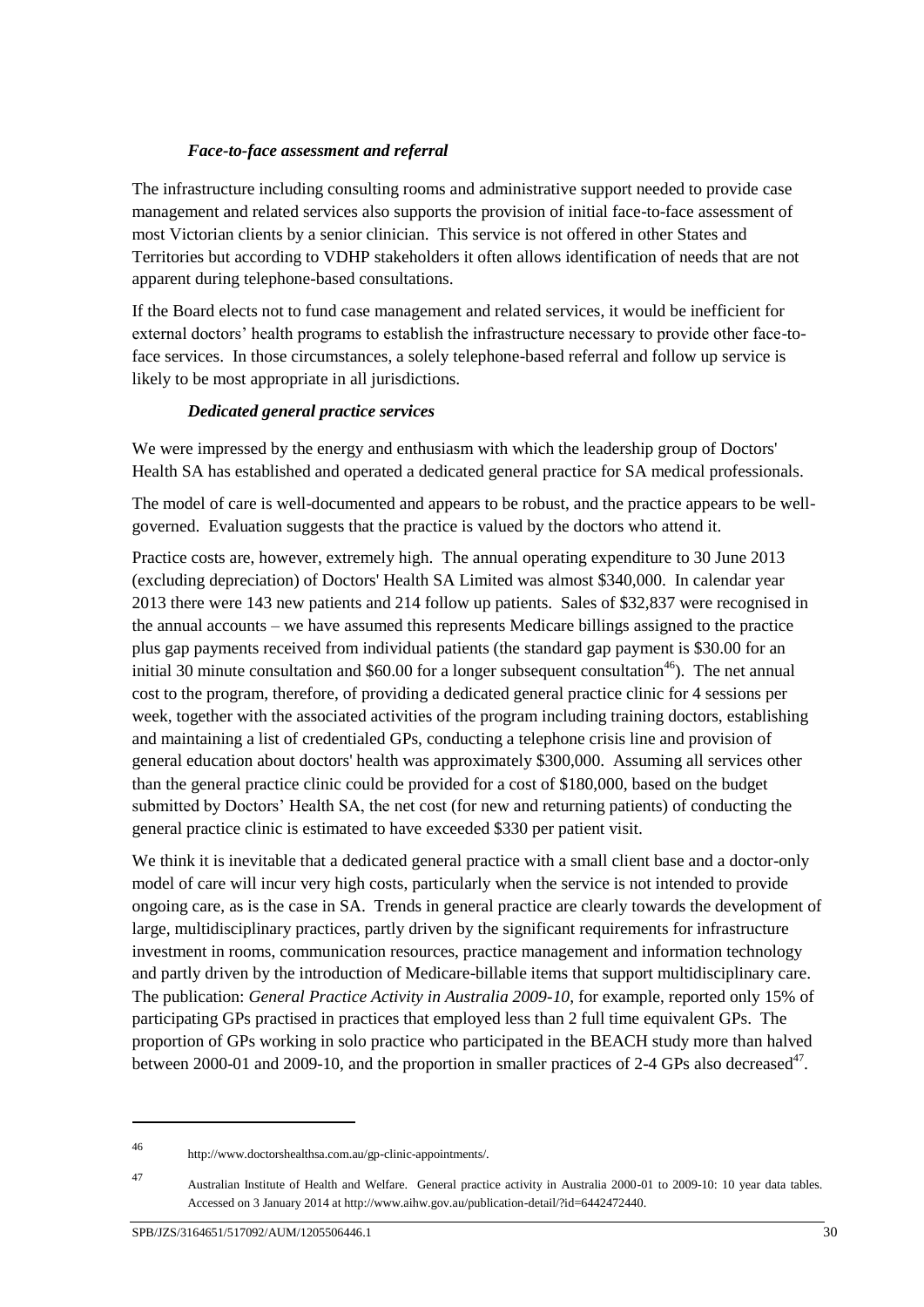While we were unable to locate any publications that define optimal business models for stand-alone doctors' health services, in February 2009 the Victorian Department of Human Services published: *A guide to developing an optimal business model for general practice in community health* (the Guide). The Guide stated as follows:

*"During consultation for this project, Inner East Community Health Service management indicated that 5 GP FTE is optimal as it provides an appropriate revenue base that can support overheads of approximately \$300,000 – \$350,000, which brings the practice close to a break-even financial position.*

*However, determination of the 5 FTE figure was based on the assumption that increased throughput and numbers of GPs are the key drivers to practice viability. Viability can also be supported by:*

- *maximising the role of other support staff (such as practice managers, practice nurses and administration staff);*
- *improving MBS claiming and developing new models of care - particularly those that use practice nurses - which address the complex needs of community health patients.*

*Adopting this approach may mean that the optimal number of GPs to support viability is less than 5 FTE."*

Even if the Doctors' Health SA business model is modified to reduce fixed costs associated with premises and equipment, as has been proposed, we do not think resources pooled from contributions of the profession across Australia should be applied to support the extremely high overhead costs of this or similar practices when reasonable and sustainable alternatives exist and are already accessed by many medical professionals. We believe resources should be prioritised towards educating medical professionals about the benefits of establishing a strong therapeutic relationship with an experienced GP, and developing and maintaining networks of such GPs, rather than operating a dedicated general practice for that purpose.

# **Recommendation 5**

That because of very high establishment and operating costs the Board does not fund general practices dedicated to the care of medical professionals, but instead supports external doctors' health programs to provide education and network development activities that enable medical professionals to routinely access experienced GPs working in established general practices.

# **9.3 Peer support**

Some doctors' health programs provide informal peer support to medical professionals facing regulatory or medico-legal action. This may include peer-based emotional support or accompanying (or identifying someone to accompany) a medical professional to a court session or to a Board hearing.

Many stakeholders consulted during this project highlighted the extreme stress medical professionals experience when they are subject to medico-legal or regulatory action and the absence of appropriate supports. While the Board makes efforts to explain processes and demonstrate respect for medical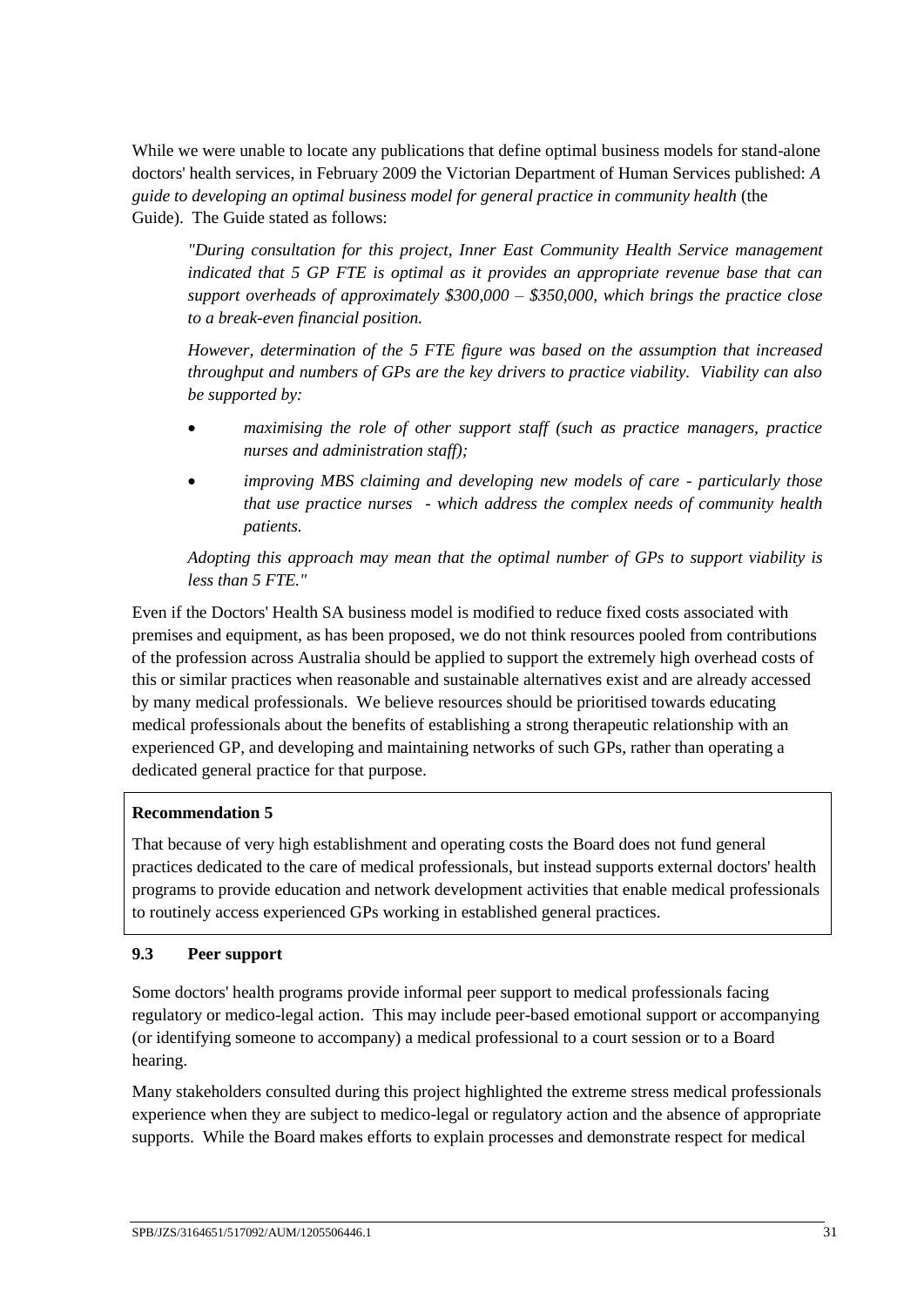professionals who are subject to its regulatory action, it does not offer a peer-based support service<sup>48</sup>. We were informed that a service provided previously by the Medical Board of Victoria was not well-used and that most medical professionals who are subject to regulatory proceedings already receive support through their medical indemnity insurers.

The intent of peer support services is not to provide legal or clinical advice, but to provide personal support at an extremely stressful time.

Internationally, the British Medical Association (**"BMA"**) was commissioned by the General Medical Council (**"GMC"**) to provide a Doctor Support Service as a two-year pilot, commencing May 2012<sup>49</sup>. The Doctor Support Service functions independently of the GMC and offers emotional help from fellow doctors for doctors who are subject to a complaint to the GMC. The objective is to ensure that doctors have access to support should they feel they need it, in particular doctors who are unrepresented or who have a health problem. Any doctor about whom a complaint has been made to the GMC can ask for support from the service. A dedicated telephone line is staffed during business hours. Support is available from when a complaint is made until the case is finalised. The service is free and available to all doctors, regardless of whether they are members of the BMA. Telephone support can be accessed and face-to-face support is also available, subject to availability of supporters, on the first day of a hearing and one further day if the hearing runs for more than one day. The supporter also arranges an orientation visit to the hearing centre early on the morning of the hearing if required. The supporter may be asked to accompany a doctor if they are required to attend a fitness to practice hearing. The service does not offer medical advice, or legal advice about cases.

There are potential limits on the Board's capacity to fund peer support and similar advocacy services. As noted above, the Board's power to provide financial or other support for external doctors' health programs is a statutory power conferred by the National Law<sup>50</sup>. For this purpose 'health program' is defined to mean<sup>51</sup>:

*"a program providing education, prevention, early intervention, treatment or rehabilitation services relating to physical or mental impairments, disabilities, conditions or disorders, including substance abuse or dependence"*.

It is not clear that provision of support or advocacy services in the context of regulatory action involving the Board or medico-legal proceedings would fall squarely within the definition of a 'health program', even where the action arises because of a medical professional's impairment.

If there are positive outcomes from the BMA/GMC project and provision of such services in the Australian context is considered further, it would be desirable to limit the range of circumstances in which peer support and advocacy are provided to situations where medical professionals have impairments or other health issues that may be exacerbated by their involvement in regulatory or

<sup>49</sup> http://bma.org.uk/practical-support-at-work/doctors-well-being/doctor-support-service

1

<sup>48</sup> According to the Board, "...interactions with the Board and AHPRA can seem formal and bureaucratic. While some of this cannot be avoided, staff will work with the practitioners and students to explain the various processes and requirements. Practitioners and students can expect their dealings with AHPRA and the Board will be professional, respectful and polite." See Medical Board of Australia. Information on the management of impaired practitioners and students. Accessed on 3 January 2014 at http://www.medicalboard.gov.au/Search.aspx?q=management%20of%20impaired%20practitioners.

<sup>50</sup> Section 35(1)(n), Health Practitioner Regulation National Law.

<sup>51</sup> Section 5, Health Practitioner Regulation National Law.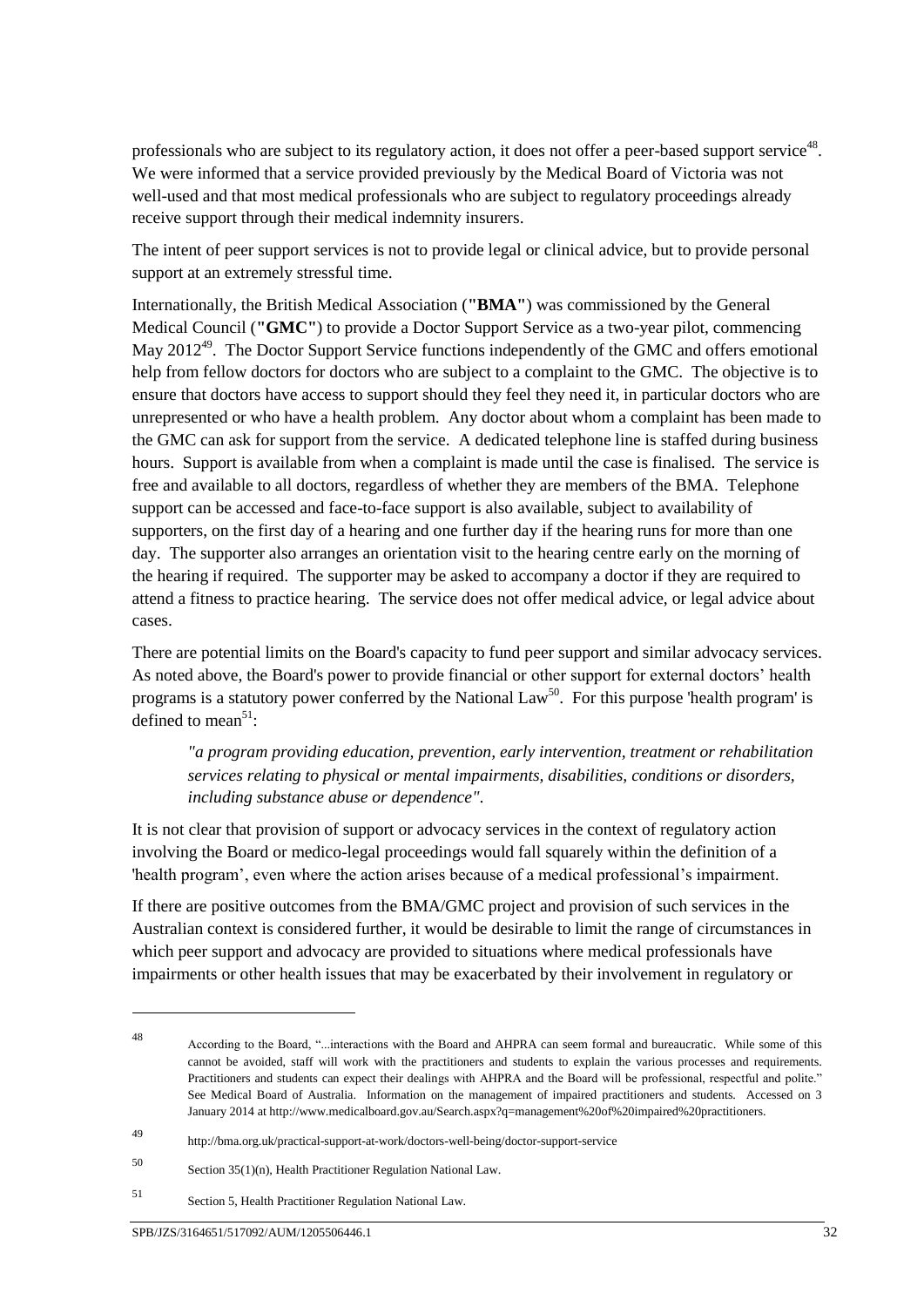medico-legal action or that may prevent or hinder their ability to effectively represent their interests in the context of that action.

# **Recommendation 6**

That when the outcomes of the BMA/GMC pilot program are available, the Board further considers whether peer support should be included in the suite of funded services and if so, the appropriate scope of such services.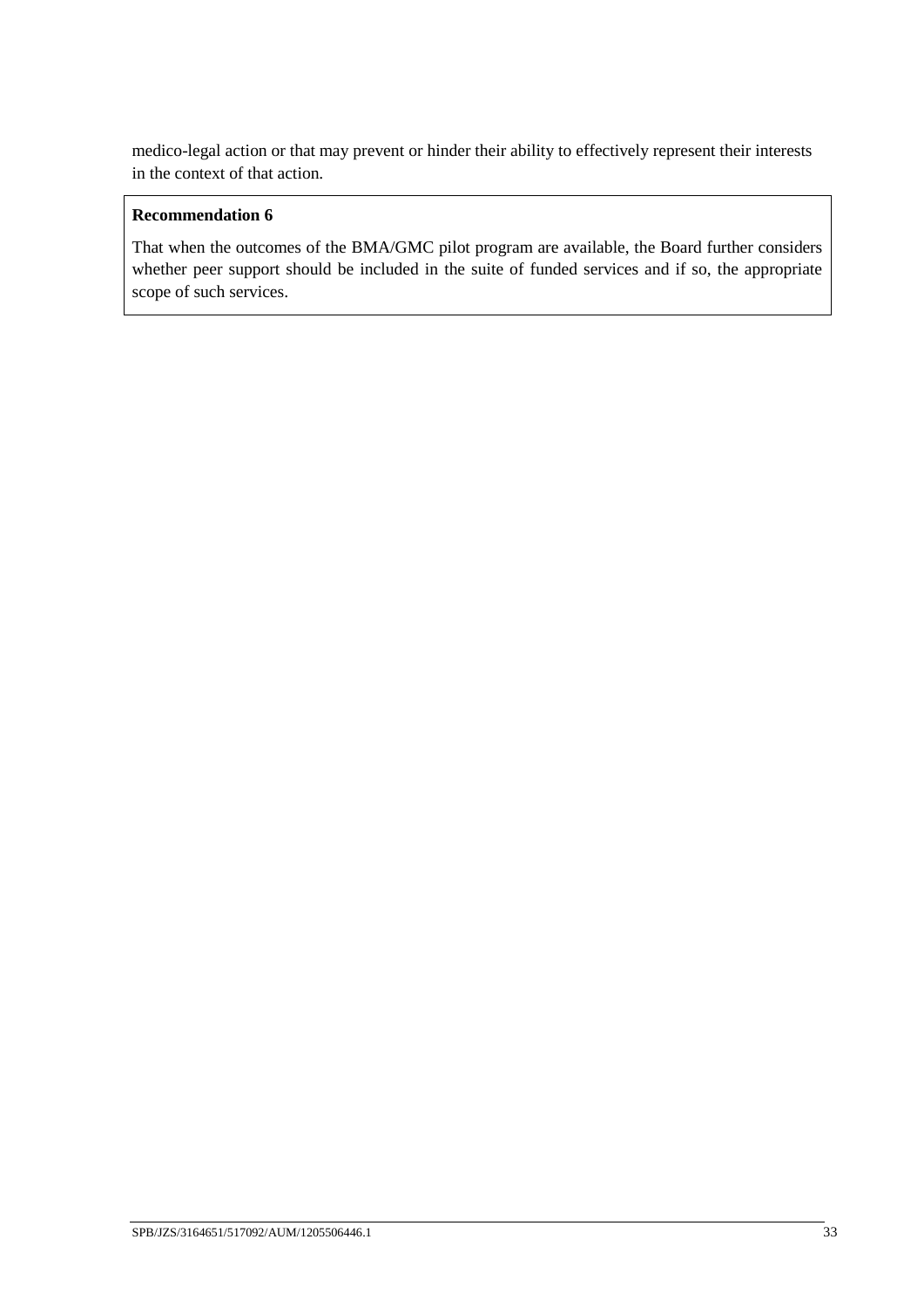# <span id="page-35-0"></span>**10. SYSTEM DESIGN OPTIONS**

### **10.1 System configuration options**

As noted above, independent organisations (incorporated or unincorporated) in five jurisdictions and an individual in a sixth jurisdiction currently operate external doctors' health programs, however:

- medical professionals in Tasmania and the NT do not have access to local programs
- the reliance of the ACT program on a sole practitioner raises questions about its sustainability; an
- the effectiveness of all programs in achieving equity across different sub-groups in medicine (e.g. students/doctors, urban/rural medical professionals, women, indigenous, international medical graduates) is unknown.

We were unable to identify any literature addressing the optimal configuration of doctors' health service systems, although we note that in a number of international settings doctors' health programs are state- or province-based.

Noting that the Board is a national body that is required to have regard to principles of efficiency, effectiveness and fairness in the performance of its functions, the question arises as to how it might support a doctor's health service system so that, as far as possible, services are:

- accessible to medical professionals anywhere in Australia
- provided efficiently
- provided at an appropriate level of quality; an
- provided by organisations that are subject to appropriate levels of accountability.

It is necessary to consider whether supporting the current network of multiple independent organisations and programs is the most effective way of meeting these objectives, or whether the service system should be restructured to achieve greater access, efficiency, quality and/or accountability.

We have considered two potential service system configuration options in detail:

- 1. Option 1 An organisation that operates a single national program across all jurisdictions, with some functions and services centralised and others delivered on a 'hub and spoke' basis, as appropriate.
- 2. Option 2 A multi-organisational service system:
	- 2.1. in which each organisation:
		- 2.1.1. provides services to medical professionals in defined geographic areas; and
		- 2.1.2. operates within a common national policy and procedure framework; and
		- 2.2. with centralisation of some functions and services where justified by efficiency, quality and/or accountability objectives.

There is strong support among stakeholders for the current multi-organisational service system. Leadership by doctors who are recognised and respected within local professional networks and who have good knowledge of and links with local health care providers is widely considered to be essential if programs are to succeed in their goal of facilitating and encouraging medical professionals to seek out their services. On the other hand, stakeholders also recognise that benefits could be gained through national leadership and co-ordination, and possibly also through service provision in some areas.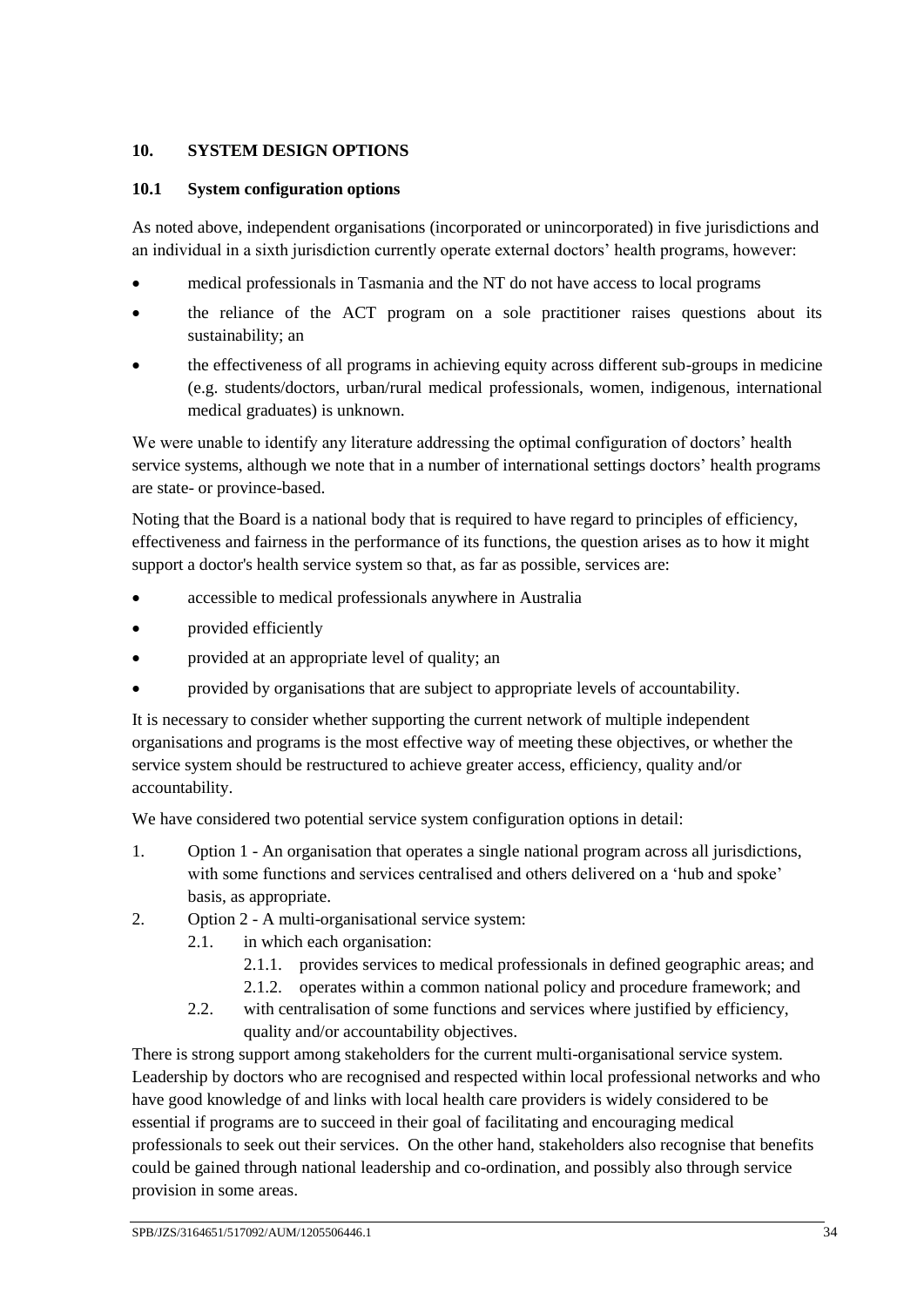Our view is that the existing arrangement of multiple State- and Territory-based organisations misses opportunities for improved efficiency, effectiveness and fairness that would come with a national approach. Replacing the existing organisations with a single organisation, however, would lose the responsiveness to local conditions and stakeholder needs that is a clear benefit of the current arrangement.

If there were not established organisations with substantial engagement of medical leaders in six jurisdictions, we would recommend a single national provider with service delivery tailored to the specific needs of each jurisdiction. There was a strong preference by existing organisations and the medical professionals engaged in their leadership, however, for a continuing multi-organisational network, enabling management and governance to remain closely integrated with service delivery locally. The compliance costs and complexity of this arrangement are likely to be higher than those that would be incurred with a single national provider, but we have concluded that the best approach to maintain this critically-important engagement is to support the existing organisations and to formalise the structure and roles of the Australasian Doctors' Health Network (**"Network"**) to enable national coordination and standardisation of service provision where possible. Higher compliance costs will be offset to some extent by the continuing volunteer input of a significant number of medical professionals in all jurisdictions and standardisation of systems where possible.

We therefore support maintenance of the current service system configuration with standardisation and centralisation of some aspects of governance and operations, including adoption of a common national quality and compliance framework, to enhance overall system performance. We believe that a system comprised of multiple independent organisations supports a desirable level of local engagement, underpinning access, quality and sustainability. For efficiency, quality and accountability, however, we believe that some key functions can be centralised and/or standardised.

Below, we discuss the potential configuration options and the rationale for our recommended approach in more detail.

## *Option 1 – a single national program*

Under this model, a single organisation would provide services in all jurisdictions, including in currently un-serviced jurisdictions (the NT and Tasmania) and under-serviced jurisdictions.

While some activities could be undertaken and services delivered from a national base (e.g. 24 hour telephone advice and preparation of policies, educational material and other tools), a national provider would still need to deliver some services locally (e.g. education seminars and network development in each jurisdiction). Further, if the Board supports provision of case management services in each jurisdiction, local physical and service infrastructure would be required.

The number of telephone presentations to external doctors' health programs is relatively small at present and from a volume perspective alone telephone inquiries could be readily managed nationally by a single provider organisation. A number of other potential benefits could also be gained by appointing a single provider organisation to deliver services nationally, including more efficient use of infrastructure, a simpler interface with the Board and a consistent national approach to service delivery and accountability.

We do not support this approach, however, for the following reasons.

1. Firstly, we accept the proposition that doctors' health programs are highly specialised. Programs need to be managed and governed and services need to be provided by doctors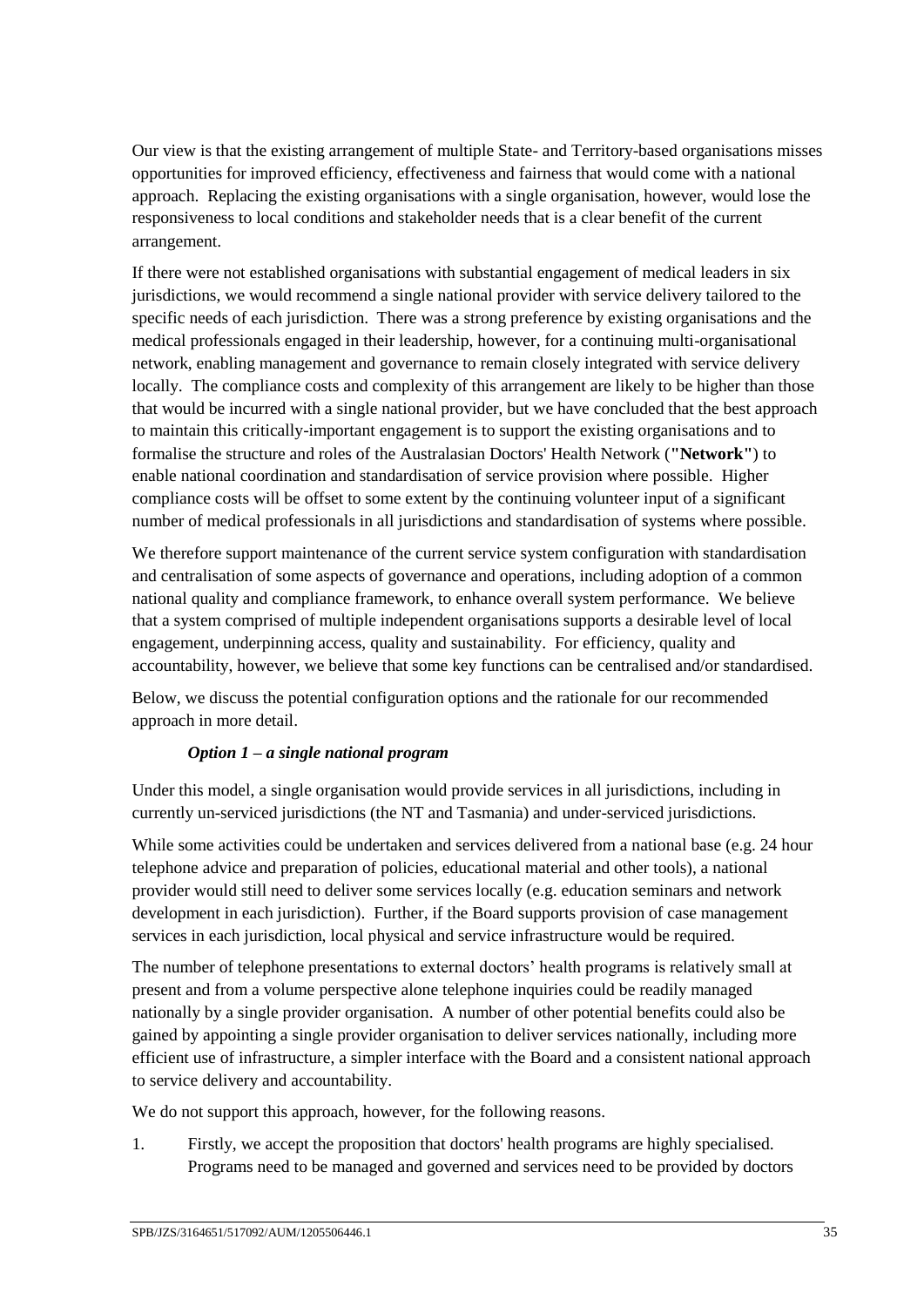with specialist expertise, which has been developed over many years within existing programs.

Outside the current service system we have not identified any organisation(s) with the experience and resources needed to lead a national program.

Amongst those involved in the existing service system, there is a very strong preference for maintenance of local governance, management and service delivery.

We think it would be very challenging to identify an organisation with the necessary expertise and commitment to offer a reliable and sustainable national service.

- 2. Secondly, the proximity of governance and management to the medical professionals to whom services are offered will be a key success factor. Confidence in established programs, and therefore the willingness of medical professionals to participate in service provision and/or to use services, relies to a large extent on the personal reputations of local program leaders. We believe that this confidence would be difficult to reproduce under a national model in which organisational leaders would inevitably be more distant from, and may not be known at all to, local medical communities.
- 3. Finally, we believe that the opportunity to be engaged in program direction, management and governance as well as service delivery is a significant professional attraction for many volunteer doctors who provide much of the service. We believe the volunteerism that is essential to viability of the current service system would most likely be lost if the organisations that currently deliver programs are not supported to continue to do so. *Option 2 - A multi-organisational service system*

To maintain volunteer commitment and retain and build on the significant expertise developed in a number of organisations over many years, we recommend that the Board directs its funding for external doctors' health programs to the five organisations already operating programs in NSW, Queensland, Victoria, SA and WA.

We consider that the medical professional populations in the NT, ACT and Tasmania (1.9%, 1.2%) and 2.3% of the national medical practitioner workforce respectively) are too small to support independent local organisational structures, but that the Board's objective of equitable service provision can be achieved by allocating responsibility for ensuring service provision in these smaller jurisdictions to designated larger jurisdictions.

Accordingly, we recommend that the Board allocates formal responsibility to the organisations currently operating in NSW, SA and Victoria (**"Lead Jurisdictions"**) for governance and management of service provision in the ACT, NT and Tasmania (**"Supported Jurisdictions"**) respectively.

Similar partnering arrangements between these jurisdictions are already established for many clinical services and there are established links between the respective medical professional communities that will enable trust and confidence in service provision.

Services in the ACT are currently provided by a single doctor with no supporting organisational structure. Informal support is provided by the AMA. The intent of linking the ACT and NSW programs organisationally would be to ensure program sustainability. The longstanding commitment and experience of the doctor who has provided services for decades in the ACT is unquestioned and should continue to be valued and supported, but we do not believe it is viable or necessary, given the small size of the population of medical professionals in the ACT and the fact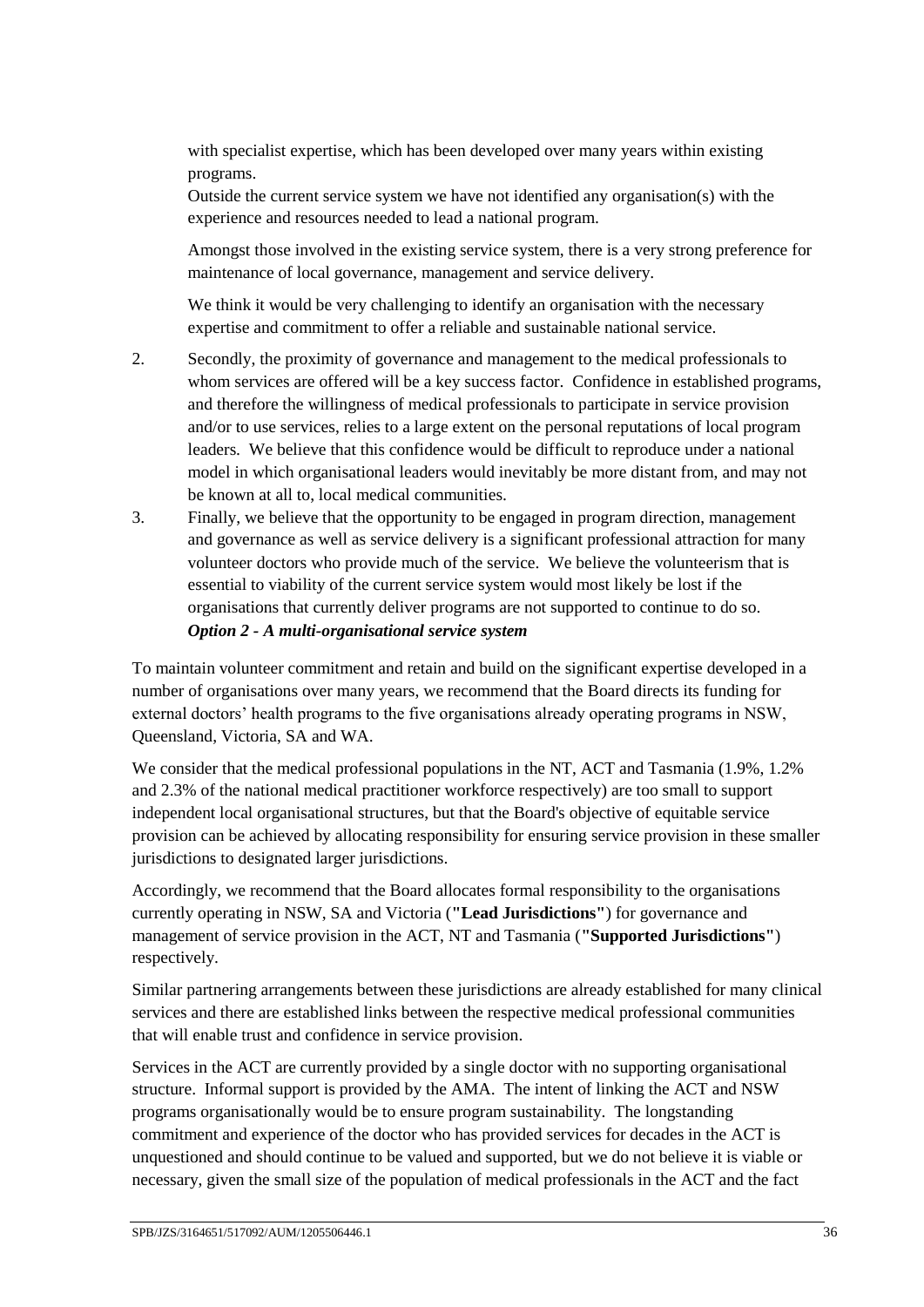that there is only one doctor currently involved in service delivery, to formally establish a standalone organisation.

Generally, the same model should apply in Tasmania and the NT, where there are no current services.

We therefore recommend that the Board supports a service system based predominantly on the existing doctors' health organisations, with the following overall service system configuration (**[Table](#page-38-0)  [2](#page-38-0)**).

| <b>Organisation</b>                                | <b>Program</b><br>responsibility |
|----------------------------------------------------|----------------------------------|
| NSW Doctors' Health Advisory Service               | ACT and NSW                      |
| Queensland Doctors' Health Advisory Service        | Queensland                       |
| Doctors' Health South Australia                    | SA and NT                        |
| Victorian Doctors' Health Program                  | Vic and Tasmania                 |
| Doctors' Health Advisory Service Western Australia | WА                               |

<span id="page-38-0"></span>**Table 2: Recommended service system configuration**

Program leaders in Lead Jurisdictions will need to work collaboratively with professional groups in Supported Jurisdictions to develop programs and services that will best meet the needs of local medical communities. It is likely that these programs and services will need to develop a local service identity, with management and governance support from their neighbouring jurisdiction. Ensuring provision of the suite of recommended core services including development and support of GP networks in Supported Jurisdictions would be a key responsibility for program leaders in Lead Jurisdictions. Appropriate accountability to the Board for equitable service delivery would need to be established.

Case management services, if provided in Lead Jurisdictions, should also be accessible on an equitable basis to medical professionals in their related Supported Jurisdictions. Not all services may be viable for local provision in smaller jurisdictions, but it would be the responsibility of each Lead Jurisdiction to ensure equitable access even if there is no local service delivery.

Although compliance and administrative costs are likely to be higher in a multi-organisation network than would be the case with a single national program, these will be offset to a significant extent by the opportunity to retain and build on the volunteer commitment evident in all existing programs and to standardise a number of policies, procedures, tools and services across programs, as discussed below.

# **10.2 A for-profit or not-for-profit service system**

We recognise that the not-for-profit status of the existing organisations is a key strength of the service system and recommend its retention.

The difference between for-profit and not-for-profit organisations has traditionally been defined in terms of mission. The driving motivation of for-profit organisations is the generation of profit for the business owner(s), whereas not-for-profit organisations exist to fulfil their mission, usually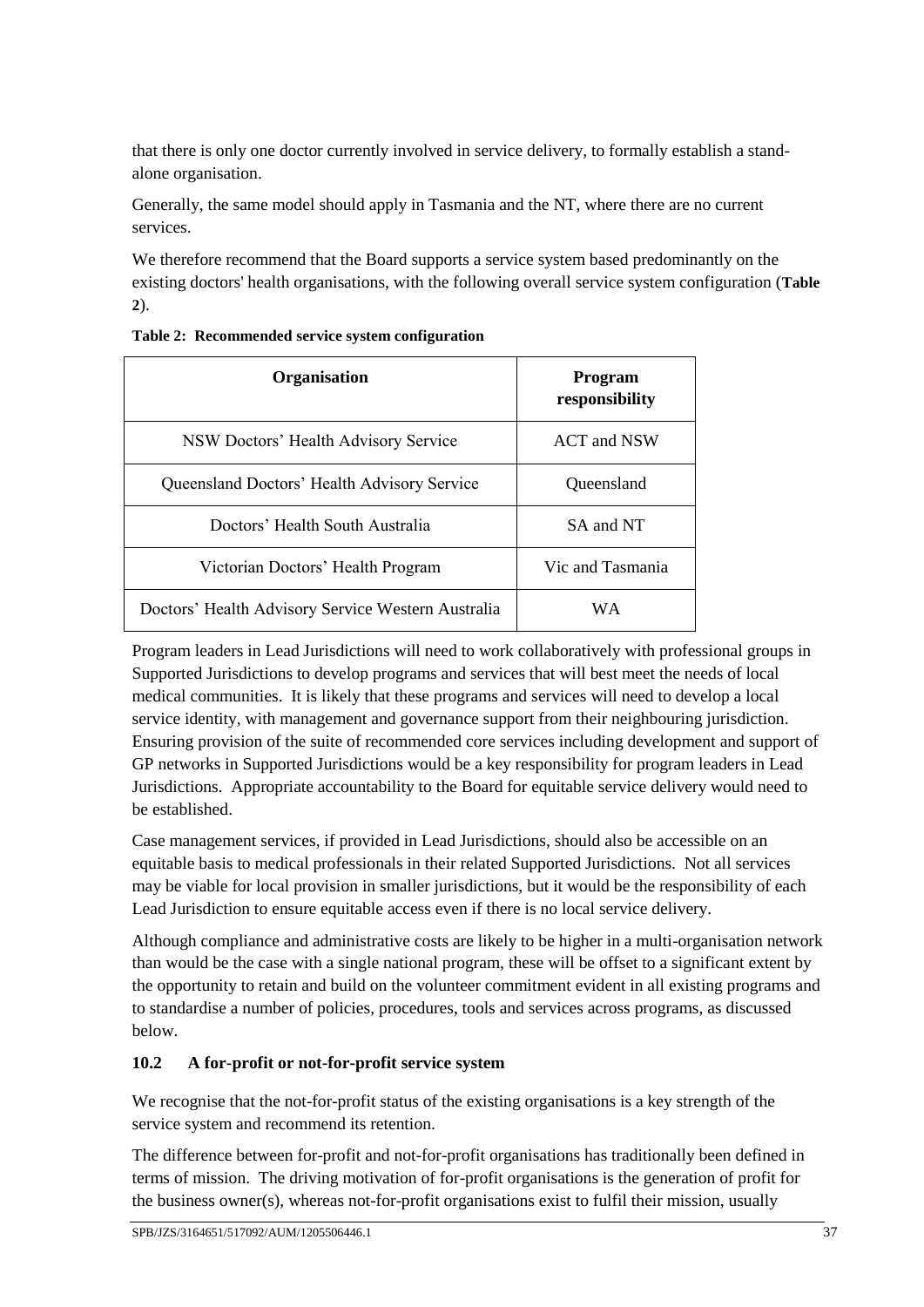defined in terms of a social or community paradigm. In a structural sense, for-profit organisations are accountable to their shareholders, whereas not-for-profit organisations are accountable to their members, who generally have a strong commitment to the organisation's mission.

Not-for-profit organisations often are characterised by much higher levels of volunteering that forprofit organisations. Volunteering has been fundamental to the culture of external doctors' health programs and is a key vehicle for medical professionals who wish to support their colleagues. It also engenders trust in external doctors' health programs amongst the medical community, because medical professionals recognise the compassion and commitment to a healthy medical workforce that drives participants' involvement.

While there is no fundamental barrier to operating Board-funded external doctors' health programs on a for-profit basis, we recommend continuing not-for-profit operations to avoid losing a number of features of the current arrangement, including:

- the voluntary leadership contribution of experienced and respected medical professionals and involvement of peer professional volunteers in service provision in existing programs
- the trust and goodwill that exists within the medical professional community, much of which relates to the recognition that the program leaders and service providers are driven by a strong sense of mission; and
- the opportunity to achieve tax concessions.

We believe that Board funding should support, rather than replace, the volunteer contributions and significant specialist expertise that is evident in all existing programs, which would most likely be lost if a for-profit model were adopted.

There would be no barrier to not-for-profit external doctors' health programs purchasing some service elements from for-profit providers or referring clients to for-profit providers, as currently occurs.

## **Recommendation 7**

That the Board funds the delivery of external doctors' health programs through a national service system based on the existing doctors' health organisations in NSW, Queensland, SA, Victoria and WA, with:

- NSW invited to assume organisational responsibility for services in the ACT
- SA invited to assume organisational responsibility for services in the NT;
- Victoria invited to assume organisational responsibility for services in Tasmania; an
- all organisations maintaining their not-for-profit status.

#### **10.3 National leadership and co-ordination**

The Network is an unincorporated and unfunded body that presently provides national leadership for external doctors' health programs in Australia and New Zealand, facilitating information-sharing between member organisations, advocating for doctors' health and wellbeing and, with the support of sponsors, conducting a biennial doctors' health conference.

Stakeholders described the Network as a critical element of an integrated and sustainable national doctors' health service system and strongly advocated for it to be formally established and funded.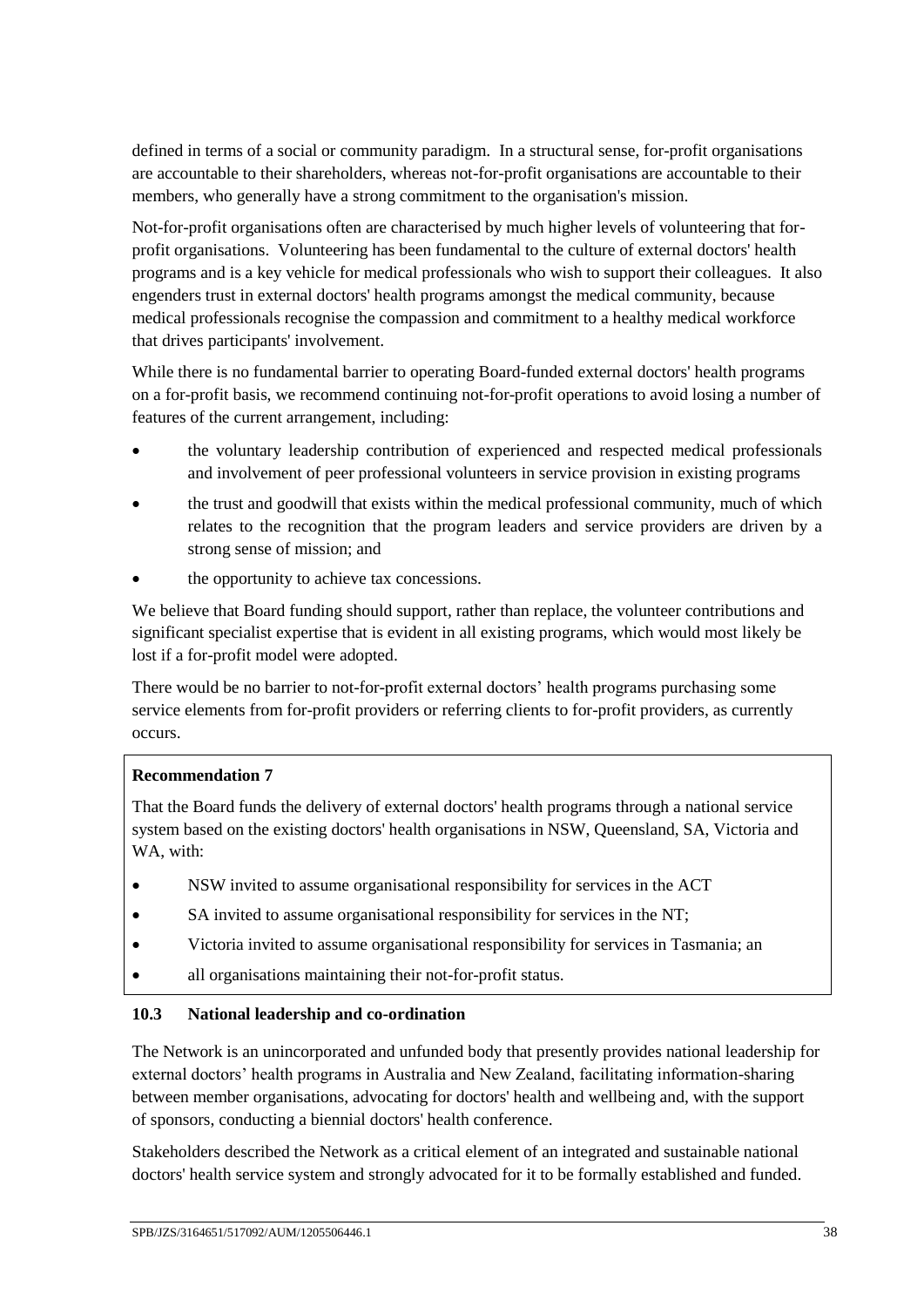The concept proposed to us is similar to the arrangements for co-ordination of state / provincial doctor's health programs in the USA and Canada. Broadly, the USA Federation of State Physician Health Programs (**"FSPHP"**) and the Canadian Physician Health Network (**"CPHN"**) have been established to:

- advocate for state / provincial doctors' health programs
- promote early identification and treatment of illness among doctors
- promote consistency in clinical and service standards;
- conduct and facilitate national and regional conferences; an
- provide informational resources.

The aims and activities of the FSPHP and CPHN are outlined in more detail in Attachment 5.

In the context of our recommended multi-organisational network, it is appropriate for the Board to fund a national leadership and co-ordination body that assumes this type of role. Modest funds would be required to establish such a body and support its operations, and we consider that these should be provided directly by the Board. For practicality and efficiency, the Network should be collocated with and administered by one of the existing external doctors' health programs. The Board could conduct an expression of interest process to determine which external doctors' health program is best placed to host and support the Network.

### **10.4 Standardisation and shared service delivery**

Standardising some elements of organisational governance, in particular in the following areas, is desirable because it is likely to enhance equity of access, service efficiency, quality and accountability:

- clinical policies and procedures;
- data collection and reporting; and
- evaluation.

While under the recommended model each service delivery organisation will retain local governance and management responsibilities, appointment of a single organisation that is arms-length from the Board to coordinate development and implementation of a standard governance framework and to collect and report standardised activity and quality data to the Board will support good governance.

There is also the opportunity to improve access, efficiency and quality through direct delivery of some services on a national level, including:

- operating a single national telephone answering service (with calls answered on behalf of the jurisdiction of origin and transferred directly to the doctor on call for the relevant jurisdiction);
- hosting websites for all jurisdictional programs from a single location; an
- developing practice tools and educational resources, which could be tailored at a jurisdictional level to meet local needs.

We have considered two options for these roles:

1. Appointment of the Network (subject to its incorporation as recommended later in this report).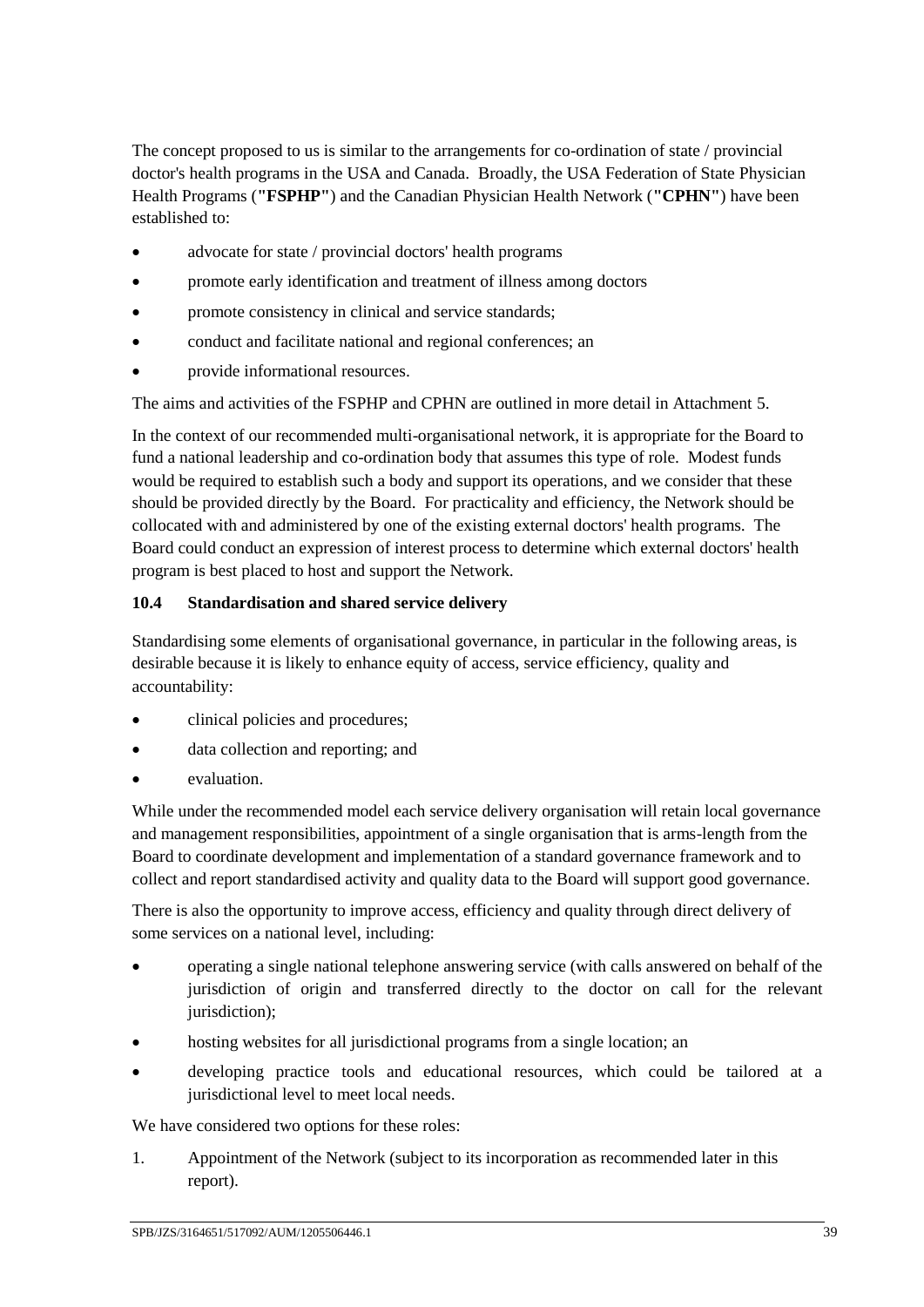2. Appointment of one or more of the organisations that provides a jurisdictional doctors' health program to support providers in all jurisdictions on a 'lead agency' basis. We believe selection of a 'lead agency' would unnecessarily complicate the relationship between the various doctors' health programs and the Board, and that collaboration between the programs might be compromised if one of the jurisdictional organisations providing services is appointed to this national support role. To maintain an appropriate level of separation from the Board and to ensure accountability of all participating organisations, our preferred option is to expand the role of the Network for the purposes set out above.

## **10.5 Stakeholder engagement**

While external doctors' health programs in Australia are providing apparently effective services to many medical professionals, some of whom have reached a crisis point in their health and/or careers, the majority of medical professionals do not access these specialist programs. Awareness amongst students, in particular, appears to be low.

We consider that there needs to be a renewed focus on strategic partnerships nationally, to enhance awareness of external doctors' health programs. We consider that the Network should be resourced to collaborate with a range of organisations including AMSA, professional colleges and other professional groups such as the Australian International Medical Graduates Support, Advice and Advocacy Network and the Australian Indigenous Doctors' Association. The aim of the collaboration should be to develop specific strategies aimed at promoting good lifetime health practices and improving knowledge of available health services amongst the members of those organisations, particularly those who live and work in rural and remote areas and/or are currently under-serviced.

In summary, we recommend that the Network is funded and authorised to assume the following roles and responsibilities:

- coordinating the national network of doctors' health services and supporting information exchange between network participants;
- liaising with relevant national and international stakeholders;
- advocating for doctors' health and wellbeing;
- providing strategic advice and representation to the Board, government and other decisionmakers;
- building capacity including hosting the biennial conference;
- developing standard national policies, procedures and tools (including educational resources) for implementation across the entire service system;
- hosting websites for all jurisdictional programs;
- providing a single national telephone answering service, with calls answered on behalf of the jurisdiction of origin and transferred directly to the doctor on call in the relevant jurisdiction;
- standardising data collection and centralising data analysis and reporting;
- coordinating research and evaluation nationally; and
- developing strategic partnerships with relevant medical professional organisations, with the objective of promoting good lifetime health practices and knowledge of available health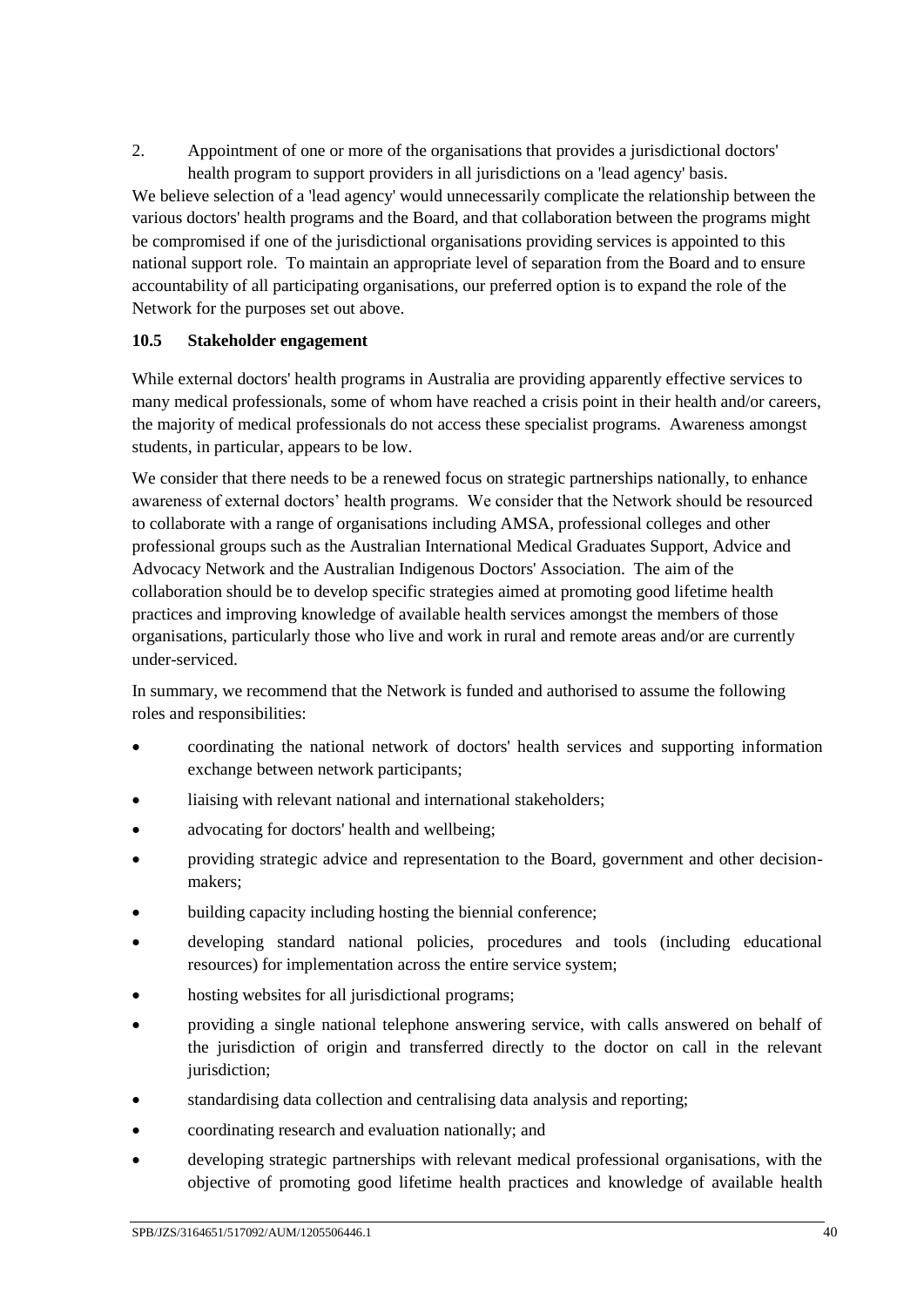services amongst the members of those organisation, particularly those who live and work in rural and remote areas.

### **Recommendation 8**

That the Board funds the Network to assume the ongoing leadership, advocacy, capacity-building and support roles defined in this report.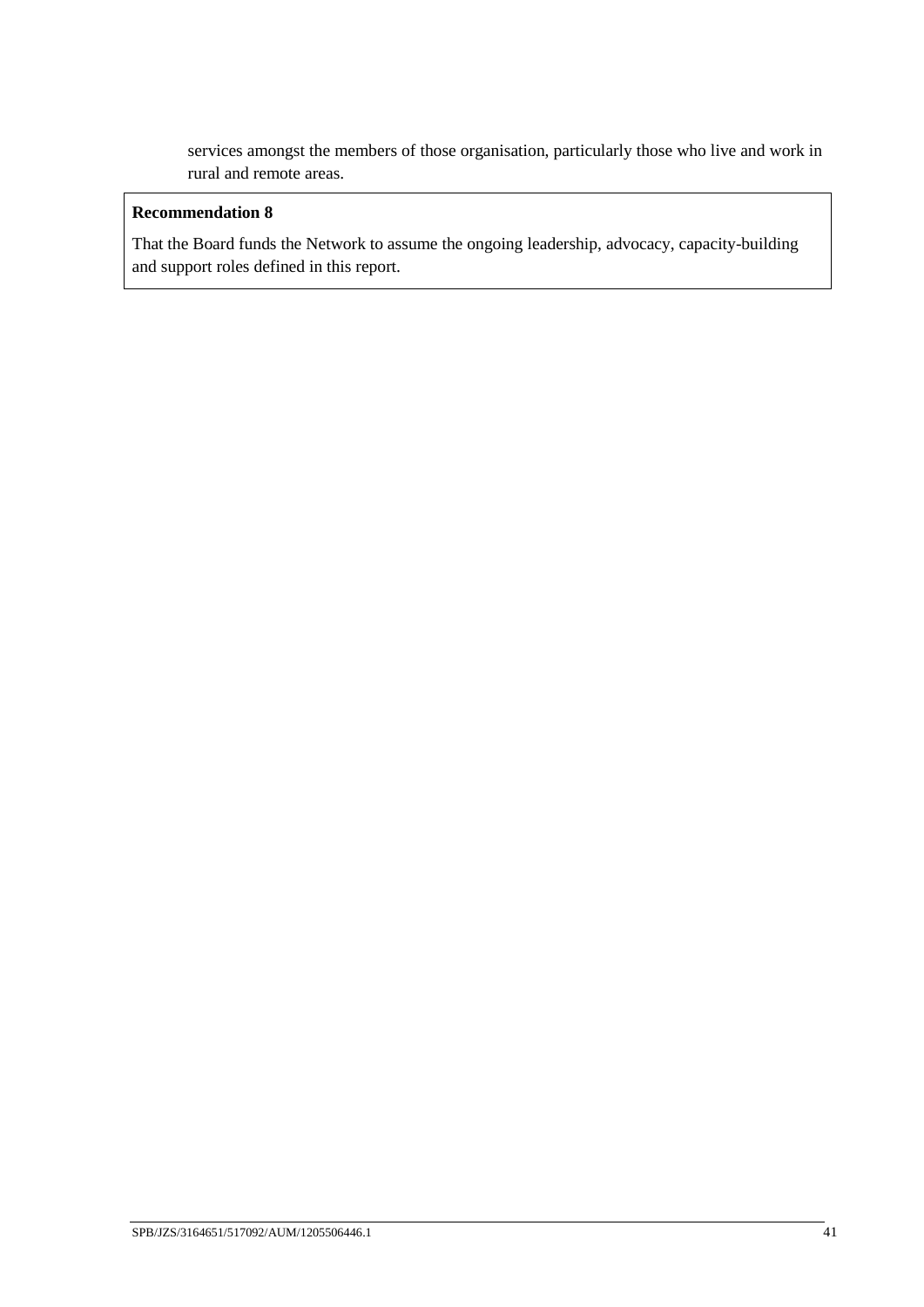## **11. ORGANISATIONAL STRUCTURAL OPTIONS**

#### **11.1 Introduction**

In developing recommendations on the organisational structure(s) that will best support delivery of external doctors' health programs in Australia, we have considered the following issues:

- Whether incorporation of the organisation(s) delivering services is necessary, and if so, in what form.
- The appropriate organisational membership structure(s).
- Board size and composition.
- Remuneration arrangements for directors.

All of these issues will have a direct impact on the robustness of governance, in particular the level of accountability to the Board and the public, of external doctors' health programs. It will be particularly important to establish appropriate organisational structures if, as recommended in this report, doctors' health programs offer case management and related services.

#### **11.2 Incorporation**

Existing external doctors' health programs in Australia have the following structures (see Attachment 3):

- A sole practitioner supported informally by the AMA (ACT).
- An informal group of practitioners supported informally by the AMA (WA) $^{52}$ .
- Incorporated association (NSW and Queensland) supported informally by the AMA.
- Company limited by guarantee (SA and Vic)

The Network is presently unincorporated.

In our view all entities involved in delivery of external doctors health programs, and the Network, should be incorporated, with the following benefits:

- Creation of separate legal entities which can enter into contracts, own property and equipment, and sue and be sued.
- Protection of organisational participants (members and directors) from individual liability.
- Perpetual succession, supporting service sustainability despite changes in staff, organisational membership or membership of the governing body.
- Promotion of transparent and robust governance through:
	- the establishment of a properly-constituted governing body;
	- opportunities for formal stakeholder engagement in governance;
	- specification in a formal constitution of organisational mission, responsibilities and accountabilities;
	- the imposition of legal duties on directors.

-

<sup>&</sup>lt;sup>52</sup> We have not analysed this structure in detail but note that it appears to be an unincorporated association.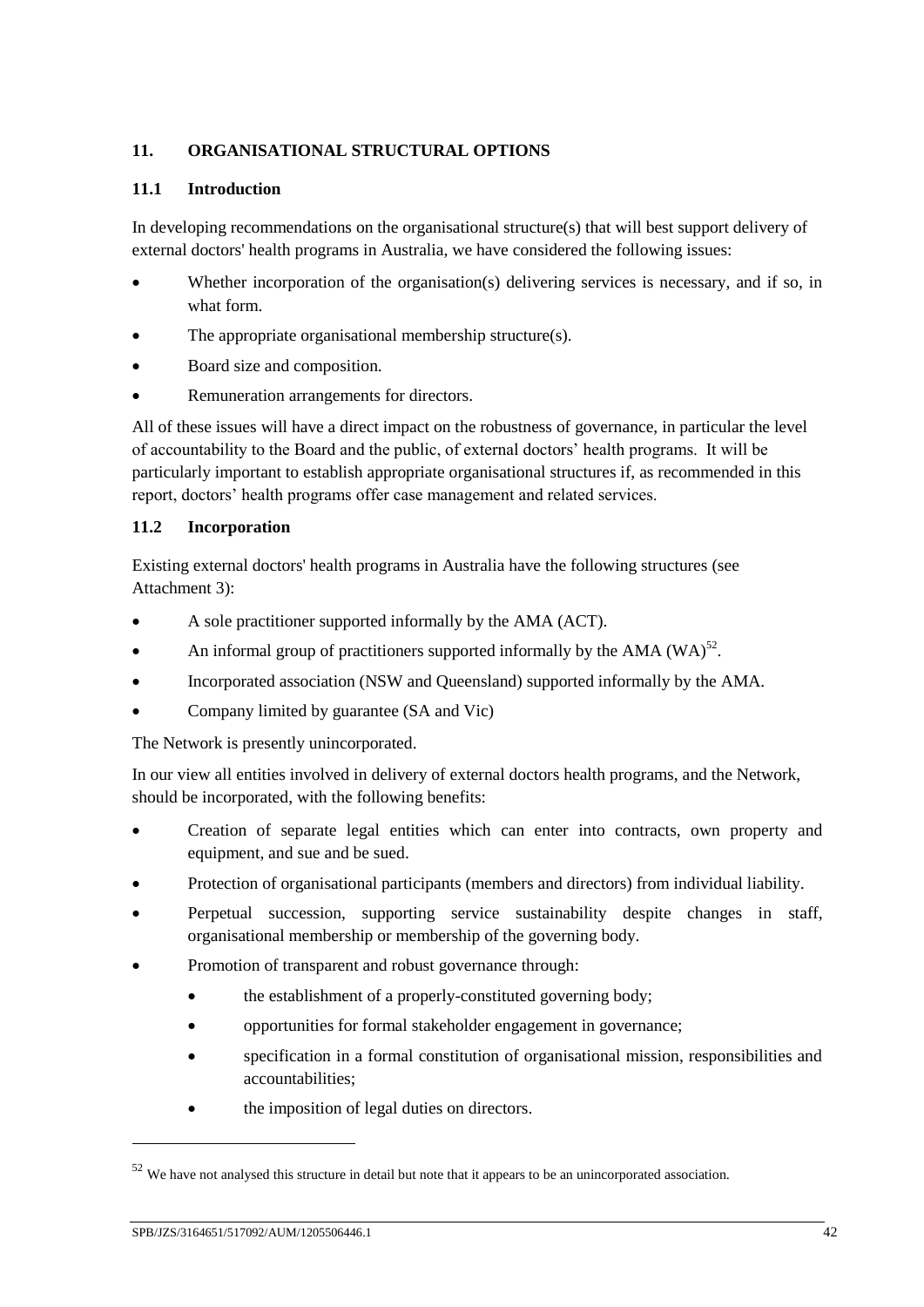The ability for directors and officers to be appropriately insured.

Incorporation is a precondition for eligibility for tax concessions.

While it is possible for the Board to fund unincorporated entities, we consider that incorporation of all involved organisations will support higher levels of public and Board confidence and will be essential if services that carry higher governance and/or compliance risk, including case management and related services, are offered.

It was suggested to us that in jurisdictions in which existing entities are unincorporated the Board could enter into a funding and service agreement with the jurisdictional branch of the AMA, which would act as a fundholder for an unincorporated association. Under this arrangement the AMA branch would be responsible for contractual accountability but would delegate operational authority and responsibility to the existing service providers.

Jurisdictional AMA branches have been loyal and highly supportive partners of a number of doctors' health programs, and these partnerships should be encouraged and hopefully will continue. However, we do not recommend that the AMA has any formal role in governance of external doctors' health programs because of the potential for conflict to arise (or be perceived) between the responsibility of the AMA to protect the interests of its members and the necessity that any external doctors' health program that is supported by the Board transparently demonstrates full compliance with the National Law (particularly in respect of mandatory notification).

In the context of the proposed program, options for incorporation include:

- incorporated association; and
- company limited by guarantee ('**CLG**') .

While, there is no barrier to the incorporated associations that already exist in NSW and Queensland entering into funding and service agreements with the Board, we consider there would be significant advantages if all organisations incorporated as CLGs. The advantages of a CLG include:

- The legislation under which incorporated associations are established is not uniform across jurisdictions, and hence incorporated associations in different jurisdictions would be established in different ways, regulated by different bodies and subject to different rules. CLGs, on the other hand, have a common legislative underpinning and are regulated nationally.
- Because they are incorporated under the Commonwealth Corporations Act, CLGs can carry out their activities anywhere in Australia. While options are available for incorporated associations to operate in multiple states, these can involve increased cost and administrative burden. If an organisation operates across State/Territory borders, there is a strong preference for a CLG structure.
- Incorporated associations were originally designed to be low cost to register and simpler to run than CLGs, but fees payable by incorporated associations in some jurisdictions have risen to a level that makes the costs associated with administering that structure closer to costs associated with running a CLG.
- For groups that are (or hope to be) registered as charities, the transition of regulation of CLGs that are registered charities from ASIC to the Australian Charities and Not-for-profits Commission (ACNC) (which commenced in 2012) also means that the regulatory approach and costs for the two structures is now closer.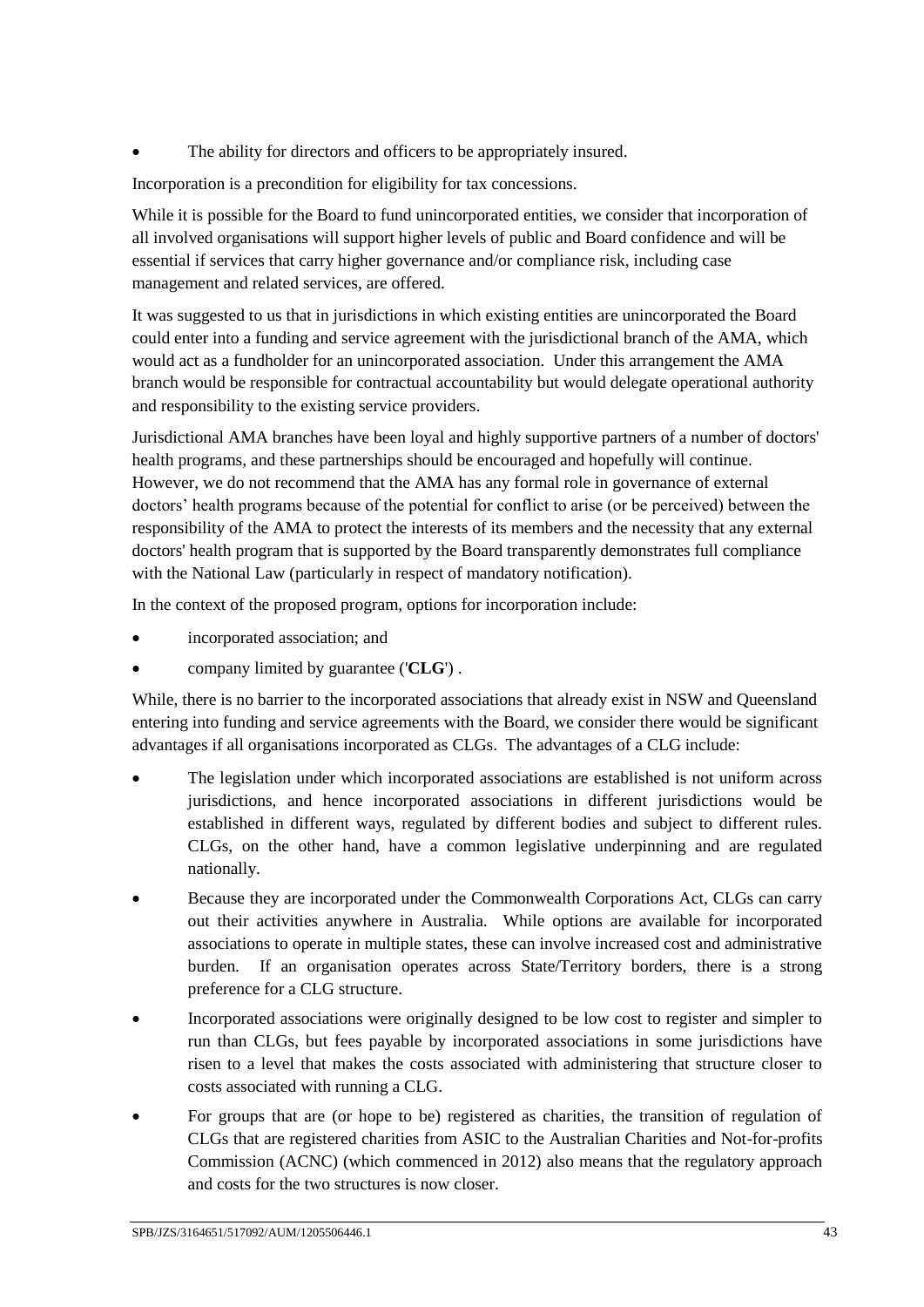An incorporated association can be compelled by the relevant regulator to transfer its registration to that of a CLG under the Corporations Act, if the regulator considers that the incorporated association should more properly be regulated as a company (e.g. in light of the scale or nature of its activities, the value or nature of its property or the extent or nature of its dealings with the public).

We understand that the committee of management of the Doctors' Health Advisory Service Queensland has identified the need to review its organisational structure and constitution. When that occurs, it would be appropriate to consider changing the structure to a CLG. The NSW program is operated by an incorporated association. If that organisation is to assume responsibility for service provision in the ACT, as recommended in this report, it would be appropriate to move to a CLG structure. The organisations that operate the SA and Victorian programs are already established as companies limited by guarantee but may need to review their constitutions in line with the recommendations of this report. If our recommendations are accepted, the unincorporated association operating the WA program, and the Network, will both need to incorporate and should do so as CLGs.

#### **Recommendation 9**

That as a condition of funding, the Board requires the Network and all organisations that deliver Board-funded external doctors' health programs to incorporate, with a preference for a company limited by guarantee structure.

#### **11.3 Company membership**

In any corporation registered under the Corporations Act, the members of the corporation are its primary stakeholders.

Typically, the constitution of a CLG will provide that the members of the corporation are those individuals identified as members at the time the corporation is incorporated and any other persons who are admitted as members in accordance with the terms of the constitution thereafter.

Members will generally not have day-to-day decision-making powers or control over the corporation, or access to the corporate information on a regular basis. Nonetheless, it is for their benefit that the corporation's activities are primarily conducted. Further, members, as the primary stakeholders, can be given a significant say in how each external doctors' health program is governed, including through the power to election and dismiss directors and to approve any constitutional changes.

Current memberships of those organisations operating external doctors' health programs that are incorporated include (Table 3):

- individual doctors with an interest in doctors' health (NSW and Queensland);
- jurisdictional AMA branches (Queensland, SA and Vic);
- representatives of specialist colleges, medical benevolent associations and other professional groups (Queensland);
- Rural Doctors' Workforce Agency (SA);
- AHPRA (Vic).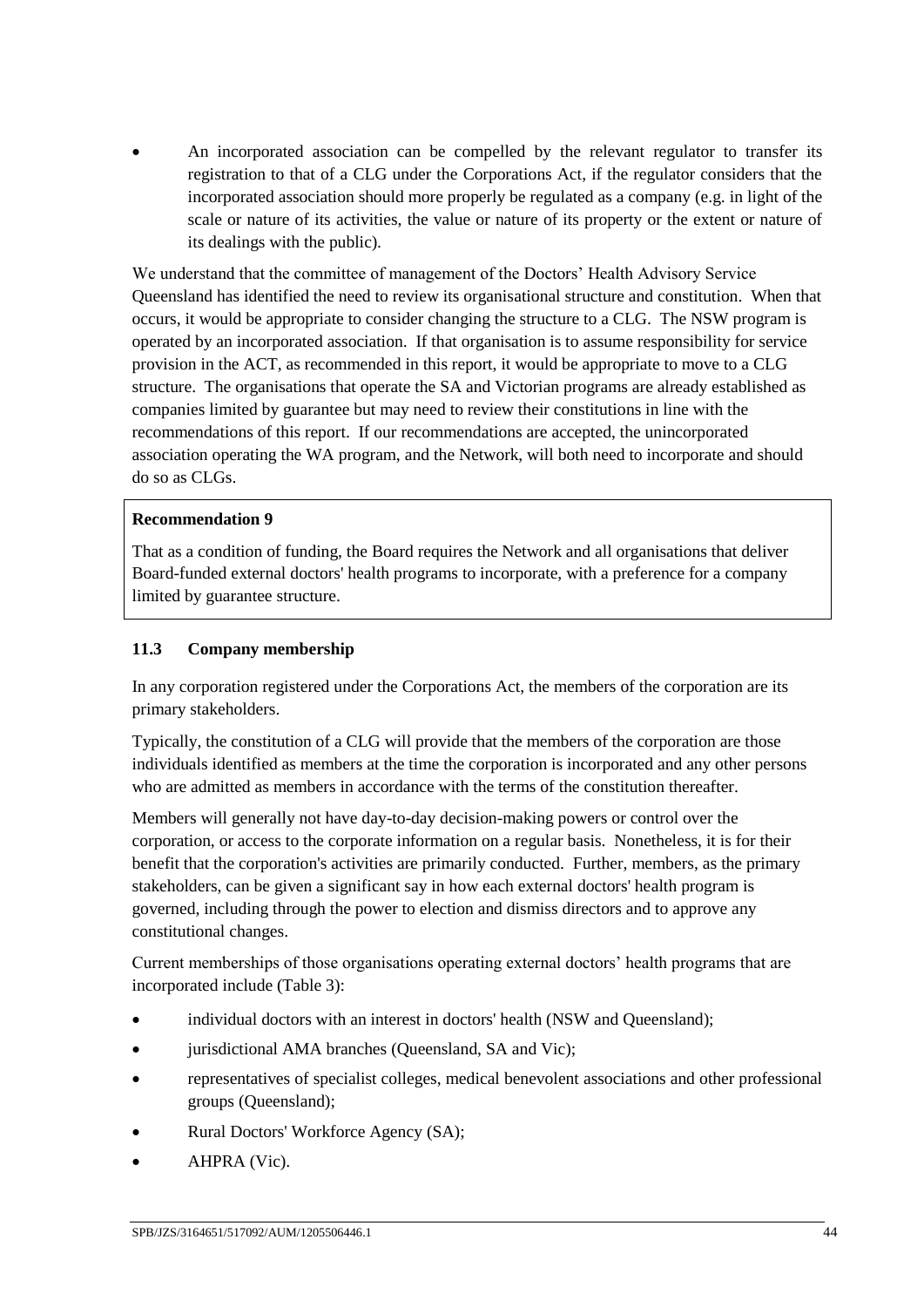The members of the Network are the organisations operating external doctors' health programs in all Australian jurisdictions and New Zealand.

We suggest that organisational membership structures should be simple, to avoid undue administrative burden for external doctors' health programs. We do not recommend multiple classes of membership<sup>53</sup>.

The threshold consideration is whether individuals, legal persons other than individuals, or a combination of both should be organisational members.

We have not identified any particular barrier to both individuals and corporations or other legal persons becoming organisational members, and note that this arrangement operates without problems already in at least one jurisdiction. Permitting both individuals and legal entities to become members would create the opportunity for the widest inclusion and participation in governance.

We do not support, however, the inclusion of AHPRA as a member of any organisation delivering a Board-funded external doctors' health program. In our view, this arrangement, which currently exists in Victoria, fails to establish the requisite level of independence between the organisation and the Board, which will be critical for public confidence. While we do not believe AHPRA membership of the organisation has jeopardised the effective functioning of the VDHP, we consider there is a significant risk of that perception arising.

We recommend that membership of the Network be comprised of the various incorporated jurisdictional doctors' health programs, and is also opened to other interested organisations (including, for example, the AMA, AMSA, the professional colleges and other professional groups).

#### **Recommendation 10**

That membership of organisations that provide external doctors' health programs is open to individuals and relevant professional organisations, but that AHPRA is not a member of any organisation.

#### **Recommendation 11**

That membership of the Network is open to the incorporated jurisdictional doctors' health programs and other interested organisations (including, for example, the AMA, AMSA, the professional colleges and other professional groups).

<sup>-</sup>

<sup>53</sup> The Corporations Act permits members of a corporation to be granted differing rights. This is typically achieved by allocating stakeholders different "classes" of membership. As a consequence, the corporation's membership is divided into a number of classes, with each class of members having distinct right as compared with other classes. A common example would be the creation of two classes of membership, namely, "voting members" and "non-voting members". The rights between these two classes might be identical but for the fact that non-voting members are not entitled to vote at general meetings of the corporation.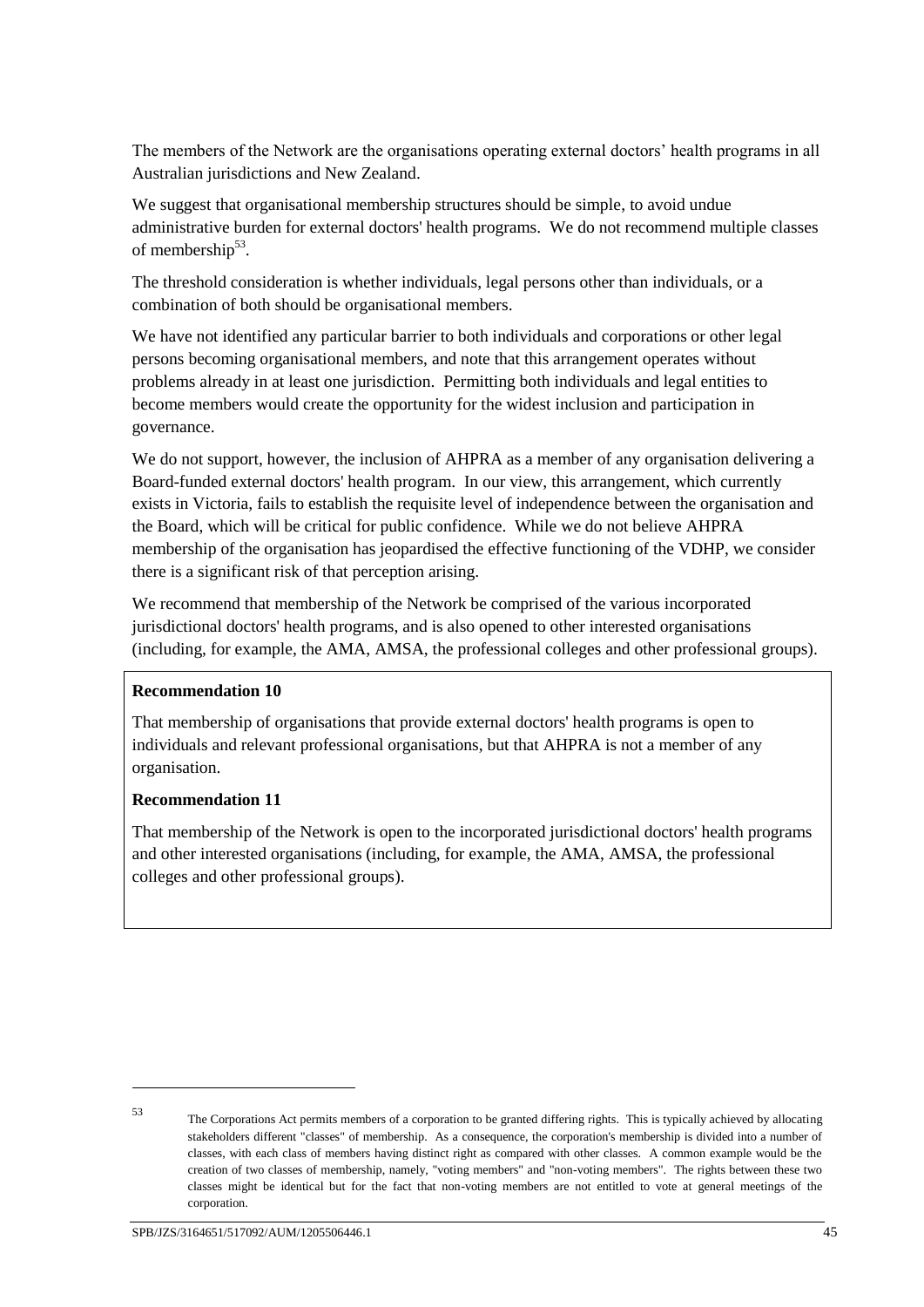## **11.4 Board size and composition**

A company limited by guarantee must have at least three directors but it is generally accepted that most Boards require a greater number of directors to function effectively and efficiently. If a board becomes too large, however, it may have difficulty operating efficiently and achieving the company's vision. A maximum board of between seven and nine directors is often proposed as ideal.

Boards/committees of managements of the organisations currently delivering external doctors' health programs are mainly but not exclusively composed of doctors.

In recent years, there has been a significant trend towards establishing boards on a skill-basis rather than on a representational or sectoral basis. A skill-based board is established primarily with a view to achieving the optimal balance of skills and experience at board level (as opposed to focussing on the representation of particular interests or stakeholders). This model is most closely aligned with current Australian directors' duties as well as the generally accepted principles of good corporate governance, as it seeks to optimize the composition and operations of the board so as to most effectively promote the interests and objects of the corporation. The preference for a skill-based board will usually be expressed with reference to a desired or mandated range of skills and experience to be included at board level.

The range of skills that we believe should be considered for inclusion in the skills-based boards of organisations delivering external doctors' health programs includes:

- medical professional, covering:
	- a range of career stages and workplace settings, from medical student through to independent doctor;
	- specialist skills in the management of impaired medical professionals; and
	- consumer (i.e. experience as a client of a doctors' health program);
- other health care professional (e.g. psychology);
- legal;
- clinical governance;
- financial:
- community advocacy;
- senior organisational management/governance.

We suggest that boards of external doctors' health programs and the Network should generally consist of a majority of experienced medical professionals with a meaningful complement of nonmedical professionals. All boards should include at least one community advocate who is not a health care professional.

A skill-based Board will often involve a specified number of board seats being filled by appointment rather than election. Most commonly, it will be left to the board to appoint directors to those seats, taking into account the current range of skills and experience represented at board level and any critical gaps from the board's perspective. While in rare cases that power might be granted to an 'outsider' (for example, a government department or agency or other funding partner), in such circumstances there is a risk of the director being perceived as a nominee director, and for that reason we do not recommend that model.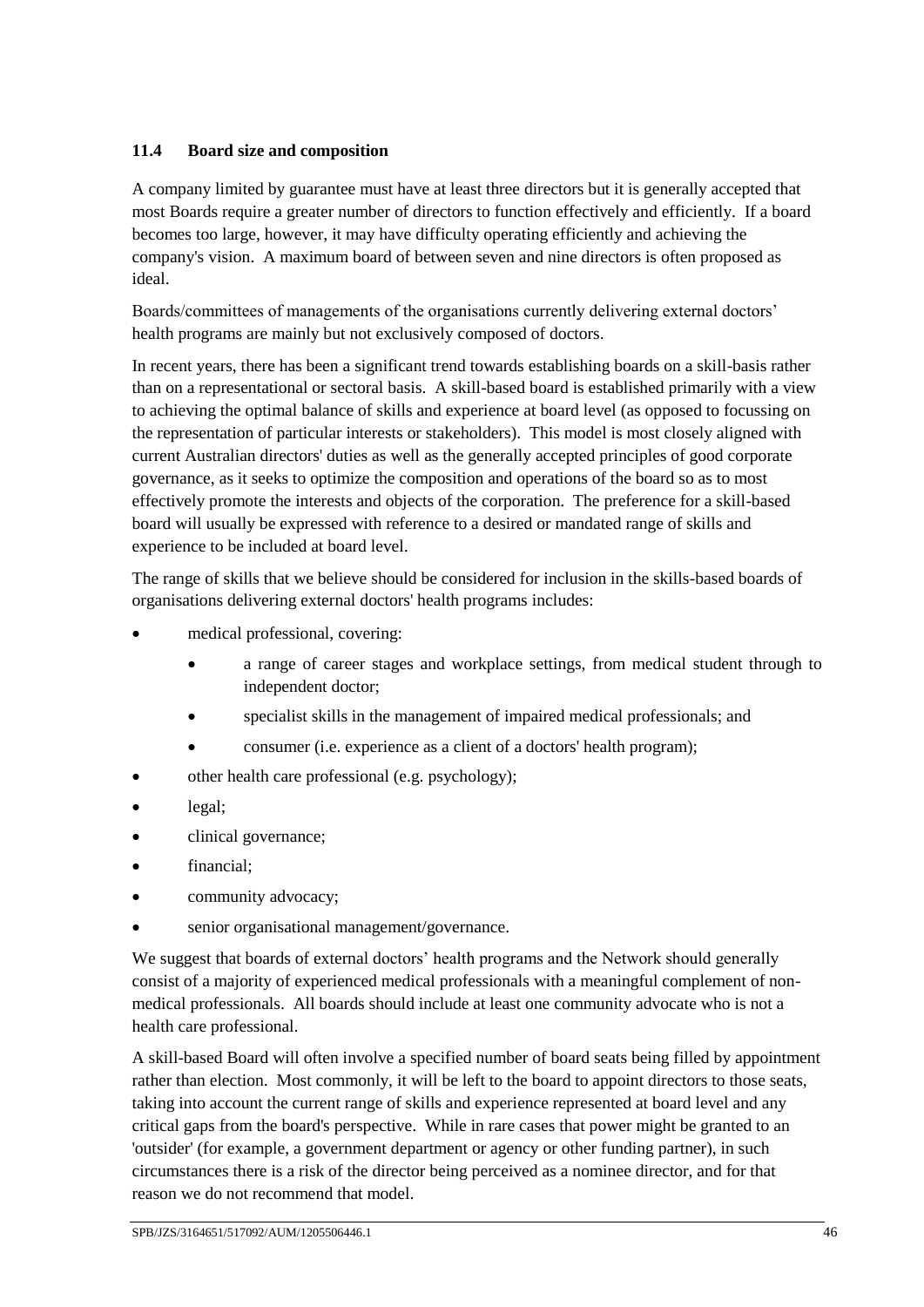### **11.5 Board remuneration**

While it is not uncommon for directors of not-for-profit organisations to receive a stipend or salary, in the context of the strong spirit of volunteerism that has traditionally characterised the delivery of external doctors' health programs, we recommend that directors are not remunerated. We do consider, however, that directors' reasonable expenses, including relevant continuing professional development expenses, should be supported. If a multi-organisational network is to be viable, governance costs will need to be maintained at a reasonable level.

#### **11.6 Protection for directors and officers**

In light of the strict duties and ever-increasing exposure to personal liability to which directors and other company officers are subject under Australian law, it will be important to establish comprehensive director and officer protection regime (over and above appropriate risk management and governance practices). Typical approaches include:

- Including appropriate provisions in the entity's Constitution.
- Entering into a 'Deed of Indemnity, Insurance and Access' with the directors and, potentially other officers of the company to offer them additional protection.
- Entrancing and maintaining appropriate directors' and officers' insurance to protect those individuals against liability while they hold office and for an agreed period thereafter.

It should be noted that these protection arrangements are regulated under the Corporations Act and other statutes and raise a number of complex legal issues, including the nature of the benefits to be provided and which organ of decision making should authorise a company's entry into such an arrangement (i.e. the board or the members in general meeting). These matters will need to be the subject of specific legal advice as the model is developed.

### **Recommendation 12**

That the Board requires organisations that deliver Board-funded doctors' health programs, and the Network, to establish:

- skills-based, volunteer boards of governance of between five and nine directors, including a meaningful quota of directors on each board who are not health professionals and at least one director on each Board who has expertise in community advocacy; and
- appropriate mechanisms to protect directors and officers from liability.

#### **Recommendation 13**

That directors of external doctors' health programs and the Network are not remunerated, but that their reasonable expenses, including professional development expenses, are supported.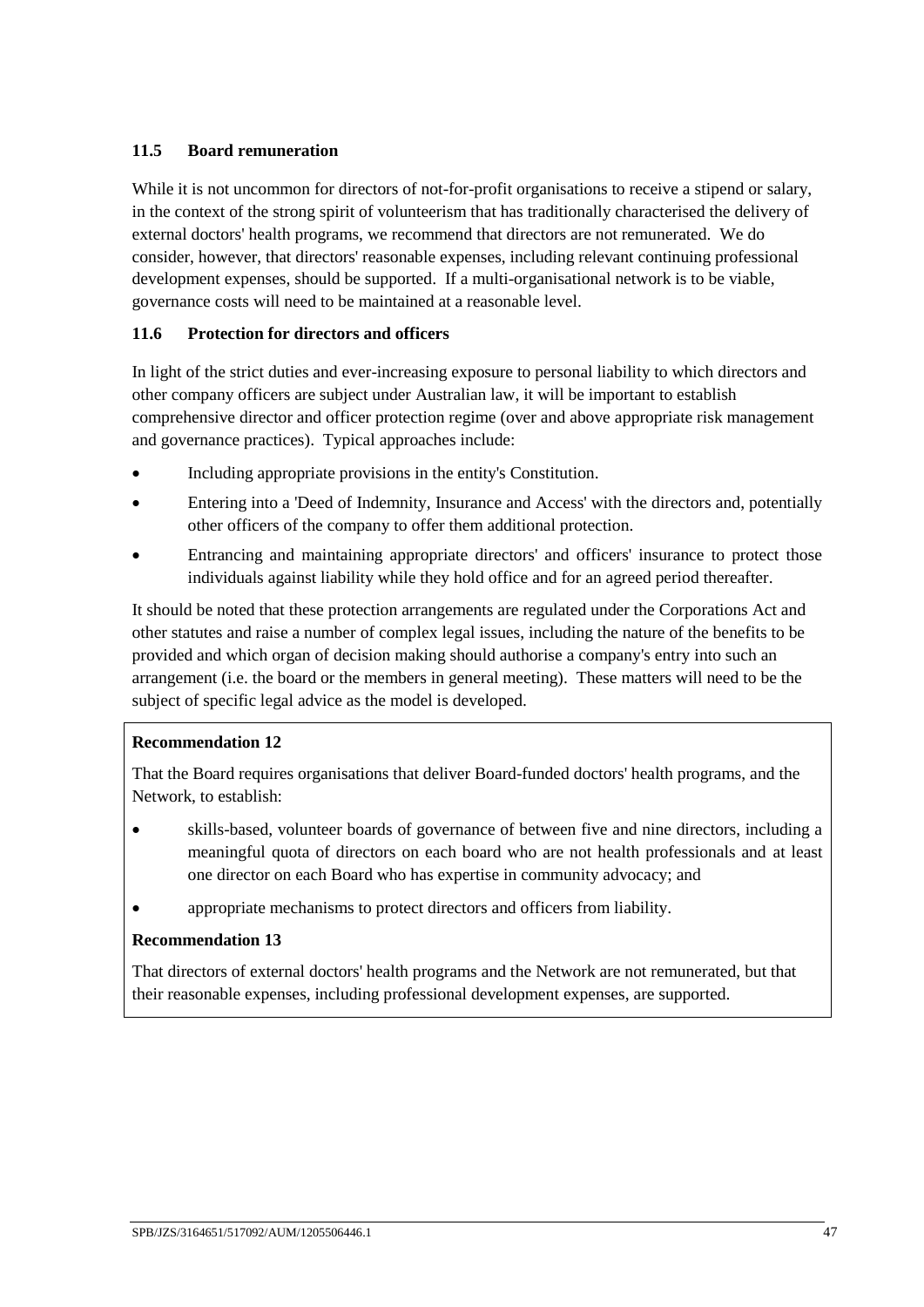### **12. FUNDING OPTIONS**

#### **12.1 Distribution of funding**

In this section, we provide advice on:

- 1. Current estimated activity statistics and costs.
- 2. Option A Proposed estimated statistics and resulting budget for a standard referral and follow up process for all States and Territories with case management continued in Victoria only for evaluation purposes, and centralisation of some functions.
- 3. Option B Proposed estimated statistics and resulting budget for a standard referral and follow up process for all States and Territories, with case management not funded in any jurisdiction, and centralisation of some functions.
- 4. Option C Profile to match a targeted budget if all States and Territories had access to case management and related services.

The following tables are provided

- 1. Current Estimated Statistics
- 2. Current Estimated Cost Structure
- 3. Modelled Annual Statistics Options A and B
- 4. Modelled Annual Costs Structure Options A and B
- 5. Unit costs Options A and B
- 6. Modelled Annual Statistics Option C
- 7. Modelled Annual Costs Structure Option C
- 8. Unit Costs Option C
- 9. Setup Costs Options A, B and C.

The serviced population remains constant. The models 'round up' the number of doctors and medical students (see Tables 10, 12 and 15 for details by State).

**Table 3: Current and potential serviced populations**

|                  | <b>Current</b> | <b>Option A</b> | <b>Option B</b> | <b>Option C</b> |
|------------------|----------------|-----------------|-----------------|-----------------|
| Doctors          | 73,942         | 75,500          | 75,500          | 75,500          |
| Medical students | 15,397         | 16,200          | 16,200          | 16,200          |
| Medical Schools  | 19             | 19              | 19              | 19              |

The level of activity is predicted to increase in Options A and B as more jurisdictions take on a formal approach with dedicated resources. Recorded activity levels are expected to more than double. Option C has more case management as the Victorian model would be applied in all jurisdictions (see Tables 10, 12 and 15 for details by State).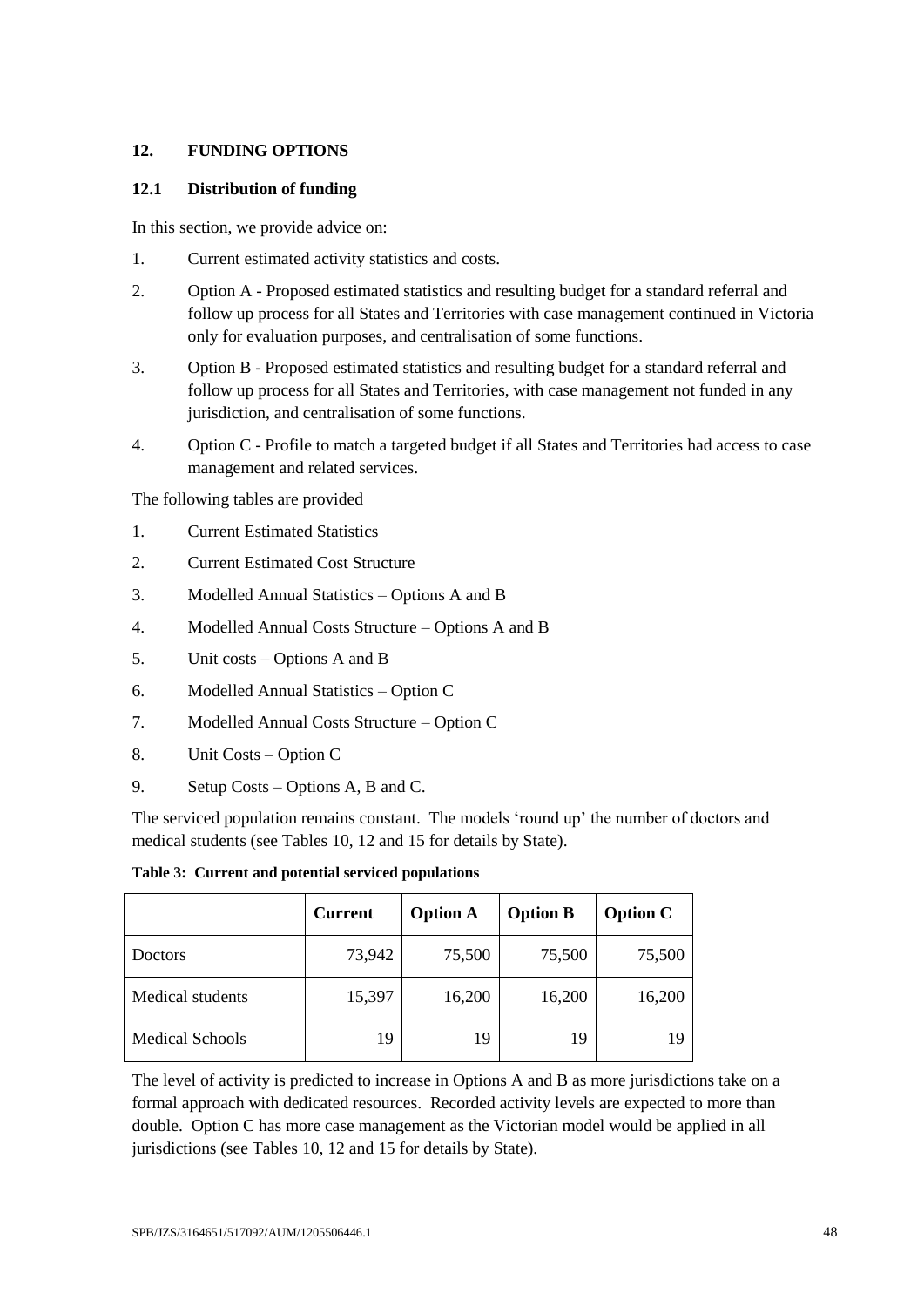|                 | <b>Current</b> | <b>Option A</b> | <b>Option B</b> | <b>Option C</b> |
|-----------------|----------------|-----------------|-----------------|-----------------|
| Contacts        | 800            | 1,640           | 1,640           | 1,640           |
| Follow up       | 1,080          | 2,050           | 2,050           | 2,050           |
| Case Management | 45             | 48              | ٠               | 180             |

**Table 4: Current and potential serviced client numbers**

The number of persons involved would increase in Options A and B and again in Option C. There would need to be more volunteers and more contracted human resources to run more formal programs, with the exception of SA where volunteer numbers are currently very high. Option B involves less people than Option A as the case management staff decrease. Because Option C is reduced to suit a budget the increase in psychologist case managers and clinical staff is off-set by a decrease in admin staff and medical directors (see Tables 10, 12 and 15 for details by State).

|                      | <b>Current</b> | <b>Option A</b> | <b>Option B</b> | <b>Option C</b> |
|----------------------|----------------|-----------------|-----------------|-----------------|
| Volunteers           | 111            | 65              | 65              | 65              |
| Board members        | 39             | 42              | 42              | 42              |
| Admin                | 4              | 7               | 6               | 6               |
| Psych case mgrs      | 2              | 2               |                 |                 |
| Clinical staff       | $\overline{2}$ | 1               | -               | 5               |
| Medical director     | $\overline{2}$ | 6               | 5               | 5               |
| <b>Total persons</b> | 160            | 123             | 118             | 130             |

| Table 5: Persons involved in service provision |
|------------------------------------------------|
|------------------------------------------------|

The real effect of the budget changes is best described by the changes in hours worked. The budget trade-off is less administrative and medical director time and more case management time. Because case management time is available there would be less need for admin staff and medical directors to be available. While Option C in more expensive, it is not a direct add-on of expenses but includes some substitution of expenses (see Tables 9, 12 and 15 for details by State).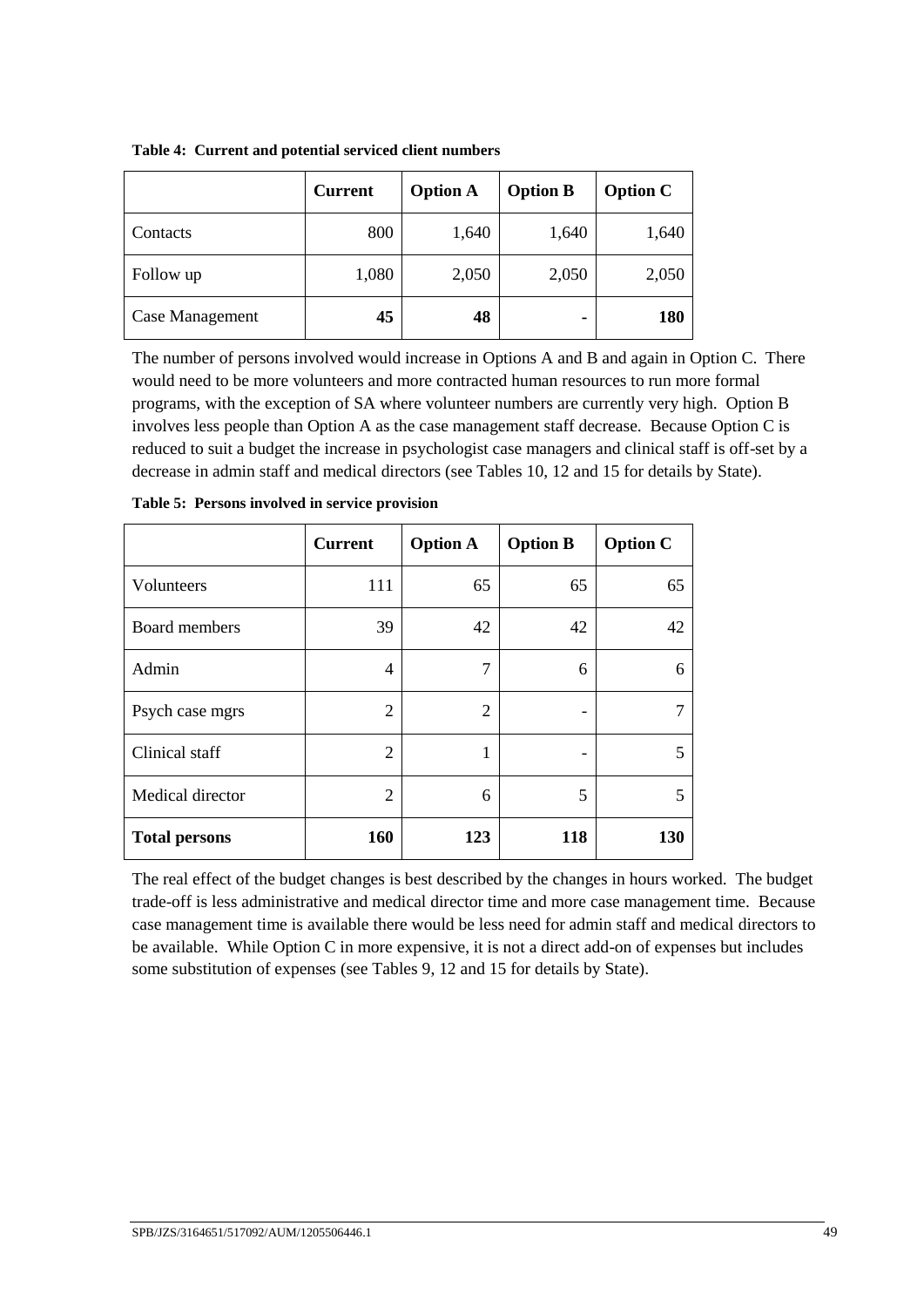|                     | <b>Current</b> | <b>Option A</b> | <b>Option B</b>          | <b>Option C</b> |
|---------------------|----------------|-----------------|--------------------------|-----------------|
| Volunteers          | 1,140          | 3,280           | 3,280                    | 3,280           |
| Board members       | 936            | 336             | 336                      | 336             |
| Admin               | 2,900          | 4,264           | 3,848                    | 3,536           |
| Projects            |                | 416             | 416                      | 416             |
| Psych case mgrs     | 2,560          | 2,330           | $\overline{\phantom{0}}$ | 7,072           |
| Clinical staff      | 640            | 874             | $\qquad \qquad$          | 1,643           |
| Medical director    | 600            | 3,016           | 2,808                    | 1,789           |
| <b>Hours</b> worked | 8,776          | 14,515          | 10,688                   | 18,072          |

**Table 6: Effective hours worked**

The total hours including volunteers would increase from around 8,800 to 14,500 nationally in Option A and to 18,100 in Option C. Option B would see a marginal net increase to 10,700 hours annually. In the first instance as a formal service is established in all States and Territories the administration and medical director hours are the most significant increases with some project hours for education materials and evaluation. For Option C the increase is related to case management.

The current cost of services is largely understated because of the provision of services in kind with support from state medical associations and a largely informal approach that is not documented in states other than Victoria and SA. The current cost structure in Victoria is a combination of referrals and case management and the provision of some clinical services. The current cost in SA is inflated by the provision of clinical services and other project costs. The financial statements in SA show current costs in excess of \$300K per annum while the proposed budget is around \$190K per annum, which is marginally higher with the standardised model cost in Option A.

The current cost of services is estimated at less than \$1.0 million. This figure is distorted by a combination of case management and referral costs in Victoria and start-up, clinical and referral costs in SA. Against this the costs for NSW, Queensland and the ACT are understated by the fact that services are supported and the costs are not fully disclosed and that TAS and NT do not have recognised programs (see Tables 11, 13 and 16 for details by State).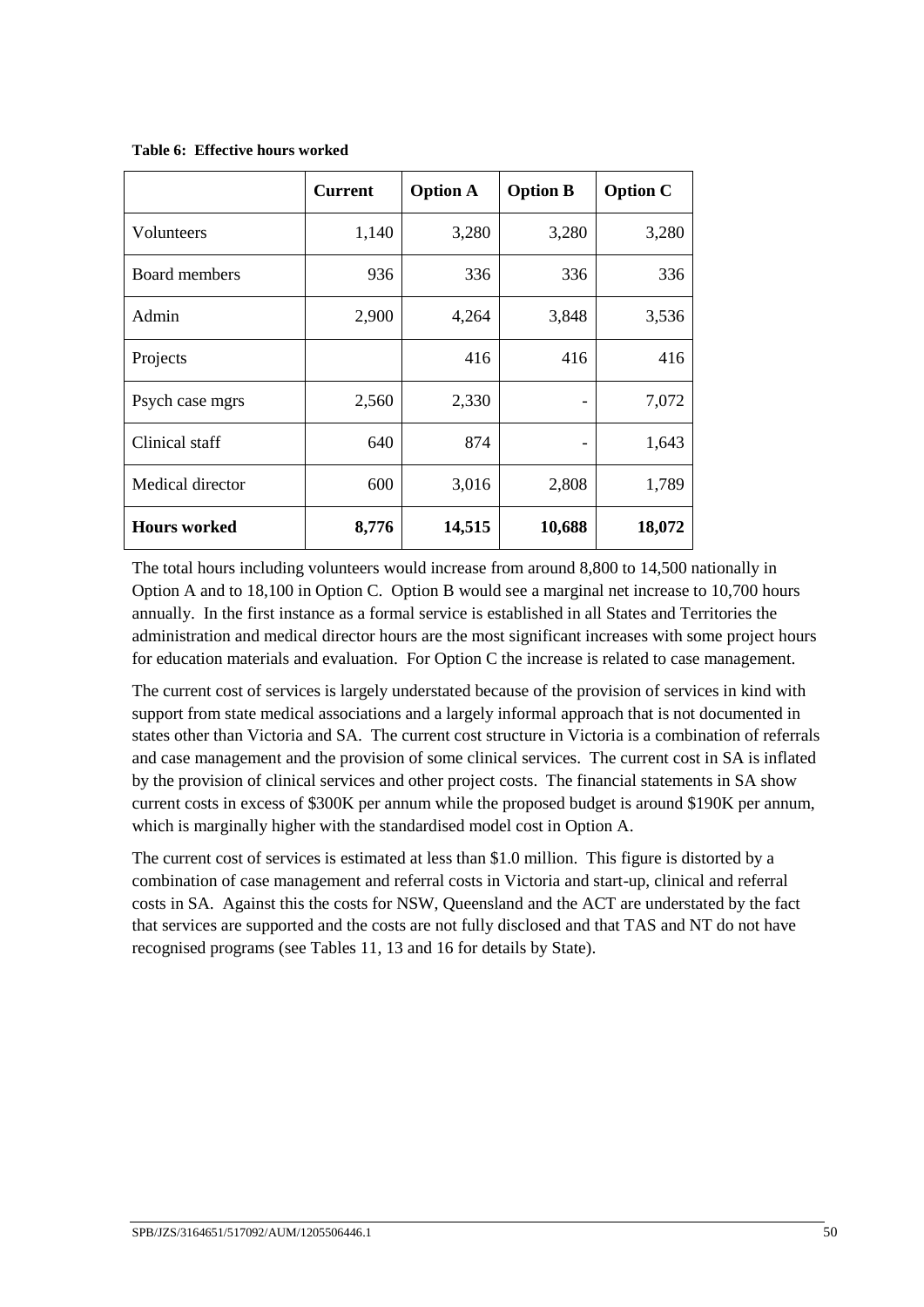#### **Table 7: Cost structure**

|                    | <b>Current</b> | <b>Option A</b> | <b>Option B</b> | <b>Option C</b> |
|--------------------|----------------|-----------------|-----------------|-----------------|
|                    | \$000          | \$000           | \$000           | \$000           |
| Human resources    | 784.6          | 1,154.2         | 798.4           | 1,351.6         |
| Purchased services | 205.3          | 583.4           | 508.0           | 583.4           |
| <b>Total costs</b> | 989.9          | 1,737.7         | 1,306.3         | 1,935.1         |

Providing a formal service in every state with a case management service in Victoria and combined services in Victoria/Tasmania, NSW/ACT and SA/NT will require a budget of \$1.7 million (Table 7). Included in the \$1.7 million is \$400K of case management costs for Victoria and \$125K of costs for the Network including projects and call centre costs. It would be logical to align the Network with one of the established states.

Human resources (HR) costs are based on using an hourly rate for all staff utilised, inclusive of insurance, leave and on-costs and are paid for hours worked. Using this approach staff can be shared with other bodies and/or contracted through other institutions that have established employment procedures to take care of fringe benefits and other taxation requirements. It also allows each service to contract directly with persons who have registered Australian Business Numbers and contract their services to other parties. The nature of the service being provided is that persons will have experience in the medical field and will also be working in other fields. The doctors' health program is about volunteers and experienced persons working in health providing access to a range of persons depending on the skill set required at the time. HR practices need to be aware of this.

The hourly rates used in the budget model are as follows:

#### **Table 8: Hourly rates**

|                         | <b>Hourly Rate</b> |
|-------------------------|--------------------|
| Admin                   | \$45               |
| Projects                | \$50               |
| <b>Psych Case Mgrs</b>  | \$80               |
| <b>Clinical Staff</b>   | \$125              |
| <b>Medical Director</b> | \$200              |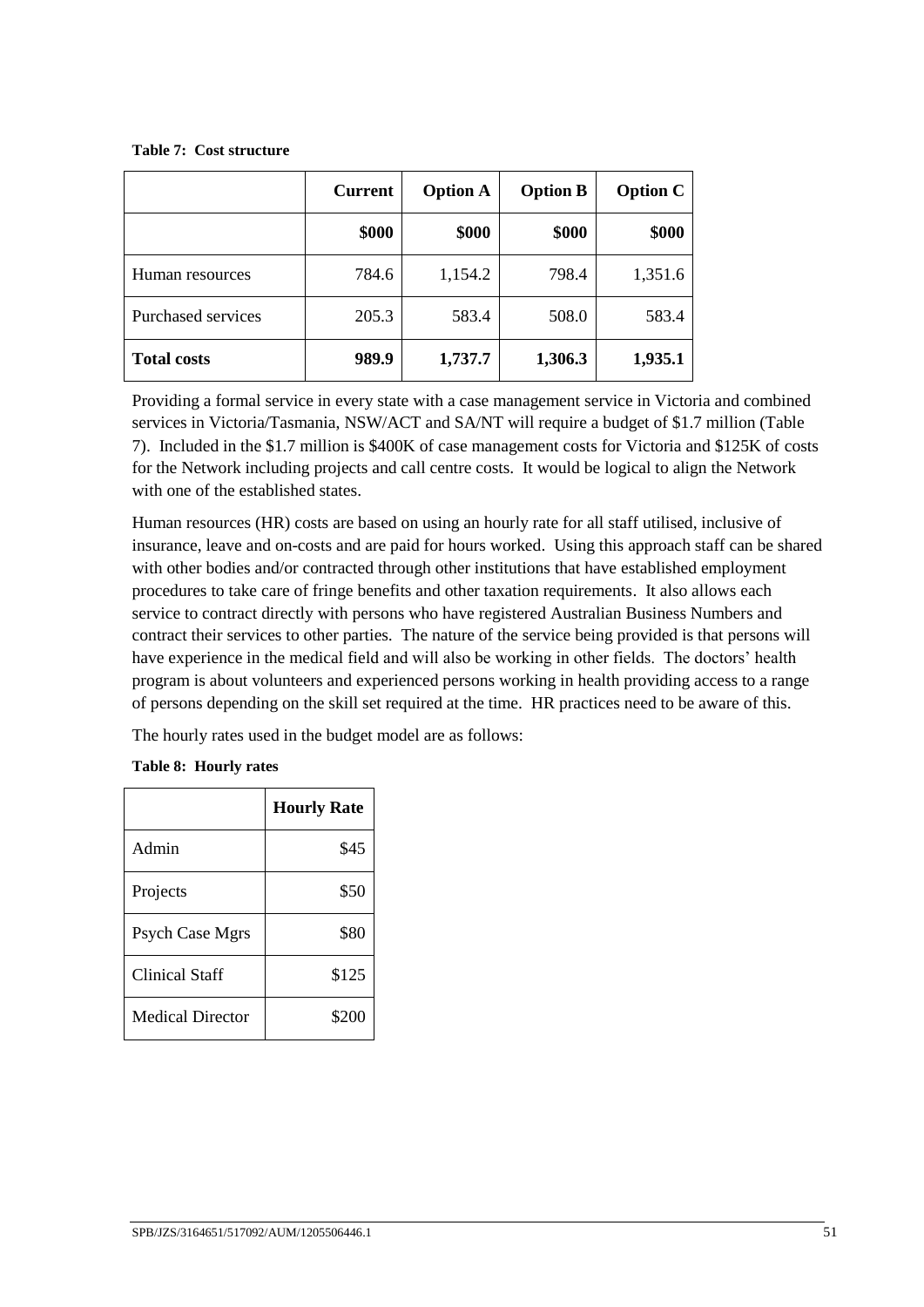The purchased service costs are based on the following assumptions:

- Office rental is based on a co-location of offices. The cost is based on \$12K per annum for every 1,600 hours of effective work. This will work well as a cost share for collocated services. It is generous as it is effectively \$120K per annum for 10 full time effective staff.
- Office expenses are set at 50% of rental costs.
- Legal, accounting and insurance costs are set at 5% of HR costs.
- IT and equipment costs are set at 7.5% of HR costs
- Education costs are based on 4 visits to each medical school per annum at a cost of \$2,500 per visit. This includes time, travel and materials.
- The call centre is an annual fee to have access to call centre facilities in times when volunteers are not available. This is based on the SA budget.
- Advertising is based on \$1 per medical professional in each state per annum.
- Telephone and computers are based on annual costs per annum for each person's working hours.
- Travel is a fixed amount.
- An amount of \$400 per volunteer per annum to cover costs or provide CPD.
- An amount of \$100 per board member per meeting to cover costs.

It should also be noted that only costs have been included in the budget. There will be revenue opportunities available in each State and Territory. Excluding these revenue opportunities recognises the fact that charging for services may discourage the use of services and that the Medicare billing system will only partially off-set costs and may create confidentiality concerns. Nevertheless the following opportunities exist to stretch the budget further to provide more worked hours or more education services:

- Co-payments for services offered.
- Billing Medicare for case management plans.
- Donations.
- Interest on invested funds.

In order to achieve a balanced budget some costs have been altered in Option C. Education, telephone and computer costs have been reduced along with some HR admin and medical director costs when case management HR costs have been added.

The unit cost of the service utilise the service. This should increase to around 2% if services are formalised and promoted in makes for interesting comparisons and reasons why the efficacy of the service should be evaluated.

It is estimated that currently less than 1% of medical professionals utilise services in all States and Territories. The cost per contact is around \$1,200 currently and will remain around \$1,200 in option C. The cost per contact drops in Option A because only one State is providing a case management service. In Option B where there is no case management the cost per contact drops to \$800.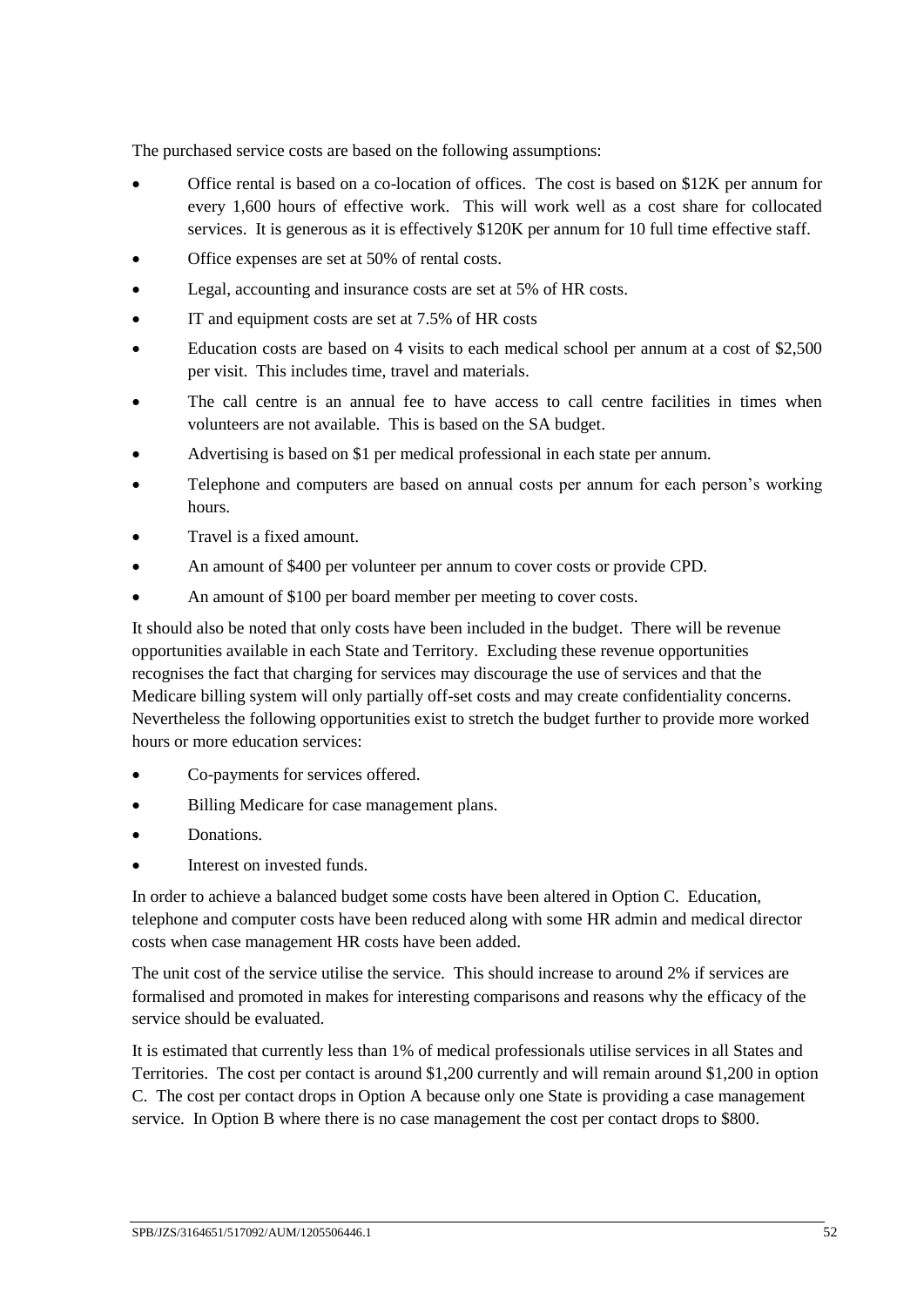|                                                 | <b>Current</b> | <b>Option A</b> | <b>Option B</b> | <b>Option C</b> |
|-------------------------------------------------|----------------|-----------------|-----------------|-----------------|
| Contacts per medical<br>professional population | 0.9%           | 1.8%            | 1.8%            | 1.8%            |
| Cost per contact                                | \$1,237.38     | \$1,059.56      | \$796.53        | \$1,172.21      |
| Cost per medical professional                   | \$11.08        | \$18.95         | \$14.25         | \$20.96         |

**Table 9: Contacts and costs per medical professional**

The cost for all medical professionals (see Tables 14 and 17) is currently \$11 per person. This will rise to \$19 if better access is provided nationally and around \$21 per person is access is provided to all along with case management to around 180 people annually. The cost without case management will be around \$14 per medical professional including students.

For a cost of around \$1.7 to \$1.9 million per annum for external doctors' health programs it will be important to measure the efficacy in terms of economic as well as social outcome. There are several measures of efficacy that could be measured on an economic basis, for example:

- Does case management return health professionals to partial or full function more effectively than occurs through reliance on external services or regulatory approaches alone? This could be measured by levels of practice income generated before, during and after services are provided.
- Does the program diminish costs for both the individual and professional bodies? What are regulatory and legal costs with and without the external doctors' health program and case management services?
- What is the cost of reputation management to the sector in the absence of well utilised services?
- Are reputation management, public relations, regulatory burden and legal costs in Victoria and SA more favourable than in other states because they have more formal programs?

Set up costs for the national system have largely been incurred for VIC and SA. New processes and contracts will need to be established for NSW, Queensland and the ACT. A one-off cost for equipment would be incurred in NSW, Queensland and the ACT and additional costs would be incurred in SA if Option C was established. These costs are estimated in Table 18.

#### **Recommendation 14**

That the Board:

- funds external doctors' health programs for the first three years in accordance with the distribution presented in **[Table 13](#page-58-0)** of this report to a total of \$1.7 million in year one with an appropriate escalation for inflation in subsequent years; and
- notes the higher cost of providing case management and related services to all jurisdictions in the future.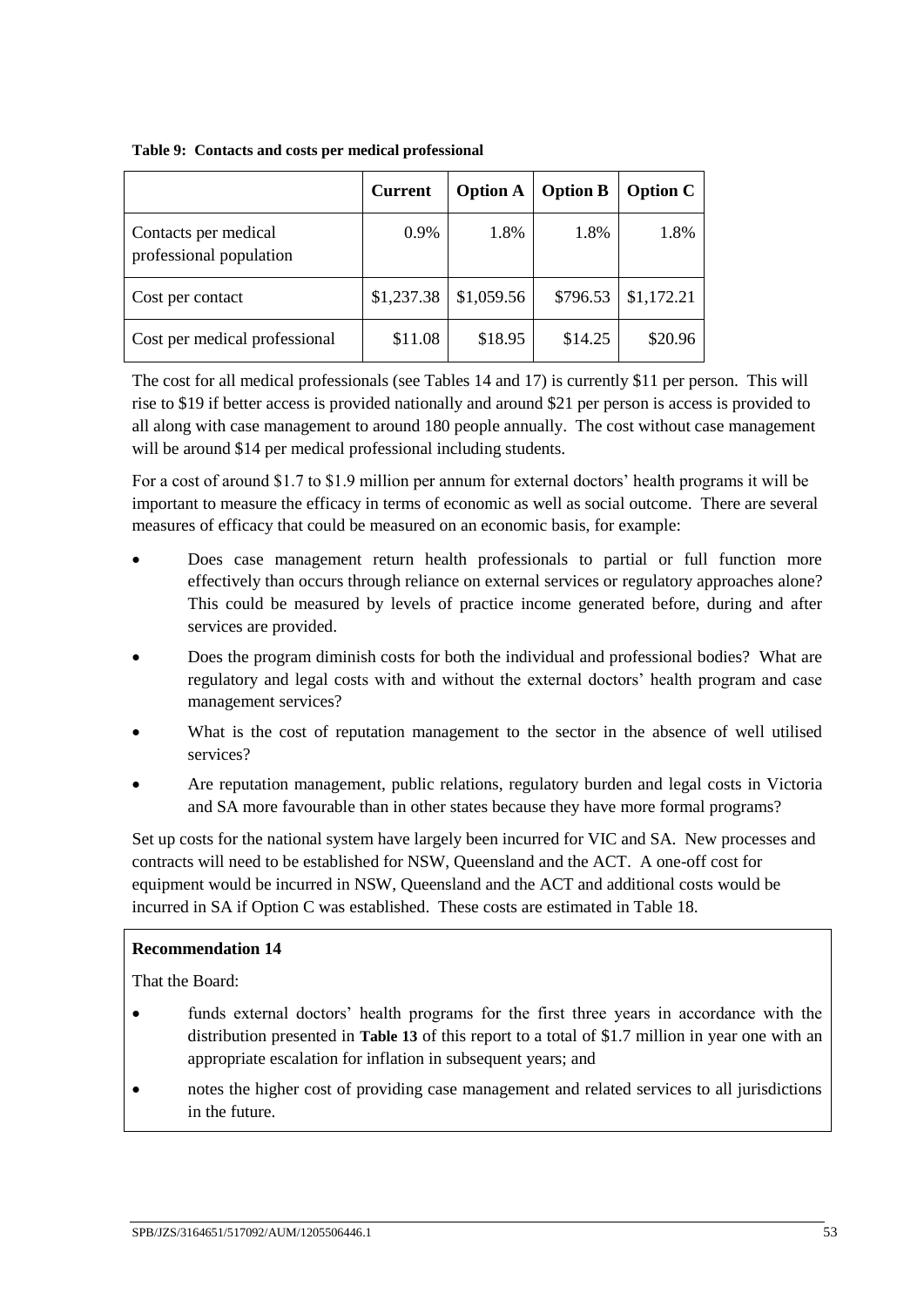| Table 10: Current estimated statistics |
|----------------------------------------|
|----------------------------------------|

| <b>Annual statistics</b>         | <b>VIC</b>     | <b>TAS</b>               | <b>NSW</b>               | <b>ACT</b>               | <b>SA</b>      | <b>NT</b>      | <b>WA</b>                | QLD                      | <b>AUST</b>    |
|----------------------------------|----------------|--------------------------|--------------------------|--------------------------|----------------|----------------|--------------------------|--------------------------|----------------|
| Clinicians                       | 18,106         | 1,709                    | 23,819                   | 1,374                    | 5,963          | 895            | 7,237                    | 14,839                   | 73,942         |
| Medical students                 | 3,770          | 356                      | 4,960                    | 286                      | 1,428          |                | 1,507                    | 3,090                    | 15,397         |
| <b>Medical Schools</b>           | 3              |                          | 6                        | $\mathbf{1}$             | $\overline{c}$ |                | $\overline{2}$           | 4                        | 19             |
| <b>Clients</b>                   |                |                          |                          |                          |                |                |                          |                          |                |
| Contacts                         | 300            |                          | 120                      | 30                       | 240            |                | 40                       | 70                       | 800            |
| Follow up                        | 540            |                          |                          |                          | 540            |                |                          |                          | 1,080          |
| Case Management                  | 45             |                          |                          |                          |                |                |                          |                          | 45             |
| Number of<br>persons<br>involved | <b>VIC</b>     | <b>TAS</b>               | <b>NSW</b>               | <b>ACT</b>               | <b>SA</b>      | NT             | <b>WA</b>                | QLD                      | <b>AUST</b>    |
| Volunteers                       | $\overline{2}$ | $\overline{\phantom{0}}$ | 20                       | 1                        | 44             |                | $\overline{4}$           | 40                       | 111            |
| <b>Board Members</b>             | 9              | $\blacksquare$           | 13                       | $\blacksquare$           | $\tau$         | $\blacksquare$ | $\blacksquare$           | 10                       | 39             |
| Admin                            |                | $\overline{\phantom{0}}$ |                          | $\overline{\phantom{a}}$ |                |                |                          |                          | 4              |
| Psych Case Mgrs                  | $\overline{2}$ | $\overline{\phantom{0}}$ |                          | $\overline{\phantom{0}}$ |                |                |                          |                          | $\overline{2}$ |
| <b>Clinical Staff</b>            |                |                          |                          | $\overline{\phantom{0}}$ |                |                |                          | $\overline{\phantom{a}}$ | $\overline{2}$ |
| <b>Medical Director</b>          |                | $\overline{\phantom{a}}$ | $\overline{\phantom{a}}$ | $\blacksquare$           |                | $\blacksquare$ | $\overline{\phantom{a}}$ | $\overline{\phantom{a}}$ | 2              |
| <b>Total Persons</b>             | 16             |                          | 34                       |                          | 54             |                | 4                        | 51                       | 160            |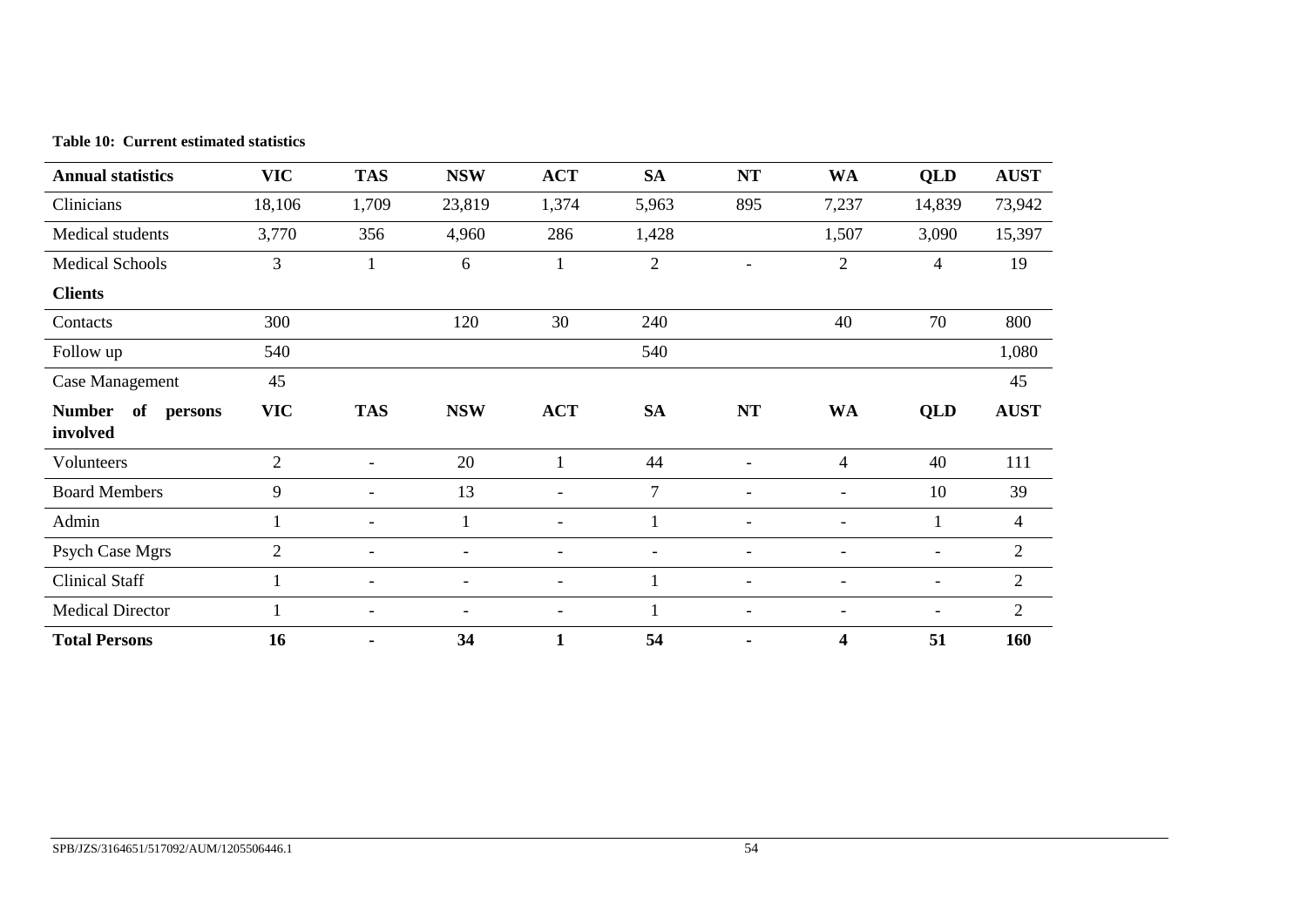| <b>Effective hours</b>  | <b>VIC</b> | <b>TAS</b>               | <b>NSW</b> | <b>ACT</b>               | <b>SA</b>                | <b>NT</b>                | WA                       | QLD | <b>AUST</b> |
|-------------------------|------------|--------------------------|------------|--------------------------|--------------------------|--------------------------|--------------------------|-----|-------------|
| worked per annum        |            |                          |            |                          |                          |                          |                          |     |             |
| Volunteers              | 40         |                          | 240        | 40                       | 600                      |                          | 80                       | 140 | 1,140       |
| <b>Board Members</b>    | 216        | $\overline{\phantom{a}}$ | 312        | $\overline{\phantom{a}}$ | 168                      | $\overline{\phantom{a}}$ | $\overline{\phantom{a}}$ | 240 | 936         |
| Admin                   | 1,600      |                          | 250        |                          | 800                      |                          | $\overline{\phantom{a}}$ | 250 | 2,900       |
| Psych Case Mgrs         | 2,560      |                          |            |                          |                          |                          |                          |     | 2,560       |
| <b>Clinical Staff</b>   | 640        |                          |            |                          | $\overline{\phantom{0}}$ |                          |                          |     | 640         |
| <b>Medical Director</b> | 400        |                          |            |                          | 200                      |                          |                          |     | 600         |
| <b>Total Hours</b>      | 5,456      | ۰                        | 802        | 40                       | 1,768                    | ٠                        | 80                       | 630 | 8,776       |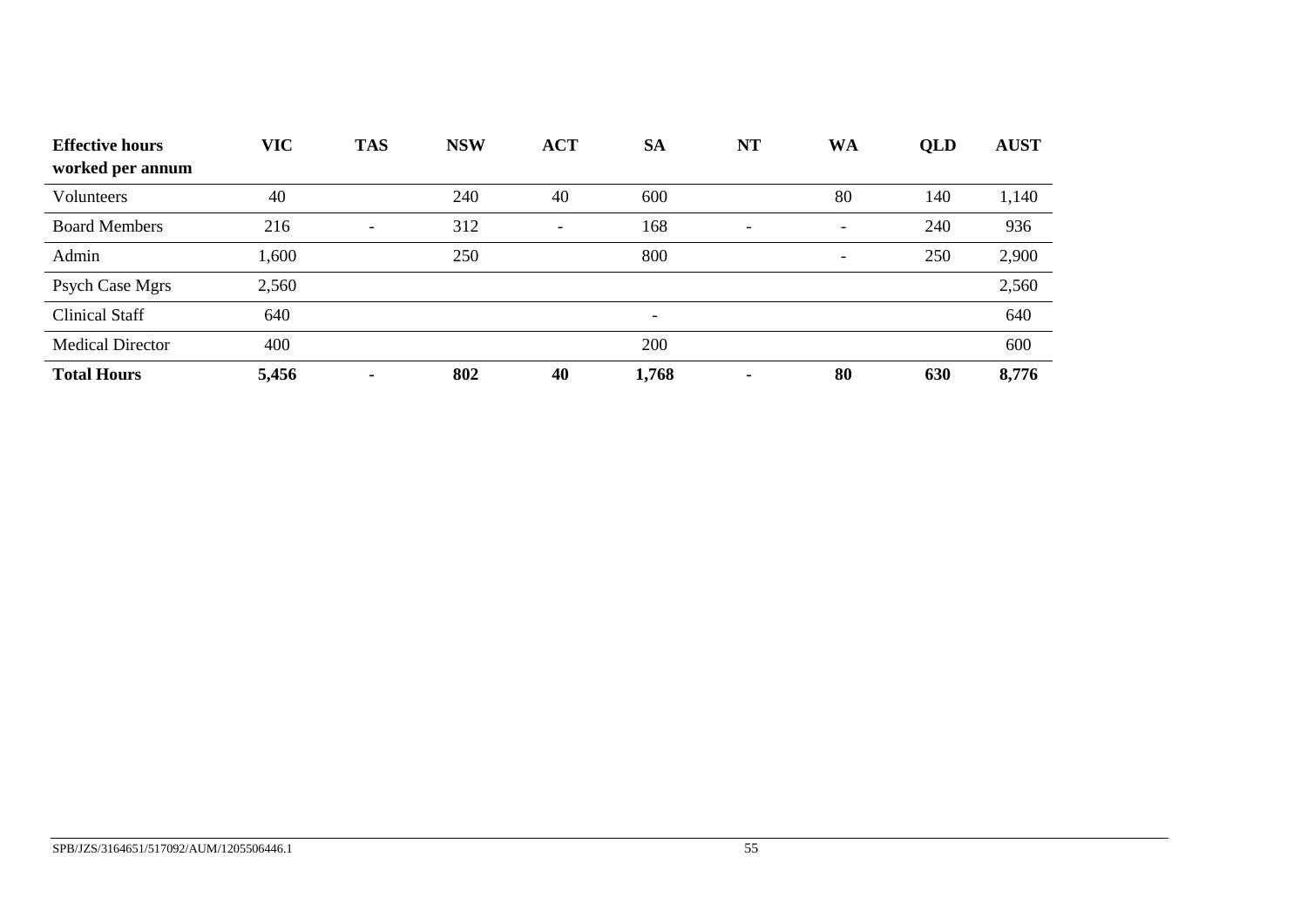|                           | <b>VIC</b>               | <b>TAS</b>               | <b>NSW</b>               | <b>ACT</b>               | <b>SA</b>      | <b>NT</b>                | <b>WA</b>                | <b>QLD</b>               | <b>AUST</b> |
|---------------------------|--------------------------|--------------------------|--------------------------|--------------------------|----------------|--------------------------|--------------------------|--------------------------|-------------|
| <b>Annual expenditure</b> | \$000                    | \$000                    | \$000                    | \$000                    | \$000          | \$000                    | \$000                    | \$000                    | \$000       |
| <b>HR</b> costs           |                          |                          |                          |                          |                |                          |                          |                          |             |
| Volunteers                | 0.2                      | $\blacksquare$           | 2.0                      | $\overline{a}$           | 4.2            |                          | 0.4                      | 4.0                      | 10.8        |
| <b>Board Members</b>      | 0.9                      | $\overline{\phantom{a}}$ | 1.3                      | $\overline{\phantom{a}}$ | 16.0           | $\blacksquare$           | $\blacksquare$           | 1.0                      | 19.2        |
| Admin                     | 72.0                     | $\overline{\phantom{0}}$ | 11.3                     | $\blacksquare$           | 37.5           | $\overline{\phantom{0}}$ | $\blacksquare$           | 11.3                     | 132.0       |
| Projects                  | $\overline{a}$           | $\blacksquare$           | $\overline{\phantom{a}}$ | $\blacksquare$           | 40.0           |                          | $\blacksquare$           | $\overline{\phantom{a}}$ | 40.0        |
| Psych Case Mgrs           | 243.2                    | $\overline{\phantom{0}}$ | $\overline{a}$           | $\overline{\phantom{a}}$ | $\blacksquare$ |                          |                          | $\overline{\phantom{a}}$ | 243.2       |
| <b>Clinical Staff</b>     | 118.4                    | $\overline{a}$           | $\overline{a}$           | $\overline{a}$           | 96.0           |                          |                          | $\blacksquare$           | 214.4       |
| <b>Medical Director</b>   | 90.0                     | $\overline{\phantom{a}}$ |                          | $\overline{\phantom{a}}$ | 35.0           | $\overline{\phantom{a}}$ |                          | $\overline{\phantom{a}}$ | 125.0       |
| <b>Total HR</b>           | 524.7                    | $\blacksquare$           | 14.6                     | $\blacksquare$           | 228.7          | $\blacksquare$           | 0.4                      | 16.3                     | 784.6       |
| <b>Purchased services</b> |                          |                          |                          |                          |                |                          |                          |                          |             |
| <b>Office Rental</b>      | 20.0                     | $\overline{a}$           | 1.0                      | 2.5                      | 20.0           |                          | $\blacksquare$           | 2.0                      | 45.5        |
| Office Exp                | 2.0                      | $\overline{\phantom{a}}$ | 0.1                      | 0.2                      | 22.3           | $\overline{\phantom{a}}$ | $\overline{\phantom{a}}$ | 0.1                      | 24.7        |
| Legal Acct' Ins           | 5.0                      | $\overline{\phantom{a}}$ | 2.0                      | 0.5                      | 6.2            |                          | $\blacksquare$           | 0.5                      | 14.2        |
| IT and Equipment          | 0.5                      | $\overline{\phantom{a}}$ | 0.1                      | 0.2                      | 32.6           | $\blacksquare$           | $\overline{\phantom{a}}$ | 0.1                      | 33.5        |
| Education                 | $\overline{\phantom{a}}$ | $\qquad \qquad -$        | $\blacksquare$           | $\blacksquare$           | 25.0           |                          |                          | $\overline{\phantom{a}}$ | 25.0        |
| Call Centre               | ۰                        | $\overline{\phantom{a}}$ | $\overline{\phantom{a}}$ | $\overline{\phantom{a}}$ | 5.8            | $\overline{\phantom{0}}$ | $\blacksquare$           | $\overline{\phantom{a}}$ | 5.8         |
| Phone                     | 1.5                      | $\overline{\phantom{a}}$ | 0.1                      | 0.3                      | 1.7            |                          |                          | 0.1                      | 3.7         |
| Computers                 | 1.5                      | $\blacksquare$           | 0.1                      | 0.3                      | $\equiv$       |                          | $\blacksquare$           | 0.1                      | 2.0         |
| Travel                    | 5.0                      | $\blacksquare$           | 3.5                      | $\overline{\phantom{a}}$ | 10.0           |                          | $\blacksquare$           | 3.5                      | 22.0        |
| Advertising               | 5.0                      | $\overline{\phantom{0}}$ | 3.0                      | $\overline{\phantom{a}}$ | 19.0           | $\overline{\phantom{a}}$ | $\blacksquare$           | 2.0                      | 29.0        |
| <b>Total services</b>     | 40.5                     | $\blacksquare$           | 9.9                      | 3.9                      | 142.6          | $\blacksquare$           | $\blacksquare$           | 8.4                      | 205.3       |
| <b>Total expenses</b>     | 565.2                    | $\blacksquare$           | 24.5                     | 3.9                      | 371.3          | $\blacksquare$           | 0.4                      | 24.7                     | 989.9       |

**Table 11: Current estimated costs structure for doctors' health programs 2012-13**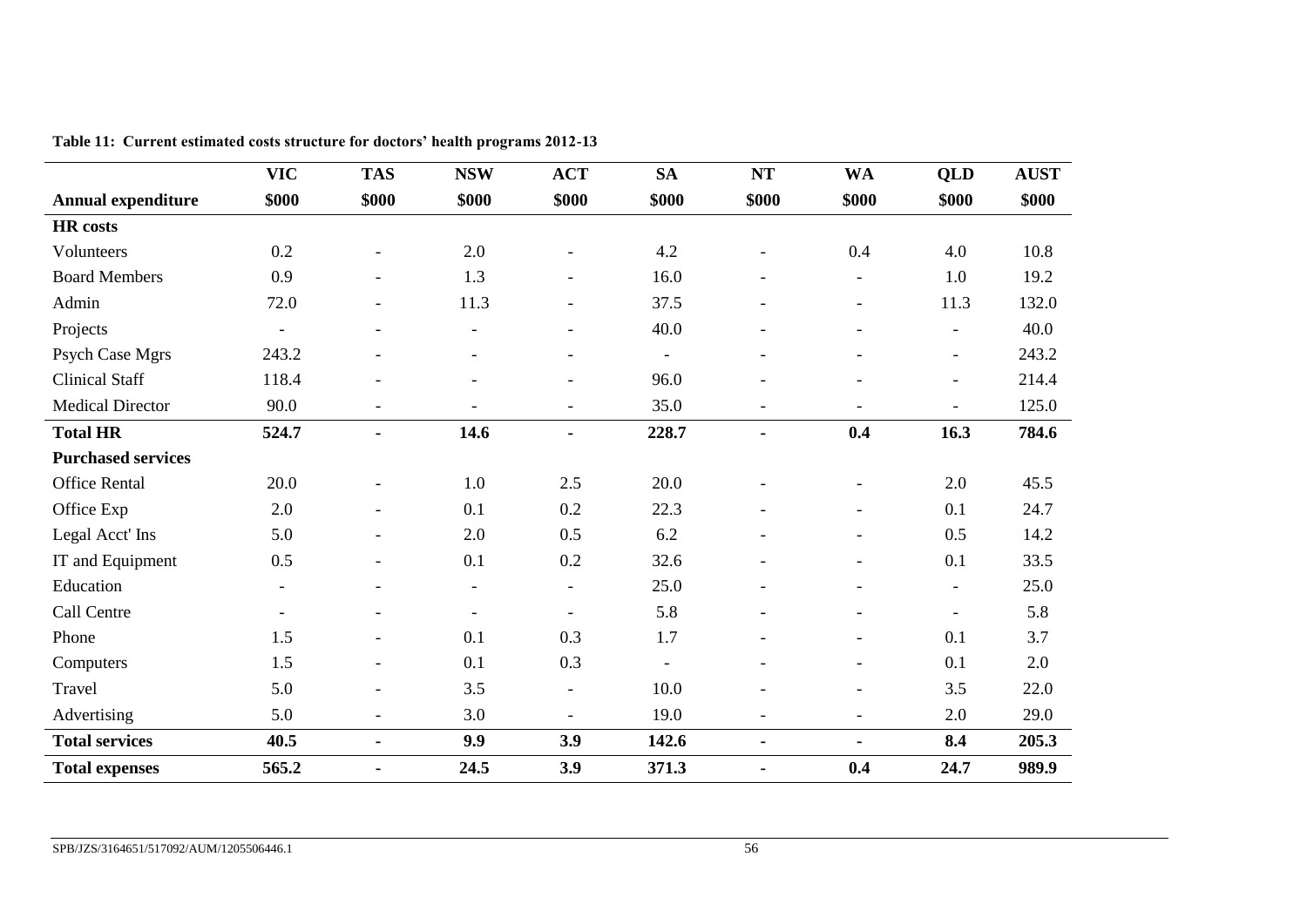|  |  |  | Table 12: Model annual statistics – options A and B |  |  |
|--|--|--|-----------------------------------------------------|--|--|
|--|--|--|-----------------------------------------------------|--|--|

<span id="page-58-0"></span>

|                                | <b>National</b>          | <b>VIC</b>       | <b>VIC</b>               | <b>NSW</b>                              | <b>SA</b>                | <b>WA</b>      | <b>QLD</b>               | <b>AUST</b>    |
|--------------------------------|--------------------------|------------------|--------------------------|-----------------------------------------|--------------------------|----------------|--------------------------|----------------|
| <b>Annual statistics model</b> | Direct'                  | <b>Case Mgt</b>  | <b>TAS</b>               | <b>ACT</b>                              | $\bf NT$                 |                |                          |                |
| Clinicians                     |                          |                  | 20,000                   | 26,000                                  | 7,000                    | 7,500          | 15,000                   | 75,500         |
| Medical students               |                          |                  | 4,500                    | 5,500                                   | 1,600                    | 1,500          | 3,100                    | 16,200         |
| <b>Medical Schools</b>         |                          |                  | $\overline{4}$           | $\tau$                                  | $\boldsymbol{2}$         | $\overline{2}$ | $\overline{4}$           | 19             |
| <b>Clients</b>                 |                          |                  |                          |                                         |                          |                |                          |                |
| Contacts                       |                          |                  | 440                      | 560                                     | 160                      | 160            | 320                      | 1,640          |
| Follow up                      |                          | 550              |                          | 700                                     | 200                      | 200            | 400                      | 2,050          |
| Case Management                |                          | 48               |                          |                                         |                          |                |                          | 48             |
|                                |                          |                  |                          | <b>Number of Persons Involved</b>       |                          |                |                          |                |
| Volunteers                     |                          |                  | 15                       | 15                                      | $10\,$                   | 10             | 15                       | 65             |
| <b>Board Members</b>           | 8                        |                  | $8\,$                    | $8\,$                                   | $\sqrt{5}$               | 5              | $8\,$                    | $42\,$         |
| Admin                          | 1                        | $\mathbf{1}$     | 1                        | $\mathbf{1}$                            | $\mathbf{1}$             | 1              | $\mathbf{1}$             | $\tau$         |
| Psych Case Mgrs                |                          | $\boldsymbol{2}$ |                          |                                         |                          |                |                          | $\overline{2}$ |
| <b>Clinical Staff</b>          |                          | $\mathbf{1}$     |                          |                                         |                          |                |                          | 1              |
| Medical Director               |                          | $\mathbf{1}$     | $\mathbf{1}$             | $\mathbf{1}$                            | $\mathbf{1}$             | $\mathbf{1}$   | $\mathbf{1}$             | 6              |
|                                |                          |                  |                          | Days per week                           |                          |                |                          |                |
| Admin Support                  | 1.0                      | 1.0              | 2.25                     | 2.5                                     | $1.0\,$                  | $1.0\,$        | 1.5                      | 10.25          |
| Projects                       | 1.0                      |                  |                          |                                         |                          |                |                          | 1.0            |
| Psych Case Mgrs                |                          | $8.0\,$          |                          |                                         |                          |                |                          | 8.0            |
| <b>Clinical Staff</b>          |                          | 3.0              |                          |                                         |                          |                |                          | 3.0            |
| Medical Director               | 0.5                      | $0.5\,$          | 1.5                      | 1.75                                    | 1.0                      | $1.0\,$        | $1.0\,$                  | 7.25           |
|                                |                          |                  |                          | <b>Effective Hours Worked per Annum</b> |                          |                |                          |                |
| Volunteers                     |                          |                  | 800                      | 1,120                                   | 320                      | 320            | 640                      | 3,280          |
| <b>Board Members</b>           | 64                       | $\blacksquare$   | 64                       | 64                                      | 40                       | 40             | 64                       | 336            |
| Admin                          | 416                      | 416              | 936                      | 1,040                                   | 416                      | 416            | 624                      | 4,264          |
| Projects                       | 416                      |                  |                          |                                         |                          |                |                          | 416            |
| Psych Case Mgrs                | $\overline{\phantom{a}}$ | 2,330            | $\overline{\phantom{m}}$ | $\overline{a}$                          | $\overline{\phantom{a}}$ |                | $\overline{\phantom{a}}$ | 2,330          |
| <b>Clinical Staff</b>          | $\sim$                   | 874              |                          |                                         |                          |                | $\sim$                   | 874            |
| Medical Director               | 208                      | 208              | 624                      | 728                                     | 416                      | 416            | 416                      | 3,016          |
|                                | 1,104                    | 3,827            | 2,504                    | 2,952                                   | 1,192                    | 1,192          | 1,744                    | 14,515         |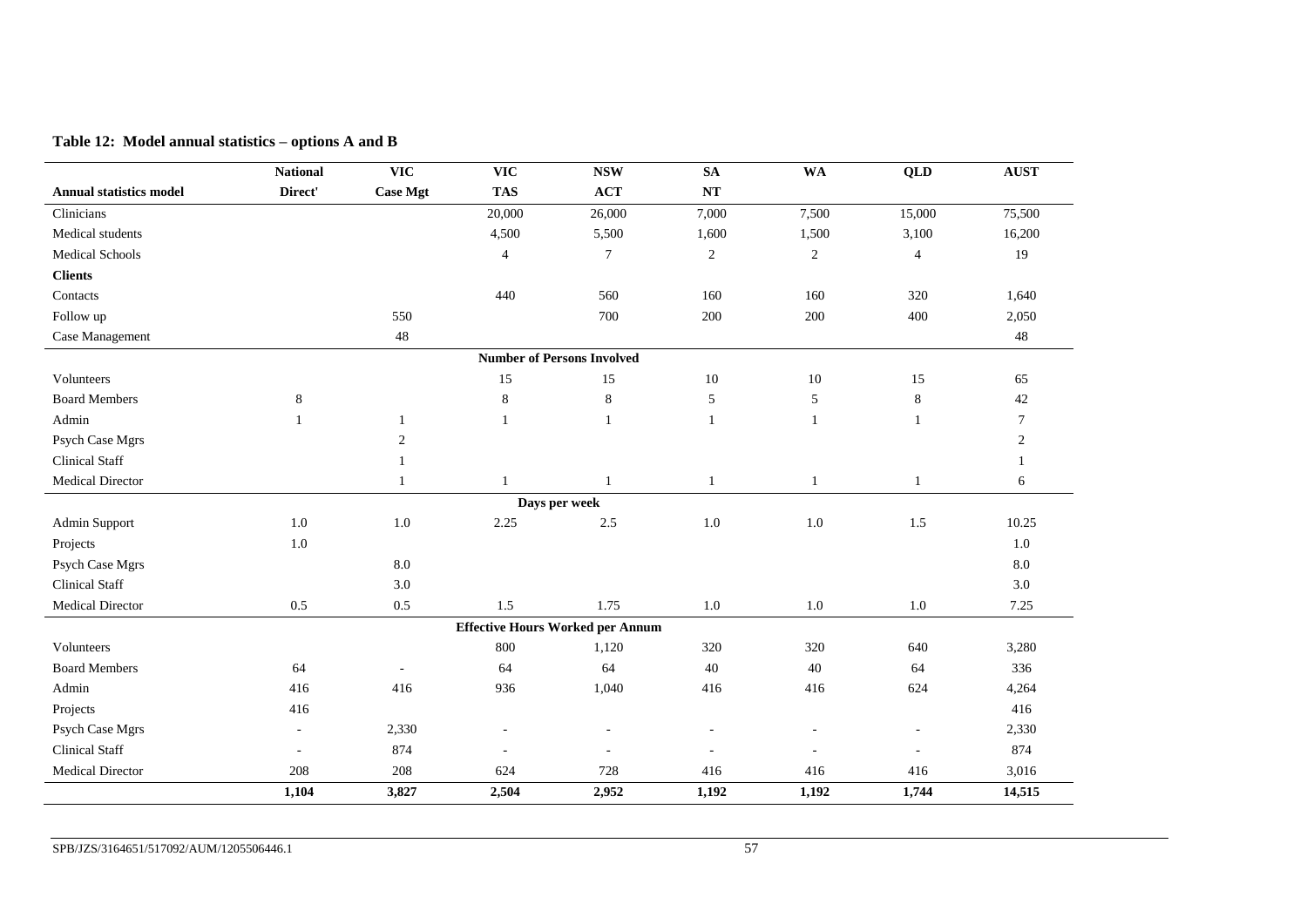|                           | <b>National</b>          | <b>VIC</b>      | <b>VIC</b>               | <b>NSW</b>     | <b>SA</b>                | <b>WA</b>      | <b>QLD</b>     | <b>AUST</b> |
|---------------------------|--------------------------|-----------------|--------------------------|----------------|--------------------------|----------------|----------------|-------------|
|                           | Direct'                  | <b>Case Mgt</b> | <b>TAS</b>               | <b>ACT</b>     | NT                       |                |                |             |
| <b>Annual expenditure</b> | \$000                    | \$000           | \$000                    | \$000          | \$000                    | \$000          | \$000          | \$000       |
| <b>HR Costs</b>           |                          |                 |                          |                |                          |                |                |             |
| Volunteers                |                          |                 | 6.0                      | 6.0            | 4.0                      | 4.0            | 6.0            | 26.0        |
| Board members             | 3.2                      |                 | 3.2                      | 3.2            | 2.0                      | 2.0            | 3.2            | 16.8        |
| Admin                     | 18.7                     | 18.7            | 42.1                     | 46.8           | 18.7                     | 18.7           | 28.1           | 191.9       |
| Projects                  | 20.8                     |                 | $\overline{\phantom{a}}$ | $\blacksquare$ | $\overline{\phantom{a}}$ | $\overline{a}$ | $\overline{a}$ | 20.8        |
| Psych case mgrs           | $\overline{\phantom{a}}$ | 186.4           | $\blacksquare$           |                | $\overline{\phantom{a}}$ |                | $\overline{a}$ | 186.4       |
| Clinical staff            | $\overline{\phantom{a}}$ | 109.2           | $\overline{a}$           | $\overline{a}$ | $\overline{\phantom{a}}$ |                | $\overline{a}$ | 109.2       |
| Medical director          | 41.6                     | 41.6            | 124.8                    | 145.6          | 83.2                     | 83.2           | 83.2           | 603.2       |
| <b>Total HR</b>           | 84.3                     | 355.9           | 176.1                    | 201.6          | 107.9                    | 107.9          | 120.5          | 1,154.2     |
| <b>Purchased services</b> |                          |                 |                          |                |                          |                |                |             |
| Office rental colocation  | 8.6                      | 29.9            | 12.7                     | 14.3           | 6.8                      | 6.8            | 8.6            | 87.8        |
| Office exp colocation     | 4.3                      | 15.0            | 6.3                      | 7.2            | 3.4                      | 3.4            | 4.3            | 43.9        |
| Legal acct'ins            | 4.2                      | 8.9             | 8.8                      | 10.1           | 5.4                      | 5.4            | 6.0            | 48.8        |
| IT and equipment          | 6.3                      | 13.3            | 13.2                     | 15.1           | 8.1                      | 8.1            | 9.0            | 73.2        |
| Education                 |                          |                 | 40.0                     | 70.0           | 20.0                     | 20.0           | 40.0           | 190.0       |
| Call centre               | 10.0                     |                 |                          |                |                          |                |                | 10.0        |
| Phone                     | 1.0                      | 3.6             | 1.5                      | 1.7            | 0.8                      | 0.8            | 1.0            | 10.5        |
| Computers                 | 1.3                      | 2.3             | 2.0                      | 2.2            | 1.0                      | 1.0            | 1.3            | 11.2        |
| Travel                    | 5.0                      | 2.5             | 5.0                      | 5.0            | 5.0                      | 5.0            | 5.0            | 32.5        |
| Advertising               |                          |                 | 20.0                     | 26.0           | 7.0                      | 7.5            | 15.0           | 75.5        |
| <b>Total services</b>     | 40.8                     | 75.5            | 109.5                    | 151.6          | 57.6                     | 58.1           | 90.4           | 583.4       |
| <b>Total expenses</b>     | 125.2                    | 431.4           | 285.6                    | 353.2          | 165.5                    | 166.0          | 210.8          | 1,737.7     |

**Table 13: Model annual costs structure – options A and B**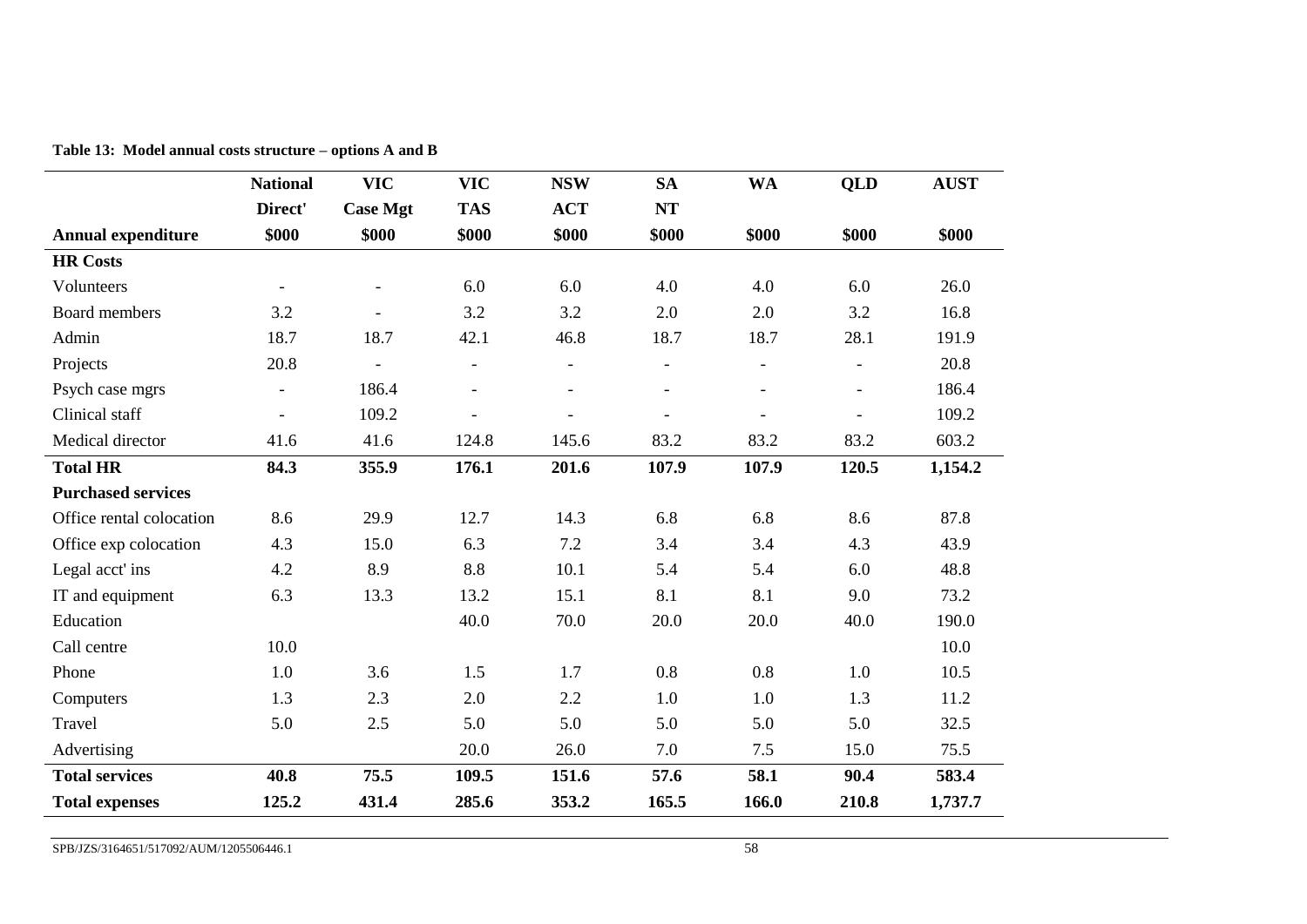**Table 14: Unit costs – options A and B**

|                                        | <b>National</b> | <b>VIC</b>      | <b>VIC</b> | <b>NSW</b> | <b>SA</b> | <b>WA</b> | <b>QLD</b> | <b>AUST</b> |
|----------------------------------------|-----------------|-----------------|------------|------------|-----------|-----------|------------|-------------|
| Annual                                 | Direct'         | <b>Case Mgt</b> | <b>TAS</b> | <b>ACT</b> | <b>NT</b> |           |            |             |
| Contacts as % of medical professionals |                 |                 | 1.8%       | 1.8%       | 1.9%      | 1.8%      | 1.8%       | 1.8%        |
| Cost per contact                       |                 |                 | \$649.2    | \$630.7    | \$1,034.3 | \$1,037.5 | \$658.9    | \$796.5     |
| Cost per medical professional          |                 |                 | \$11.7     | \$11.2     | \$19.2    | \$18.4    | \$11.6     | \$14.2      |
| Cost per case managed                  |                 | \$8,986.9       |            |            |           |           |            |             |

There is an economy of scale in the average cost per medical professional across the states and territories. The smaller states in terms of medical professionals (SA and WA) have a higher larger unit cost per professional. There is a fixed cost for admin and medical staffing. The cost of education is based on the number of medical schools not the number of professionals. The gross cost budgeted for SA and WA is less than the submission made by SA and less than 50% of the cost of the gross budget for NSW. The average days per week for admin and medical director is based on a minimum of 1.0. The service either exists or it does not. This fixed cost plus extra time for the larger states creates a distortion in the unit costs for SA and WA.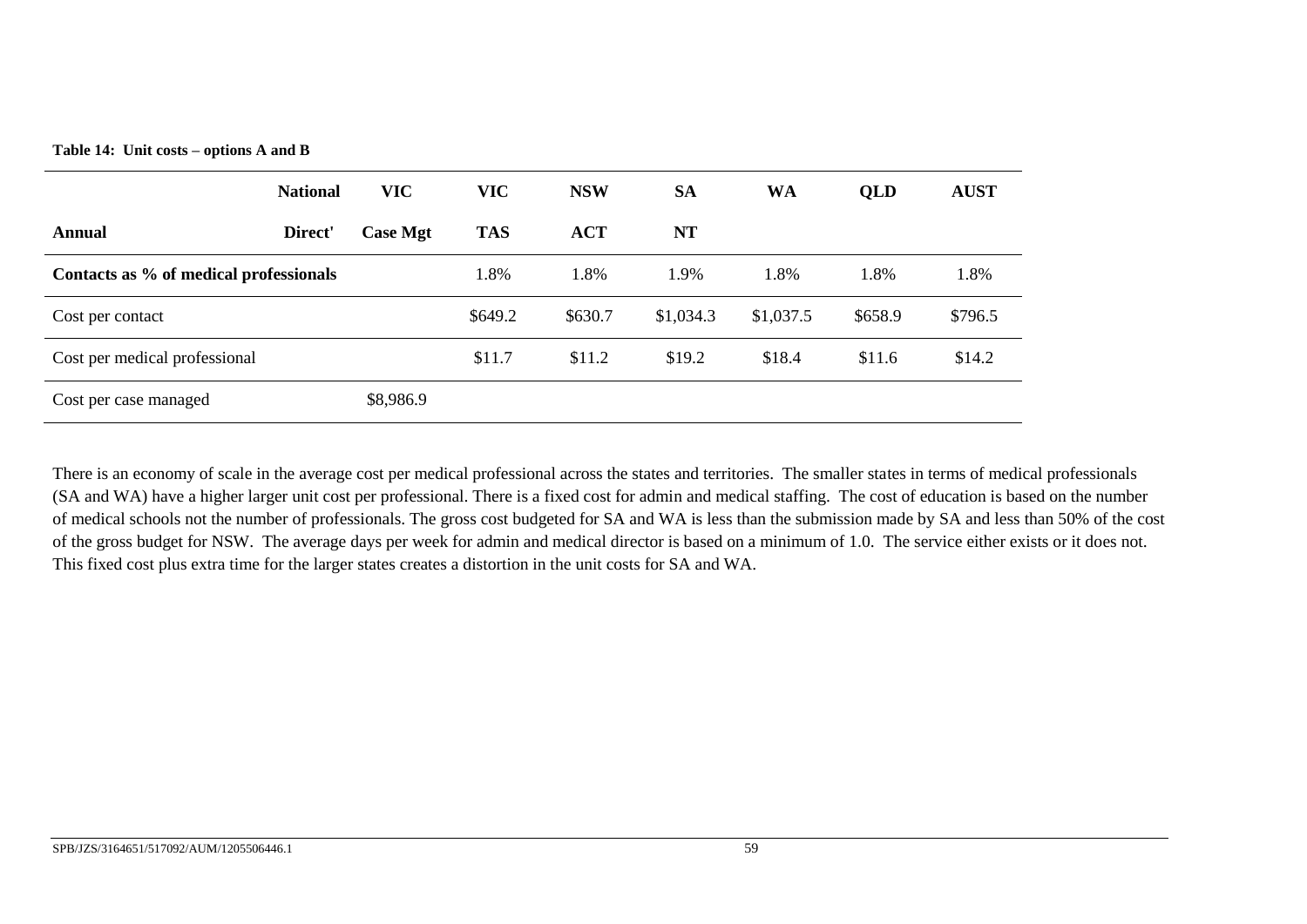|  |  |  | Table 15: Modelled annual statistics – option C |  |  |
|--|--|--|-------------------------------------------------|--|--|
|--|--|--|-------------------------------------------------|--|--|

|                                   | <b>National</b> | <b>VIC</b>     | <b>NSW</b>       | <b>SA</b>      | <b>WA</b>    | <b>QLD</b>     | <b>AUST</b>      |
|-----------------------------------|-----------------|----------------|------------------|----------------|--------------|----------------|------------------|
| <b>Annual statistics model</b>    | Direct'         | <b>TAS</b>     | <b>ACT</b>       | $\bf NT$       |              |                |                  |
| Clinicians                        |                 | 20,000         | 26,000           | 7,000          | 7,500        | 15,000         | 75,500           |
| Medical students                  |                 | 4,500          | 5,500            | 1,600          | 1,500        | 3,100          | 16,200           |
| Medical schools                   |                 | $\overline{4}$ | $\boldsymbol{7}$ | $\sqrt{2}$     | $\mathbf{2}$ | $\overline{4}$ | 19               |
| <b>Clients</b>                    |                 |                |                  |                |              |                |                  |
| Contacts                          |                 | 440            | 560              | 160            | 160          | 320            | 1,640            |
| Follow up                         |                 | 550            | 700              | 200            | 200          | 400            | 2,050            |
| Case Management                   |                 | 48             | 62               | 17             | 17           | 36             | 180              |
| <b>Number of Persons Involved</b> |                 |                |                  |                |              |                |                  |
| Volunteers                        |                 | 15             | 15               | $10\,$         | $10\,$       | 15             | 65               |
| <b>Board Members</b>              | 8               | $\,8\,$        | $\,8\,$          | $\mathfrak{S}$ | 5            | $8\,$          | 42               |
| <b>Administration Staff</b>       | $\mathbf{1}$    | $\mathbf{1}$   | $\mathbf{1}$     | $\mathbf{1}$   | $\mathbf{1}$ | $\mathbf{1}$   | 6                |
| Psych Case Mgrs                   |                 | $\overline{2}$ | $\overline{2}$   | $\mathbf{1}$   | $\mathbf{1}$ | $\mathbf{1}$   | $\boldsymbol{7}$ |
| <b>Clinical Staff</b>             |                 | $\mathbf{1}$   | $\mathbf{1}$     | $\mathbf{1}$   | $\mathbf{1}$ | $\mathbf{1}$   | 5                |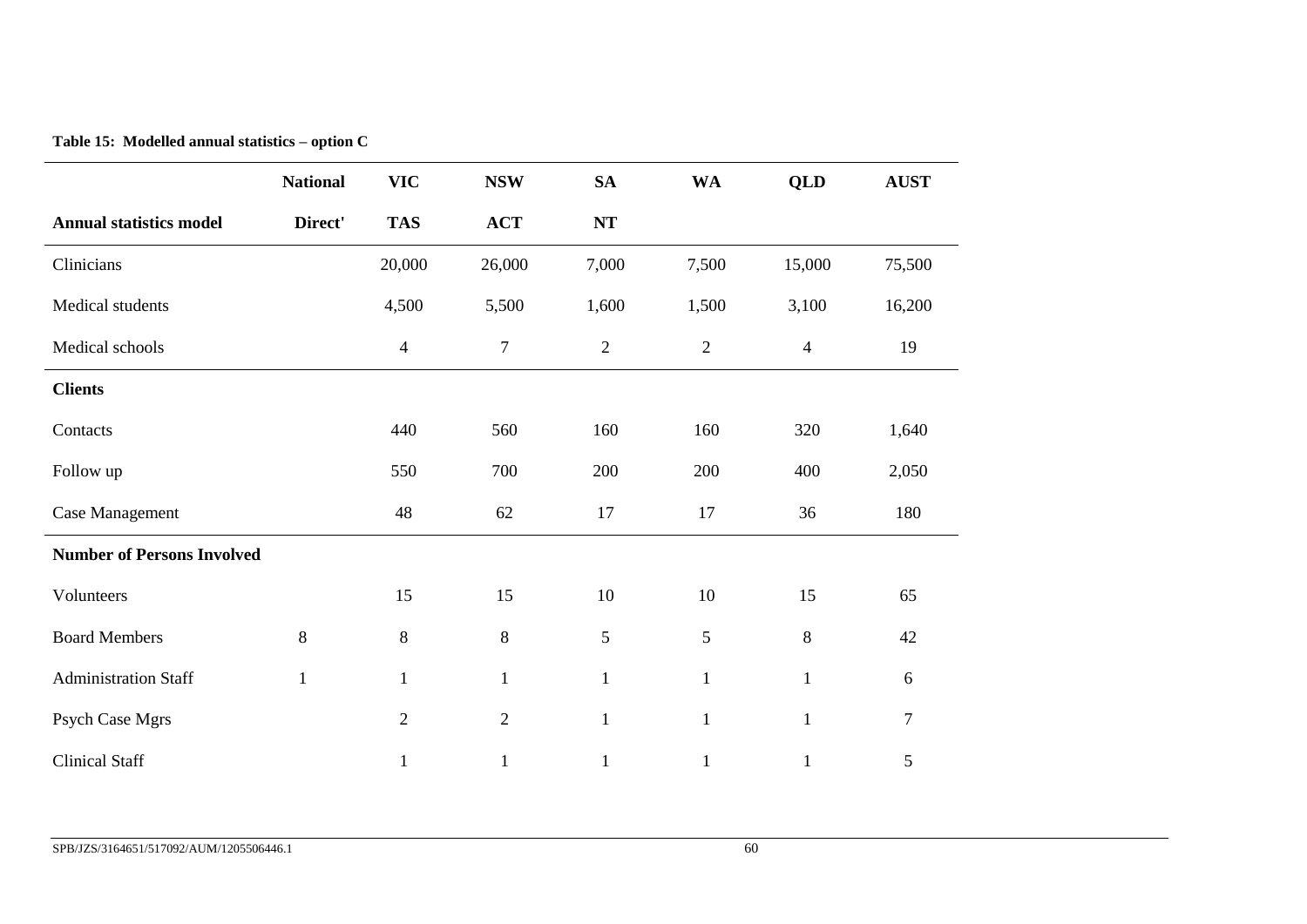| <b>Medical Director</b>                 |                          | $\mathbf{1}$ | $\mathbf{1}$ | $\mathbf{1}$ | $\mathbf{1}$ | $\mathbf{1}$ | $\mathfrak{S}$ |  |  |
|-----------------------------------------|--------------------------|--------------|--------------|--------------|--------------|--------------|----------------|--|--|
| <b>Staffed Days per week</b>            |                          |              |              |              |              |              |                |  |  |
| <b>Admin Support</b>                    | 1.0                      | 2.0          | 2.0          | 1.0          | 1.0          | 1.5          | 8.5            |  |  |
| Projects                                | 1.0                      |              |              |              |              |              |                |  |  |
| Psych Case Mgrs                         |                          | 4.0          | 5.0          | 2.0          | 2.0          | 4.0          | 8.0            |  |  |
| <b>Clinical Staff</b>                   |                          | 1.0          | 1.2          | 0.5          | 0.5          | 0.8          | 3.0            |  |  |
| <b>Medical Director</b>                 | 0.5                      | 1.0          | $1.0\,$      | 0.5          | 0.5          | $0.8\,$      | 4.3            |  |  |
| <b>Effective Hours Worked per Annum</b> |                          |              |              |              |              |              |                |  |  |
| Volunteers                              |                          | 880          | 1,120        | 320          | 320          | 640          | 3,280          |  |  |
| Board members                           | 64                       | 64           | 64           | 40           | 40           | 64           | 336            |  |  |
| Admin support                           | 416                      | 832          | 832          | 416          | 416          | 624          | 3,536          |  |  |
| Projects                                | 416                      |              |              |              |              |              | 416            |  |  |
| Allied health staff                     | $\overline{\phantom{a}}$ | 1,664        | 2,080        | 832          | 832          | 1,664        | 7,072          |  |  |
| Clinical staff                          | $\overline{\phantom{a}}$ | 416          | 499          | 208          | 208          | 312          | 1,643          |  |  |
| Medical director                        | 208                      | 416          | 416          | 208          | 208          | 333          | 1,789          |  |  |
| <b>Total hours</b>                      | 1,104                    | 4,272        | 5,011        | 2,024        | 2,024        | 3,637        | 18,072         |  |  |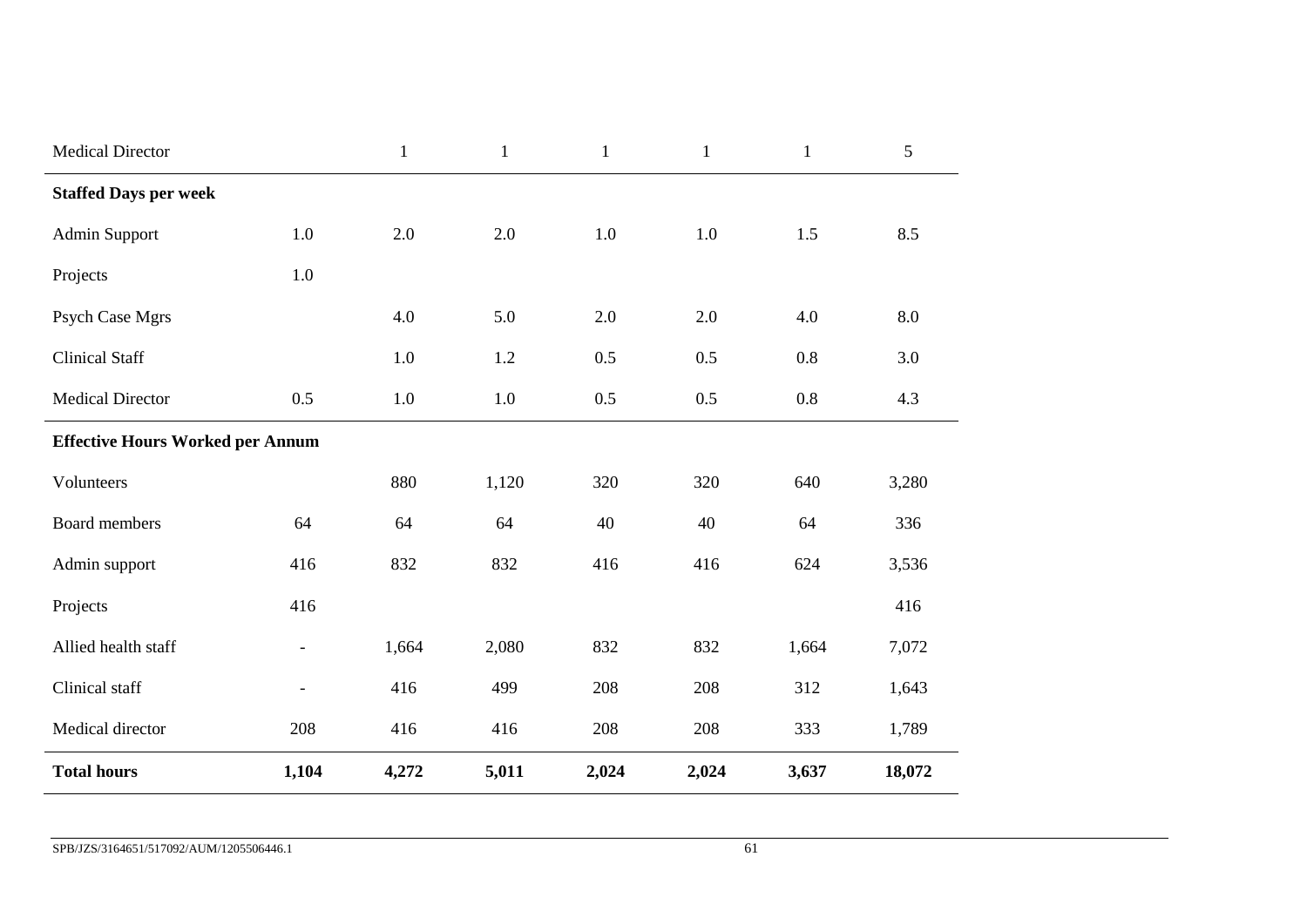|                           | <b>National</b> | <b>VIC</b>               | <b>NSW</b> | <b>SA</b>                | <b>WA</b>                | QLD      | <b>AUST</b> |
|---------------------------|-----------------|--------------------------|------------|--------------------------|--------------------------|----------|-------------|
|                           | Direct'         | <b>TAS</b>               | <b>ACT</b> | NT                       |                          |          |             |
| <b>Annual expenditure</b> | \$000           | \$000                    | \$000      | \$000                    | \$000                    | \$000    | \$000       |
| <b>HR</b> costs           |                 |                          |            |                          |                          |          |             |
| Volunteers                | $\sim$          | 6.0                      | 6.0        | 4.0                      | 4.0                      | 6.0      | 26.0        |
| Board members             | 3.2             | 3.2                      | 3.2        | 2.0                      | 2.0                      | 3.2      | 16.8        |
| Admin                     | 18.7            | 37.4                     | 37.4       | 18.7                     | 18.7                     | 28.1     | 159.1       |
| Projects                  | 20.8            | $\overline{\phantom{a}}$ | ÷.         | $\overline{\phantom{a}}$ | $\overline{\phantom{a}}$ | $\omega$ | 20.8        |
| Psych case mgrs           | ÷.              | 133.1                    | 166.4      | 66.6                     | 66.6                     | 133.1    | 565.8       |
| Clinical staff            | $\sim$          | 52.0                     | 62.4       | 26.0                     | 26.0                     | 39.0     | 205.4       |
| Medical director          | 41.6            | 83.2                     | 83.2       | 41.6                     | 41.6                     | 66.6     | 357.8       |
| <b>Total HR</b>           | 84.3            | 315.0                    | 358.6      | 158.9                    | 158.9                    | 276.0    | 1,351.6     |
| <b>Purchased services</b> |                 |                          |            |                          |                          |          |             |
| Office rental colocation  | 6.9             | 21.2                     | 24.3       | 10.7                     | 10.7                     | 18.7     | 92.5        |
| Office exp colocation     | 3.5             | 10.6                     | 12.2       | 5.3                      | 5.3                      | 9.4      | 46.2        |
| Legal acct' ins           | 4.2             | 15.7                     | 17.9       | 7.9                      | 7.9                      | 13.8     | 67.6        |
| IT and equipment          | 6.3             | 23.6                     | 26.9       | 11.9                     | 11.9                     | 20.7     | 101.4       |
| Education                 |                 | 30.0                     | 52.5       | 15.0                     | 15.0                     | 30.0     | 142.5       |
| Call centre               | 10.0            |                          |            |                          |                          |          | 10.0        |
| Phone                     | 0.2             | 0.5                      | 0.6        | 0.3                      | 0.3                      | 0.5      | 2.3         |
| Computers                 | 0.2             | 0.7                      | 0.7        | 0.3                      | 0.3                      | 0.6      | 2.8         |
| Travel                    | 5.0             | 5.0                      | 5.0        | 5.0                      | 5.0                      | 5.0      | 30.0        |
| Advertising               |                 | 20.0                     | 26.0       | 7.0                      | 7.5                      | 15.0     | 75.5        |
| <b>Total services</b>     | 36.3            | 127.4                    | 166.2      | 63.4                     | 63.9                     | 113.6    | 570.8       |
| <b>Total expenses</b>     | 120.6           | 442.3                    | 524.8      | 222.3                    | 222.8                    | 389.6    | 1,922.4     |

**Table 16: Modelled annual costs structure – option C**

### **Table 17: Unit costs option C**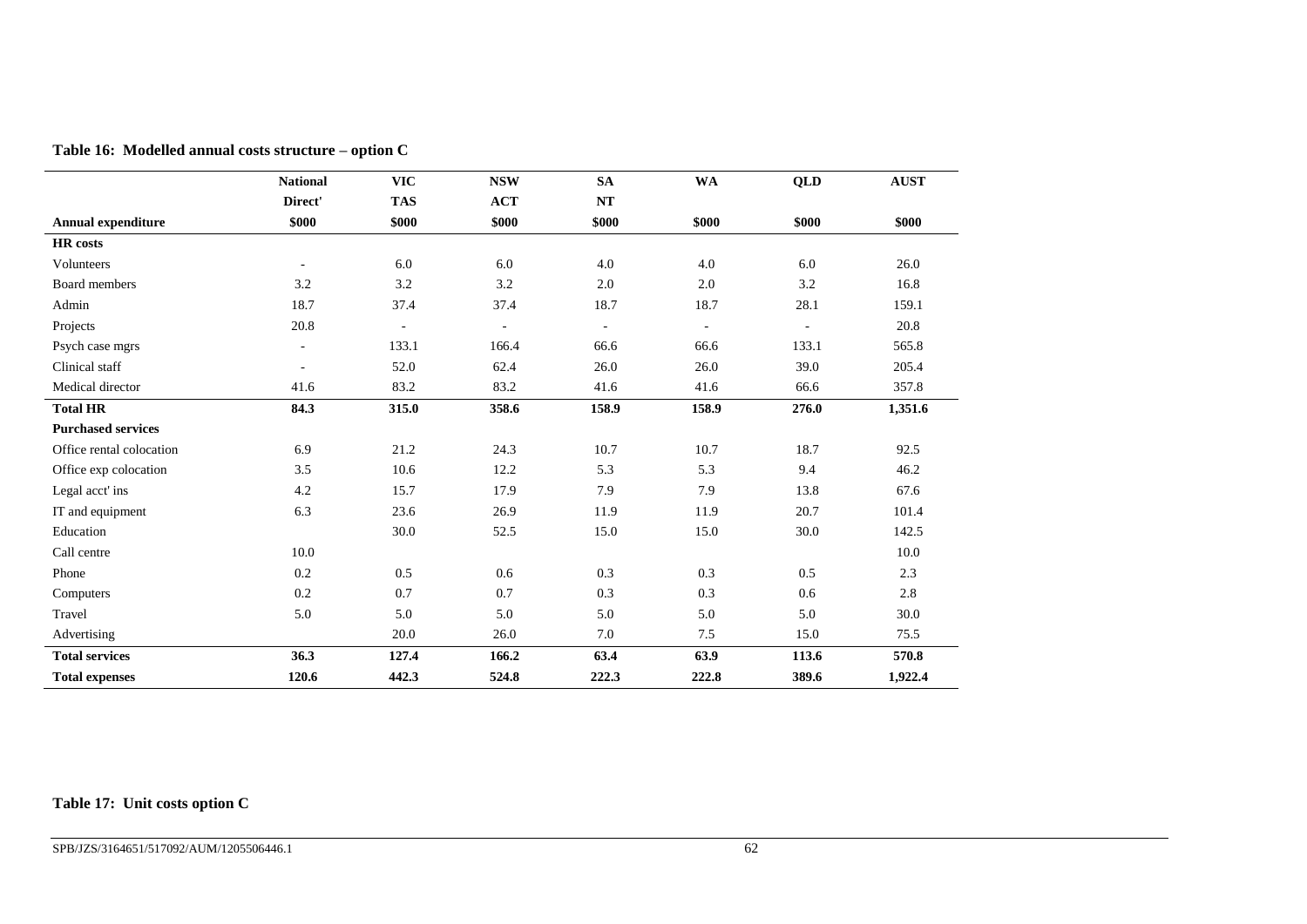|                                  | <b>National</b> | <b>VIC</b> | <b>NSW</b> | <b>SA</b> | WA        | <b>OLD</b> | <b>AUST</b> |  |
|----------------------------------|-----------------|------------|------------|-----------|-----------|------------|-------------|--|
|                                  | Direct'         | <b>TAS</b> | <b>ACT</b> | NT        |           |            |             |  |
| Cost per initial contact         |                 | \$1,005.3  | \$937.2    | \$1,389.4 | \$1,392.6 | \$1,217.5  | \$1,172.2   |  |
| Cost per medical<br>professional |                 | \$18.1     | \$16.7     | \$25.8    | \$24.8    | \$21.5     | \$21.0      |  |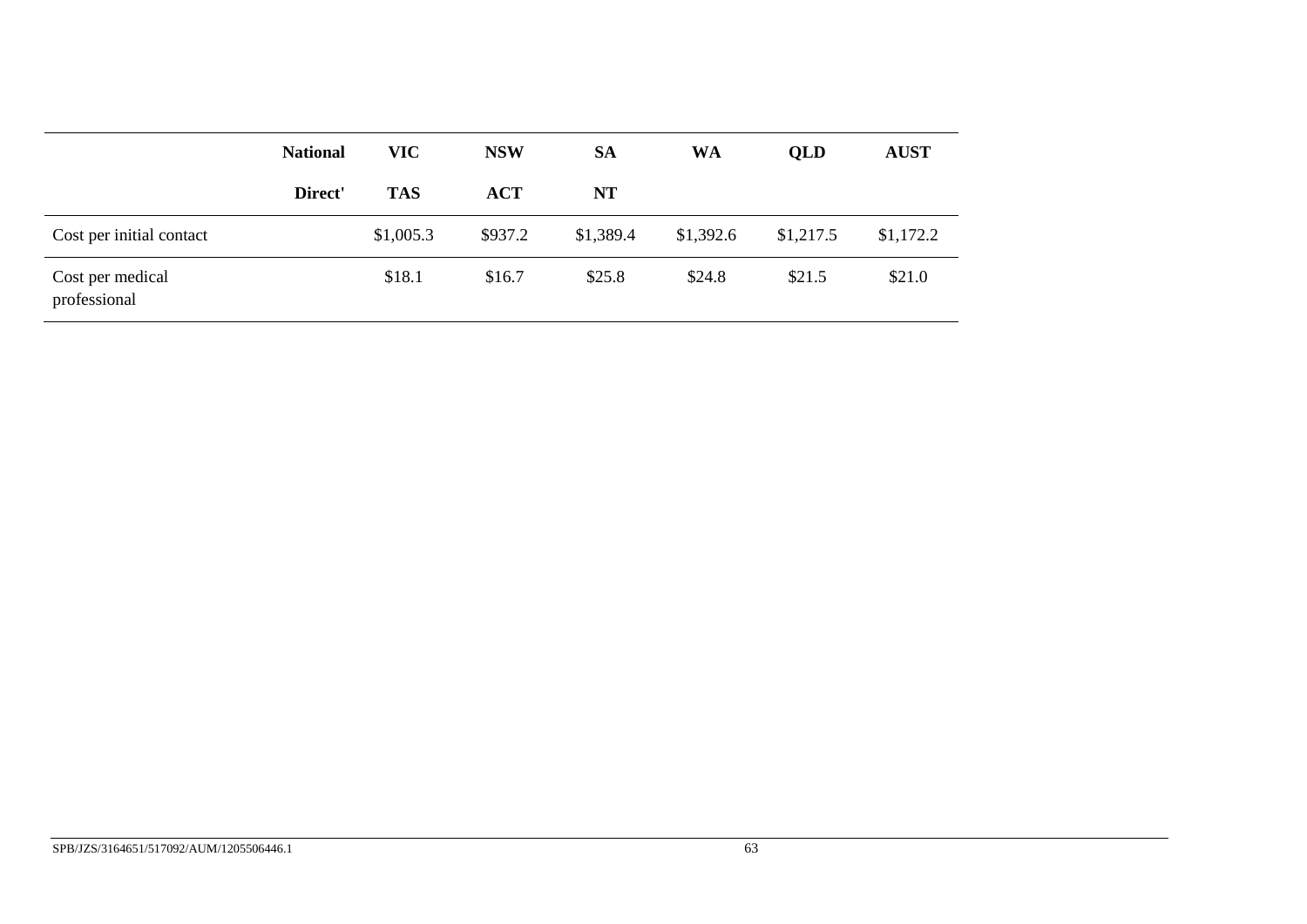### **Table 18: Setup costs**

|                           | <b>National</b> | <b>VIC</b>      | <b>VIC</b>  | <b>NSW</b> | <b>SA</b>   | WA     | QLD    | <b>AUST</b> |
|---------------------------|-----------------|-----------------|-------------|------------|-------------|--------|--------|-------------|
| Annual                    | Direct'         | <b>Case Mgt</b> | <b>TAS</b>  | <b>ACT</b> | <b>NT</b>   |        |        |             |
| Set-up costs              | \$000           | \$000           | \$000       | \$000      | \$000       | \$000  | \$000  | \$000       |
| Legal incorporation       | \$10.0          |                 | \$7.5       | \$10.0     | \$7.5       | \$10.0 | \$10.0 | \$55.0      |
| Equipment option $A \& B$ |                 | established     | established | \$15.0     | established | \$15.0 | \$15.0 | \$45.0      |
| Equipment option C        |                 | established     | established | \$25.0     | \$10.0      | \$25.0 | \$25.0 | \$85.0      |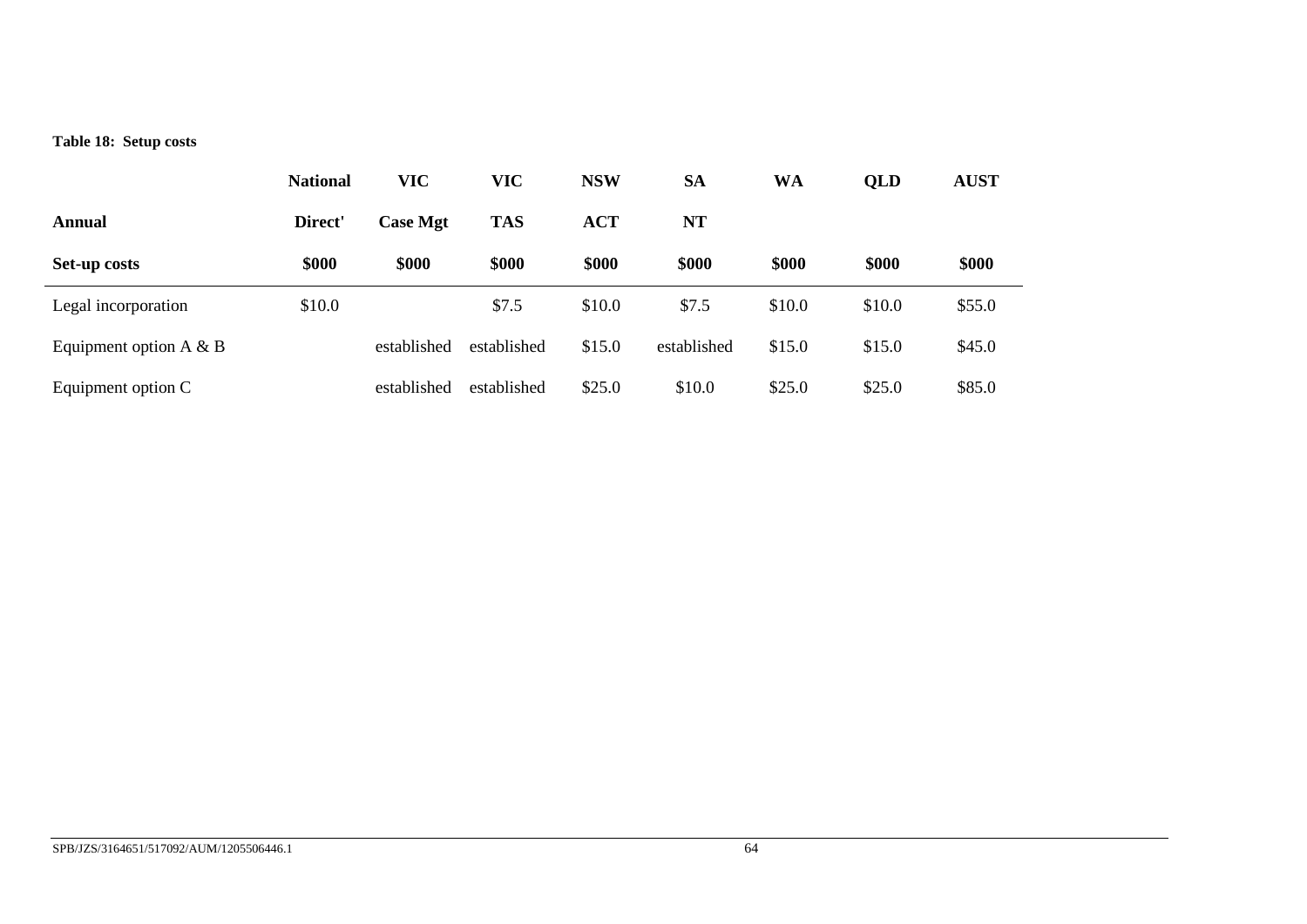## **13. MANAGING POTENTIAL CONFLICTS**

The potential impact of medical professional impairment on patient safety and for perceptions of a clash of roles and responsibilities between the Board's regulatory role and its provision of funding for doctors' health programs need to be addressed in a highly reliable and transparent manner.

We do not think there is a significant risk of conflict, or perceptions of conflict, associated with Board funding of the core services we identified earlier in this report. To ameliorate any risk, the structure, purpose, activity and accountability of all Board-funded programs should be entirely transparent to the public.

There is, however, a clear risk that Board-funded case management and related services will (or will be perceived to) inappropriately displace regulatory oversight of doctors who have engaged in notifiable conduct or whose conduct would otherwise warrant investigation by the Board. This risk can be mitigated by doctors' health programs implementing robust and transparent procedures for accepting medical professionals onto case management programs, ensuring quality service delivery within agreed treatment parameters, implementing appropriate review processes, ensuring strict legal compliance and communicating effectively with the Board. These are, effectively, clinical governance responsibilities.

While ensuring effective leadership and control of clinical services (i.e. good clinical governance) is a critically important responsibility for the governing body of any organisation that delivers clinical care, it will be a particularly important responsibility for organisations delivering Board-funded case management services. Clinical governance responsibilities apply to clinicians, managers and directors of organisations delivering clinical services, but ultimately the boards of governance of funded organisations will be accountable to the Board for ensuring:

- Board funding is applied as intended;
- clinical services are evidence-based;
- the boundaries of appropriate service provision are both defined and adhered to;
- clinical services do not attempt to substitute for regulatory oversight when it is required by law;
- appropriate data are collected;
- clinical outcomes are monitored and evaluated and expected outcomes are achieved;
- protocols for mandatory notification are both effective and complied with; and
- program effectiveness is evaluated.

For consistency and effectiveness of clinical governance, we recommend the Network leads development of a clinical governance framework, including a specific module addressing the provision of case management and related services. The Board should require all funded organisations to implement the framework, as a condition of funding. The framework should include:

- 1. Descriptions of:
	- 1.1. the dimensions of service quality (e.g. equity of access, provision of evidence-based clinical services, service safety, service effectiveness, privacy and confidentiality etc.);
	- 1.2. compliance obligations of providers and in particular legislated thresholds for notifiable conduct.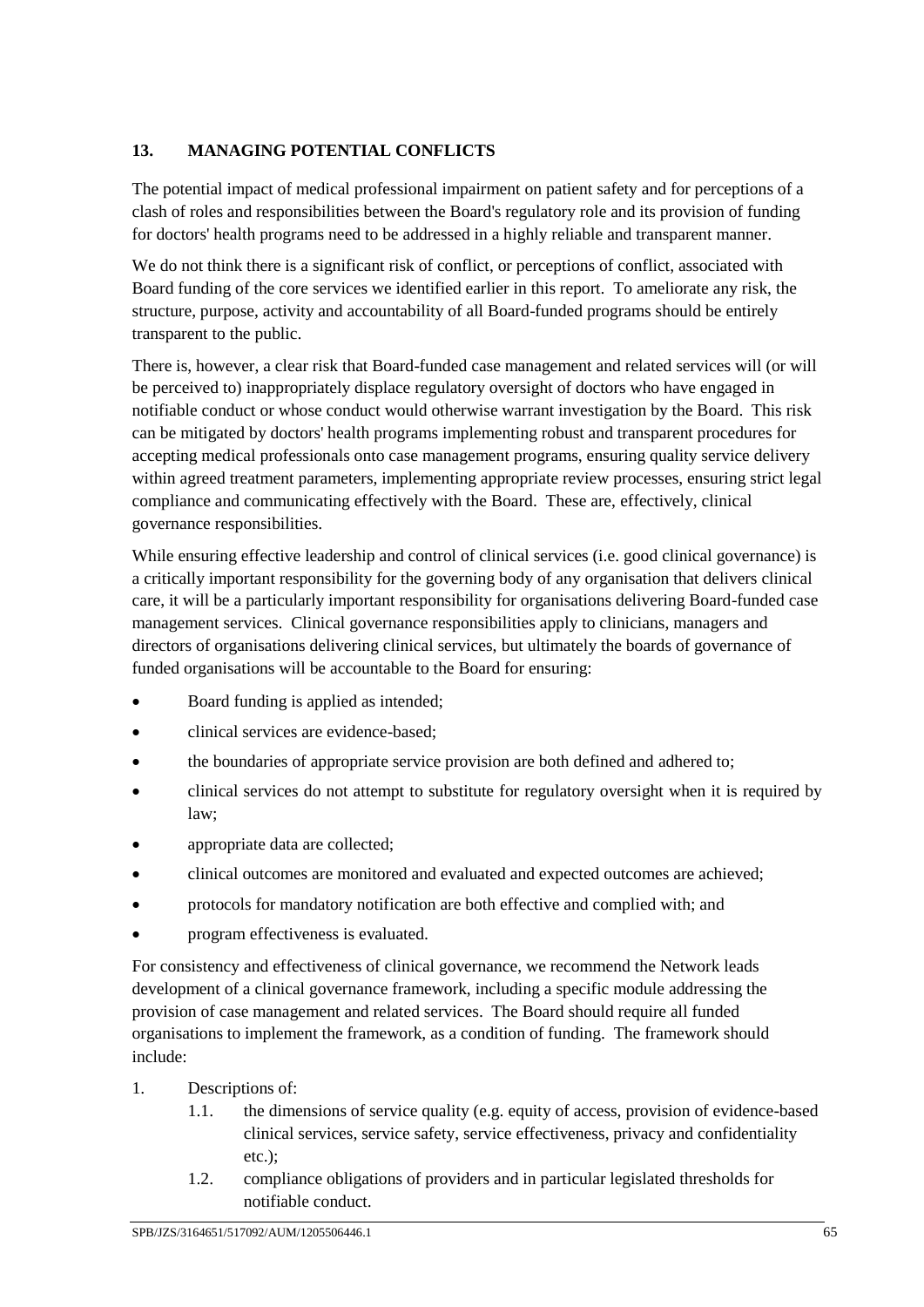- 2. Protocols addressing:
	- 2.1. training of service providers, including compliance training;
	- 2.2. documentation and data security;
	- 2.3. privacy and confidentiality including the circumstances in which obligations to the Board will override a medical professional's right to privacy and confidentiality;
	- 2.4. making mandatory notifications.
- 3. Protocols for the provision of case management and related services, including:
	- 3.1. criteria and processes for decision-making about acceptance onto case management programs;
	- 3.2. the form of case management agreements;
	- 3.3. assessment of whether reporting thresholds under the National Law have been met;
	- 3.4. decision-making about changes in conditions of monitoring;
	- 3.5. management of breach of conditions by participants;
	- 3.6. management of participants' return to work including communication with employers; and
	- 3.7. completion of and exit from the program.
- 4. Standards for:
	- 4.1. peer review, audit and continuous quality improvement;
	- 4.2. risk management including adverse event management.
- 5. A national performance framework incorporating:
	- 5.1. a single national activity and clinical data set, for collection by all programs and collation by the Network;
	- 5.2. a comprehensive suite of performance indicators agreed with the Board;
	- 5.3. a schedule of reporting to the Board via the Network.

As noted earlier in this report, there is some criticism of the provisions in the National Law that require treating doctors in most jurisdictions to notify the Board when a registered medical practitioner has engaged in notifiable conduct even though they have presented for assistance and are willing to voluntarily cease practice while receiving treatment. We understand the basis for this criticism, but we also consider it imperative that the protocols in place for entry into case management programs provide for a complete history to be taken and notification to be made if the mandatory notification threshold is reached. It would be inappropriate for the notification obligation to be avoided, for example, by avoiding asking questions that may lead to disclosure by the practitioner of relevant information about notifiable conduct. For maintenance of Board and public confidence, processes for seeking relevant information from presenting medical professionals and applying it in accordance with the law must be transparent and highly reliable.

We also note that critical decisions about the care of individuals are made at entry to case management, when conditions of monitoring are changed, when there are breaches of conditions and when participants exit programs. We suggest the clinical governance framework provides for teambased approaches to decision-making and/or peer review/audit of decisions at these critical points.

The framework should be submitted to the Board for endorsement, and once endorsed its implementation should be incorporated as a condition of funding of doctors' health programs.

To enhance public, professional and Board confidence, we suggest a high degree of transparency in relation to these arrangements. The clinical governance framework and associated protocols should be accessible to the public.

We also suggest that the organisations funded by the Board to provide external doctors' health programs should not provide additional non-Board funded services unless the Board is satisfied that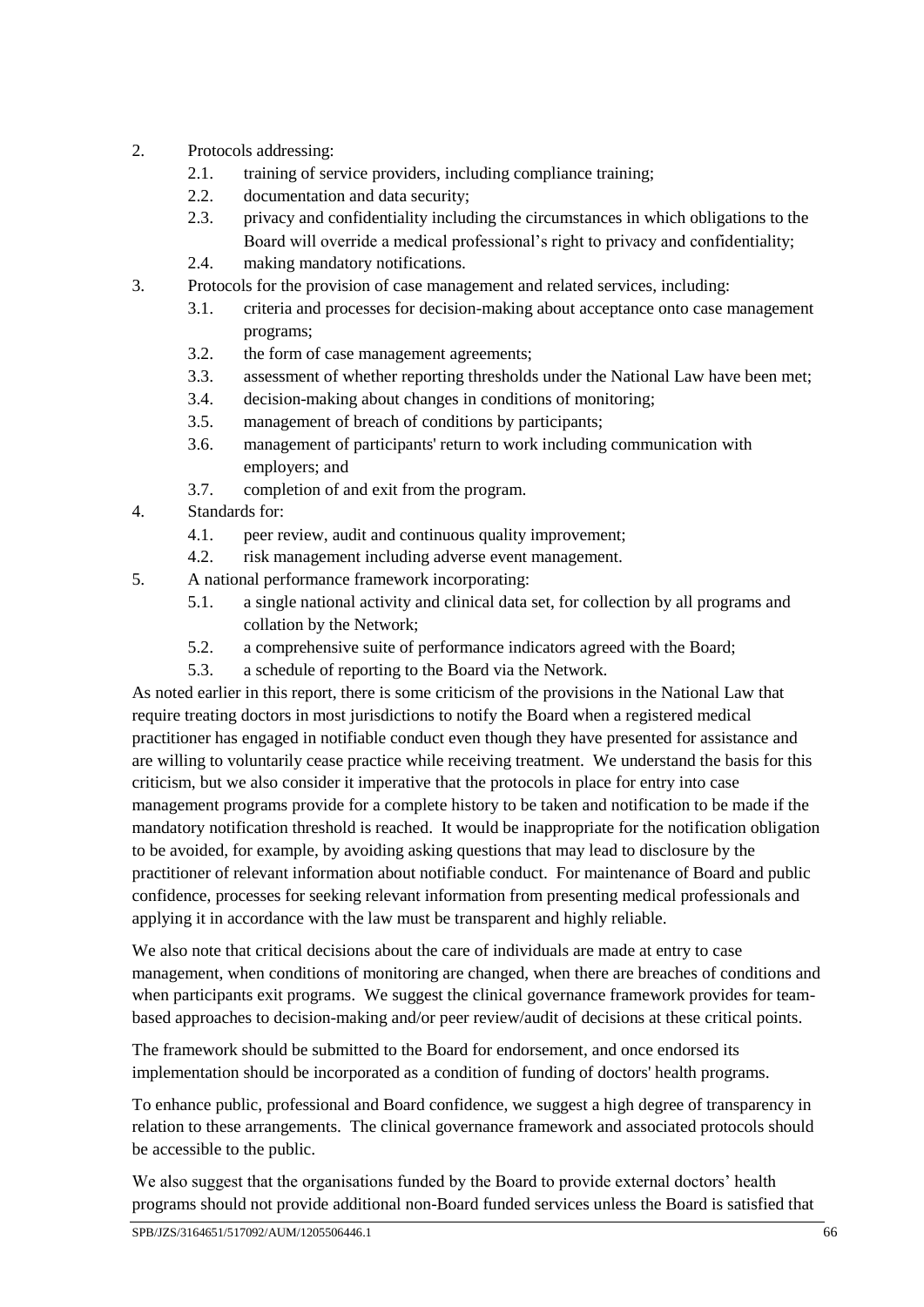the clinical governance of the services it funds will not be diminished as a result of an expansion of scope of services. The Board should be informed of proposals to provide a broader range of services than those it funds directly, and its consent should be sought but not unreasonably withheld.

#### **Recommendation 15**

That the Board:

- requests the Network to develop a national clinical governance framework that meets the specifications defined in this report;
- requires implementation of the framework as a condition of funding of external doctors' health programs; and
- as a condition of funding, requires organisations to seek its consent before providing additional services not funded by the Board, such consent to not be withheld unreasonably.

We also believe that confidence in the integrity of case management and related services will be enhanced by establishing highly effective communication between the Board and external doctors' health programs. We refer to the UK GMC's memorandum of understanding with the National Health Service Practitioner Health Programme (**"PHP"**) <sup>54</sup>, the purpose of which is to ensure that effective channels of communication are maintained between the PHP and the GMC when information needs to be exchanged. This memorandum of understanding identifies the following areas in which information may be exchanged between the two organisations:

- "In principle" discussion discussion about how best to manage concerns about a doctor and whether the regulator would need to be informed. In these cases normally the discussion will take place on an anonymised basis<sup>55</sup>.
- Point of referral discussion discussion regarding concerns about individual doctors on the point of referral to either body, where there are concerns about public protection or the safety of patients under the care of the doctor. These discussions will establish how best to progress the case. In these cases the discussion may need to take place on a named doctor basis.
- Post-referral discussion discussion regarding concerns about individual doctors after one of the bodies has received a referral, to avoid unnecessary duplication and to coordinate activity where appropriate.
- Sharing method development, policies and procedures in relation to the assessment and supervision of doctors who are unwell.
- Communications and educational initiatives.
- Evaluation and research.

1

Access to specialist expertise.

The memorandum of understanding expands on the expectations of both parties and the appropriate approach to such discussions.

<sup>54</sup> Accessed on 10 January 2014 at http://www.gmc-uk.org/about/partners\_index.asp.

<sup>55</sup> We note the Board's preference not to engage in such discussions, but to refer inquirers to their legal advisors or medical indemnity insurers.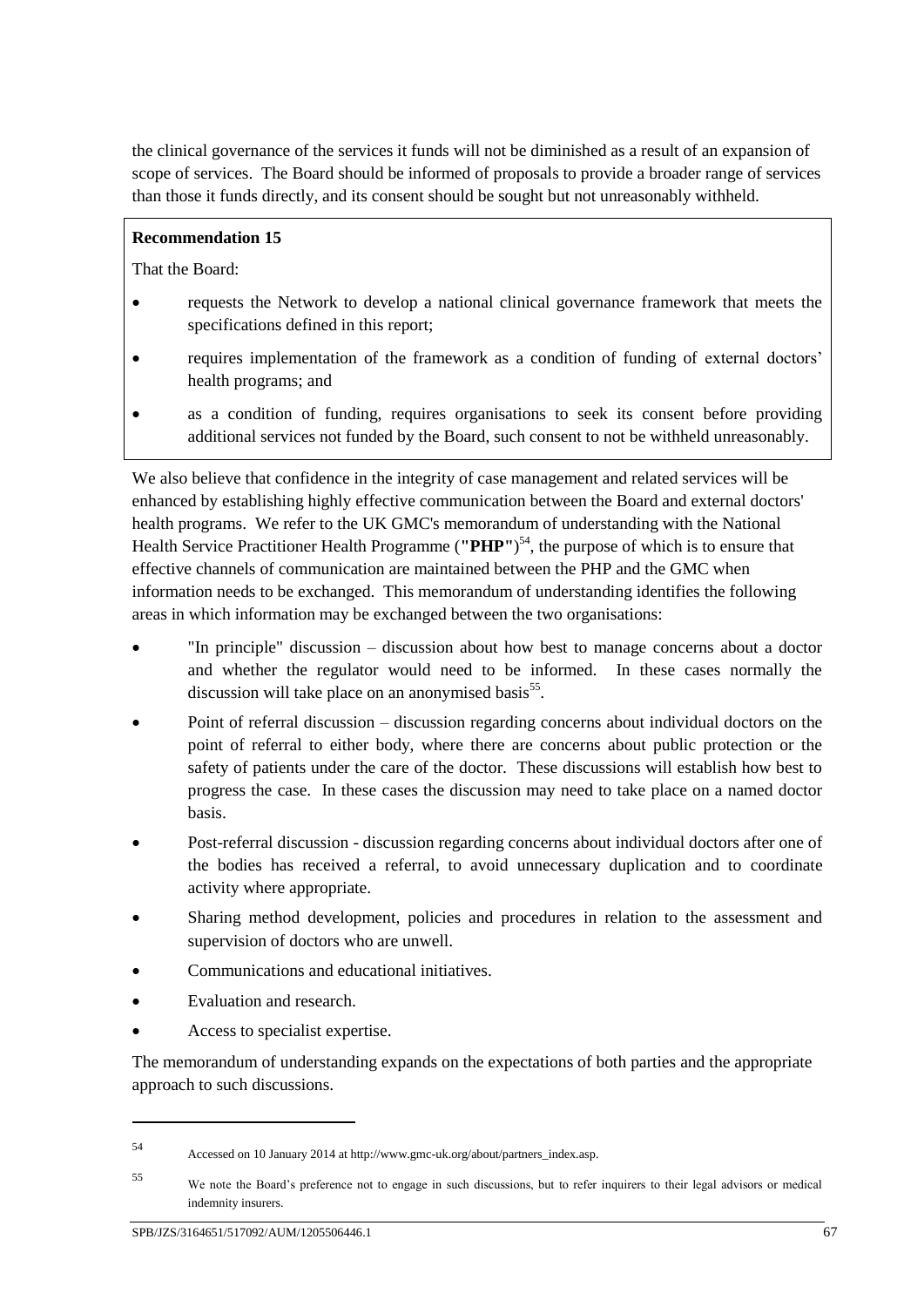We support the development of a standardised protocol addressing communication between the Board and each externally funded doctors' health program, similar to the memorandum of understanding described above.

#### **Recommendation 16**

That a protocol detailing the communication obligations of the Board and external doctors' health programs is developed and included in the agreements between the relevant parties.

During consultation for this project we were advised that external doctors' health programs are receiving and responding to an increasing number of inquiries about mandatory notification obligations under the National Law.

We consider there are some risks in assuming this advisory role. While doctors involved in the delivery of external doctors' health programs would be expected to have a good working understanding of the National Law, generally they are not lawyers. Further, external doctors' health programs should avoid any possibility of contributing to perceptions of conflict between their mission to support the health and wellbeing of doctors and their obligation to ensure compliance with the National Law.

The Board advised us that when it is approached for such advice it provides high level advice only and refers inquirers to medical indemnity insurers or lawyers for further, specific advice. The Board has developed written information on the relevant provisions which it provides to inquirers.

In our view, while it is appropriate for external doctors' health services to distribute information prepared by the Board to persons inquiring about their notification obligations under the National Law, individuals seeking further advice should be referred to their organisational lawyers and/or medical indemnity insurers.

#### **Recommendation 17**

That the Board requires external doctors' health programs to refer individuals seeking specific advice about the National Law to their own legal advisers and/or indemnity insurers.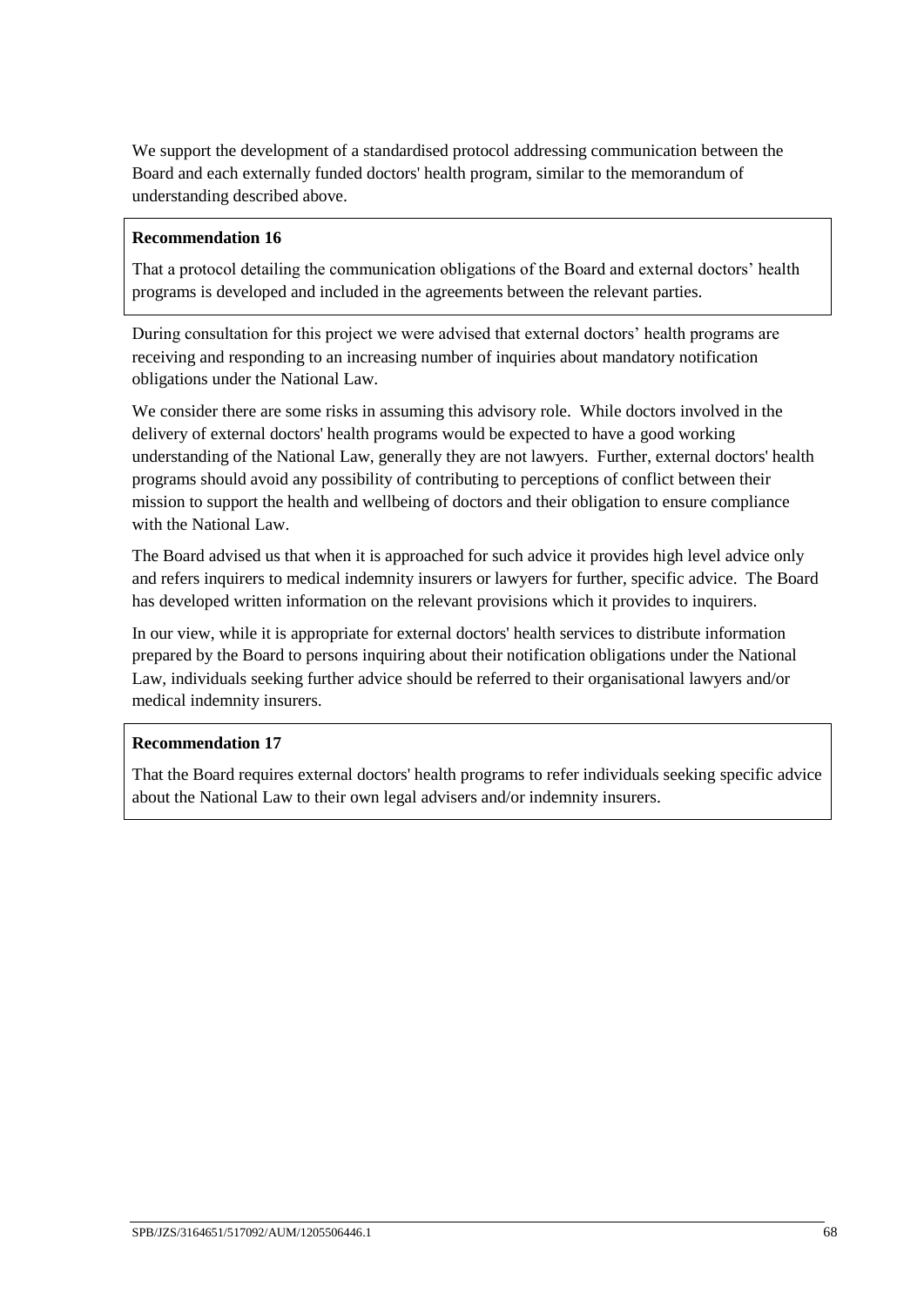### **14. AGREEMENTS AND REPORTING ARRANGEMENTS**

#### **14.1 Introduction**

We were asked to advise on:

- the type of agreement (e.g. contract, memorandum of understanding etc.) that AHPRA, on behalf of the Board should enter into with the external doctors' health program/s;
- what elements the agreement should include, including the definition of accountabilities for the external doctors' health program/s; and
- options for the reporting relationships between the Board/AHPRA and the external doctors' health program/s.

#### **14.2 Contracting options**

There are two contracting options for the Board with respect to external doctors' health programs. The first is to contract directly with the five service delivery organisations and with the Network. The second is to appoint the Network as a fundholder and authorise/require it to enter into a funding and service agreement with each participating service delivery organisation.

Although the latter option offers some attractions in that the Board would only need to negotiate with a single party, we recommend that the Board contracts directly with each external doctors' health program, rather than via a fundholder. This option will enhance the direct accountability of each program to the Board. The administrative burden on the Board can be minimised by standardising:

- the Board's approach to contracting including utilising a template agreement;
- funding in accordance with the recommendations of this report;
- reporting and accountability arrangements, by implementing a standard clinical governance framework in all participating service delivery organisations and chanelling reporting through the Network to the Board.

For stability and to enable adequate time for development of new services, we suggest the Board establishes an initial three year contractual period.

#### **14.3 Funding and service agreements with external doctors' health programs**

For clarity and enforceability, we strongly recommend that the Board through AHPRA enters into funding and service agreement/s in the form of contract/s. While a memorandum of understanding can be legally binding, its usual purpose is to provide a brief record of the terms of a transaction as agreed by the parties during a negotiation process, preceding a contract. A contract, however, is a legally binding agreement. If a contract is breached by a party the other parties to the contract are entitled to enforce it or seek remedies under it.

The Board should define and enforce its requirements with respect to the governance and management of the funded services, including requirements for accountability both internally and to the Board, through the funding and service agreement/s.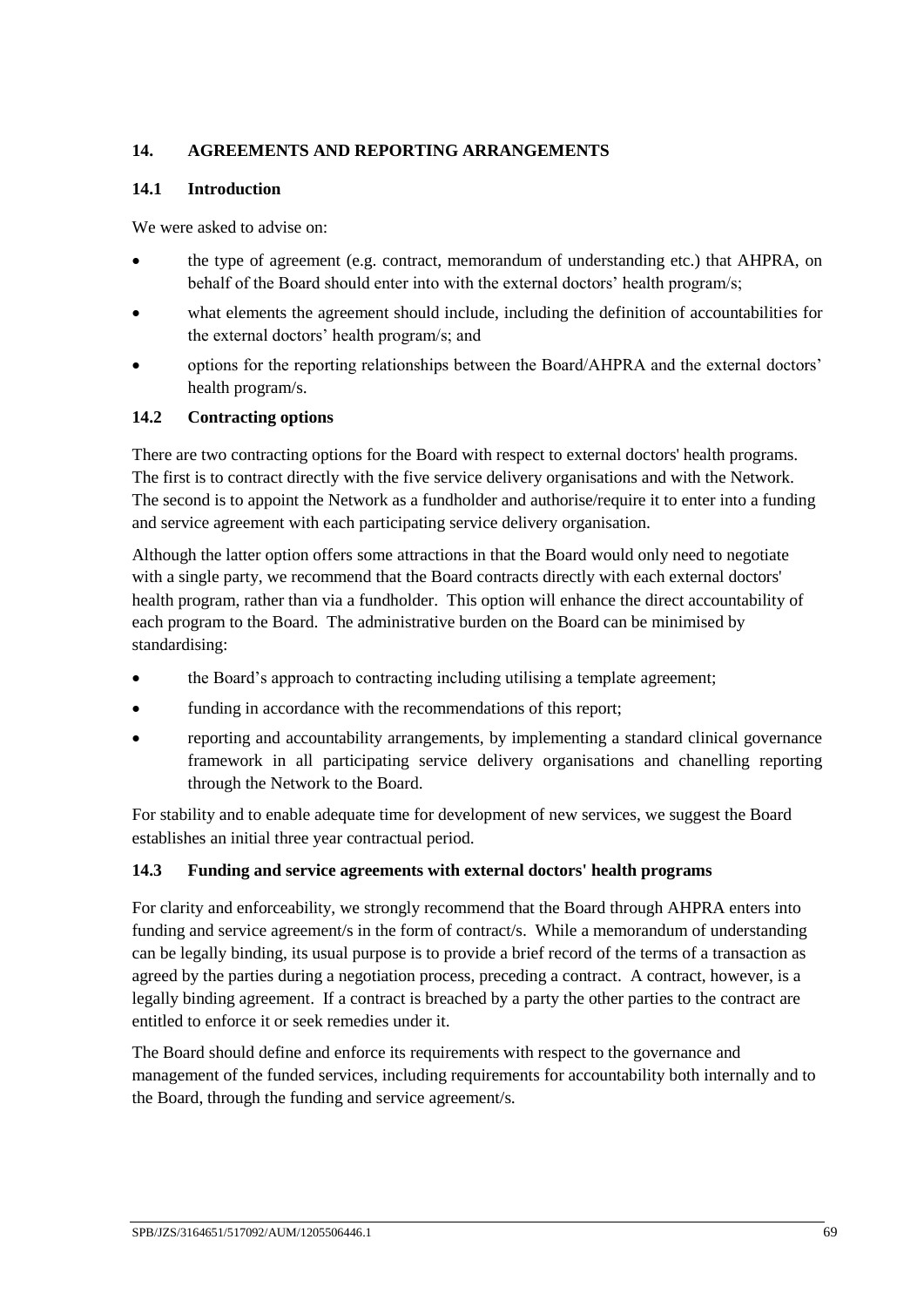We recommend that the relevant funding and service agreement/s contain the following key elements:

- 1. A preamble/background, describing the respective roles of the parties and the purpose and objectives of the agreement.
- 2. The principles underpinning the Board's funding of external doctors' health programs, as recommended in this report.
- 3. The commencement date and contractual period.
- 4. The structure of the service system and the roles of the participants (including the Network and the external doctors' health programs and their expected relationships with each other and the Board).
- 5. A description of the Board's commitment to liaise and work collaboratively with the doctors' health programs/Network to improve mutual understanding of factors that affect doctors' health and wellbeing.
- 6. The obligations to be assumed by the Board including:
	- 6.1. the amount of funding that will be provided;
	- 6.2. the timing of payments;
	- 6.3. the notice that will be provided of the Board's intentions with respect to funding following conclusion of the initial funding agreement.
- 7. The obligations to be assumed by the service delivery organisations, including:
	- 7.1. to provide a specified range of services, in accordance with the recommendations of this report;
	- 7.2. for organisations that are providing case management and related programs, to enter into agreements with practitioners entering those programs in a format agreed with the Board and to manage those services in accordance with a protocol agreed with the Board;
	- 7.3. for organisations that are not providing case management programs, if requested by the Board, to make reasonable efforts to expand their service mix to include case management and related services;
	- 7.4. to utilise the shared services provided by the Network;
	- 7.5. to not provide services in addition to those specified without the Board's consent, which will not be unreasonably withheld;
	- 7.6. to develop specific strategies to improve equity of access by medical professionals in their nominated jurisdiction(s) to doctors' health services and to monitor and report on the level of equity achieved;
	- 7.7. to work collaboratively with other relevant organisations that have the capacity to raise awareness and improve the knowledge of the medical profession and other relevant stakeholders about medical professional health and wellbeing issues;
	- 7.8. to collaborate with the Network and other external doctors' health programs:
		- 7.8.1. to monitor and continuously improve the performance of the service system;
		- 7.8.2. to develop service system capability;
		- 7.8.3. in a system-wide evaluation of the effectiveness of case management services (if implemented);
	- 7.9. to implement the clinical governance framework and the standardised protocols and procedures developed by the Network and endorsed by the Board;
	- 7.10. to report periodically on financial performance, activity and clinical quality and outcomes in accordance with a performance framework endorsed by the Board;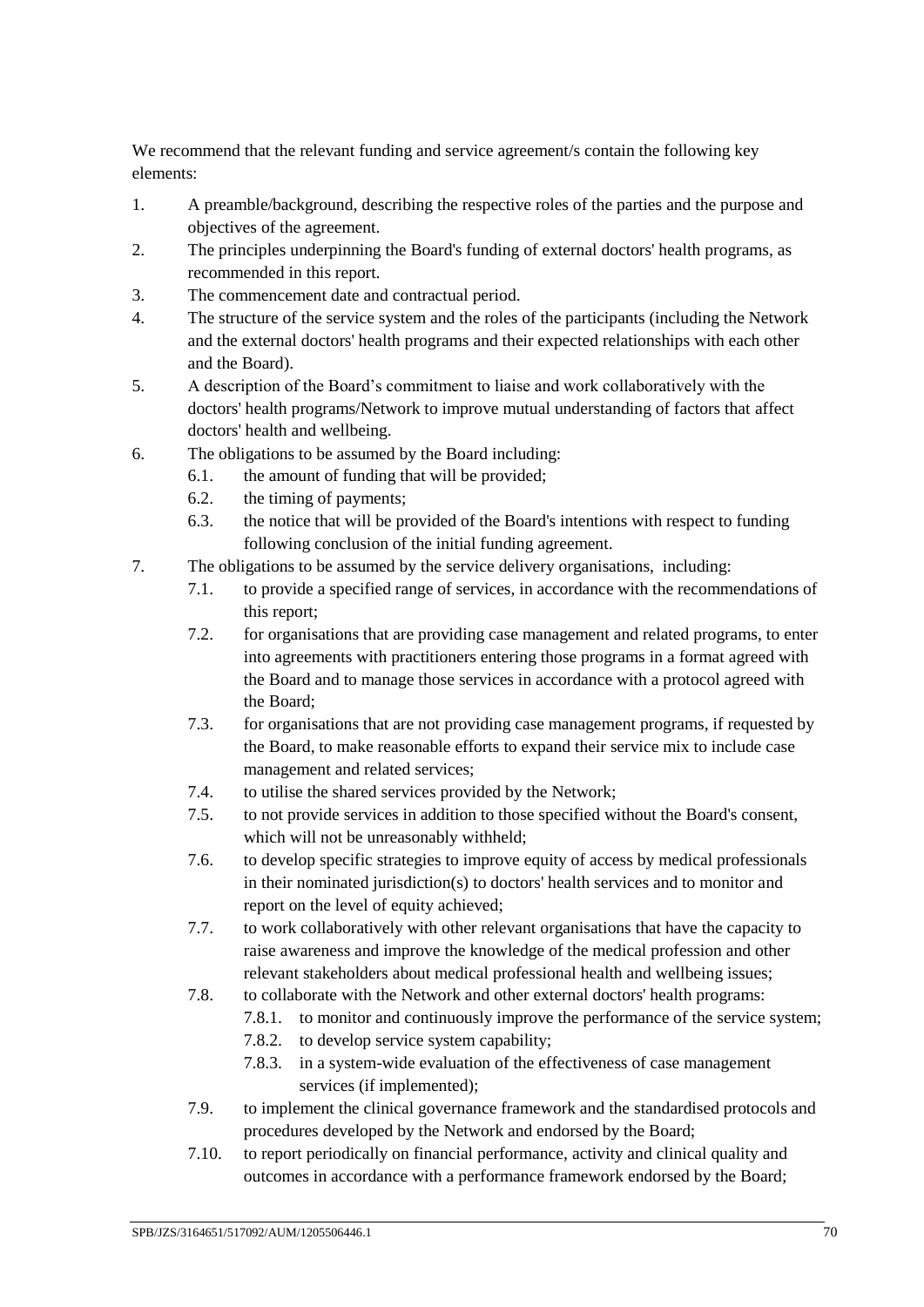- 7.11. to comply with the protocol for communication with the Board, as included in the schedule to the agreement; and
- 7.12. to provide the following plans to the Board:
	- 7.12.1. an initial business plan in a standard format;
	- 7.12.2. a strategic plan (within 6 months);
	- 7.12.3. subsequently, annual business plans.
- 8. A provision confirming that ongoing funding is conditional on the funded organisation maintaining the organisational governance and membership structures proposed in this report.
- 9. A provision requiring participating organisations to notify the Board as soon as reasonably practicable of any serious incident or adverse event that may lead to a reduction in Board or public confidence in the integrity of the programs.
- 10. Provision for referral of medical professionals by the Board to the doctors' health programs under appropriate circumstances.
- 11. Definition of:
	- 11.1. procedures for dispute resolution;
	- 11.2. the circumstances that may trigger a review by the Board of its funding commitment and the procedures that would be followed by the Board prior to any determination that funding should cease or be altered.
- 12. The following schedules, which may be amended from time to time by agreement between the parties:
	- 12.1. the endorsed clinical governance framework including the performance framework;
	- 12.2. a protocol addressing communication between the Board and the external doctors' health program(s);
	- 12.3. the Board's funding and service agreement with the Network.
- 13. Other usual contractual provisions that would apply to an agreement of this type.

#### **14.4 A funding and service agreement with the Network**

A compatible funding and service agreement should be entered into by the Board and the Network. That agreement will be simpler than those with the service delivery organisations, because the Network will not be a direct provider of clinical services and governance requirements will, therefore, be considerably less complex. To the extent that the Network is funded to provide shared services, it should be required to provide those services free of charge.

#### **Recommendation 18**

That the Board enters into standardised three-year funding and service agreements with each external doctors' health organisation, defining mutual obligations and incorporating a national clinical governance framework, a national performance framework and a protocol defining expectations of communication between the Board and each program.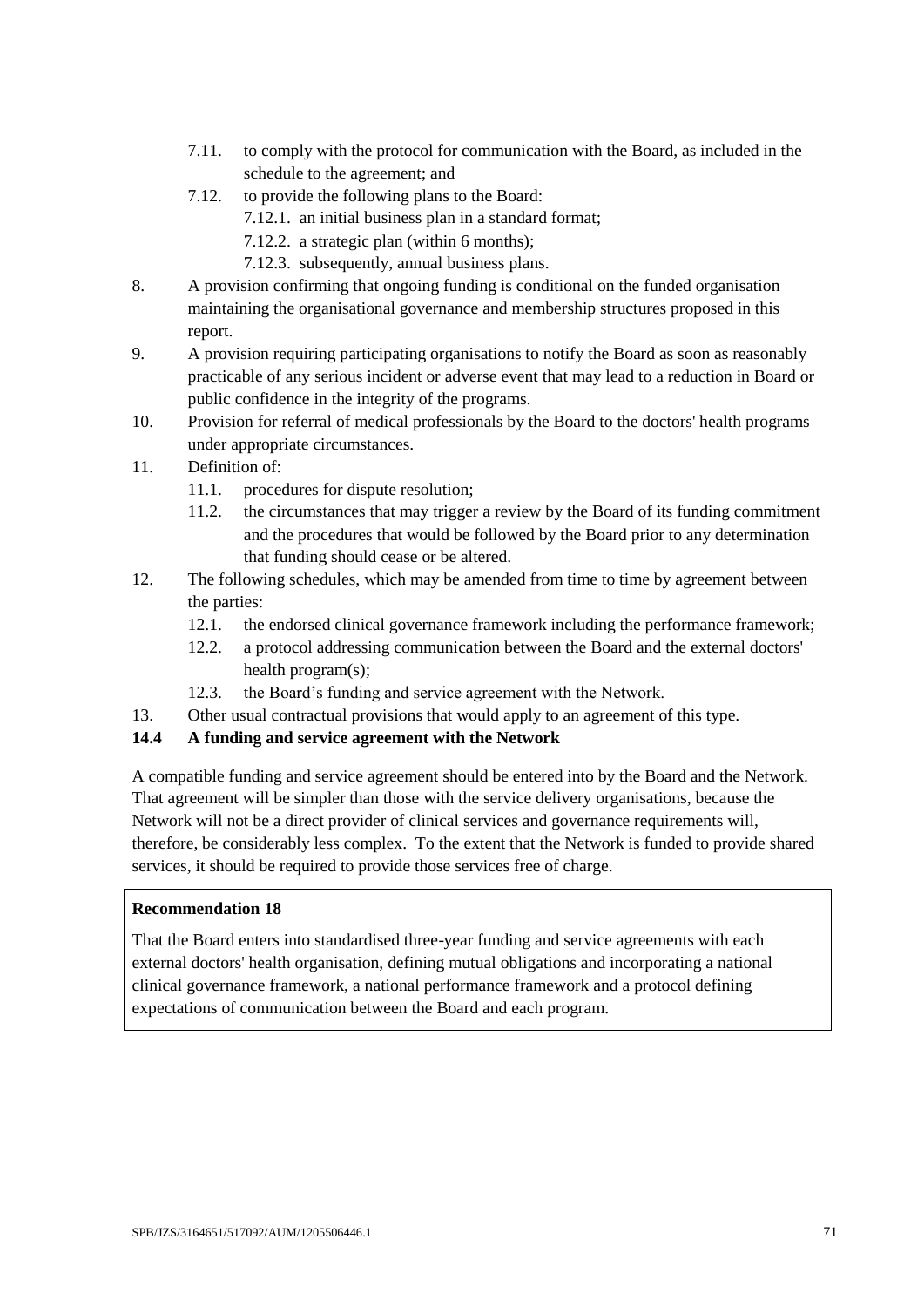# **14.5 Reporting relationships**

To enhance Board confidence, program reporting needs to be both timely and comprehensive. Recognising the relatively small size of the national program, however, it also needs to be efficient.

As recommended earlier in this report, we suggest that the Network:

- leads development of a national performance framework incorporating a single national activity and clinical data set; and
- collects and collates agreed performance data and reports on performance to the Board.

The performance framework should define a suite of relevant performance information, which may include, for example:

- de-identified demographic and clinical data about program contacts and participants characteristics (gender, jurisdiction, rurality, student, doctor in training etc.), major presenting problems and referral pathways to the external doctors' health program;
- standardised financial reports;
- standardised activity and quality data across the range of funded services;
- for case management services, a range of specific performance data with a focus on patient safety and legislative compliance, which may include, for example:
	- the proportion of program participants who are also under Board regulatory supervision;
	- known incidence of deviation from case management plans;
	- known incidence of patient safety events;
	- number of known notifications of program participants to the Board;
- results of client satisfaction surveys; and
- service outcomes (including participants safely remaining in or returning to medical employment).

The performance framework should specify the information that should be reported locally, for management and governance purposes, and the information that should be reported to the Network for collation, analysis and reporting to the Board.

We suggest that a quarterly report by the Network to the Board, based on program activity and performance in the second most recent quarter (allowing a quarter for the Network to collect data from participating organisations and compile a report) would be appropriate.

Consideration could be given to publishing these reports, for example on the Network website. We strongly support transparency generally, however we believe some time will be required to develop and implement the performance framework. This potential for publication should be kept under consideration.

As proposed in section [14.3](#page-70-0) above, we also recommend that participating organisations be required to notify the Board as soon as reasonably practicable of any serious incident or adverse event that may lead to a reduction in Board or public confidence in the integrity of the programs.

We suggest a regular meeting is also convened between Board personnel and the board of the Network, at least annually, to exchange relevant program information (within the constraints of confidentiality and privacy) and discuss program effectiveness and safety.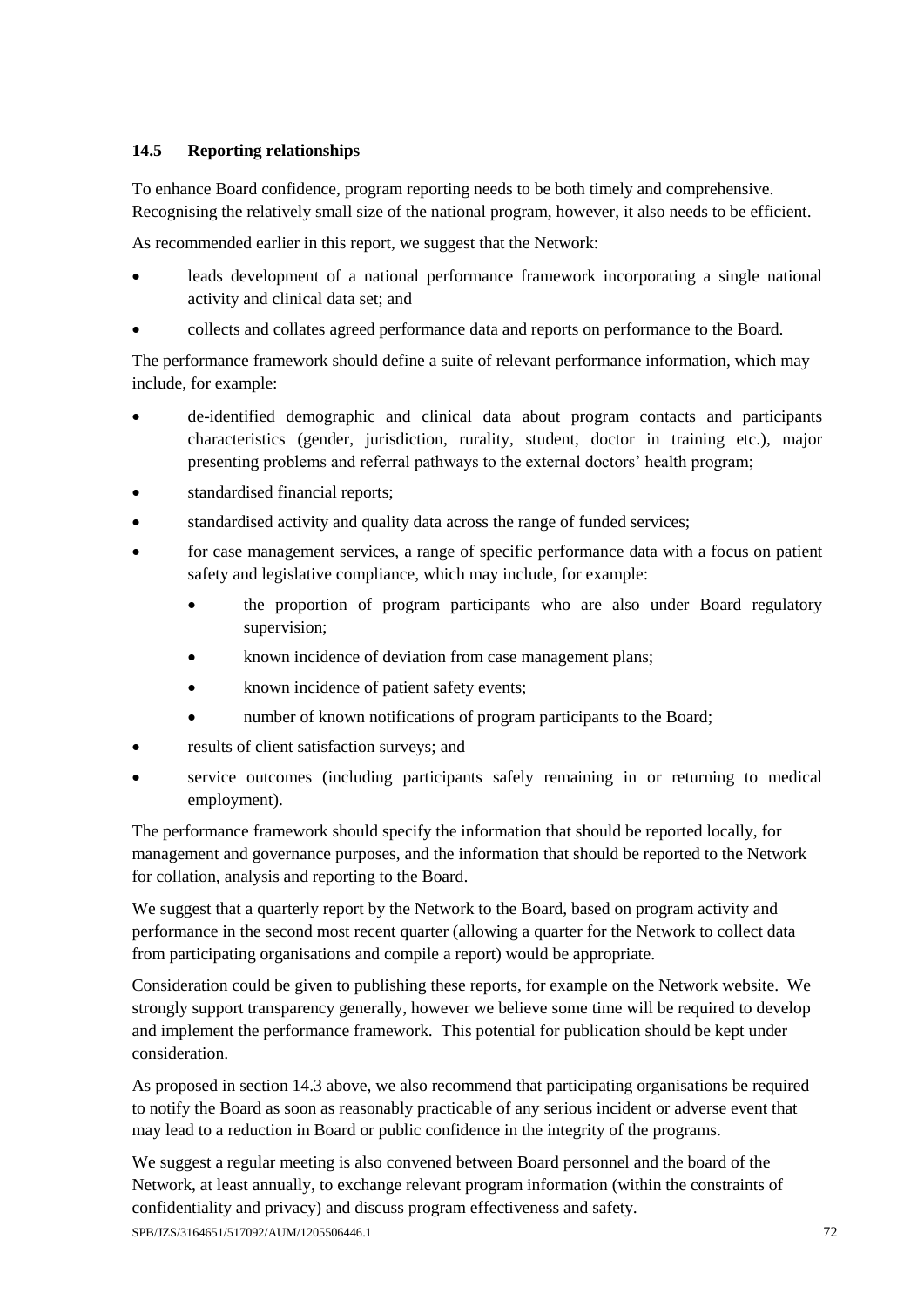#### **Recommendation 19**

That the primary reporting relationship of external doctors' health programs to the Board is via the Network, in accordance with an agreed performance framework, but that reporting is also required direct to the Board in the circumstances identified in this report.

#### **Recommendation 20**

That Board personnel meet at least annually with the board of the Network to exchange relevant program information and discuss program effectiveness and safety (within the constraints of confidentiality and privacy).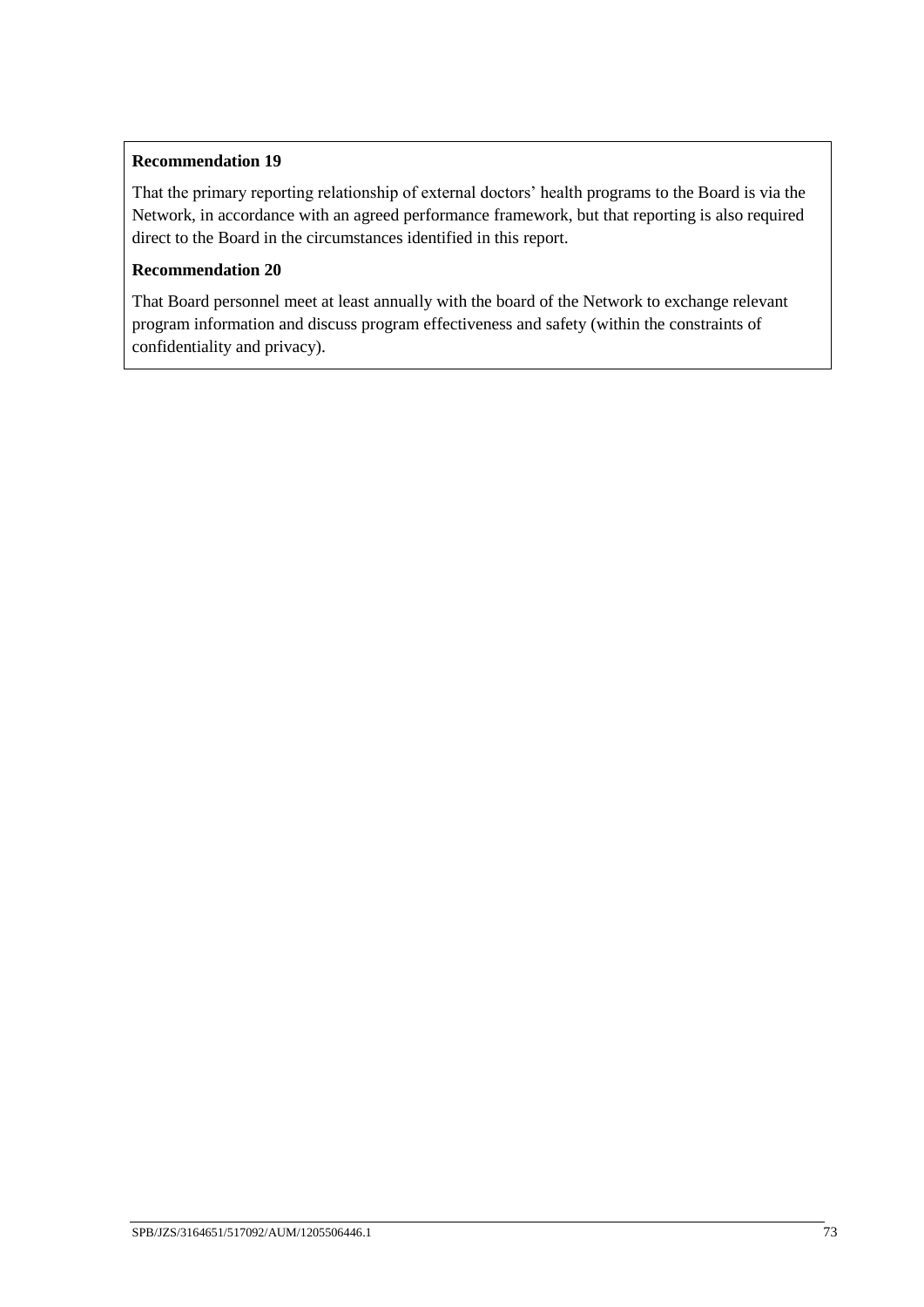### **ATTACHMENT 1 – THE HEALTH PROFESSIONAL WORKFORCE IN AUSTRALIA**

Almost 90,000 people work as medical professionals (doctors or medical students) in Australia. At 30 September 2011 there were 87,790 doctors registered in Australia (Figure 1), with 73,980 working as clinicians.





Source: Australian Institute of Health and Welfare Medical Workforce 2011

The distribution of clinicians between the States and Territories is shown in Table 1.

| Table 1: Distribution of clinicians employed in medicine (principal role or main job), 2011 |  |  |  |  |
|---------------------------------------------------------------------------------------------|--|--|--|--|
|                                                                                             |  |  |  |  |

|                      | <b>NSW</b> | <b>VIC</b> | <b>QLD</b> | WA    | <b>SA</b> | <b>TAS</b> | <b>ACT</b> | <b>NT</b> | <b>Australia</b> |
|----------------------|------------|------------|------------|-------|-----------|------------|------------|-----------|------------------|
| No of<br>clinicians  | 23,819     | 18,106     | 14,839     | 7,237 | 5,963     | 1,709      | 1,374      | 895       | $73,980^{36}$    |
| $%$ of<br>clinicians | 32.2%      | 24.5%      | 20.1%      | 9.8%  | 8.1%      | 2.3%       | 1.9%       | 1.2%      | 100%             |

<sup>56</sup> Data include employed medical practitioners who did not state or adequately describe their state or territory, and medical practitioners who reside overseas. Therefore, state and territory totals may not sum to the national total.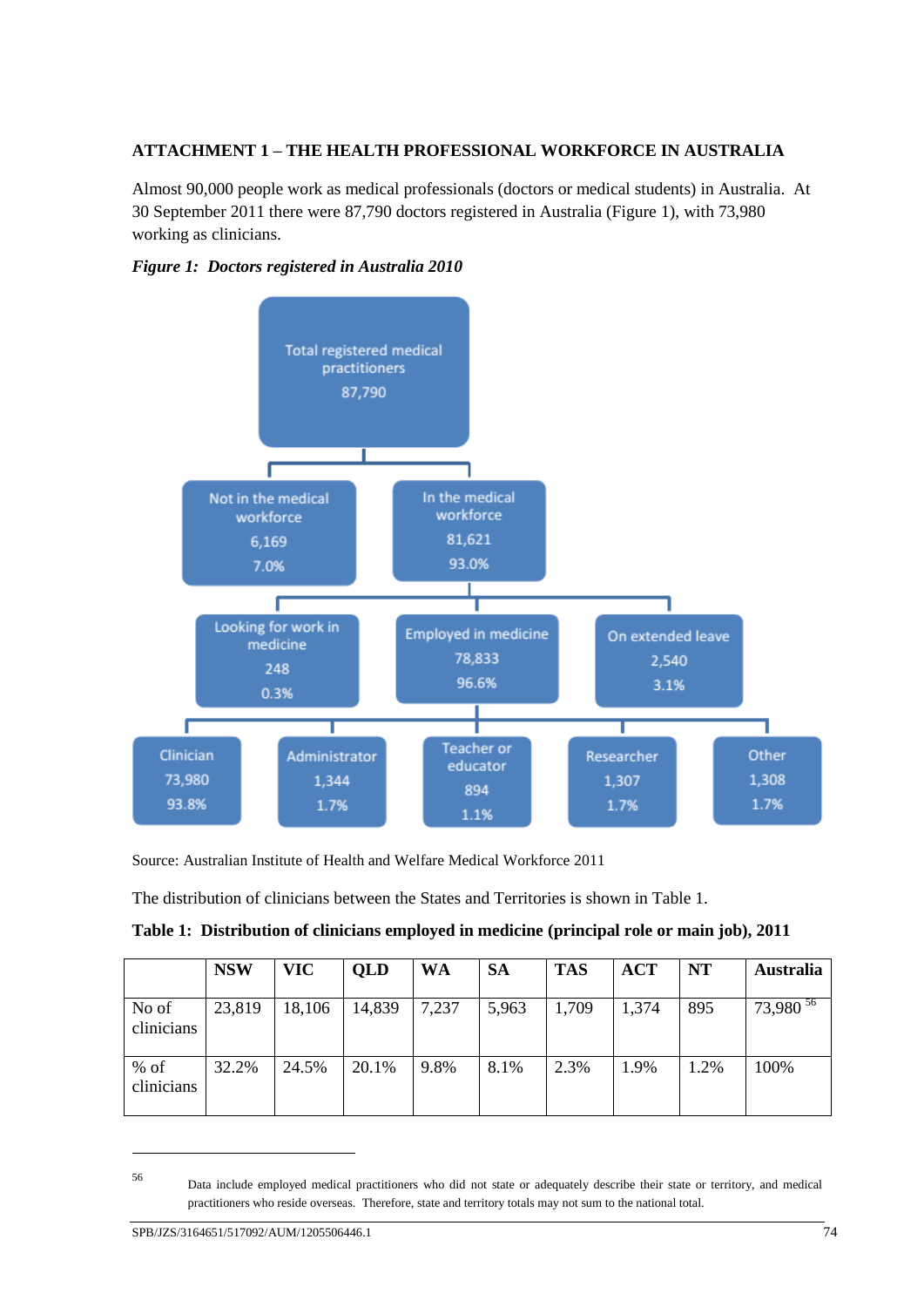In 2010, there were 15,397 medical students in Australia (Figure 2).

**Figure 2: Medical students in Australia 2010**



Source: Australia's health workforce series. Doctors in focus (2012).

The size of the medical professional community in Australia is increasing. The number of commencing medical students in Australia more than doubled between 2005 and 2011 (Figure 3).

**Figure 3: Number of commencing and completing domestic Australian medical students 2005- 2011**



Source: Australian Institute of Health & Welfare Medical Workforce 2011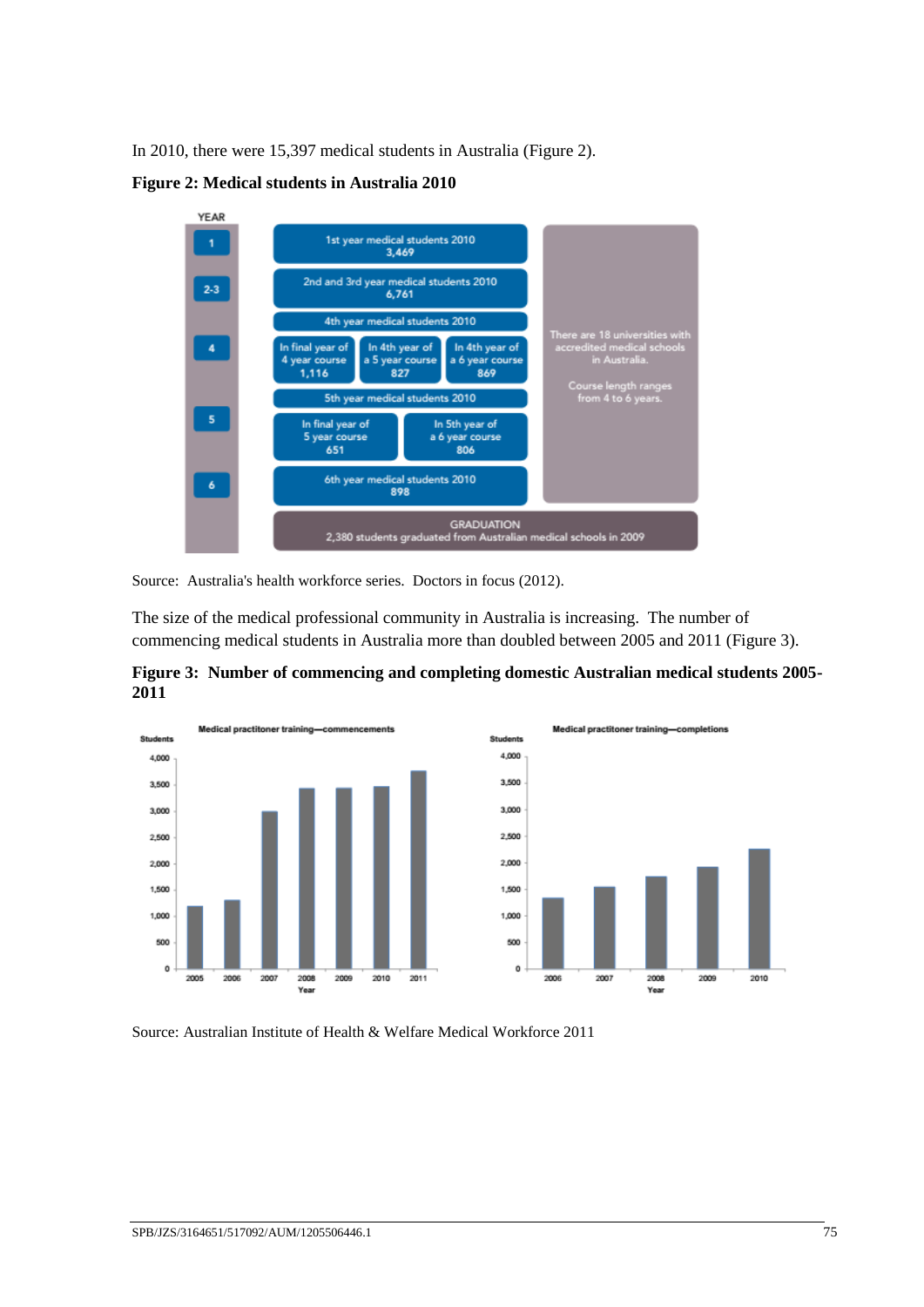#### **ATTACHMENT 2 – MEDICAL PROFESSIONAL HEALTH ISSUES**

#### **14.6 The health status of medical professionals**

Doctors who manage their own health and wellbeing appropriately have a greater prospect of positively influencing the health behaviours of their patients<sup>57</sup>. Doctors who suffer ill health may progress to impairment as defined in the National Law, which by definition means there is some (actual or potential) detrimental effect on the capacity of the doctor to practice his or her profession.

While doctors suffer from the same range of health issues as the general community<sup>58</sup>, they have also been shown to be physically healthier than the average person in the community. Standardised mortality of doctors has been found to be low in various studies conducted in the United Kingdom and Australia, an outcome often attributed to the generally high socio-economic status and high education status of doctors<sup>59 60 61</sup>.

According to the Australian Bureau of Statistics (**"ABS"**) report on the Australian Health Survey  $2011 - 12^{62}$ :

- Most doctors do not drink alcohol excessively. The 2009 National Health and Medical Research Council guidelines for reducing health risks associated with the consumption of alcohol state that drinking no more than two standard drinks on any day reduces the lifetime risk of harm from alcohol-related disease or injury. Around 13% of doctors did drink more than this, but compared with other workers the proportions were much lower (23%).
- Less than 5% of doctors were smokers, considerably lower than the rate for other workers (19%).
- 58% of doctors were overweight or obese, compared with 63% of other workers.

Internationally, more than 90% of Canadian physicians surveyed in 2007 reported being in good to excellent health and only 5% reported that poor physical or mental health made it difficult to handle their workload more than half the time in the previous month (although a quarter had reduced work activity because of long-term health conditions). <sup>63</sup>

It is widely believed, however, that workplace practices and common personal characteristics predispose members of the medical profession to specific health and wellbeing risks. A high prevalence of psychological distress has repeatedly been reported amongst medical professionals. In

<u>.</u>

<sup>57</sup> Oberg EB, Frank E. Physicians' health practices strongly influence patient health practices. J R Coll Physicians (Edinb) 2009;39(4):290-1.

<sup>58</sup> Kay M, Mitchell G, Del Mar C. Doctors do not adequately look after their own physical health. Medical Journal of Australia 2004;181(7):368-370.

<sup>59</sup> Carpenter L, Swerdlow A, Fear N. Mortality of doctors in different specialties: findings from a cohort of 20,000 NHS consultants. OccupEnviron Med1997; 54: 388-395.

<sup>60</sup> Schlicht SM, Gordon IR, Ball JR, Christie DG. Suicide and related deaths in Victorian doctors. Med J Aust1990; 153: 518-521.

<sup>61</sup> Clode, D. (2004) The Conspiracy of Silence: Emotional health among medical practitioners, Royal Australian College of General Practitioners, South Melbourne.

<sup>62</sup> http://www.abs.gov.au/AUSSTATS/abs@.nsf/Lookup/4102.0Main+Features20April+2013#p10

<sup>63</sup> Frank E. and Segura C. Health practices of Canadian physicians. Canadian Family Physician August 2009 vol. 55 no. <sup>8</sup> 810-811.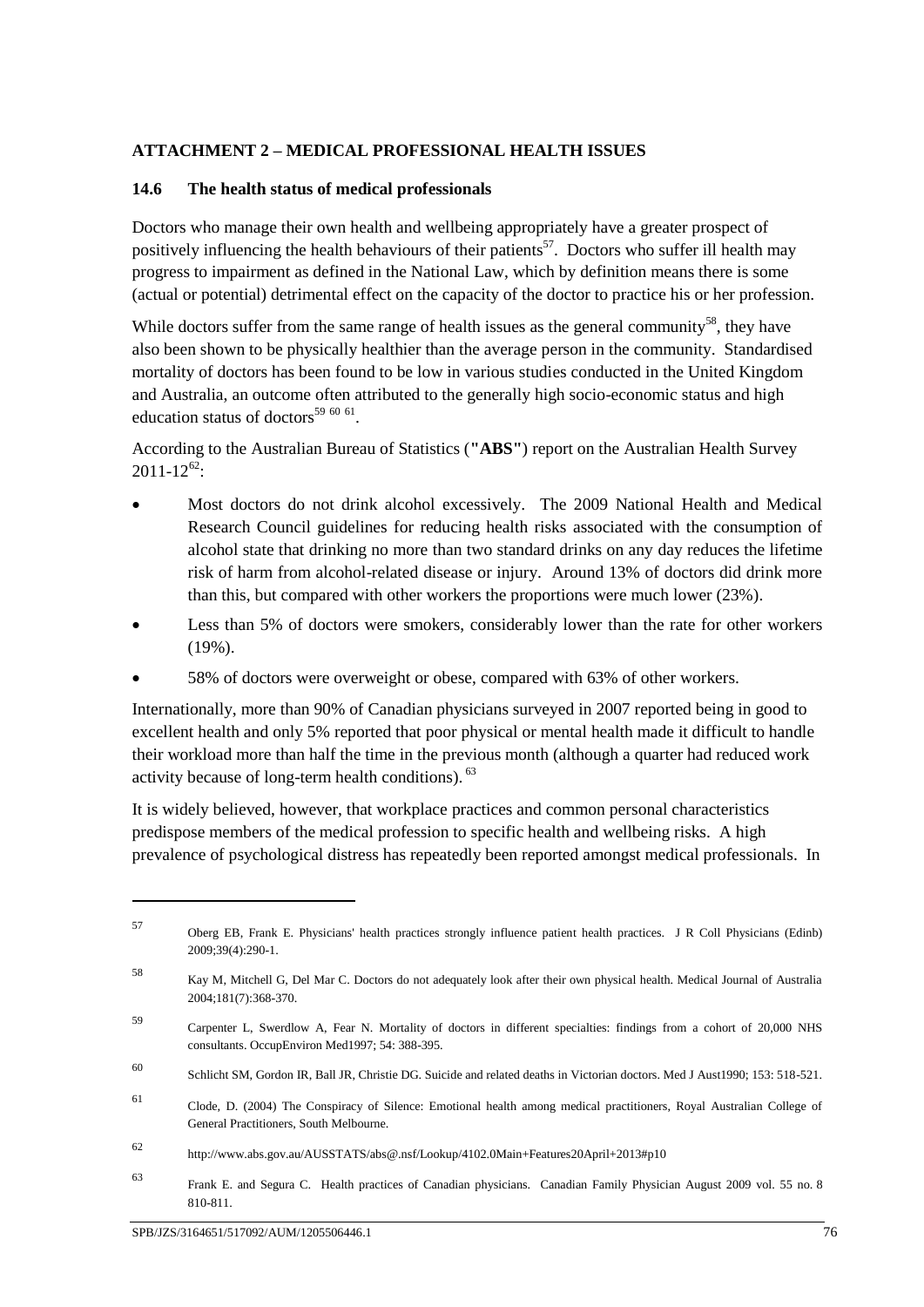Australia, the following findings were reported from a recent national mental health survey of medical professionals conducted by *beyondblue*<sup>64</sup>:

- doctors reported substantially higher rates of psychological distress and attempted suicide compared to both the Australian population and other Australian professionals;
- young doctors and female doctors appeared to have higher levels of general and specific mental health problems and reported greater work stress;
- the general work experience for Australian doctors is stressful and demanding;
- stigmatising attitudes regarding the performance of doctors with mental health conditions persist;
- medical students reported high rates of general and specific distress in comparison to the general population;
- female students had higher levels of psychological distress and reported more specific mental health diagnoses than male students;
- medical students perceive that there are stigmatising attitudes regarding doctors with mental health conditions; and
- indigenous students appear to be particularly vulnerable to poor general and specific mental health.

These findings are consistent with those of a number of overseas studies that have confirmed higher than expected levels of stress, anxiety and depression amongst doctors<sup>65 66 67 68</sup>. The correlation of these conditions with diagnosed mental illness, however, is not entirely clear. Studies have also shown that while rates of mental illness amongst doctors are similar to those in the general community, rates of suicide are higher, which may be due to higher completion rates<sup>69</sup>.

The relatively high observed prevalence of psychological distress has been attributed by some commentators to the demanding nature of medical practice and the often obsessive, conscientious and committed personalities of doctors and medical students<sup>7071</sup>. A number of studies, including the *beyondblue* study referred to above, have also noted high levels of resilience amongst doctors to the negative impacts of poor mental health.

<u>.</u>

<sup>64</sup> *beyondblue* is an Australian non-profit organisation which aims to increase awareness and improve the treatment of depression, bipolar disorder, anxiety disorders and related mental disorders.

<sup>65</sup> Caplan R. Stress, anxiety and depression in hospital consultants, general practitioners, and senior health service managers. BMJ 1994; 309: 1261-1263.

<sup>66</sup> McPherson S. et. al. Stress and coping in accident and emergency senior house officers. Emerg Med J 2003;20:230-231.

<sup>67</sup> Newbury-Birch D et. al. Psychological stress, anxiety, depression, job satisfaction, and personality characteristics in preregistration house officers. Postgrad Med J 2001;77:109-111.

<sup>68</sup> Sharma A. et. al. Stress and burnout in colorectal and vascular surgical consultants working in the UK National Health Service. Psychooncology. 2008 Jun;17(6):570-6.

<sup>69</sup> Centre C, Davis M, Detre T, Ford D, Hansbrough W, Hendin H, et al. Confronting depression and suicide in physicians: a consensus statement. JAMA 2003;289(23):3161-3166.

<sup>70</sup> Riley G. Understanding the stresses and strains of being a doctor. Med J Aust 2004; 181: 350–353.

<sup>71</sup> Tyssen R. et. al. Personality traits and types predict medical school stress: a six year longtitudinal nationwide study. Medical Education 2007; 41(8):781-787.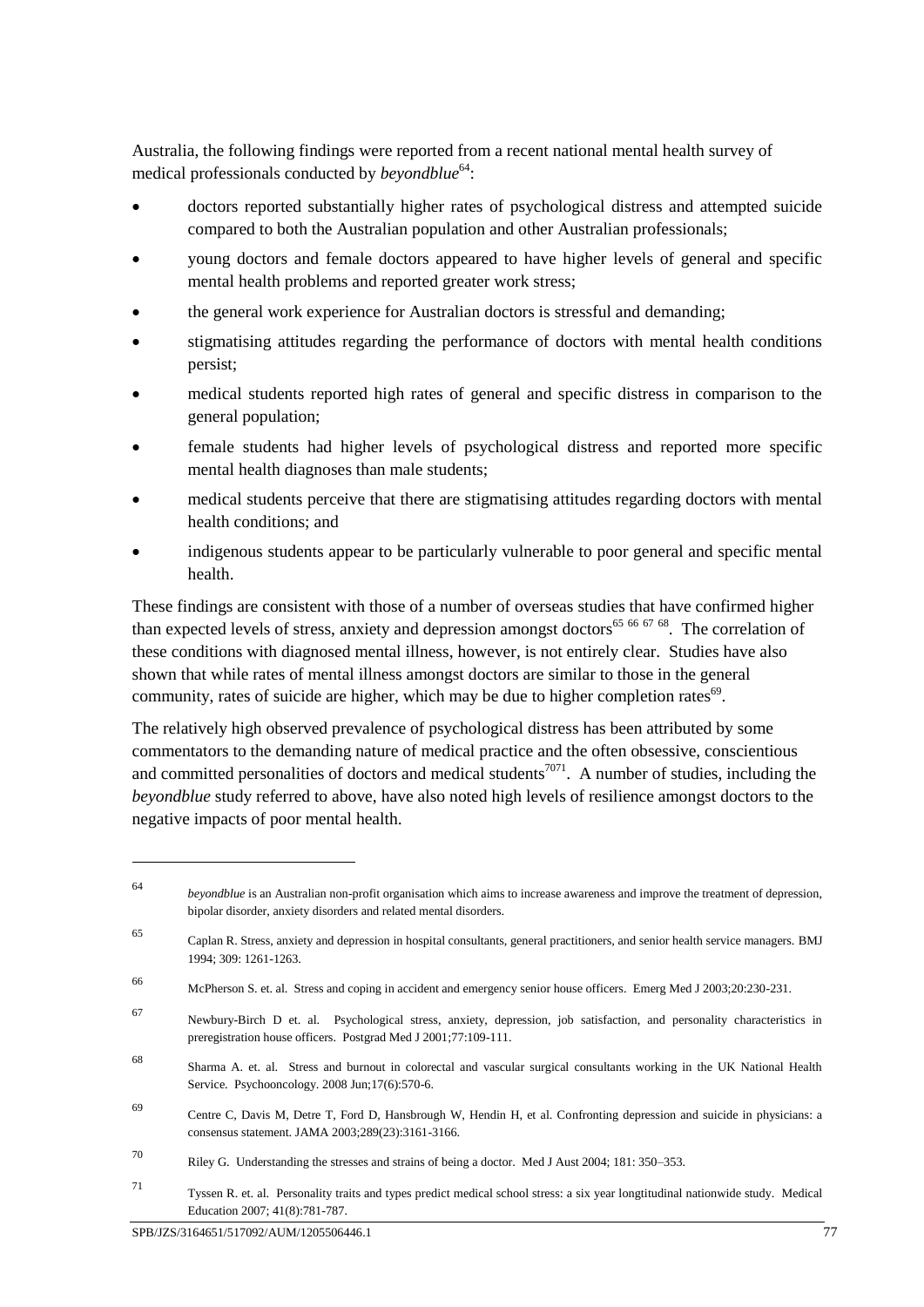#### **14.7 Predisposition to drug and alcohol misuse**

The rate of drug misuse by doctors is reported to be the same as for the general population. Because they have access, however, doctors are more likely to misuse prescription drugs<sup>72</sup>.

Studies of junior doctors in the UK suggested a high prevalence of misuse of drugs and alcohol<sup>73</sup>. Two studies of doctors with serious drug dependency brought to the attention of the Victorian Medical Board, in 1964-1984 and 1984-1990, indicated a prevalence of about 0.5%, with GPs and those aged 30-39 years significantly over-represented<sup> $74\frac{75}{5}$ </sup>. An anonymous survey of 1125 doctors in New South Wales suggested drug abuse problems in 1% of those surveyed, a figure closer to estimates from other countries<sup>76</sup>. A study of the characteristics and outcomes of doctors in NSW whose opioid use had triggered official intervention in the period 1985 to 1994 showed similar results to earlier studies - the doctors were mostly male, predominantly in their thirties and had used pethidine. There was an over-representation of GPs and rural doctors. At the end of the 10-year survey period (1985-1994), 13% had died and 46% were no longer on the medical register. Of the 54 that remained on the register, 22 had conditions on their registration.

A more recent study showed that doctors had a lower incidence of high alcohol intake compared to other occupational groups or the general population<sup>77</sup>, consistent with the ABS Australian Health Survey results reported above.

#### **14.8 Health seeking behaviour by medical professionals**

*The physician who doctors himself has a fool for a patient.* 

Sir William Osler, 1849-1919

It can be seen from the discussion above that it is difficult to make a compelling case for the development of external doctors' health services on the basis of the medical profession having a generally higher need for health services than the general population.

Rather, the main issue of concern is the difficulty medical professionals experience in accessing health care. The case for developing more accessible services is strengthened by the fact that doctors' health practices strongly influence patient health practices (see footnote 15).

Professional colleges<sup>78 79 80</sup> and other professional and regulatory bodies<sup>81 82</sup> encourage doctors to have their own GP.

<sup>72</sup> Wolters Kluwer Health: Lippincott Williams & Wilkins (2013, October 4). "Self-medication": Why doctors abuse prescription drugs. ScienceDaily. Retrieved January 17, 2014, from http://www.sciencedaily.com/releases/2013/10/131004124937.htm.

<sup>73</sup> Brooks A. Many junior doctors misuse drugs and drink excessively. BMJ 1998; 317: 700.

<sup>74</sup> Serry N, Ball JRB, Bloch S. Substance abuse among medical practitioners. Drug Alcohol Rev 1991; 10: 331-338.

<sup>75</sup> Serry N, Bloch S, Ball R, Anderson K. Drug and alcohol abuse by doctors. Med J Aust 1994; 160: 402-407.

<sup>76</sup> Pullen D, Cait EL, Lyle DM, et al. Medical care of doctors. Med J Aust 1995: 162: 481-484.

<sup>77</sup> Clode, D. Emotional Health: The Conspiracy of Silence among Medical Practitioners. 2004; Royal Australasian College of General Practitioners, South Melbourne.

<sup>78</sup> Royal Australasian College of Physicians. Health of doctors. Position statement, May 2013 accessed on 26 December 2013 at http://www.racp.edu.au/page/afoemevent&eventid=16AC340C-0314-0503-705319B51C4EB671.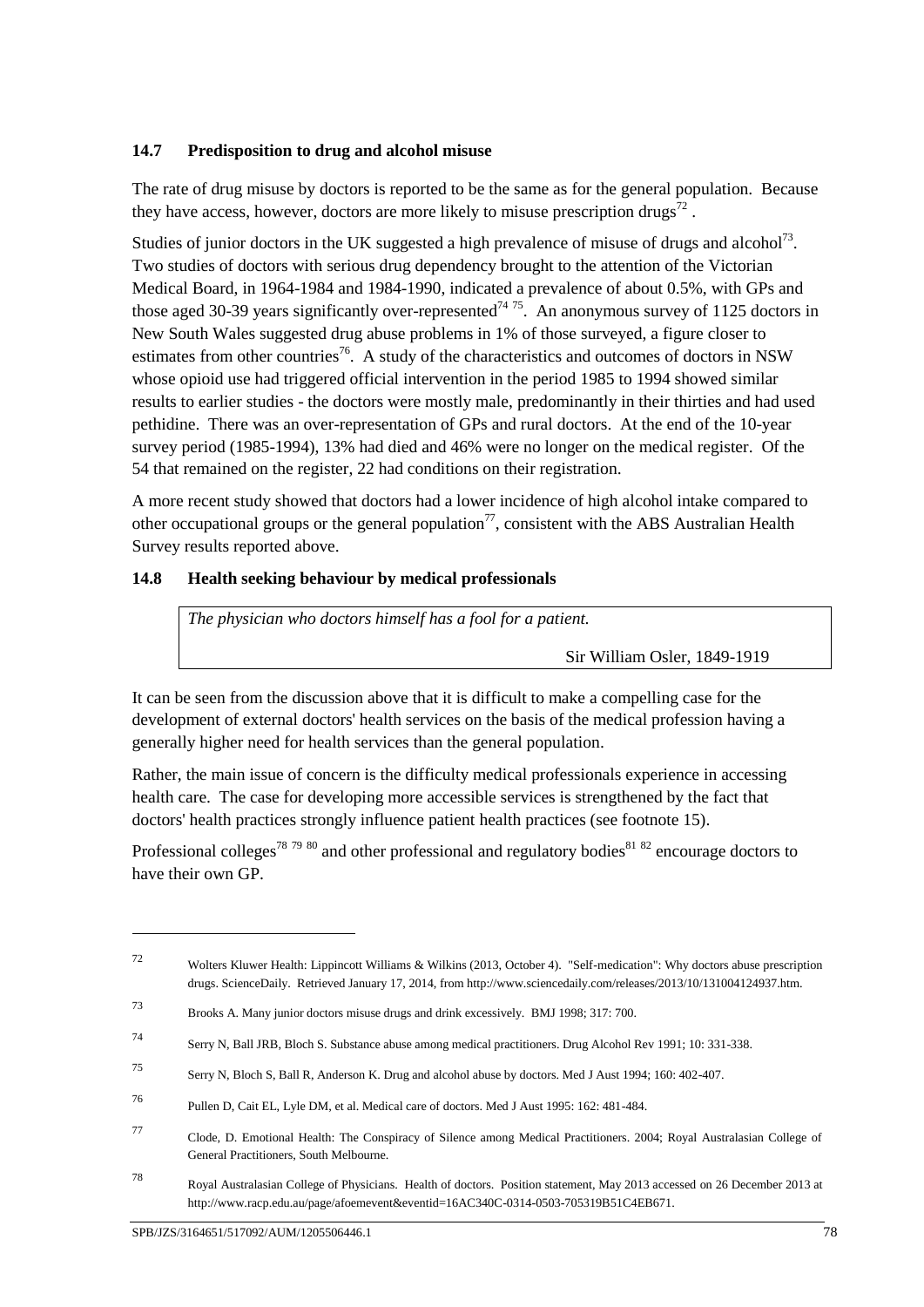A national survey of the health and wellbeing of junior doctors conducted in 2008 confirmed that fewer junior doctors (66%) had their own GP compared with the general population (80%)<sup>83</sup>. The survey did not, however, adjust for age, socio-economic status or health status.

358 (40%) doctors responded to a postal survey of 896 Australian doctors randomly selected from the Health Insurance Commission database and stratified by sex, discipline (GP or specialist) and location (urban or rural) in 2001. More participants believed it was acceptable to self-treat acute conditions (315/351; 90%) than to self-treat chronic conditions (88/350; 25%). Nine per cent (30/351) of participants believed it was acceptable to self-prescribe psychotropic medication. A greater proportion of GPs (206/230; 90%) than specialists (101/121; 83%) believed doctors are reluctant to attend another doctor, especially if the problem is psychological. Women and GPs were significantly less likely to report that it was easy to find a satisfactory treating doctor (women, 58/140 [41%]; men, 128/211 [61%]; GPs, 106/231 [46%]; specialists, 80/120 [67%]). Being a specialist was predictive of seeking appropriate healthcare<sup>84</sup>.

A research project that explored the attitudes to health access of GPs practising in Australia, and the barriers they experience<sup>85</sup>, found that GPs displayed positive attitudes to their own health care but found it difficult to access health care. 58% of the doctors who participated in that study had an independent GP, but self-care (albeit with boundaries) was accepted as normative practice. Some GPs failed to seek treatment even for significant illness. The researchers developed a framework that described the barriers to health care access experienced by this group of GPs (Table 19).

<sup>79</sup> Anaesthesia Continuing Education Coordinating Committee. Welfare of Anaesthetists Special Interest Group. Personal Health Issues and Strategies. Accessed on 1 January 2014 at http://www.anzca.edu.au/fellows/special-interest-groups/welfare-ofanaesthetists/introduction.html#resources.

<sup>80</sup> Royal Australasian College of Surgeons. Surgical Competence and Performance. A guide to aid the assessment and development of surgeons.

<sup>81</sup> Australian Medical Association. Health and wellbeing of doctors and medical students – 2011 accessed on 26 December 2013 at https://ama.com.au/node/6551.

<sup>82</sup> Medical Board of Australia. Good medical practice: a code of conduct for doctors in Australian accessed on 2 January 2014 at http://www.medicalboard.gov.au/Codes-Guidelines-Policies.aspx.

<sup>83</sup> Markwell A and Wainer Z. The health and wellbeing of junior doctors: insights from a national survey. Med J Aust 2009 Oct 19;191(8):441-4.

<sup>84</sup> Davidson S. and Schattner P. Doctors' health-seeking behaviour: a questionnaire survey. MJA 2003; 179: 302–305.

<sup>85</sup> Kay M. et. al. Developing a framework for understanding doctors' health access: a qualitative study of Australian GPs. Australian Journal of Primary Health 2012;18:158-165.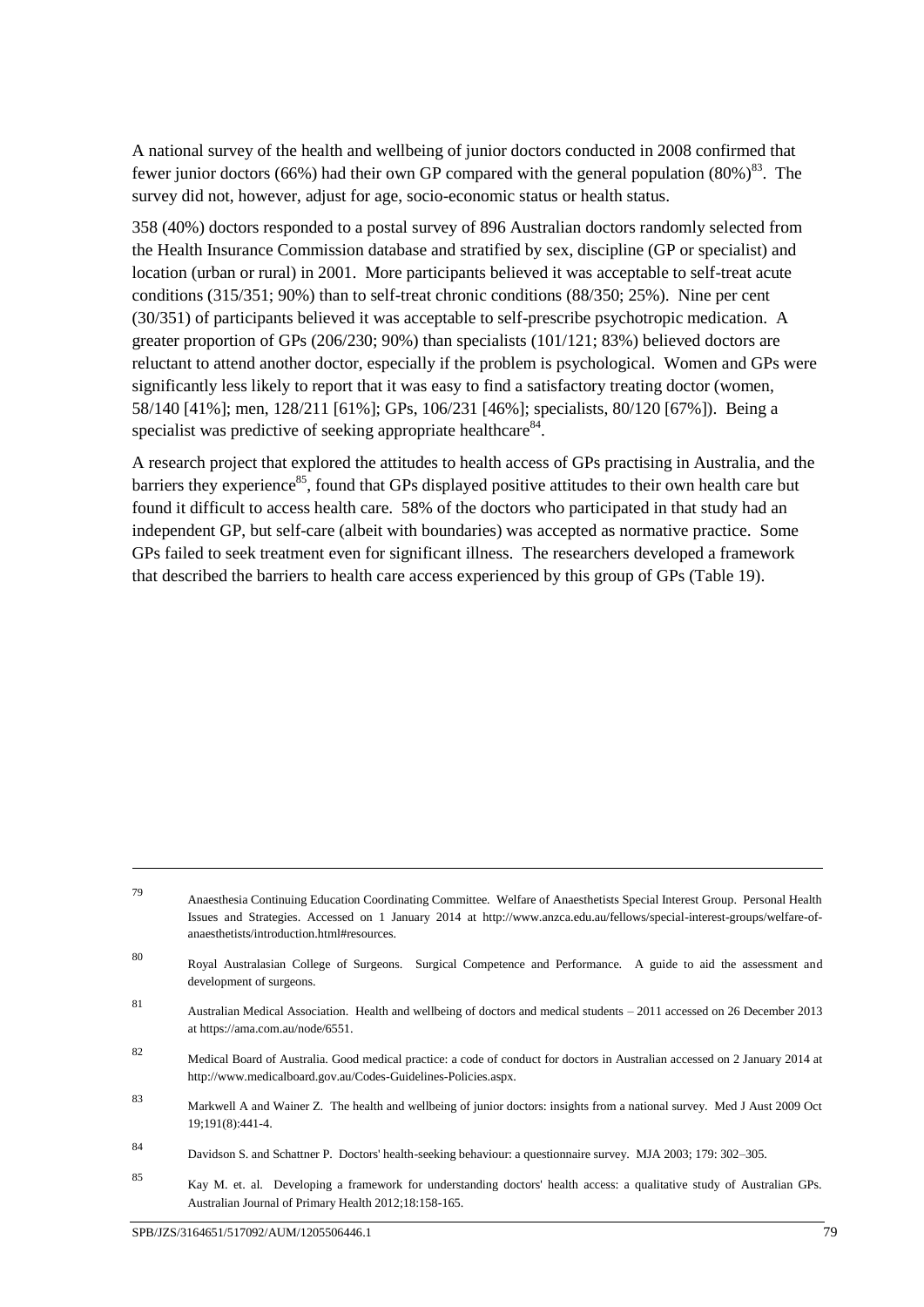| <b>Patient barriers</b>       |                                                                |
|-------------------------------|----------------------------------------------------------------|
| No GP                         | Difficult to choose GP                                         |
|                               | Difficult if no rapport                                        |
| Lack of time                  | Concern about inconvenience for their patients                 |
|                               | Concern about inconvenience for self                           |
|                               | Failure to prioritise time                                     |
| Trivialising illness          | Never get "sick enough"                                        |
|                               | Don't want to waste GP's time                                  |
| Mental health issues          | Embarrassing                                                   |
|                               | More concern about confidentiality                             |
|                               | GP may not be best option for care                             |
| <b>Provider barriers</b>      |                                                                |
| Poor quality care             | Authoritarian approach                                         |
|                               | Poor communication                                             |
|                               | Over investigation                                             |
|                               | Negative experience                                            |
| Lack of confidentiality       | Professional gossip                                            |
|                               | Aware of others breaching confidentiality                      |
|                               | More difficult with practice partner                           |
| <b>Professional barriers</b>  |                                                                |
| Corridor consultations        | More convenient to consult a medical friend                    |
| Self-care and health literacy | Reduced need for health care because healthy                   |
|                               | Already good with preventive health care                       |
|                               | Effective self-care/treatment                                  |
|                               | Awareness of negative consequences of documentation of illness |

**Table 19: Examples of health access barriers for general practitioners**

Source: Kay M. et. al. Developing a framework for understanding doctors' health access: a qualitative study of Australian GPs. Australian Journal of Primary Health 2012;18:158-165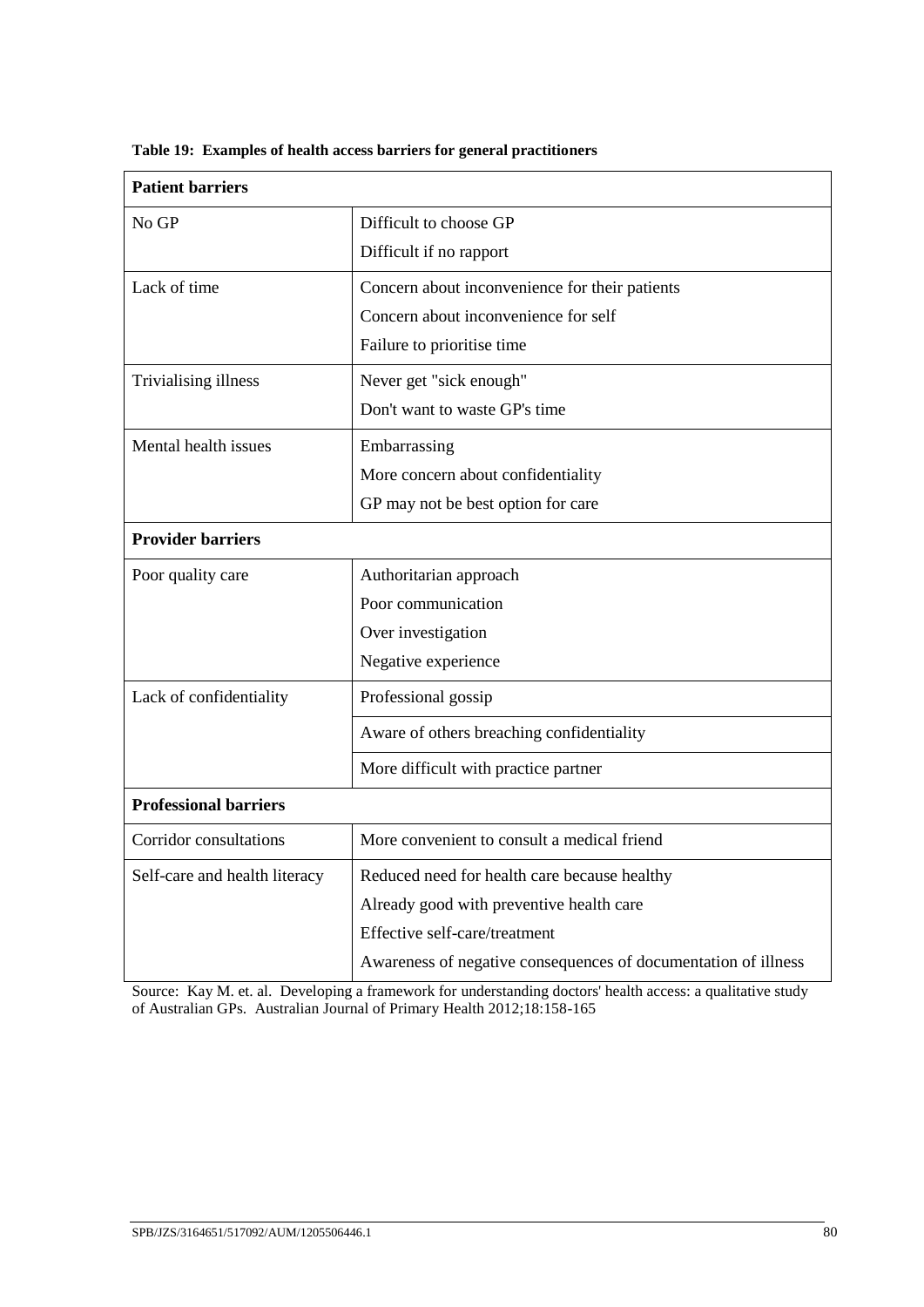# **ATTACHMENT 3 – DOCTORS' HEALTH PROGRAMS AND SERVICES IN AUSTRALIA**

**Table 20: Key features of external doctors' health programs in Australia**

| Organisational<br>structure | Organisational<br>partner(s)                                    | <b>Services</b><br>provided                                                                                                                                                                                                                                                                                     | Approx.<br>number of<br>calls per<br>annum | <b>Client base</b>                                     | <b>Service</b><br>delivery<br>from<br>physical<br>premises | <b>Dedicated</b><br>website | Volunteer-<br><b>based</b><br>service                                                                                                                                                                | <b>Operating</b><br>cost and<br>funding<br>source              | <b>Other</b><br>comments                                                                           |
|-----------------------------|-----------------------------------------------------------------|-----------------------------------------------------------------------------------------------------------------------------------------------------------------------------------------------------------------------------------------------------------------------------------------------------------------|--------------------------------------------|--------------------------------------------------------|------------------------------------------------------------|-----------------------------|------------------------------------------------------------------------------------------------------------------------------------------------------------------------------------------------------|----------------------------------------------------------------|----------------------------------------------------------------------------------------------------|
|                             | <b>ACT Colleague of First Contact</b>                           |                                                                                                                                                                                                                                                                                                                 |                                            |                                                        |                                                            |                             |                                                                                                                                                                                                      |                                                                |                                                                                                    |
| Sole<br>practitioner        | <b>AMA</b> covers<br>telephone costs<br>and promotes<br>service | 24/7 on-call<br>telephone advice,<br>referral to an<br>appropriate doctor<br>if required,<br>advocacy with GP<br>and Medical<br>Board, availability<br>for follow-up call<br>if needed, advice<br>to family and<br>other clinicians<br>about managing<br>unwell doctors,<br>advice on<br>mandatory<br>reporting | 24                                         | Doctors and<br>the<br>occasional<br>medical<br>student | N <sub>o</sub>                                             | N <sub>o</sub>              | $Yes - sole$<br>practitioner<br>answers<br>phone and<br>refers.<br>Some<br>doctors<br>choose to<br>consult that<br>practitioner<br>privately in<br>which case<br>services are<br>Medicare-<br>billed | No formal<br>budget<br><b>AMA</b> covers<br>telephone<br>costs | Sole<br>practitioner<br>with high level<br>commitment,<br>no current<br>succession<br>arrangements |
| <b>Northern Territory</b>   |                                                                 |                                                                                                                                                                                                                                                                                                                 |                                            |                                                        |                                                            |                             |                                                                                                                                                                                                      |                                                                |                                                                                                    |
| N/A                         | N/A                                                             | N/A                                                                                                                                                                                                                                                                                                             | N/A                                        | N/A                                                    | N/A                                                        | N/A                         | N/A                                                                                                                                                                                                  | N/A                                                            | N/A                                                                                                |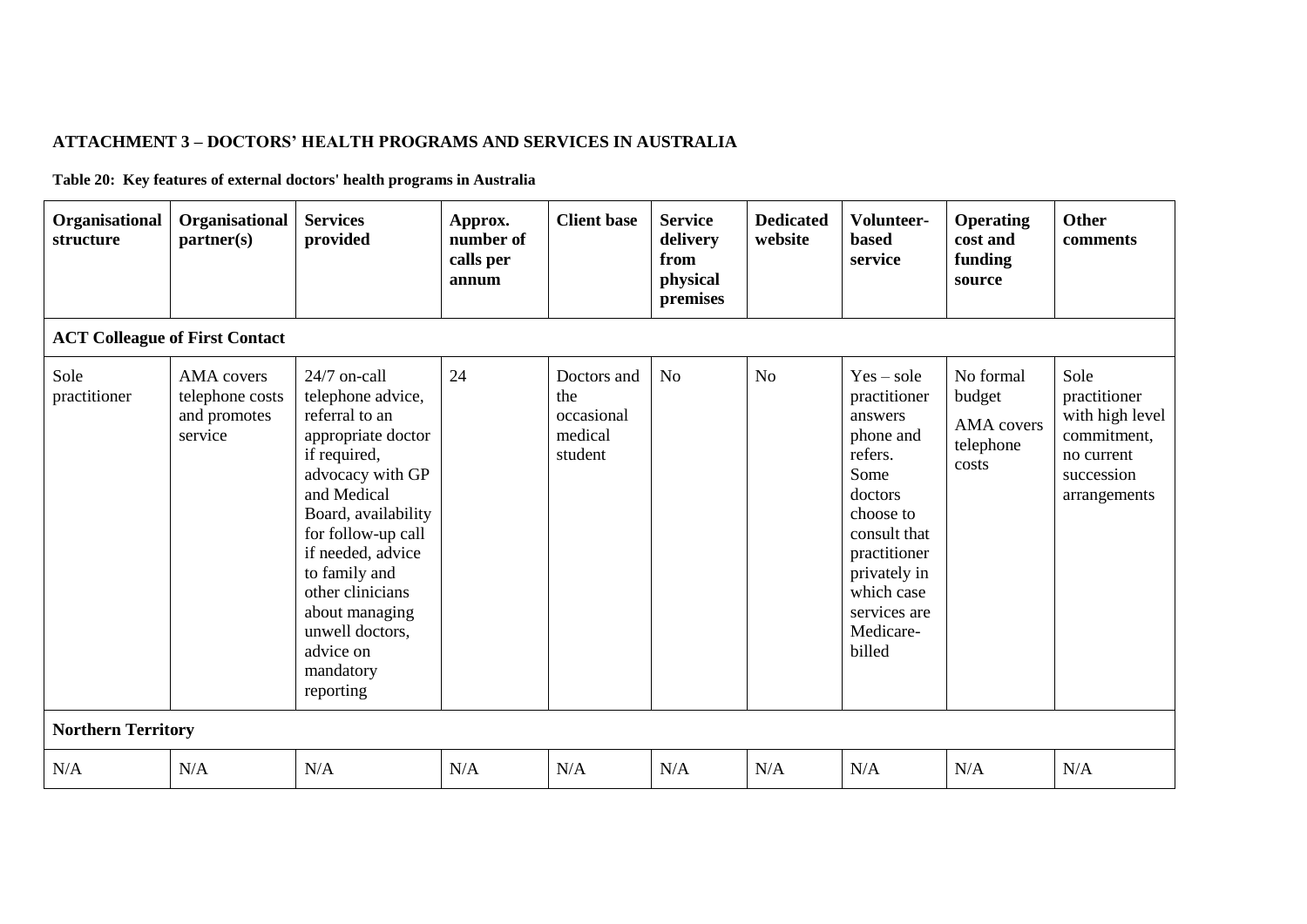| Organisational<br>structure                                                         | Organisational<br>partner(s)                                                                                                                                      | <b>Services</b><br>provided                                                                                                                                                                                                                                                                                                                                                                                                     | Approx.<br>number of<br>calls per<br>annum | <b>Client base</b>                            | <b>Service</b><br>delivery<br>from<br>physical<br>premises | <b>Dedicated</b><br>website               | Volunteer-<br><b>based</b><br>service                | <b>Operating</b><br>cost and<br>funding<br>source                                                                                                                                                               | <b>Other</b><br>comments                                                                                                                                                                                                                                                                                                                                              |  |  |
|-------------------------------------------------------------------------------------|-------------------------------------------------------------------------------------------------------------------------------------------------------------------|---------------------------------------------------------------------------------------------------------------------------------------------------------------------------------------------------------------------------------------------------------------------------------------------------------------------------------------------------------------------------------------------------------------------------------|--------------------------------------------|-----------------------------------------------|------------------------------------------------------------|-------------------------------------------|------------------------------------------------------|-----------------------------------------------------------------------------------------------------------------------------------------------------------------------------------------------------------------|-----------------------------------------------------------------------------------------------------------------------------------------------------------------------------------------------------------------------------------------------------------------------------------------------------------------------------------------------------------------------|--|--|
| <b>NSW Doctors' Health Advisory Service</b>                                         |                                                                                                                                                                   |                                                                                                                                                                                                                                                                                                                                                                                                                                 |                                            |                                               |                                                            |                                           |                                                      |                                                                                                                                                                                                                 |                                                                                                                                                                                                                                                                                                                                                                       |  |  |
| Incorporated<br>association<br>regulated by<br>the NSW<br>Office of Fair<br>Trading | Co-founded by<br><b>AMA NSW</b><br>and Medical<br>Benevolent<br>Association of<br>NSW. AMA<br>provides<br>admin. support<br>and telephone<br>answering<br>service | 24/7 on-call,<br>telephone advice,<br>referral to an<br>appropriate doctor<br>if required, advice<br>to family and<br>other clinicians<br>about managing<br>unwell doctors,<br>advice on<br>mandatory<br>reporting,<br>provision of<br>training on<br>providing health<br>care to doctors<br>("Doctors for<br>Doctors"),<br>lectures to<br>medical students,<br>general education<br>sessions<br>Hosting of<br>national website | 80-120                                     | Doctors,<br>dentists,<br>vets and<br>students | N <sub>o</sub>                                             | Yes (and<br>hosts<br>national<br>website) | Yes - on-<br>call roster<br>staffed by<br>volunteers | Approx.<br>\$18,000 per<br>annum<br>Modest<br>contribution<br>from<br>Australian<br>Dental<br>Association<br>and<br>Veterinary<br>Practitioners<br>Board<br>In the past,<br>has received<br>modest<br>donations | Members of<br>the<br>organisation<br>are doctors<br>with an<br>interest in<br>doctors' health<br>Committee of<br>management<br>comprising ten<br>doctors, a<br>dentist, a<br>veterinarian<br>and a social<br>worker<br>AMA answers<br>the service<br>during the day<br>and takes a<br>message.<br>After hours<br>there is an<br>answering<br>service<br>Approximately |  |  |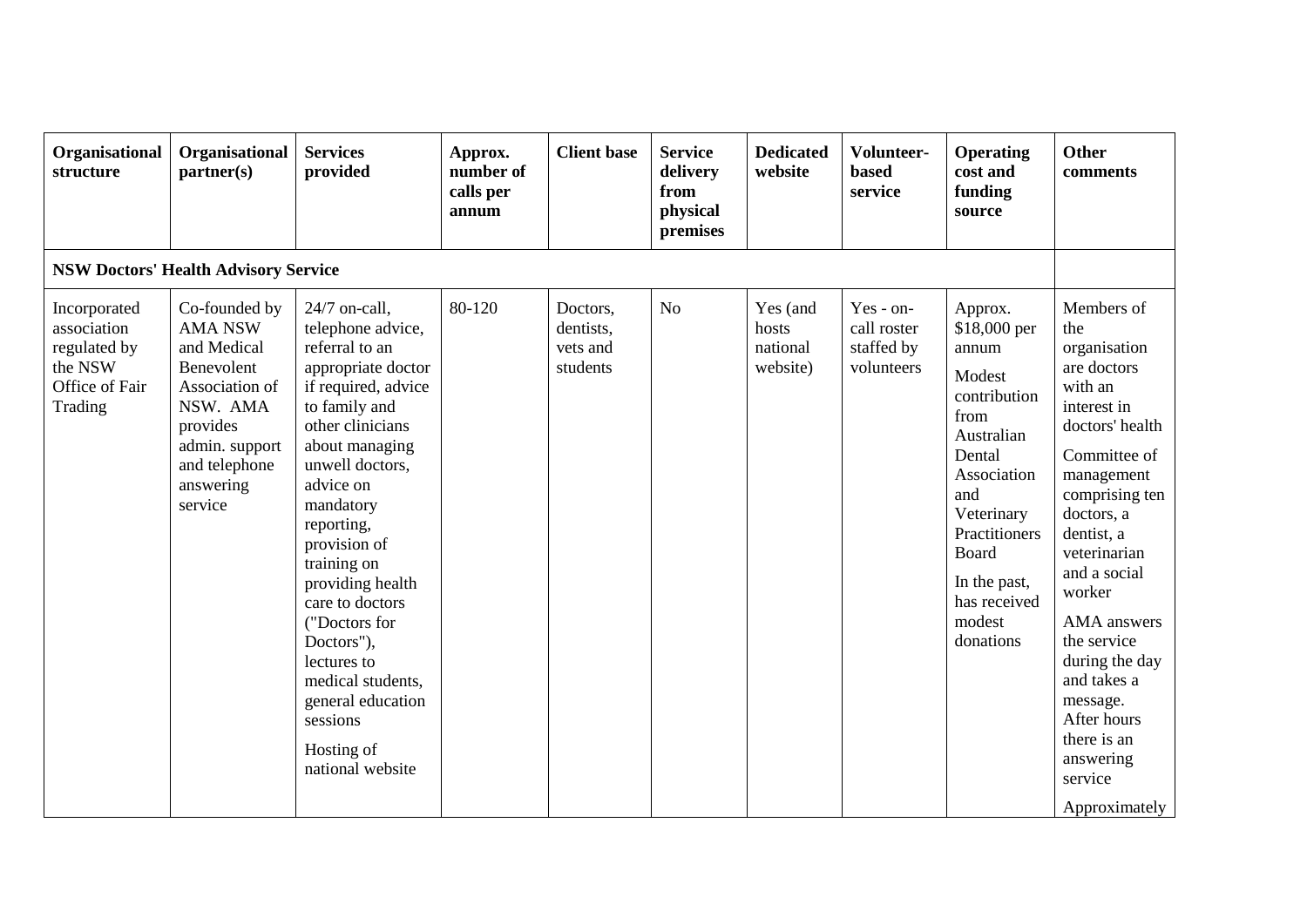| Organisational<br>structure                                                                 | Organisational<br>partner(s)                                                                                                                                                                               | <b>Services</b><br>provided                                                                                                                                                                                                                                                                | Approx.<br>number of<br>calls per<br>annum | <b>Client</b> base                                                              | <b>Service</b><br>delivery<br>from<br>physical<br>premises | <b>Dedicated</b><br>website | Volunteer-<br><b>based</b><br>service                | <b>Operating</b><br>cost and<br>funding<br>source                                                                                                                                              | <b>Other</b><br>comments                                                                                                                                                                                           |
|---------------------------------------------------------------------------------------------|------------------------------------------------------------------------------------------------------------------------------------------------------------------------------------------------------------|--------------------------------------------------------------------------------------------------------------------------------------------------------------------------------------------------------------------------------------------------------------------------------------------|--------------------------------------------|---------------------------------------------------------------------------------|------------------------------------------------------------|-----------------------------|------------------------------------------------------|------------------------------------------------------------------------------------------------------------------------------------------------------------------------------------------------|--------------------------------------------------------------------------------------------------------------------------------------------------------------------------------------------------------------------|
|                                                                                             |                                                                                                                                                                                                            |                                                                                                                                                                                                                                                                                            |                                            |                                                                                 |                                                            |                             |                                                      |                                                                                                                                                                                                | 20 GPs<br>involved. GPs<br>are accredited<br>to take calls<br>and use a list<br>published by<br>College of<br>Psychiatrists<br>for referral<br>purposes                                                            |
|                                                                                             | <b>Queensland Doctors' Health Advisory Service</b>                                                                                                                                                         |                                                                                                                                                                                                                                                                                            |                                            |                                                                                 |                                                            |                             |                                                      |                                                                                                                                                                                                |                                                                                                                                                                                                                    |
| Incorporated<br>association<br>regulated by<br>the Office of<br>Fair Trading,<br>Queensland | Initiated by<br>AMA Qld<br>("AMAQ"),<br>which<br>continues to<br>provide<br>secretarial and<br>rostering<br>assistance<br>Pharmaceutical<br>companies<br>provide<br>sponsorship for<br>AGM/<br>educational | 24/7 on-call,<br>telephone advice,<br>referral to an<br>appropriate doctor<br>if required, advice<br>to family and<br>other clinicians<br>about managing<br>unwell doctors,<br>advice on<br>mandatory<br>reporting,<br>provision of<br>training on<br>providing health<br>care to doctors, | 50-70                                      | Doctors,<br>pharmacists,<br>dentists and<br>students of<br>these<br>professions | N <sub>o</sub>                                             | Yes                         | Yes - on-<br>call roster<br>staffed by<br>volunteers | Approx.<br>\$22,000 per<br>annum, until<br>recently<br>costs borne<br>by AMAQ<br>Some<br>sponsorship<br>by pharma<br>companies<br>and<br>indemnity<br>insurers and<br>some modest<br>donations | Membership<br>consists of<br>ordinary<br>members<br>(unlimited)<br>and<br>representatives<br>of<br>organisations<br>including<br>AMA(Q), state<br>committees/<br>branches of<br>specialist<br>colleges,<br>Medical |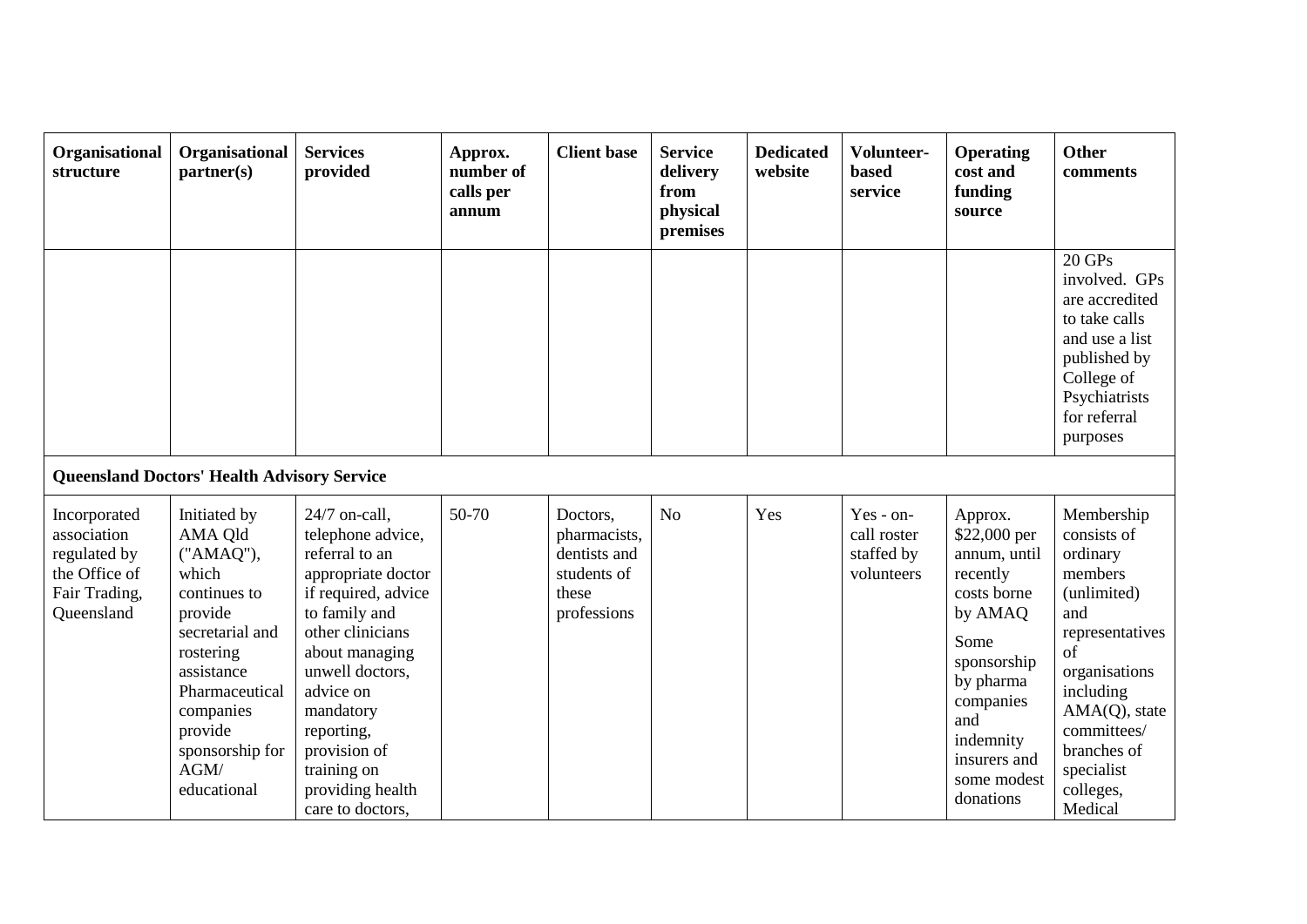| Organisational<br>Organisational<br>partner(s)<br>structure | <b>Services</b><br>provided                                       | Approx.<br>number of<br>calls per<br>annum | <b>Client</b> base | <b>Service</b><br>delivery<br>from<br>physical<br>premises | <b>Dedicated</b><br>website | Volunteer-<br><b>based</b><br>service | <b>Operating</b><br>cost and<br>funding<br>source           | Other<br>comments                                                                                                                                                                                                                                                                                                                                                       |
|-------------------------------------------------------------|-------------------------------------------------------------------|--------------------------------------------|--------------------|------------------------------------------------------------|-----------------------------|---------------------------------------|-------------------------------------------------------------|-------------------------------------------------------------------------------------------------------------------------------------------------------------------------------------------------------------------------------------------------------------------------------------------------------------------------------------------------------------------------|
| meeting                                                     | lectures to<br>medical students,<br>general education<br>sessions |                                            |                    |                                                            |                             |                                       | Small fee for<br>service for<br>dentists and<br>pharmacists | Benevolent<br>Association of<br>Qld, the<br>Doctors Group<br>and other<br>organisations<br>as approved<br>from time to<br>time<br>Committee of<br>management is<br>elected from<br>the<br>membership<br>Approximately<br>$40\,\mathrm{GPs}$<br>involved, but<br>the number is<br>reducing<br>Two formal<br>doctors-for<br>doctors<br>training<br>workshops<br>each year |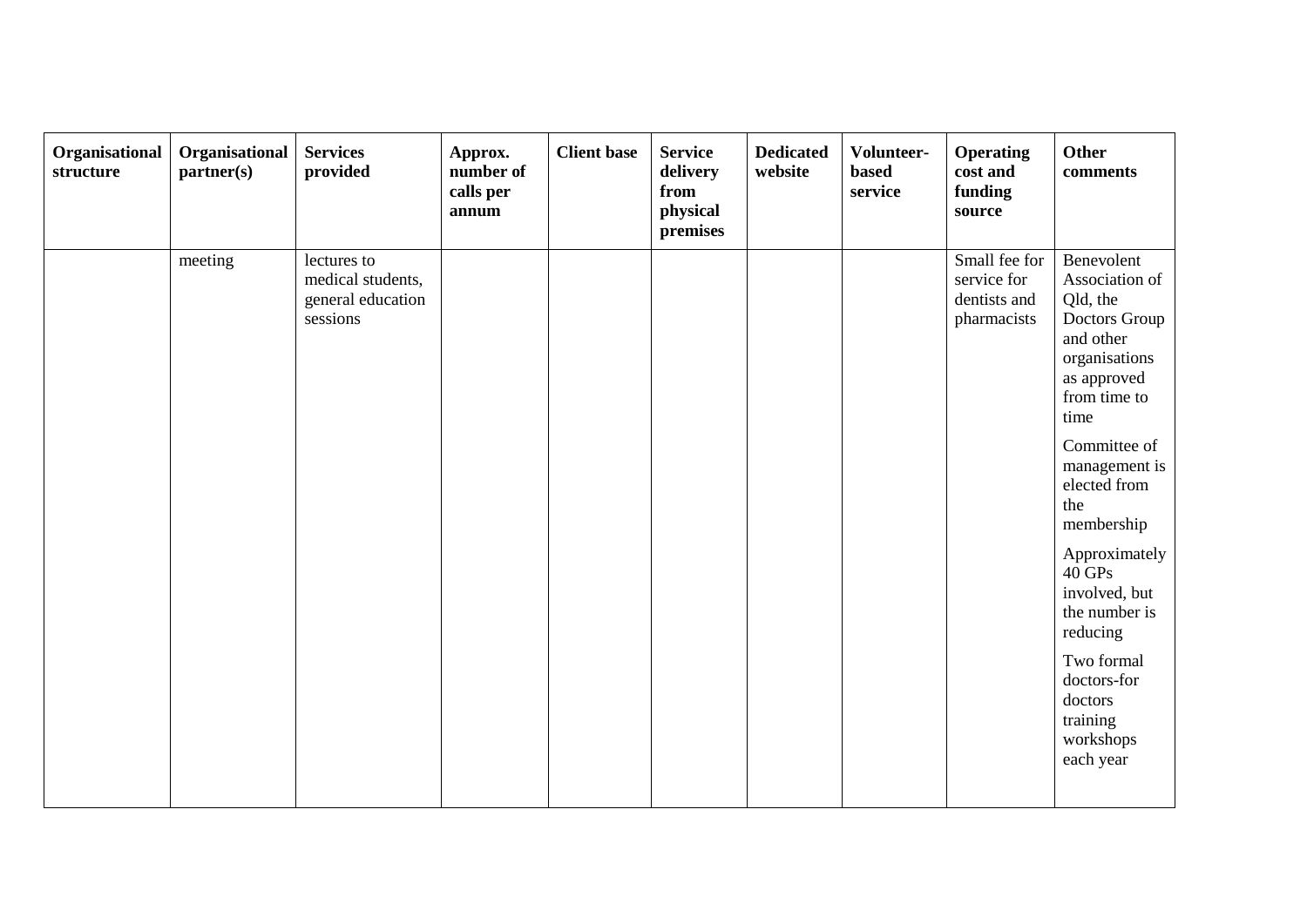| Organisational<br>structure                                                                 | Organisational<br>partner(s)                                                                                                                                                                                                                                          | <b>Services</b><br>provided                                                                                                                                                                                                                                                                                                                                                                                                                                                 | Approx.<br>number of<br>calls per<br>annum                                                              | <b>Client base</b>      | <b>Service</b><br>delivery<br>from<br>physical<br>premises        | <b>Dedicated</b><br>website | Volunteer-<br><b>based</b><br>service                                                                                                            | <b>Operating</b><br>cost and<br>funding<br>source                                                                                                                                                                                                                | <b>Other</b><br>comments                                                                                                                                                                                                                                                                                              |
|---------------------------------------------------------------------------------------------|-----------------------------------------------------------------------------------------------------------------------------------------------------------------------------------------------------------------------------------------------------------------------|-----------------------------------------------------------------------------------------------------------------------------------------------------------------------------------------------------------------------------------------------------------------------------------------------------------------------------------------------------------------------------------------------------------------------------------------------------------------------------|---------------------------------------------------------------------------------------------------------|-------------------------|-------------------------------------------------------------------|-----------------------------|--------------------------------------------------------------------------------------------------------------------------------------------------|------------------------------------------------------------------------------------------------------------------------------------------------------------------------------------------------------------------------------------------------------------------|-----------------------------------------------------------------------------------------------------------------------------------------------------------------------------------------------------------------------------------------------------------------------------------------------------------------------|
|                                                                                             | <b>Doctors' Health South Australia</b>                                                                                                                                                                                                                                |                                                                                                                                                                                                                                                                                                                                                                                                                                                                             |                                                                                                         |                         |                                                                   |                             |                                                                                                                                                  |                                                                                                                                                                                                                                                                  |                                                                                                                                                                                                                                                                                                                       |
| Australian<br>public<br>company,<br>limited by<br>guarantee,<br>regulated by<br><b>ASIC</b> | AMA (SA) and<br>Rural Doctors'<br>Workforce<br>Agency are<br>founding<br>members<br>Medical<br>Indemnity<br>Group<br>Australia<br>Limited<br>("MIGA")<br>offers risk<br>management<br>credits to<br>doctors who<br>undergo a<br>Comprehensive<br>Health<br>Assessment | 24/7 on-call,<br>telephone advice,<br>referral to an<br>appropriate doctor<br>if required,<br>provision of after-<br>hours clinic-based<br>comprehensive<br>check-ups and<br>referral to a GP<br>for ongoing care,<br>advice to family<br>and other<br>clinicians about<br>managing unwell<br>doctors, advice on<br>mandatory<br>reporting,<br>provision of<br>training on<br>providing health<br>care to doctors<br>(Doctors4Doctors)<br>and general<br>education sessions | 43 telephone<br>calls, 143<br>new patient<br>visits and<br>214 follow<br>up clinic<br>visits in<br>2013 | Doctors and<br>students | $Yes - from$<br>private<br>stand-<br>alone<br>consulting<br>rooms |                             | $Yes - on-$<br>call roster<br>staffed by 6<br><b>GP</b><br>volunteers.<br><b>Doctors</b><br>who provide<br>clinic<br>services are<br>remunerated | \$338,000 in<br>2012/13<br>Revenue<br>offset of<br>\$32,837<br>"sales",<br>\$20,070<br>interest and<br>\$13,453<br>"DHAS<br>contribution"<br>Previously-<br>recognised<br>grant of<br>\$332,000<br>from SA<br>Government<br>consumed in<br>the financial<br>year | Company<br>members are<br>AMA (SA)<br>and RDWA<br>Board<br>composed of 6<br>doctors and 1<br>accountant<br>On-line<br>booking<br>system for<br>clinic<br>44 doctors<br>involved in the<br>community-<br>based network,<br>provided with<br>evidence-<br>based<br>protocols<br>Service<br>orientation is<br>preventive |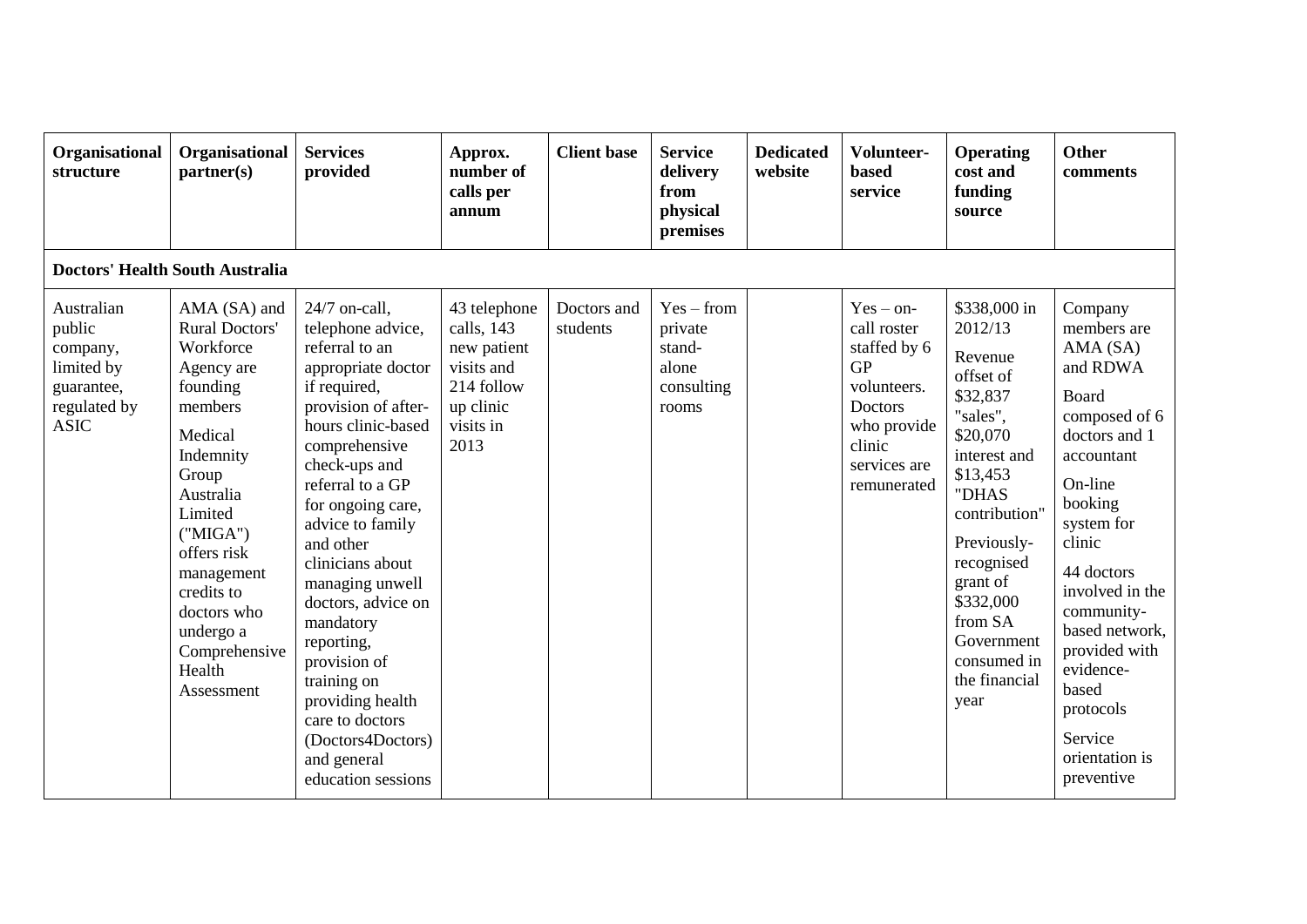| Organisational<br>structure                                                                 | Organisational<br>partner(s)                          | <b>Services</b><br>provided                                                                                                                                                                                                                                                                                                                                     | Approx.<br>number of<br>calls per<br>annum                                                                            | <b>Client base</b>      | <b>Service</b><br>delivery<br>from<br>physical<br>premises              | <b>Dedicated</b><br>website | Volunteer-<br><b>based</b><br>service                                                                                                                                                                            | <b>Operating</b><br>cost and<br>funding<br>source | <b>Other</b><br>comments                                                                                                                                                                                                                                                                           |
|---------------------------------------------------------------------------------------------|-------------------------------------------------------|-----------------------------------------------------------------------------------------------------------------------------------------------------------------------------------------------------------------------------------------------------------------------------------------------------------------------------------------------------------------|-----------------------------------------------------------------------------------------------------------------------|-------------------------|-------------------------------------------------------------------------|-----------------------------|------------------------------------------------------------------------------------------------------------------------------------------------------------------------------------------------------------------|---------------------------------------------------|----------------------------------------------------------------------------------------------------------------------------------------------------------------------------------------------------------------------------------------------------------------------------------------------------|
| <b>Tasmania</b>                                                                             |                                                       |                                                                                                                                                                                                                                                                                                                                                                 |                                                                                                                       |                         |                                                                         |                             |                                                                                                                                                                                                                  |                                                   |                                                                                                                                                                                                                                                                                                    |
| N/A                                                                                         | N/A                                                   | N/A                                                                                                                                                                                                                                                                                                                                                             | N/A                                                                                                                   | N/A                     | N/A                                                                     | N/A                         | N/A                                                                                                                                                                                                              | N/A                                               | N/A                                                                                                                                                                                                                                                                                                |
|                                                                                             | <b>Victorian Doctors' Health Program</b>              |                                                                                                                                                                                                                                                                                                                                                                 |                                                                                                                       |                         |                                                                         |                             |                                                                                                                                                                                                                  |                                                   |                                                                                                                                                                                                                                                                                                    |
| Australian<br>public<br>company,<br>limited by<br>guarantee,<br>regulated by<br><b>ASIC</b> | AHPRA and<br>AMA are<br>current<br>company<br>members | Office-based<br>service (telephone<br>and face-to-face)<br>9-5 business days,<br>on-call advice<br>service after hours<br>Face-to-face<br>assessment if<br>required, and<br>referral to<br>appropriate doctor<br>if required<br>Case<br>management, after<br>care and<br>monitoring<br>Externally-<br>facilitated support<br>group (Caduceus)<br>Return to work | Approx 200<br>telephone<br>contacts, 110<br>consultations<br>Approx. 45<br>clients under<br>active case<br>management | Doctors and<br>students | Yes - from<br>private<br>rooms<br>located at<br><b>SVH</b><br>Melbourne | Yes                         | Volunteer<br>board<br>Full time-<br>and part<br>time-<br>employed<br>case<br>managers,<br>full time<br>office<br>manager<br>23 hours per<br>week paid<br>permanent<br>senior<br>clinicians,<br>plus 2<br>casuals | Approx<br>\$500,000                               | AMA Vic and<br>AHPRA are<br>company<br>members<br>Between 7 and<br>9 directors<br>appointed by<br>AHPRA and<br>AMA Vic Ltd.<br>A large<br>consultative<br>council<br>nominated by<br>universities,<br>student<br>societies,<br>professional<br>groups,<br>MDOs, funded<br>medical<br>organisations |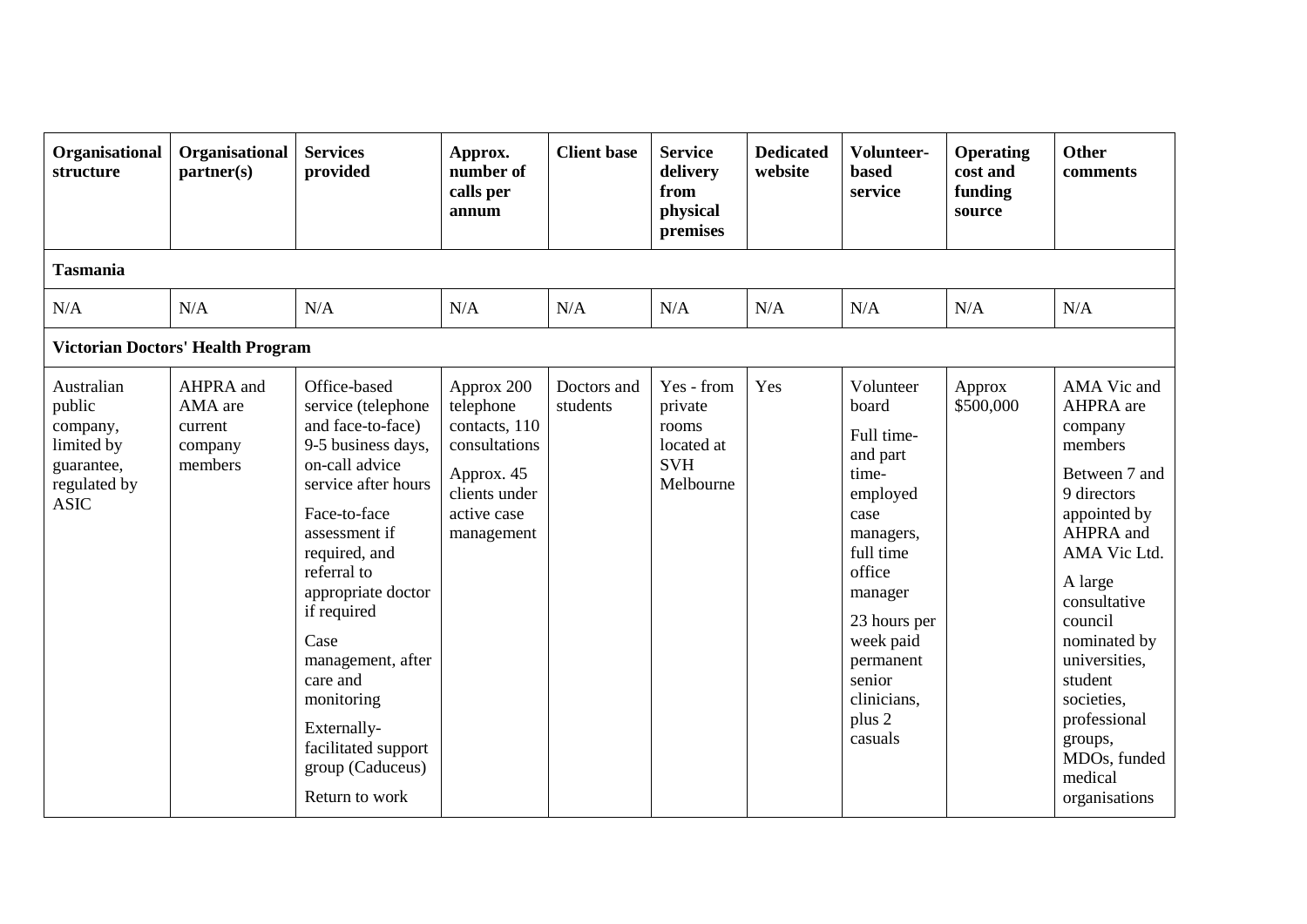| Organisational<br>structure                               | Organisational<br>partner(s)                                                                   | <b>Services</b><br>provided                                                                                                                                                                                                                                       | Approx.<br>number of<br>calls per<br>annum | <b>Client base</b>                                                                       | <b>Service</b><br>delivery<br>from<br>physical<br>premises | <b>Dedicated</b><br>website | Volunteer-<br><b>based</b><br>service | <b>Operating</b><br>cost and<br>funding<br>source | <b>Other</b><br>comments                                                                                                                                                                        |
|-----------------------------------------------------------|------------------------------------------------------------------------------------------------|-------------------------------------------------------------------------------------------------------------------------------------------------------------------------------------------------------------------------------------------------------------------|--------------------------------------------|------------------------------------------------------------------------------------------|------------------------------------------------------------|-----------------------------|---------------------------------------|---------------------------------------------------|-------------------------------------------------------------------------------------------------------------------------------------------------------------------------------------------------|
|                                                           |                                                                                                | program<br>Advice on<br>mandatory<br>reporting<br>Advocacy<br>(Medical Board,<br>court, workplaces,<br>family etc.)<br>Lectures to<br>medical students<br>Provision of<br>training on<br>providing health<br>care to doctors<br>and general<br>education sessions |                                            |                                                                                          |                                                            |                             |                                       |                                                   | Weekly<br>clinical<br>meeting, case<br>discussions<br>and team<br>decision-<br>making for<br>challenging<br>clients<br>Team review<br>for all case-<br>managed<br>clients at least<br>6 monthly |
|                                                           | <b>Western Australia Colleague of First Contact</b>                                            |                                                                                                                                                                                                                                                                   |                                            |                                                                                          |                                                            |                             |                                       |                                                   |                                                                                                                                                                                                 |
| No formal<br>structure. Four<br>GPs and 1<br>psychiatrist | Informal<br>support<br>provided by<br>AMA including<br>support for<br>conference<br>attendance | 24/7 on-call<br>telephone advice<br>provided<br>informally by 4<br>doctors (no formal<br>roster), referral to<br>an appropriate<br>doctor if required,                                                                                                            | $30-40$                                    | Doctors<br>(approx.<br>90% of<br>calls) and<br>medical<br>students<br>(approx.<br>10% of | N <sub>o</sub>                                             | N <sub>o</sub>              | N <sub>o</sub>                        | No dedicated<br>operating<br>budget               | Quarterly team<br>meetings to<br>discuss issues                                                                                                                                                 |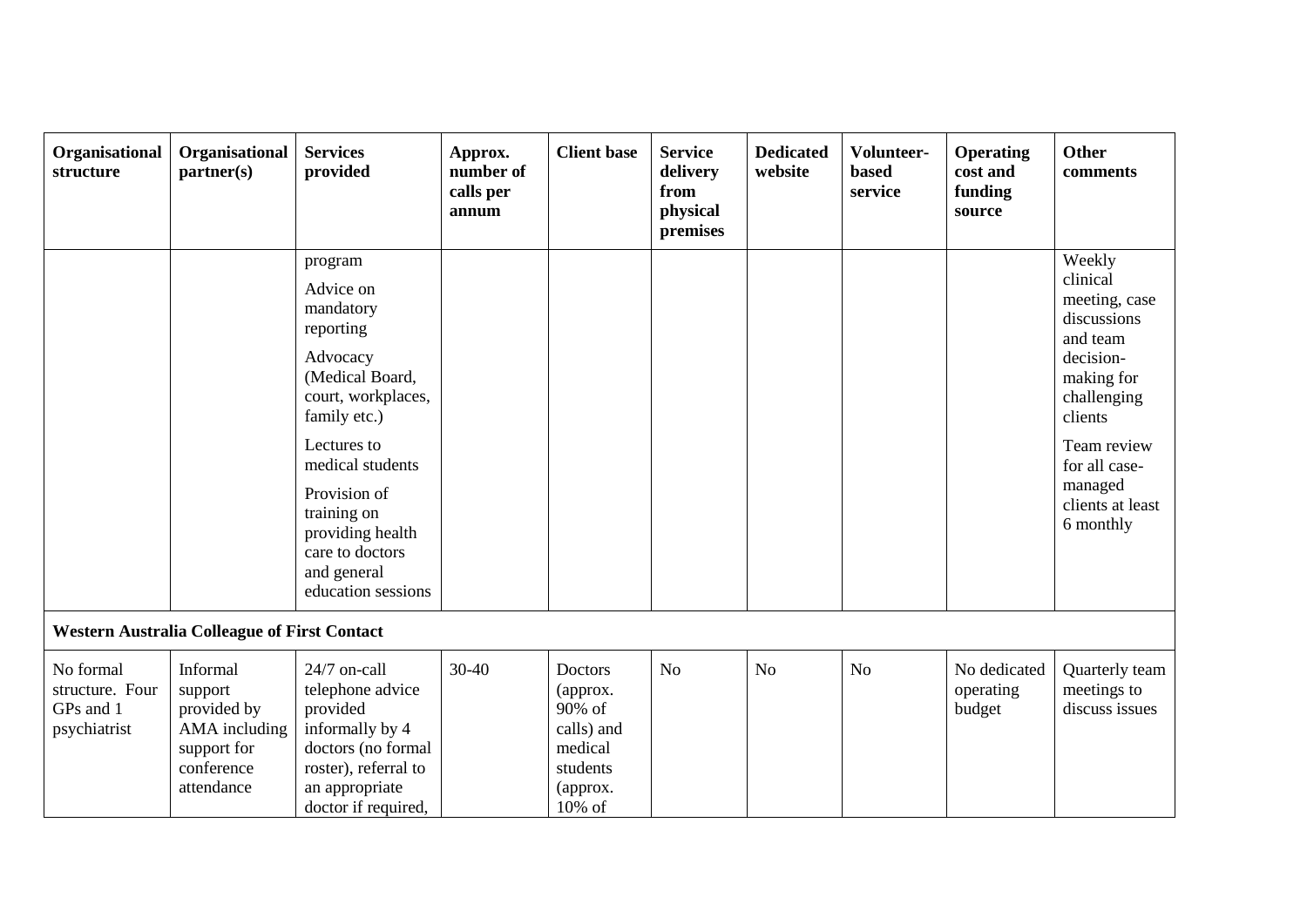| Organisational<br>structure | Organisational<br>partner(s)                                                 | <b>Services</b><br>provided                                                                                                                                      | Approx.<br>number of<br>calls per<br>annum | <b>Client base</b> | <b>Service</b><br>delivery<br>from<br>physical<br>premises | <b>Dedicated</b><br>website | Volunteer-<br>based<br>service | <b>Operating</b><br>cost and<br>funding<br>source | Other<br>comments |
|-----------------------------|------------------------------------------------------------------------------|------------------------------------------------------------------------------------------------------------------------------------------------------------------|--------------------------------------------|--------------------|------------------------------------------------------------|-----------------------------|--------------------------------|---------------------------------------------------|-------------------|
|                             | Telephone<br>answering<br>service<br>provided by<br>locum medical<br>service | advice to family<br>and other<br>clinicians about<br>managing unwell<br>doctors, advice on<br>mandatory<br>reporting, general<br>education on<br>doctors' health |                                            | calls)             |                                                            |                             |                                |                                                   |                   |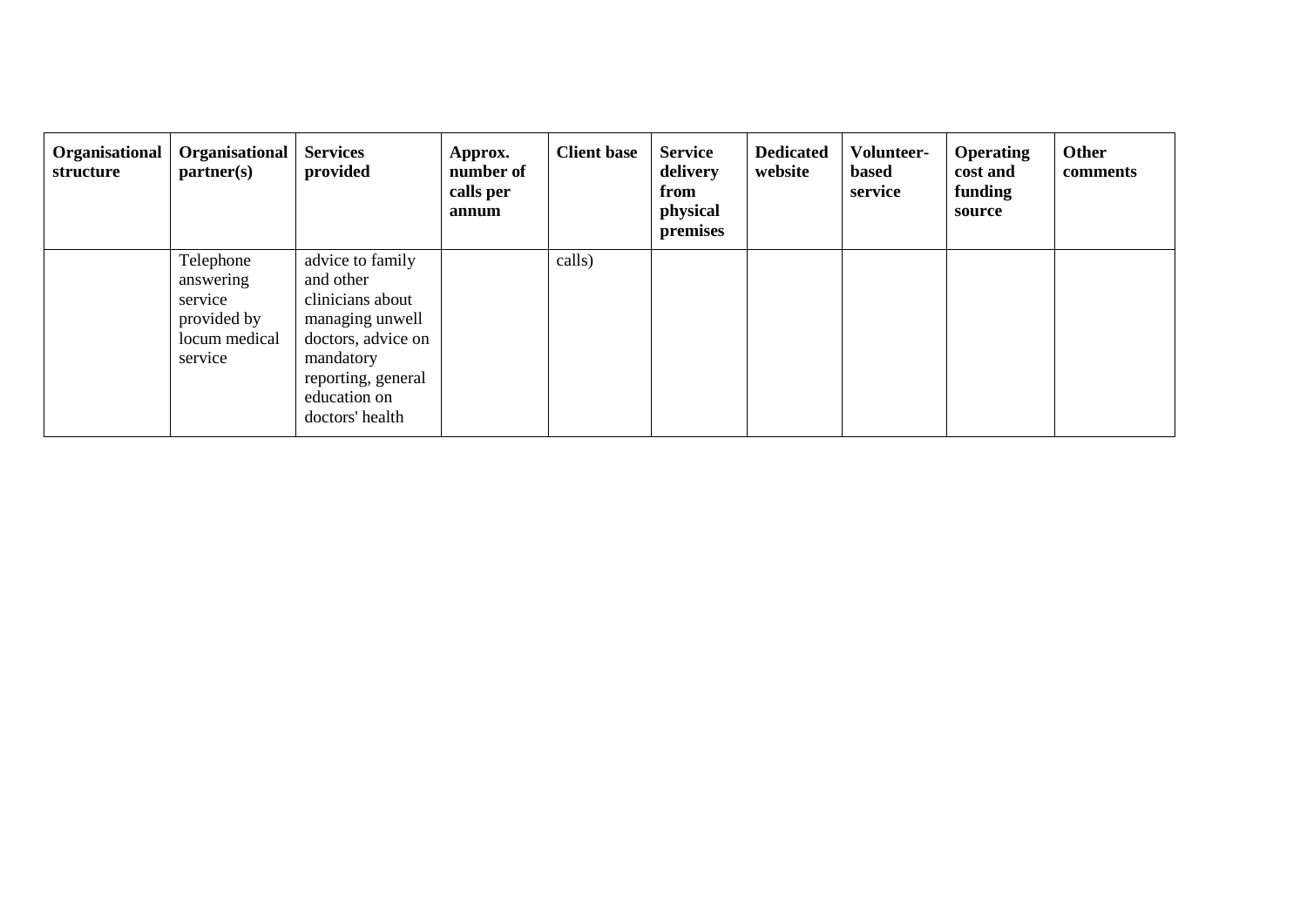## *AMA Victoria Peer Support Service*

The AMA Victoria Peer Support Service<sup>86</sup> is a free, confidential service staffed by volunteer doctors who provide telephone support for any Victorian or Tasmanian doctor. It is a "point of first contact" for doctors, experiencing issues such as workplace stress or more serious health issues. It is available between 8 am to 10 pm every day of the year and is staffed by experienced doctors who are "Lifeline accredited", trained in the skills of peer support telephone counselling, have broad experience in medical practice and represent a wide range of specialties.

### In 2013, the service received 86 calls.

The service is delivered through three mobile phones which are couriered by the AMA to the doctors commencing their on-call duty. Each mobile phone is equipped with an answering service which allows a message to be left if the on-call doctor is not available. The caller can choose to leave a message or call back.

Caller details are not recorded and callers are encouraged to remain anonymous. If an apparent fitness to practise issue arises, callers are encouraged to contact the VDHP.

Doctors who participate in the on-call roster undergo 24 hours of initial training delivered by a psychologist and meet 5-6 times each year in facilitated meetings to discuss clinical issues on a deidentified basis, and service organisation issues. They are insured by the AMA for their role in the service and receive training from the AMA solicitor in risk management. A psychologist is available to support the participants through debriefing as required and attends their regular meetings as an adviser.

There is a part-time service co-ordinator (1 day per week) who is a senior health care professional. The overall budget for the service is \$20,000 per annum, which covers the coordinator's salary, the telephone costs, the psychologist's fees and minor costs associated with meetings. The AMA provides significant 'in kind' support, for example marketing and promotional support.

The service has been operating for 6 years and has been promoted most actively to all Victorian and Tasmanian interns and to AMA members, but is available to all Victorian and Tasmanian doctors.

# *Are you OK?*

Are you  $OK^{87}$  is an website developed by the Doctors' Health Advisory Service (NSW), the Medical Benevolent Association, the AMA Doctors in Training Group, the Resident Medical Officers' Associations, AMSA, the Clinical Education and Training Institute and the NSW Employee Assistance Program. Its development was funded in 2009 by the Medical Board of NSW. It provides a series of practical tips and tools for junior doctors about health, wellbeing and available services.

#### *Australian Doctors in Recovery*

Australian Doctors in Recovery (**"ADR"**) <sup>88</sup> is a mutual support group for doctors in recovery from addiction to alcohol and other substances. It has a 12 step and abstinence focus and is affiliated with

<sup>86</sup> http://amavic.com.au/page/Member\_Services/Peer\_Support/

<sup>87</sup> http://www.jmohealth.org.au/

<sup>88</sup> https://www.idaa.org/sites/adr/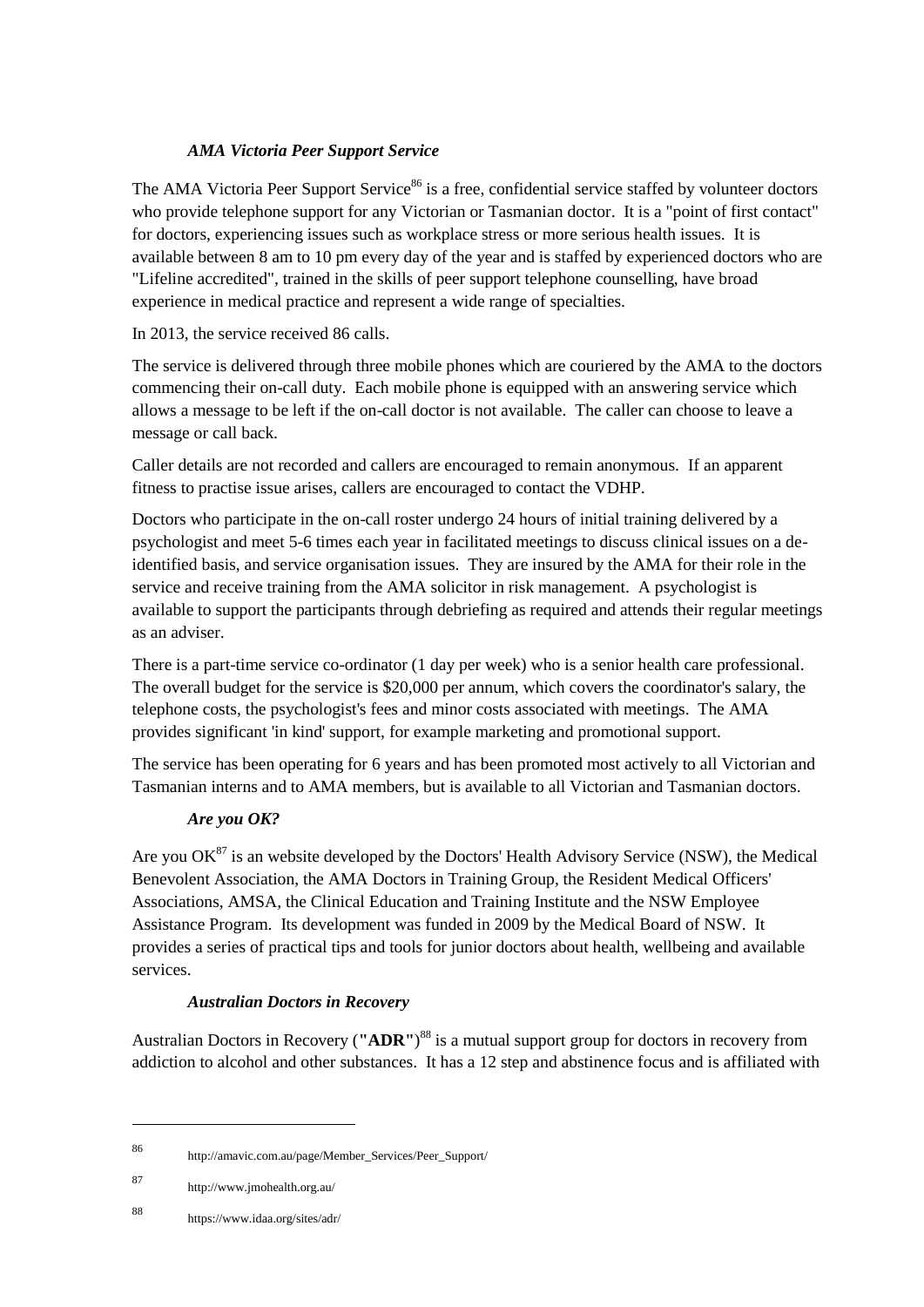International Doctors in Alcoholics Anonymous (**"IDAA"**). Members aim to support each other in healthy living and medical practice free from addictive behaviours.

ADR aims to address the specific support needs of doctors and their families with confidentiality and respect. It acknowledges the need for advocacy and education to dispel the stigma and shame often associated with addictions.

The ADR's principal activity is the annual Australian Doctors in Recovery Convention.

### *Australian Medical Students' Association*

The Australian Medical Students' Association (**"AMSA"**) <sup>89</sup> has undertaken a number of initiatives designed to raise awareness amongst medical students of health and wellbeing issues and strategies to prevent and address poor health and wellbeing, including:

- AMSA Council enacted a comprehensive health and wellbeing policy in March 2010;
- the Get-A-GP Campaign aims to encourage medical students to establish a relationship with a GP, as well as publishing a list of GPs willing to bulk-bill medical students;
- in 2010, AMSA in conjunction with MDA National ran a Health Body Healthy Mind campaign, seeking to raise awareness of the issues affecting medical students and encourage local wellbeing activities;
- in 2011, AMSA in conjunction with the New Zealand Medical Students' Association launched a wellbeing guide for medical students - Keeping Your Grass Greener. This resource is available on the internet;
- in 2012, AMSA ran a national wellbeing campaign and awarded the inaugural AMSA Wellbeing Cup to Flinders University;
- AMSA lobbies universities to provide counselling and support services for students; and
- AMSA, in conjunction with the New Zealand Medical Students' Association, conducted a survey of medical students<sup>90</sup> which showed that 70% of respondents had a regular GP, but this fell to 44% for international students.

#### *CRANAplus Bush Support Line*

CRANA*plus*<sup>91</sup> is a membership-based organisation that has the core purpose of educating, supporting and advocating for health professionals working in remote Australia. Originally the Council of Remote Area Nurses of Australia (**"CRANA"**), in 2008 it became CRANA*plus* and extended the opportunity of membership to all remote health professionals and their supporters. CRANA*plus* operates a "Bush Support Line", which is a free, confidential 24-hour, nation-wide telephone service staffed by registered psychologists who have experience working in remote and rural areas. Callers are not required to be CRANA*plus* members and the Bush Support Line is also open to the spouses and family members of remote health workers.

<sup>89</sup> http://www.amsa.org.au/projects/wellbeing/

<sup>90</sup> Hillis J. et. al. Painting the picture: Australasian medical student views on wellbeing teaching and support services. Med J Aust. 2010 Feb 15;192(4):188-90.

<sup>91</sup> https://crana.org.au/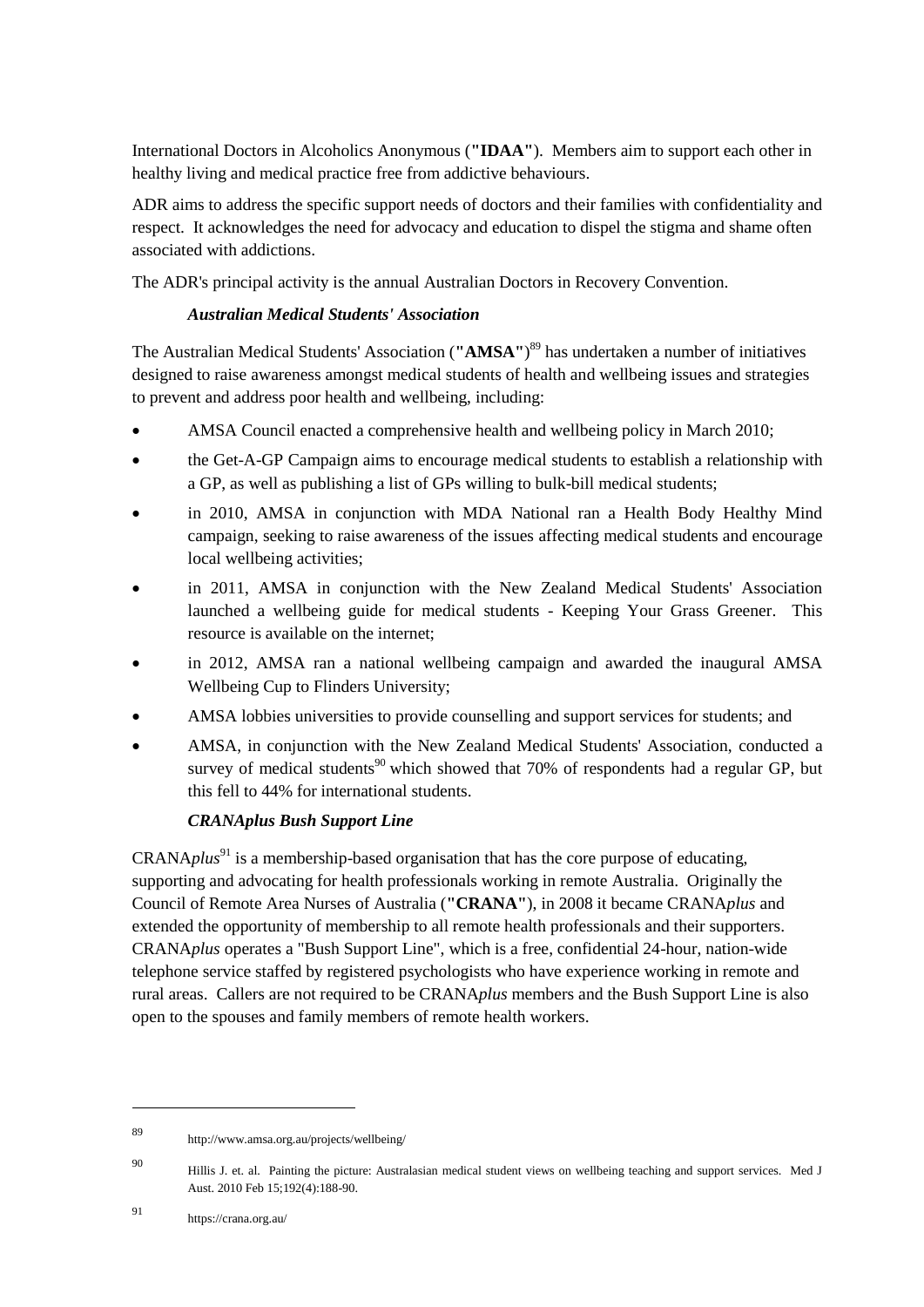CRANA*plus* also offers short workshops, internet-based counselling and on-line educational tools designed to assist remote health workers to manage stress, conflict and other issues that affect their health and wellbeing.

### *National Rural Health Students' Network*

The National Rural Health Students' Network (**"NRHSN"**) <sup>92</sup> is a multidisciplinary health network comprising 29 Rural Health Clubs (RHCs) located at Universities around Australia, in every State and Territory. The NRHSN covers medical, nursing and allied health courses, and comprises a member base of more than 9,000 students from the RHCs. The NRHSN is supported financially by the Australian Government.

The NRHSN mental health guide *When the Cowpat Hits the Windmill* is a resource written by students for students, focusing on mental health issues faced by Australia's future rural and remote workforce while on placement or working out bush. It was developed by the NRHSN in conjunction with beyondblue: the national depression initiative, for medical, nursing and allied health students and was launched by The Honourable Jeff Kennett AC at the NRHSN Forum in 2007.

# *RACGP GP Support Program*

The GP Support Program<sup>93</sup> is a free and confidential service offered by the RACGP, which is available to all Australian RACGP members who are registered medical practitioners. The GP Support Program assists RACGP members with a range of issues, including:

- handling work pressures;
- managing conflict;
- grief and loss;
- relationship issues;
- concerns about children;
- anxiety and depression;
- alcohol and drug issues; and
- traumatic incidents.

The service is delivered by psychologists engaged by IPS Worldwide (**"IPS"**), an Australian company with experience in establishing member assistance programs. The counselling methodology adopted by IPS is a short term, cognitive-behavioural approach for the treatment of many types of emotional, behavioural and interpersonal issues. It is a collaborative and individualised program that helps to identify unhelpful thoughts and behaviours and learn or relearn healthier skills and habits.

Face-to-face counselling is available in over 200 rural and urban locations throughout Australia.

The first three consultations are free to all RACGP members who are registered medical practitioners. Additional free counselling may be available, depending on the psychologist's assessment.

<sup>92</sup> http://www.nrhsn.org.au/site/index.cfm

<sup>93</sup> http://www.racgp.org.au/yourracgp/membership/extrabenefits/wellbeing/gpsupport/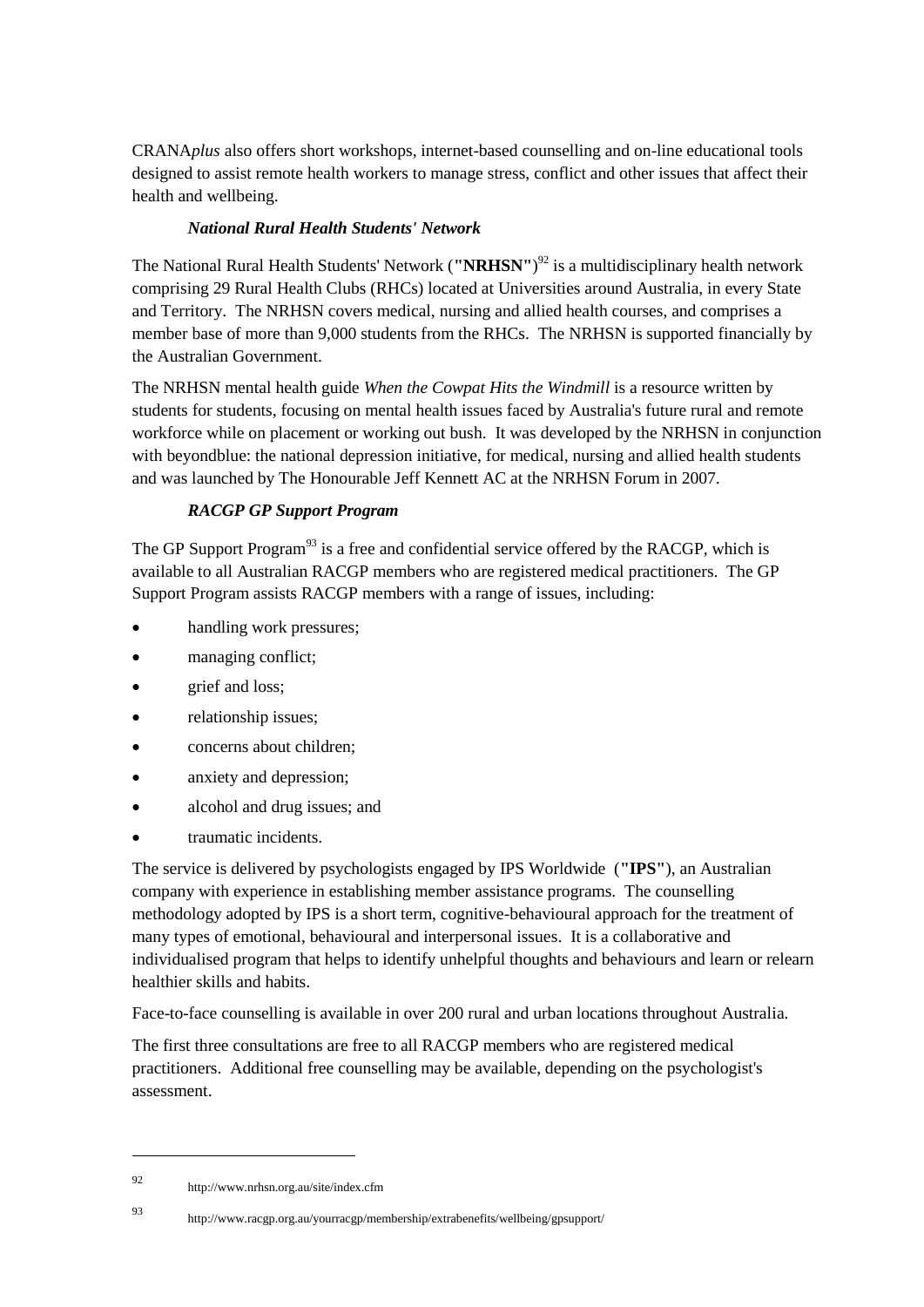### *R Cubed*

R-Cubed is a website that provides GP registrars, medical students and pre-vocational doctors with strategies and tools to build resilience. It is an initiative set up by General Practice Registrars Australia (**"GPRA"**) in direct response to feedback from GP registrars and medical students about the pressure they are often under and the need to manage this effectively and stay well. It provides a range of resources including contact information for doctors' health advisory services.

# *SA Rural Doctors' Workforce Agency 'Dr DOC' program*

The Rural Doctors Workforce Agency works closely with Doctors' Health SA to link rural GPs to a range of rural and city-based general health care services<sup>94</sup>.

### *Welfare of Anaesthetists Group*

The Australian and New Zealand College of Anaesthetists (**"ANZCA"**) Welfare of Anaesthetists Group<sup>95</sup> was formed to raise awareness of the personal and professional issues which can adversely affect the physical and emotional well-being of anaesthetists and intensivists at all stages of their careers. In 1998 the group became an official special interest group, with ANZCA providing the secretariat. The group is an informative, educative and referral group. It has no therapeutic role. Its work includes:

- educating anaesthetists and trainees in the care of their personal and psychological health, and that of their colleagues, fostering a climate of care, openness and support;
- identifying issues causing stress in anaesthetists' lives;
- establishing guidelines for management of welfare-related problems;
- expanding continuing medical education activities to include education on issues such as lifestyle, mental health, relationships, stress management and personal development, by holding sessions at state and national meetings, one-day seminars, and regional seminars for trainees and trainers;
- developing support strategies within and outside the profession;
- establishing a website, a resource brochure, a resource network and a reading list;
- facilitating access to, and liaison with existing helping agencies including doctors' health advisory services;
- advertising welfare activities and support schemes (in newsletters and the ANZCA Bulletin);
- liaising with ANZCA and other organisations; and
- researching and collecting data.

<sup>94</sup> http://www.ruraldoc.com.au/services/support-for-doctors/health-and-wellbeing/

<sup>95</sup> http://www.anzca.edu.au/fellows/special-interest-groups/welfare-of-anaesthetists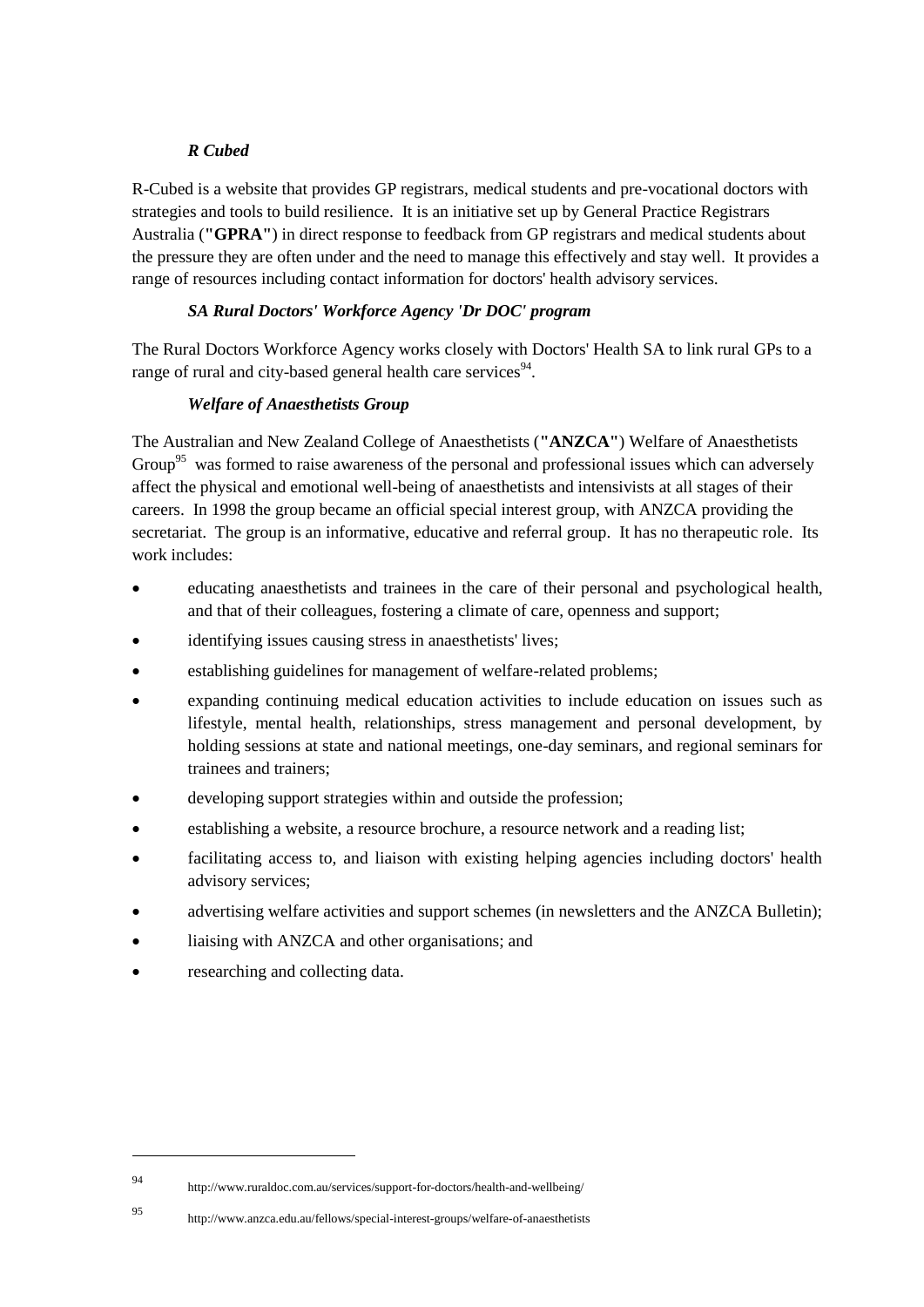# **ATTACHMENT 4 - VDHP ASSESSMENT AND CAMP SERVICES**

The VDHP's assessment program and its case management, aftercare and monitoring program (CAMP) are based on state- and province-based programs first established in the USA and Canada more than forty years  $ago^{96}$ .

The role of case management is assessment, monitoring, planning, advocacy and linking with rehabilitation and support services<sup>97</sup>.

The VDHP employs medical practitioners with relevant qualifications in psychiatry and/or counselling, on a part-time basis. These specialists do not provide ongoing treatment to medical professionals referred to the VDHP. Rather, they provide initial assessment, triage and referral services. While some medical professionals who contact or are referred to the VDHP do not require face-to-face assessment, this is the exception rather than the rule. Most are seen in person by one of the senior employed medical professionals and appropriate referrals are instituted.

All medical professionals who present with alcohol or other drug or mental health problems are referred for appropriate treatment. Participants who do not have their own GP are expected and assisted to find one. The VDHP has also established a network of specialist medical practitioners, other relevant specialists (e.g. psychologists) and a large private psychiatric hospital, to facilitate referrals.

The VDHP also employs a full-time and a part-time case manager, both of whom have relevant allied health qualifications. Where clinically appropriate and consistent with the regulatory framework, medical professionals who have accessed appropriate primary treatment return to the VDHP for case management and relapse prevention through CAMP. Some medical professionals are also referred to the VDHP by private psychiatrists who seek case management support.

Participants are asked to sign CAMP agreements and are then supported and closely monitored by VDHP case managers and senior clinicians in collaboration with treating doctors and, in some cases, with people designated in their workplace (by consent) as workplace monitors.

A CAMP agreement may include a commitment by the medical professional to comply with a range of therapeutic measures which may include ongoing care by a psychiatrist and/or GP, primary monitoring by a VDHP clinician (usually face-to-face, although a lack of resources has led to reliance on telephone contact in some circumstances for rural medical professionals), attendance at the VDHP Caduceus Group (a mutual support group facilitated by professional alcohol and other drug counsellors), attendance at other support groups (e.g. Alcoholics Anonymous) and/or workplace monitoring. Monitoring by the VDHP includes regular hair and urine testing in appropriate cases. Self medication is prohibited for all participants.

A material breach of a CAMP agreement by a participant will result in notification by VDHP clinicians to AHPRA in accordance with the regulatory framework.

The case manager maintains regular contact with the medical professional who is subject to the CAMP agreement, their treating clinicians and the professional's workplace, monitors the participant's clinical progress and adherence to their management plan, reviews urine and hair testing results and provides psychosocial advice and support. The intensity of case management varies but it may involve multiple contacts each week in the early stages of a CAMP agreement or in

<sup>96</sup> Breen K. Doctors' health: can we do better under national registration? Med J Aust 2011; 194 (4): 191.

<sup>97</sup> http://health.gov.au/internet/publications/publishing.nsf/Content/mental-pubs-p-mono-toc~mental-pubs-p-mono-bas~mental-pubs-pmono-bas-acc~mental-pubs-p-mono-bas-acc-cas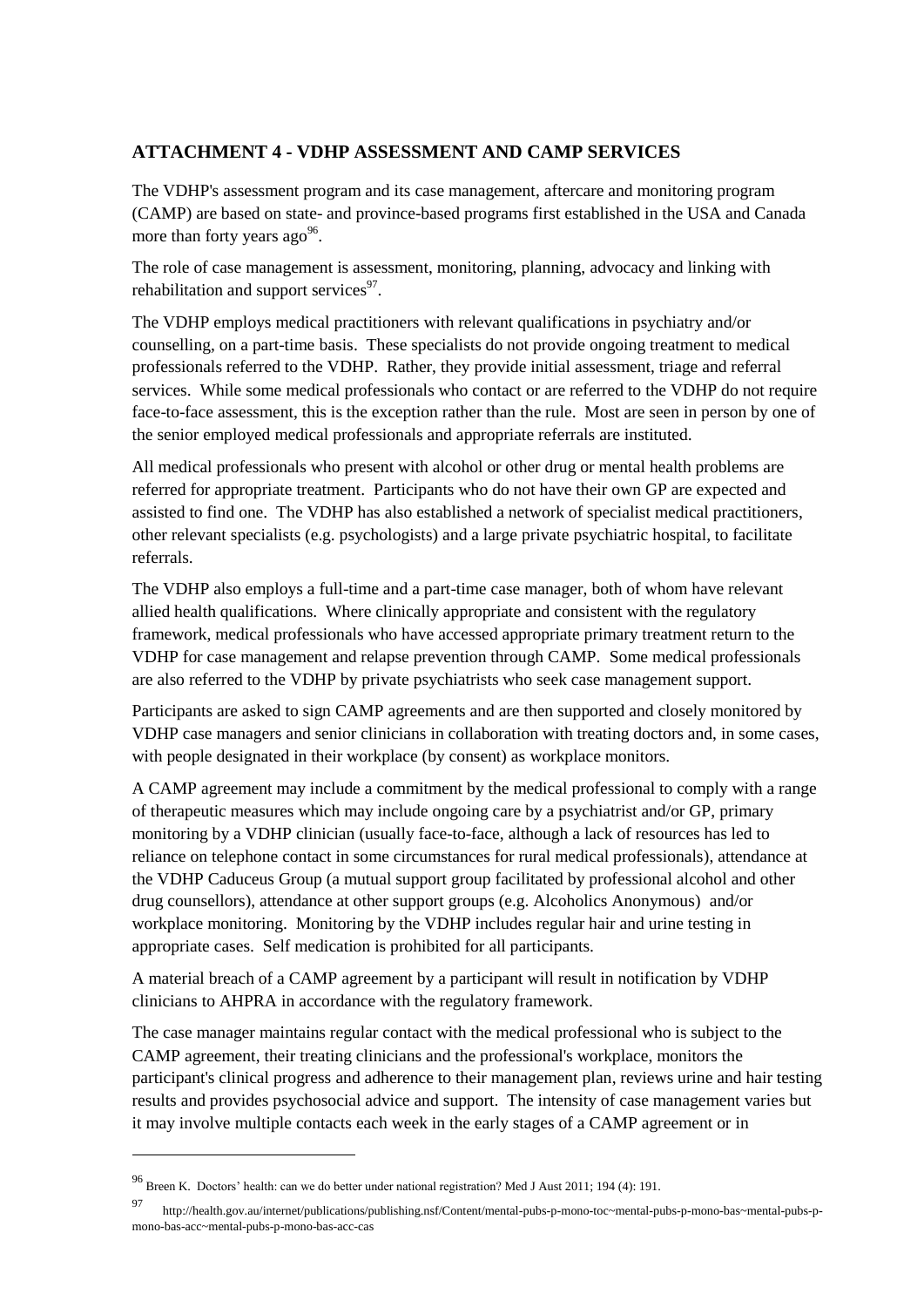circumstances of personal or professional stress for the medical professional who is subject to the agreement. Return to work programs also require intensive interaction and detailed negotiation about working conditions between the case manager, the medical professional who is receiving care and the employer.

Case management of medical professionals with alcohol and/or other drug addictions usually continues for at least five years. Case management of medical professionals with mental health problems may be for a shorter period.

The VDHP conducts multidisciplinary clinical meetings at which all medical professionals on CAMP agreements are reviewed closely at least six monthly, or more frequently if necessary.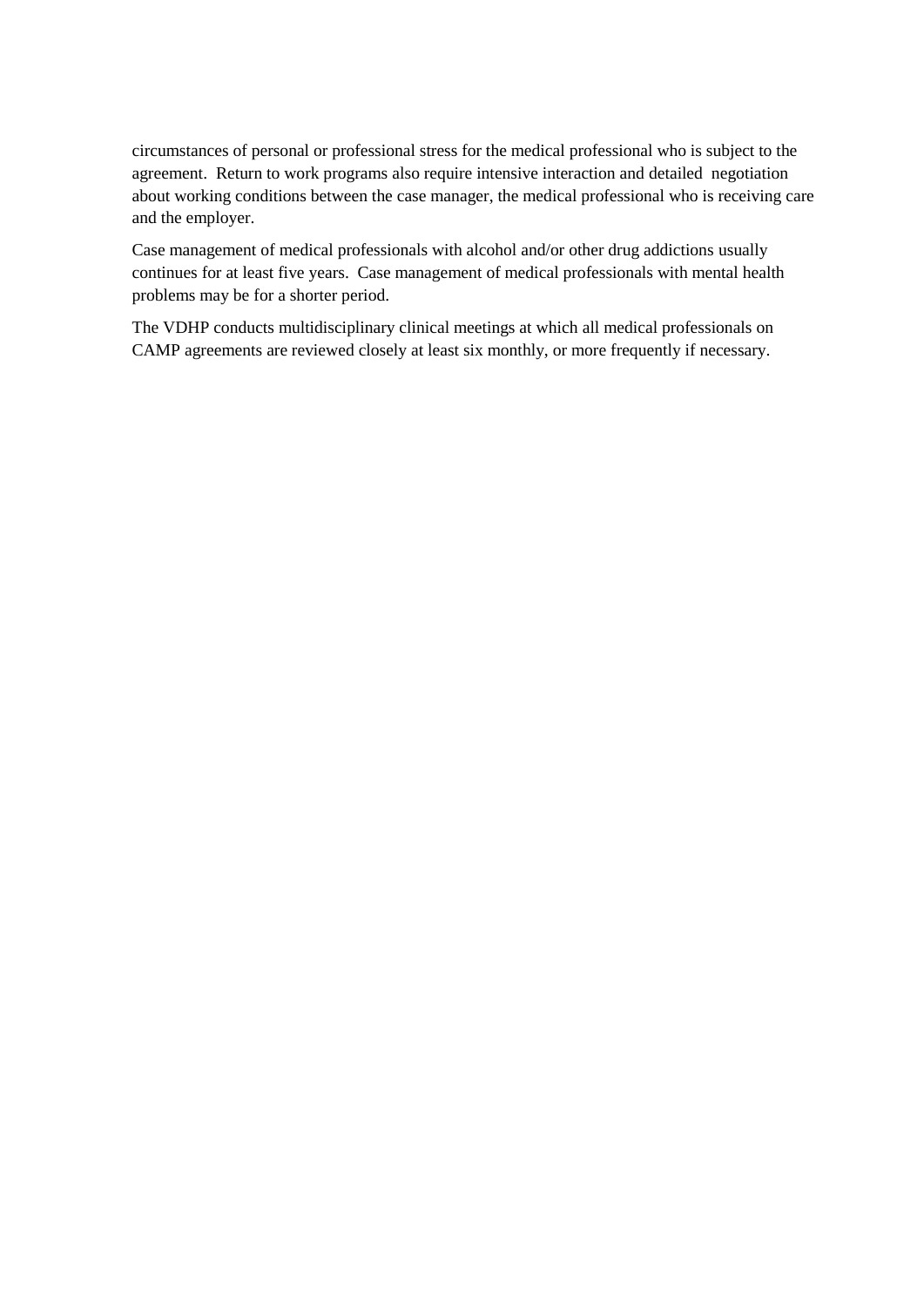# **ATTACHMENT 5 - DOCTORS HEALTH NETWORKS IN USA AND CANADA**

## **United States**

The Federation of State Physician Health Programs (FSPHP) is a not-for-profit, independent professional and educational corporation with a membership of 42 state programs, and the following goals:

- 1. Achieve national and international recognition as a supporter of state physician health programs.
- 2. Promote the best medical care possible for all patients.
- 3. Promote early identification, treatment, documentation, and monitoring of ongoing recovery of physicians prior to the illness impacting the care rendered to patients.
- 4. Pursue consistent standards, language, and definitions among state physician health programs.
- 5. Maintain an organisational structure that will help achieve its vision and mission.

The FSPHP produces a range of publications including policy statements, guidelines and newsletters. It conducts an annual meeting and conference. It serves as an educational resource about physician impairment, provides advocacy for physicians and their health issues at local, state, and national levels, and assists state programs in their quest to protect the public.

In addition, the FSPHP:

- helps to establish monitoring standards;
- facilitates regional educational meetings;
- serves as an informational resource;
- accumulates relevant data on the functioning of state programs, state laws that govern program operation, and resources available for assisting physicians with psychoactive substance use disorders and mental and physical illness.

In an attempt to foster continued communication and understanding between the FSPHP and the Federation of State Medical Boards (FSMB), annual meetings of the FSPHP and the FSMB are often scheduled at the same meeting location to allow participation in both meetings.

# **Canada**

The Canadian Physician Health Network (CPHN), established in 2001, is an alliance of organisations interested in advancing the health and well-being of physicians. Member organisations are responsible for policies, programs and services in physician health. They include the Canadian Medical Association (CMA), provincial/territorial medical associations, provincial physician health programs, the Canadian Association of Internes and Residents (CAIR), the Canadian Federation of Medical Students (CFMS), the Canadian Medical Protective Association (CMPA) and the Association of Faculties of Medicine of Canada (AFMC). The aim of the CPHN is to provide an environment where mutual support, resource sharing and promotion of ideas and innovation on behalf of physician health and well-being can occur. The key activities of the CPHN include:

- 1. To collect, compile, analyze and evaluate information regarding Canadian physician health and well-being, including physician stress, distress and impairment.
- 2. To develop a forum in which ideas and experience may be shared and communication enhanced.